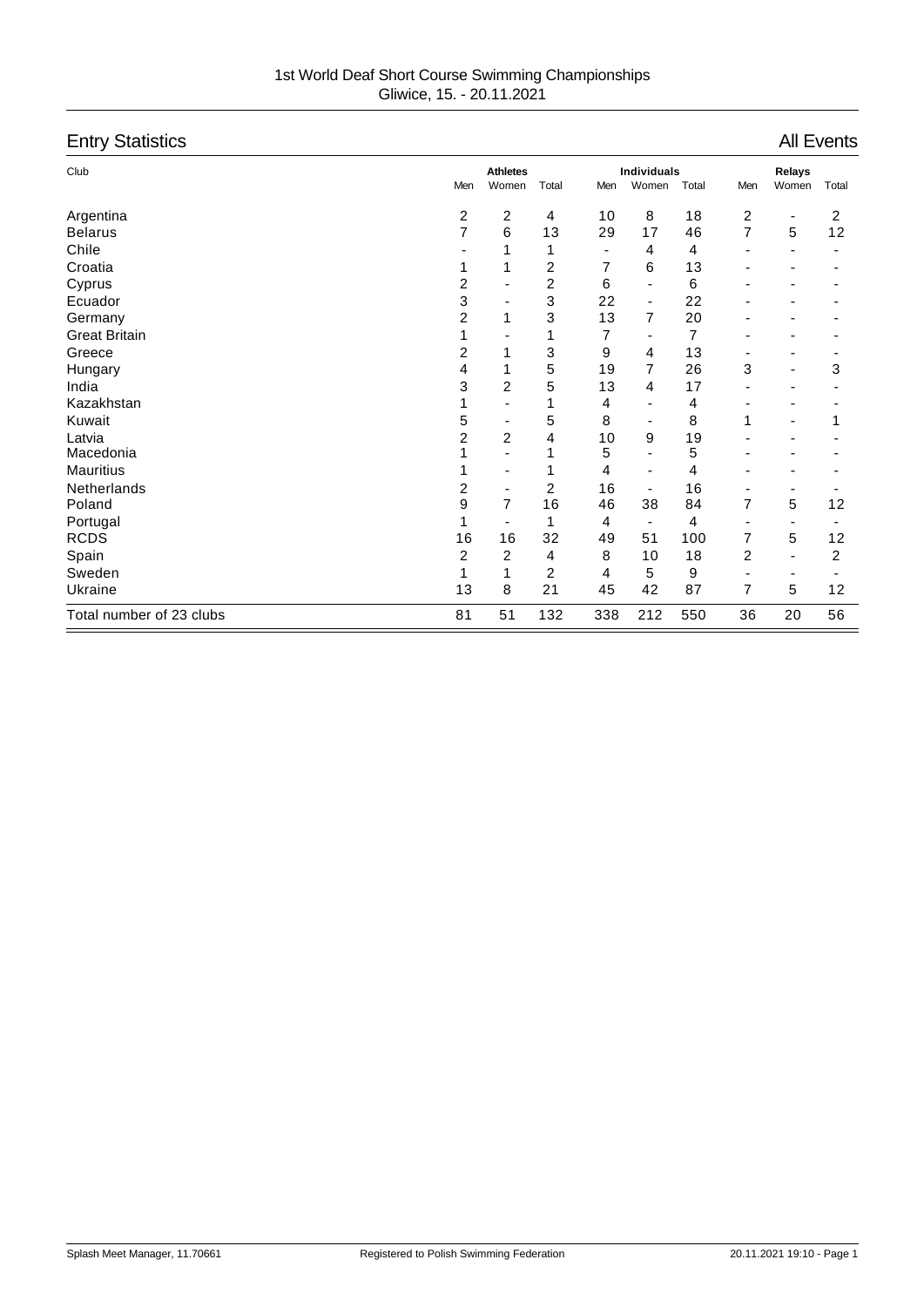# Medal Statistics **All Events** All Events

|            |            | Gold                     | <b>Men</b><br>Silver | <b>Bronze</b>            | Gold                     | Women<br>Silver | Bronze | Gold | Silver | All<br><b>Bronze</b> | Total |
|------------|------------|--------------------------|----------------------|--------------------------|--------------------------|-----------------|--------|------|--------|----------------------|-------|
| 1. RCDS    | <b>RUS</b> | 19                       | 10                   | 6                        |                          |                 | 6      | 36   |        | 12                   | 65    |
| 2. Belarus | <b>BLR</b> | $\overline{\phantom{a}}$ | ۰                    | 5                        | 3                        | 4               | 4      | 3    | 4      | 9                    | 16    |
| 3. Ukraine | <b>UKR</b> | 2                        | 9                    | 5                        | ۰                        | 6               | 6      | 2    | 15     | 11                   | 28    |
| 4. Latvia  | LAT        | -                        | -                    | $\overline{\phantom{0}}$ | 2                        |                 |        | 2    | 2      |                      | 5     |
| 5. Germany | GER        | 2                        |                      | 4                        | $\overline{\phantom{0}}$ | -               | ٠      | 2    |        | 4                    |       |
| 6. Poland  | <b>POL</b> |                          | 4                    | 4                        | $\overline{\phantom{0}}$ |                 | 5      |      |        | 9                    | 17    |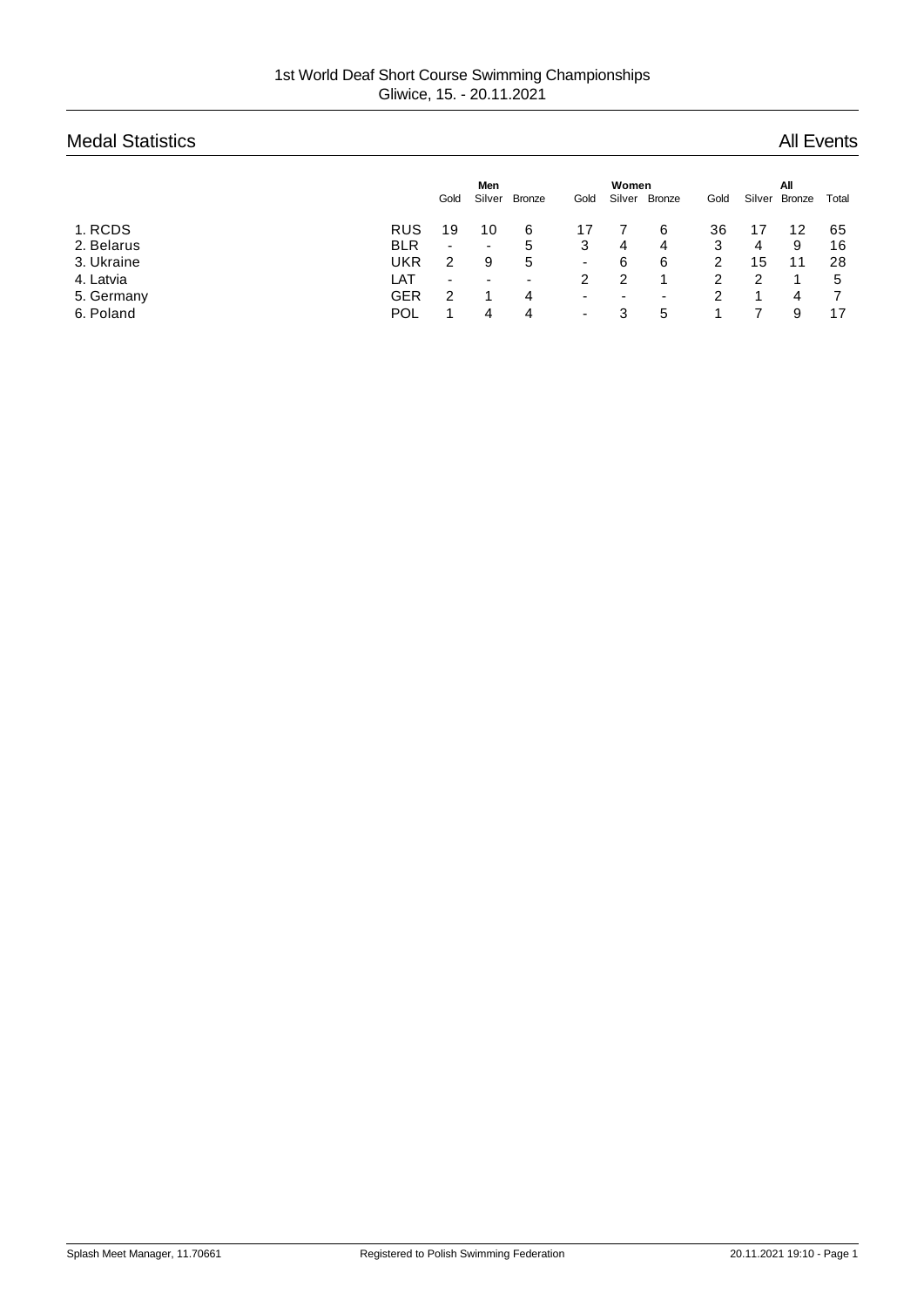| Event 1                | 15.11.2021 - 10:00            |                                              |                |                    |                                      | Men, 400m Freestyle       |                |                          |                |                       |                               |                         | Open<br><b>Results Prelim</b> |
|------------------------|-------------------------------|----------------------------------------------|----------------|--------------------|--------------------------------------|---------------------------|----------------|--------------------------|----------------|-----------------------|-------------------------------|-------------------------|-------------------------------|
| <b>WR</b><br><b>ER</b> |                               |                                              |                | 3:55.68<br>3:54.82 | <b>PARKIN Terence</b><br>PIÓRO Artur |                           |                | <b>RSA</b><br><b>POL</b> |                | Durban (RSA)<br>Pozna |                               |                         | 25.09.2009<br>17.12.2011      |
| Points: FINA 2021      |                               |                                              |                |                    |                                      |                           |                |                          |                |                       |                               |                         |                               |
| Rank                   |                               |                                              |                |                    | YB                                   |                           |                |                          |                |                       | Time                          | Pts                     |                               |
| 1.                     | 50m:<br>100m:                 | <b>KARNYSH Artem</b><br>28.92<br>1:00.55     | 28.92<br>31.63 | 150m:              | 1:32.57<br>200m: 2:04.80             | Ukraine<br>32.02<br>32.23 | 250m:<br>300m: | 2:36.32<br>3:08.34       | 31.52<br>32.02 | 350m:<br>400m:        | 4:13.33<br>3:40.96<br>4:13.33 | 588 Q<br>32.62<br>32.37 |                               |
|                        |                               |                                              |                |                    |                                      |                           |                |                          |                |                       |                               |                         |                               |
| 2.                     | ZINENKO Ivan<br>50m:<br>100m: | 28.55<br>1:00.28                             | 28.55<br>31.73 | 150m:              | 1:32.59<br>200m: 2:05.02             | Ukraine<br>32.31<br>32.43 | 250m:<br>300m: | 2:37.69<br>3:10.26       | 32.67<br>32.57 | 350m:<br>400m:        | 4:14.56<br>3:42.55<br>4:14.56 | 579 Q<br>32.29<br>32.01 |                               |
| 3.                     | <b>WOJCIK Rafal</b>           |                                              |                |                    |                                      | Poland                    |                |                          |                |                       | 4:15.18                       | 575                     | Q                             |
|                        | 50m:<br>100m:                 | 28.21<br>59.11                               | 28.21<br>30.90 | 150m:<br>200m:     | 1:30.99<br>2:03.51                   | 31.88<br>32.52            | 250m:<br>300m: | 2:36.27<br>3:09.42       | 32.76<br>33.15 | 350m:<br>400m:        | 3:42.42<br>4:15.18            | 33.00<br>32.76          |                               |
|                        |                               | <b>ADAMOVYCH Vladyslav</b>                   |                |                    |                                      | Ukraine                   |                |                          |                |                       | 4:16.59                       | 566                     |                               |
|                        | 50m:<br>100m:                 | 29.32<br>1:01.50                             | 29.32<br>32.18 | 150m:              | 1:34.76<br>200m: 2:07.99             | 33.26<br>33.23            | 250m:<br>300m: | 2:41.22<br>3:13.85       | 33.23<br>32.63 | 350m:<br>400m:        | 3:46.37<br>4:16.59            | 32.52<br>30.22          |                               |
| 5.                     | <b>TORISHNII Filipp</b>       |                                              |                |                    |                                      | <b>RCDS</b>               |                |                          |                |                       | 4:17.07                       | 562                     | Q                             |
|                        | 50m:<br>100m:                 | 28.74<br>1:00.82                             | 28.74<br>32.08 | 150m:              | 1:33.58<br>200m: 2:06.21             | 32.76<br>32.63            | 250m:<br>300m: | 2:39.10<br>3:11.89       | 32.89<br>32.79 | 350m:<br>400m:        | 3:44.71<br>4:17.07            | 32.82<br>32.36          |                               |
| 6.                     |                               | <b>MURATOV Fernando</b>                      |                |                    |                                      | <b>RCDS</b>               |                |                          |                |                       | 4:17.40                       | 560 Q                   |                               |
|                        | 50m:<br>100m:                 | 28.52<br>1:00.69                             | 28.52<br>32.17 | 150m:              | 1:33.39<br>200m: 2:06.38             | 32.70<br>32.99            | 250m:<br>300m: | 2:39.15<br>3:12.14       | 32.77<br>32.99 | 350m:<br>400m:        | 3:45.17<br>4:17.40            | 33.03<br>32.23          |                               |
| 7.                     | 50m:                          | ZAULICHNYI Yevhen<br>28.73                   | 28.73          | 150m:              | 1:31.63                              | Ukraine<br>31.98          | 250m:          | 2:37.81                  | 33.21          | 350m:                 | 4:19.26<br>3:45.65            | 548<br>34.13            |                               |
|                        | 100m:                         | 59.65                                        | 30.92          |                    | 200m: 2:04.60                        | 32.97                     | 300m:          | 3:11.52                  | 33.71          | 400m:                 | 4:19.26                       | 33.61                   |                               |
| 8.                     | 50m:                          | <b>ANTREAS GAVRIIL</b><br>29.42              | 29.42          | 150m:              | 1:33.99                              | Cyprus<br>32.44           | 250m:          | 2:39.83                  | 32.84          | 350m:                 | 4:20.64<br>3:47.27            | 540 Q<br>33.92          |                               |
|                        | 100m:                         | 1:01.55                                      | 32.13          |                    | 200m: 2:06.99                        | 33.00                     | 300m:          | 3:13.35                  | 33.52          | 400m:                 | 4:20.64                       | 33.37                   |                               |
| 9.                     |                               | <b>KRAMARCZYK Jakub</b>                      |                |                    |                                      | Poland                    |                |                          |                |                       | 4:23.20                       | 524 Q                   |                               |
|                        | 50m:<br>100m:                 | 29.22<br>1:01.50                             | 29.22<br>32.28 | 150m:              | 1:34.74<br>200m: 2:08.82             | 33.24<br>34.08            | 250m:<br>300m: | 2:42.42<br>3:16.46       | 33.60<br>34.04 | 350m:<br>400m:        | 3:50.40<br>4:23.20            | 33.94<br>32.80          |                               |
| 10.                    |                               | <b>KALUGIN Vitaly Evgenyevich</b>            |                |                    |                                      | <b>RCDS</b>               |                |                          |                |                       | 4:26.17                       | 507                     |                               |
|                        | 50m:                          | 29.88<br>100m: 1:02.62                       | 29.88<br>32.74 |                    | 150m: 1:36.21<br>200m: 2:10.43       | 33.59<br>34.22            | 300m:          | 250m: 2:44.40<br>3:17.96 | 33.97<br>33.56 | 350m:<br>400m:        | 3:52.11<br>4:26.17            | 34.15<br>34.06          |                               |
|                        |                               | 11. KUCHUN Dzianis Igorevich                 |                |                    |                                      | <b>Belarus</b>            |                |                          |                |                       | 4:26.20                       | 506 Q                   |                               |
|                        | 50m:<br>100m:                 | 28.79<br>1:00.75                             | 28.79<br>31.96 |                    | 150m: 1:33.67<br>200m: 2:07.74       | 32.92<br>34.07            | 250m:<br>300m: | 2:41.90<br>3:16.40       | 34.16<br>34.50 | 350m:<br>400m:        | 3:51.95<br>4:26.20            | 35.55<br>34.25          |                               |
|                        |                               | 12. PIORO Artur Zbigniew                     |                |                    |                                      | Poland                    |                |                          |                |                       | 4:31.43                       | 478                     |                               |
|                        | 50m:<br>100m:                 | 29.93<br>1:02.42                             | 29.93<br>32.49 | 150m:              | 1:36.08<br>200m: 2:10.55             | 33.66<br>34.47            | 250m:<br>300m: | 2:45.06<br>3:20.35       | 34.51<br>35.29 | 350m:<br>400m:        | 3:56.22<br>4:31.43            | 35.87<br>35.21          |                               |
| 13.                    |                               | <b>GUILLEN MARTINEZ Mario</b>                |                |                    |                                      | Spain                     |                |                          |                |                       | 4:47.88<br>4:11.79            | 400 R                   |                               |
|                        | 50m:<br>100m:                 | 32.94<br>1:07.74                             | 32.94<br>34.80 | 150m:              | 1:43.77<br>200m: 2:20.43             | 36.03<br>36.66            | 250m:<br>300m: | 2:57.08<br>3:34.61       | 36.65<br>37.53 | 350m:<br>400m:        | 4:47.88                       | 37.18<br>36.09          |                               |
| 14.                    |                               | SIAVICHAY Luis Bryan                         |                |                    |                                      | Ecuador                   |                |                          |                |                       | 4:51.31                       | 386 R                   |                               |
|                        | 50m:<br>100m:                 | 33.42<br>1:08.79                             | 33.42<br>35.37 | 150m:<br>200m:     | 1:45.80<br>2:23.02                   | 37.01<br>37.22            | 250m:<br>300m: | 3:00.39<br>3:38.58       | 37.37<br>38.19 | 350m:<br>400m:        | 4:15.98<br>4:51.31            | 37.40<br>35.33          |                               |
| 15.                    |                               | <b>WOJCIECHOWSKI Wiktor</b>                  |                |                    |                                      | Poland                    |                |                          |                |                       | 4:55.23                       | 371                     |                               |
|                        | 50m:                          | 33.01                                        | 33.01          |                    | 150m: 1:46.82                        | 37.64                     | 250m:          | 3:03.20                  | 38.48          | 350m:                 | 4:19.20                       | 37.22                   |                               |
|                        | 100m:                         | 1:09.18                                      | 36.17          |                    | 200m: 2:24.72                        | 37.90                     | 300m:          | 3:41.98                  | 38.78          | 400m:                 | 4:55.23                       | 36.03                   |                               |
| 16.                    | 50m:                          | <b>CORRIEANEVES Diogo Francisco</b><br>31.50 | 31.50          |                    | 150m: 1:44.95                        | Portugal<br>37.50         | 250m:          | 3:03.85                  | 39.81          | 350m:                 | 5:05.91<br>4:25.69            | 334<br>41.29            |                               |
|                        |                               | 100m: 1:07.45                                | 35.95          |                    | 200m: 2:24.04                        | 39.09                     |                | 300m: 3:44.40            | 40.55          | 400m:                 | 5:05.91                       | 40.22                   |                               |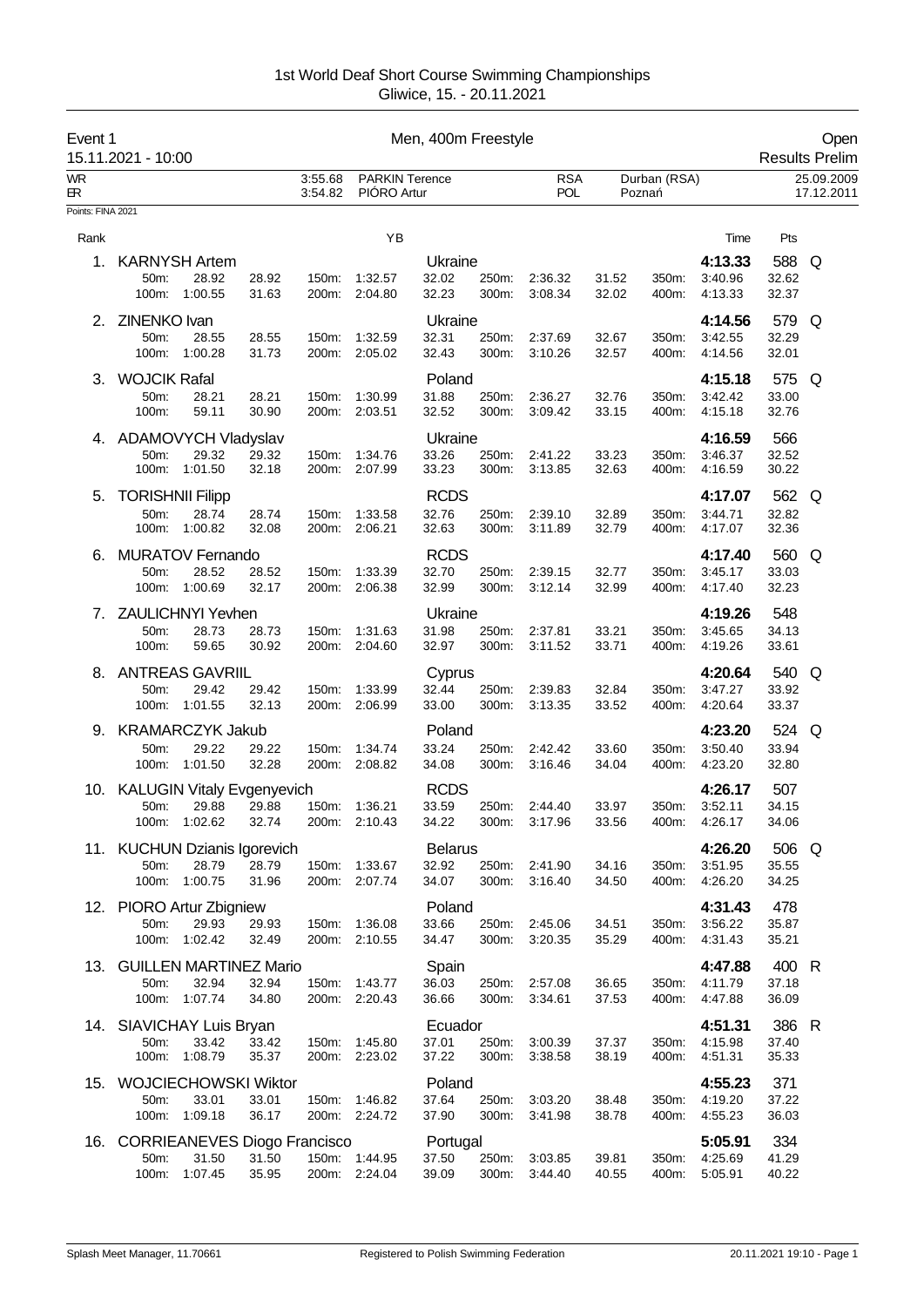| Event 2                  | 15.11.2021 - 10:20                                  |                    |                                              | Women, 200m Freestyle     |                |                    |                |                                    |         |       | Open<br><b>Results Prelim</b> |
|--------------------------|-----------------------------------------------------|--------------------|----------------------------------------------|---------------------------|----------------|--------------------|----------------|------------------------------------|---------|-------|-------------------------------|
| <b>WR</b>                |                                                     | 2:07.34            |                                              | CHMIELEWSKA Julia         |                | <b>POL</b>         | Lublin         |                                    |         |       | 11.12.2020                    |
| ЕR.<br>Points: FINA 2021 |                                                     | 2:07.57            |                                              | <b>BRYKANOVA Eleonora</b> |                | <b>RUS</b>         |                | Rochester (USA)                    |         |       | 15.01.2014                    |
|                          |                                                     |                    |                                              |                           |                |                    |                |                                    |         |       |                               |
| Rank                     | YB                                                  |                    |                                              |                           | Time           | Pts                |                | 50 <sub>m</sub>                    | 100m    | 150m  | 200m                          |
|                          | 1. EMBREKTE Zane                                    | Latvia             |                                              |                           |                | 2:08.44 635 Q      |                | 28.98                              | 32.91   | 33.50 | 33.05                         |
|                          | 2. TERENTEVA V.                                     | <b>RCDS</b>        |                                              |                           |                | 2:10.54 605 Q      |                | 31.14                              | 32.81   | 33.83 | 32.76                         |
|                          | 3. TANYAN Daria Vladimirovna                        | <b>RCDS</b>        |                                              |                           |                | 2:11.94 586 Q      |                | 31.31                              | 32.84   | 33.94 | 33.85                         |
|                          | 4. CHMIELEWSKA Julia                                | Poland             |                                              |                           |                | 2:12.62 577 Q      |                | 29.79                              | 33.50   | 34.90 | 34.43                         |
|                          | 5. DRAGAN Julia                                     | Poland             |                                              |                           |                | 2:12.69 576 Q      |                | 30.42                              | 33.59   | 35.05 | 33.63                         |
|                          | 6. TARASENKO Daria                                  | Ukraine            |                                              |                           |                | 2:12.77 575 Q      |                | 30.45                              | 33.89   | 34.43 | 34.00                         |
|                          | 7. POHORELOVA Diana                                 | Ukraine            |                                              |                           |                | 2:12.97 572 Q      |                | 30.98                              | 33.42   | 34.38 | 34.19                         |
|                          | 8. IVANENKO Kateryna                                | Ukraine            |                                              |                           | 2:14.05 559    |                    |                | 30.89                              | 33.91   | 34.95 | 34.30                         |
|                          | 9. NOWICKA Weronika                                 | Poland             |                                              |                           | 2:15.22 544    |                    |                | 31.24                              | 33.95   | 35.46 | 34.57                         |
|                          | 10. ZGOMBA Natali                                   | Croatia            |                                              |                           |                | 2:22.44 465 Q      |                | 32.01                              | 35.82   | 37.33 | 37.28                         |
|                          | 11. BEBEN Nina                                      | Poland             |                                              |                           | 2:24.21 449    |                    |                | 33.32                              | 35.84   | 37.48 | 37.57                         |
|                          | 12. SEYFFART Alice Anna Heidi                       | Sweden             |                                              |                           |                | 2:25.01 441 R      |                | 32.12                              | 36.50   | 38.21 | 38.18                         |
|                          | 13. PICHIER Paula                                   | Germany            |                                              |                           |                | 2:25.47 437 R      |                | 33.05                              | 37.03   | 37.95 | 37.44                         |
|                          | 14. DONTSIOU Stavroula                              | Greece             |                                              |                           | 2:39.07 334    |                    |                | 35.40                              | 39.44   | 41.69 | 42.54                         |
|                          | 15. CARRIZO Natali Alejandra                        | Argentina          |                                              |                           | 2:43.91 305    |                    |                | 37.24                              | 41.31   | 43.91 | 41.45                         |
| Event 3                  |                                                     |                    |                                              | Men, 200m Butterfly       |                |                    |                |                                    |         |       | Open                          |
|                          | 15.11.2021 - 10:35                                  |                    |                                              |                           |                |                    |                |                                    |         |       | <b>Results Prelim</b>         |
| <b>WR</b>                |                                                     | 2:00.89            | <b>KOCH Bjorn</b>                            |                           |                | GER                |                | Essen (GER)                        |         |       | 28.11.2009                    |
| ЕR.                      |                                                     | 2:00.89            | <b>KOCH Bjorn</b>                            |                           |                | <b>GER</b>         |                | Essen (GER)                        |         |       | 28.11.2009                    |
| Points: FINA 2021        |                                                     |                    |                                              |                           |                |                    |                |                                    |         |       |                               |
|                          |                                                     |                    |                                              |                           |                |                    |                |                                    |         |       |                               |
| Rank                     | YB                                                  |                    |                                              |                           | Time           | Pts                |                | 50 <sub>m</sub>                    | 100m    | 150m  | 200m                          |
|                          | 1. SKOSYRSKII S.                                    | <b>RCDS</b>        |                                              |                           |                | 2:04.75 653 Q      |                | 27.55                              | 31.24   | 32.22 | 33.74                         |
|                          | 2. POWROZNIK Konrad                                 | Poland             |                                              |                           |                | 2:06.84 621 Q      |                | 27.65                              | 32.13   | 33.48 | 33.58                         |
|                          | 3. YAKUBOVSKYI Rostyslav                            | Ukraine            |                                              |                           |                | 2:07.41 613 Q      |                | 28.52                              | 32.81   | 33.20 | 32.88                         |
|                          | 4. MARTYNENKO D.                                    | <b>RCDS</b>        |                                              |                           |                | 2:07.48 612 Q      |                | 29.51                              | 31.27   | 34.97 | 31.73                         |
|                          | 5. YOUNG Nathan Alexander                           |                    | <b>Great Britain</b>                         |                           |                | 2:07.62 610 Q      |                |                                    |         |       |                               |
|                          | 6. LLANOS Emanuel                                   | Argentina          |                                              |                           |                | 2:10.92 565 Q      |                | 28.68                              | 33.41   | 34.34 | 34.49                         |
|                          | 7. MUELLER Niklas                                   | Germany            |                                              |                           |                | 2:12.15 549 Q      |                | 29.47                              |         |       |                               |
|                          | 8. FREUND Balazs                                    | Hungary            |                                              |                           |                | 2:17.30 489 Q      |                | 29.40                              | 33.92   | 36.15 | 37.83                         |
|                          | 9. NOWICKI Kacper                                   | Poland             |                                              |                           |                | 2:18.38 478 R      |                | 30.87                              | 36.27   | 37.26 | 33.98                         |
|                          | 10. KRAMARCZYK Jakub                                | Poland             |                                              |                           | 2:20.72 455    |                    |                | 31.14                              | 36.45   | 35.60 | 37.53                         |
|                          | 11. WOJCIK Rafal                                    | Poland             |                                              |                           | 2:21.92 443    |                    |                | 32.18                              | 37.43   | 37.76 | 34.55                         |
|                          | 12. LUCAS Kevin                                     |                    | Netherlands                                  |                           |                | 2:24.02 424 R      |                | 30.31                              | 35.78   | 38.39 | 39.54                         |
|                          |                                                     |                    |                                              |                           |                |                    |                |                                    |         |       |                               |
| Event 4                  |                                                     |                    |                                              | Women, 400m Medley        |                |                    |                |                                    |         |       | Open                          |
|                          | 15.11.2021 - 10:40                                  |                    |                                              |                           |                |                    |                |                                    |         |       | <b>Results Prelim</b>         |
|                          |                                                     |                    |                                              |                           |                |                    |                |                                    |         |       |                               |
| WR.                      |                                                     | 5:04.70            | <b>DRAGAN Julia</b>                          |                           |                | <b>POL</b>         | Lublin         |                                    |         |       | 16.10.2020                    |
| BR.<br>BR.               |                                                     | 5:15.83<br>5:15.83 | <b>NEUMAN Linda</b><br><b>JOYCE Danielle</b> |                           |                | GER<br><b>GBR</b>  |                | Hannover (GER)<br>Stavenston (GBR) |         |       | 04.02.2012<br>07.09.2013      |
| Points: FINA 2021        |                                                     |                    |                                              |                           |                |                    |                |                                    |         |       |                               |
| Rank                     |                                                     |                    | YB                                           |                           |                |                    |                |                                    | Time    | Pts   |                               |
|                          |                                                     |                    |                                              |                           |                |                    |                |                                    |         |       |                               |
| 1.                       | <b>BILALOVA Polina</b><br>European Record           |                    |                                              | <b>RCDS</b>               |                |                    |                |                                    | 5:06.71 | 601 Q |                               |
|                          | 31.81<br>50m:<br>31.81                              | 150m:              | 1:48.55                                      | 40.53                     | 250m:          | 3:11.99            | 43.52          | 350m:                              | 4:31.27 | 35.41 |                               |
|                          | 100m:<br>1:08.02<br>36.21                           |                    | 200m: 2:28.47                                | 39.92                     | 300m:          | 3:55.86            | 43.87          | 400m:                              | 5:06.71 | 35.44 |                               |
| 2.                       | <b>DRAGAN Julia</b>                                 |                    |                                              | Poland                    |                |                    |                |                                    | 5:10.96 | 577 Q |                               |
|                          | 50m:<br>35.56<br>35.56<br>100m:<br>1:14.05<br>38.49 | 150m:<br>200m:     | 1:54.62<br>2:34.56                           | 40.57<br>39.94            | 250m:<br>300m: | 3:16.92<br>4:00.69 | 42.36<br>43.77 | 350m:<br>400m:                     | 5:10.96 |       |                               |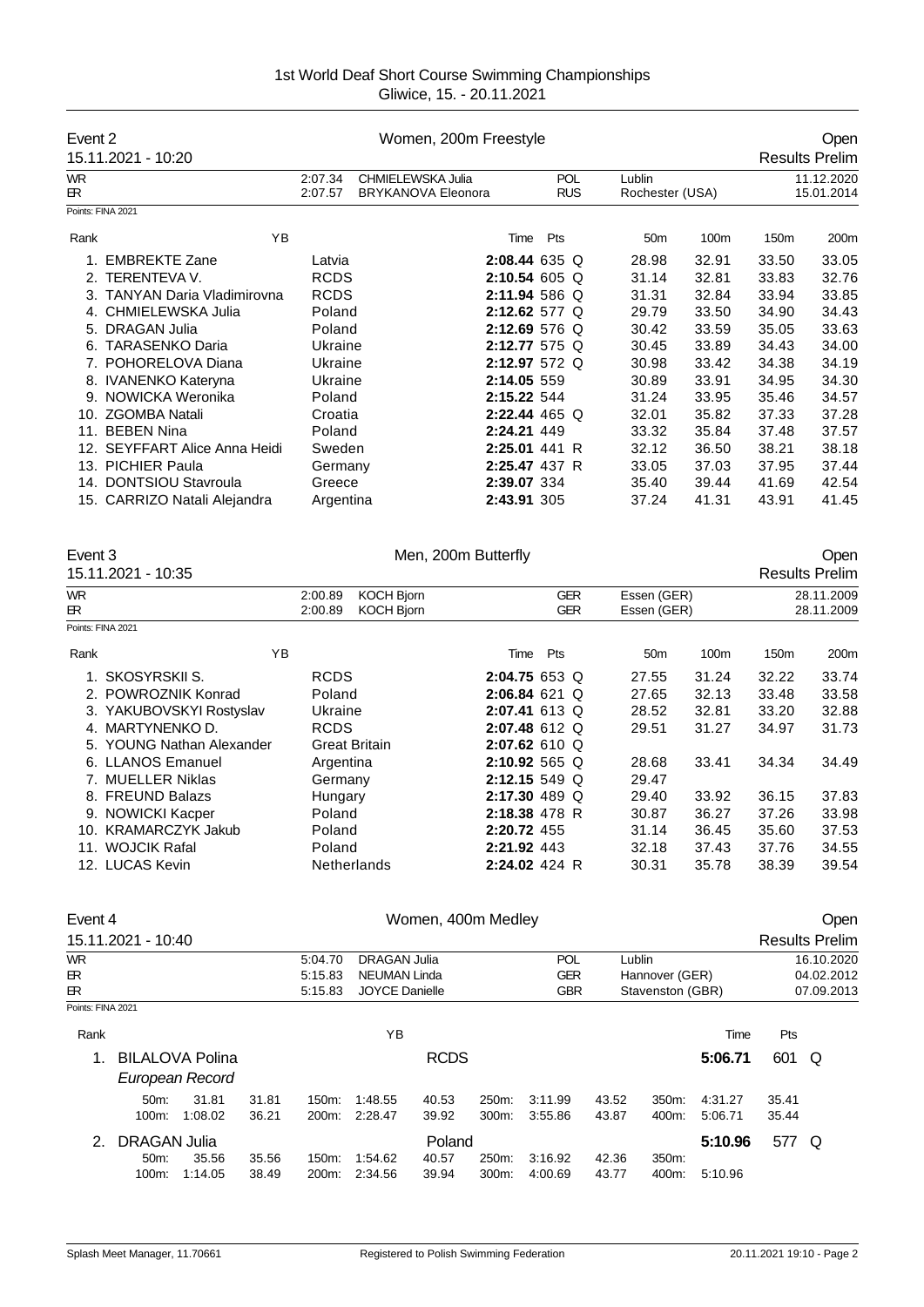# Event 4, Women, 400m Medley, Prelim, Open

| Rank |                                                   |                                                          |                |                   | ΥB                 |                               |                |                    |                  |                   | Time                          | Pts                   |   |
|------|---------------------------------------------------|----------------------------------------------------------|----------------|-------------------|--------------------|-------------------------------|----------------|--------------------|------------------|-------------------|-------------------------------|-----------------------|---|
| 3.   | <b>MAKHNYK Anita</b><br>50m<br>100m:              | 33.36<br>1:11.64                                         | 33.36<br>38.28 | 150m:<br>200m:    | 1:53.46<br>2:34.26 | Ukraine<br>41.82<br>40.80     | 250m:<br>300m: | 3:18.24<br>4:02.70 | 43.98<br>44.46   | $350m$ :<br>400m: | 5:14.44<br>4:38.69<br>5:14.44 | 558<br>35.99<br>35.75 | Q |
| 4.   | 50m<br>100m:                                      | <b>TERESHCHENKO Iryna</b><br>32.99<br>1:12.73            | 32.99<br>39.74 | $150m$ :<br>200m: | 1:55.15<br>2:36.31 | Ukraine<br>42.42<br>41.16     | 250m:<br>300m: | 4:06.73<br>4:44.55 | 1:30.42<br>37.82 | 350m:<br>400m:    | 5:21.84<br>5:21.84            | 520                   | Q |
| 5.   | $50m$ :<br>$100m$ :                               | <b>BARBATINA Elizaveta Andreevna</b><br>35.35<br>1:17.75 | 35.35<br>42.40 | 150m:<br>200m:    | 1:59.72<br>2:41.13 | <b>RCDS</b><br>41.97<br>41.41 | 250m:<br>300m: | 3.26.13<br>4:10.60 | 45.00<br>44.47   | 350m:<br>400m:    | 5:24.28<br>4:48.96<br>5:24.28 | 509<br>38.36<br>35.32 | Q |
| 6.   | <b>PUNET Maria Celeste</b><br>$50m$ :<br>$100m$ : | 34.34<br>1:13.26                                         | 34.34<br>38.92 | 150m:<br>200m:    | 1:55.99<br>2:37.82 | Argentina<br>42.73<br>41.83   | 250m:<br>300m: | 3:23.94<br>4:11.28 | 46.12<br>47.34   | 350m:<br>400m:    | 5:25.11<br>4:49.08<br>5:25.11 | 505<br>37.80<br>36.03 | Q |
| 7.   | 50m:<br>$100m$ :                                  | LEVASHOVA Ksenija Denisovna<br>35.14<br>1:15.31          | 35.14<br>40.17 | 150m:<br>200m:    | 1:57.93<br>2:39.30 | <b>RCDS</b><br>42.62<br>41.37 | 250m:<br>300m: | 3:24.54<br>4:10.10 | 45.24<br>45.56   | 350m:<br>400m:    | 5:28.07<br>4:49.97<br>5:28.07 | 491<br>39.87<br>38.10 |   |
| 8.   | ZSILINSZKI Orsolya<br>50m<br>100m:                | 34.84<br>1:13.98                                         | 34.84<br>39.14 | 150m:<br>$200m$ : | 2:00.59<br>2:45.03 | Hungary<br>46.61<br>44.44     | 250m:<br>300m: | 3:30.86<br>4:17.00 | 45.83<br>46.14   | 350m:<br>400m:    | 5:34.74<br>4:56.56<br>5:34.74 | 462<br>39.56<br>38.18 | Q |

| Event 5           |                                              | Men, 100m Breaststroke | Open       |                 |                 |                       |  |  |  |  |
|-------------------|----------------------------------------------|------------------------|------------|-----------------|-----------------|-----------------------|--|--|--|--|
|                   | 15.11.2021 - 10:45                           |                        |            |                 |                 | <b>Results Prelim</b> |  |  |  |  |
| <b>WR</b>         | 1:00.08                                      | <b>TITUS Marcus</b>    | <b>USA</b> | Rochester (USA) |                 | 16.01.2014            |  |  |  |  |
| ЕR.               | 1:04.34                                      | <b>FORMIN Martin</b>   | <b>RUS</b> | Rochester (USA) |                 | 16.01.2014            |  |  |  |  |
| Points: FINA 2021 |                                              |                        |            |                 |                 |                       |  |  |  |  |
| Rank              | YB                                           |                        | Time       | Pts             | 50 <sub>m</sub> | 100m                  |  |  |  |  |
| 1.                | <b>KOLOMIIETS Oleksii</b><br>European Record | Ukraine                | 1:01.67    | 722 Q           | 29.27           | 32.40                 |  |  |  |  |
| 2.                | DYATLOV Alexander Vladimirovich              | <b>RCDS</b>            | 1:02.98    | 678 Q           | 30.03           | 32.95                 |  |  |  |  |
| 3.                | <b>SEMIN Nikita Andreevich</b>               | <b>RCDS</b>            | 1:03.18    | 672 Q           | 29.74           | 33.44                 |  |  |  |  |
| 4.                | <b>FOMIN Martin Robertovich</b>              | <b>RCDS</b>            | 1:03.19    | 671             | 29.85           | 33.34                 |  |  |  |  |
| 5.                | <b>KOCHMANN Lars</b>                         | Germany                | 1:04.50    | 631 Q           |                 |                       |  |  |  |  |
| 6.                | <b>HRYTSENKO Vladyslav</b>                   | Ukraine                | 1:04.87    | 620 Q           | 30.50           | 34.37                 |  |  |  |  |
| 7.                | <b>KHEILYK Dmytro</b>                        | Ukraine                | 1:04.97    | 617             | 30.74           | 34.23                 |  |  |  |  |
| 8.                | STOJANOSKI Andrej                            | Macedonia              | 1:05.35    | 607 Q           | 31.07           | 34.28                 |  |  |  |  |
| 9.                | <b>ZGOMBA Antonio</b>                        | Croatia                | 1:06.45    | 577 Q           | 31.16           | 35.29                 |  |  |  |  |
| 10.               | <b>LUCAS Kevin</b>                           | <b>Netherlands</b>     | 1:08.39    | 529 Q           | 32.20           | 36.19                 |  |  |  |  |
| 11.               | RIZZO Jose Miguel                            | Ecuador                | 1:10.38    | 486 R           | 33.71           | 36.67                 |  |  |  |  |
| 12.               | DE FRUTOS DE PABLOS Alvaro                   | Spain                  | 1:10.46    | 484 R           | 32.77           | 37.69                 |  |  |  |  |
| 13.               | DE BRUIJN Bart Joop Ad                       | Netherlands            | 1:11.68    | 460             | 33.19           | 38.49                 |  |  |  |  |
| 14.               | KISS Adam                                    | Hungary                | 1:12.52    | 444             | 33.48           | 39.04                 |  |  |  |  |
| 15.               | KALASOUSKI Adryian Juryevich                 | <b>Belarus</b>         | 1:12.76    | 439             | 33.32           | 39.44                 |  |  |  |  |
| 16.               | MARTILLO Angel Abraham                       | Ecuador                | 1:13.22    | 431             |                 |                       |  |  |  |  |
| 17.               | XANTHOPOULOUS Panagiotis                     | Greece                 | 1:16.78    | 374             | 35.55           | 41.23                 |  |  |  |  |
| 18.               | <b>DRAGAN Dawid</b>                          | Poland                 | 1:35.91    | 192             | 41.71           | 54.20                 |  |  |  |  |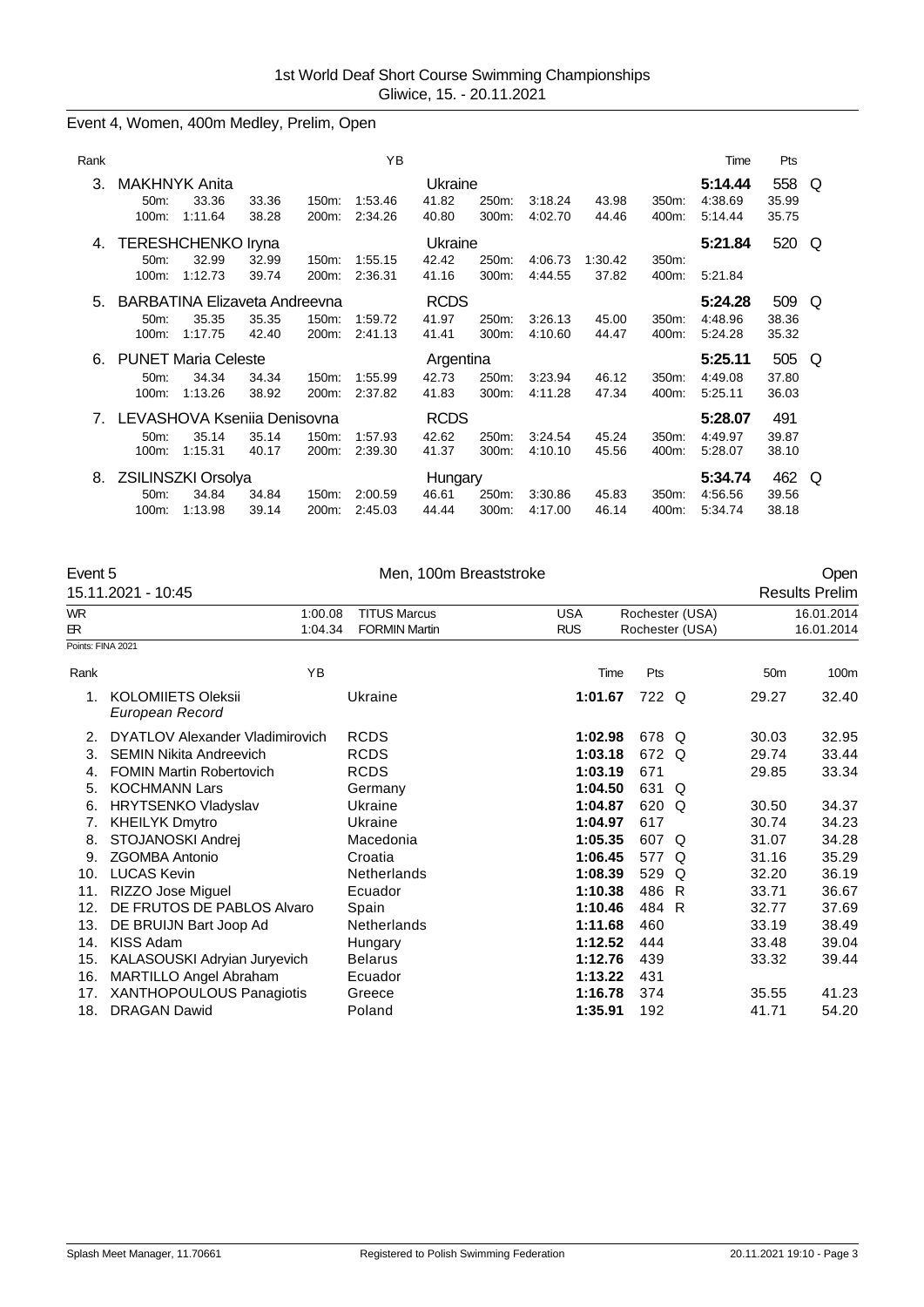| Event 6<br>Women, 50m Breaststroke<br>15.11.2021 - 10:55<br><b>Results Prelim</b> |                                       |                                          |                          |                           |       |                          |  |  |  |
|-----------------------------------------------------------------------------------|---------------------------------------|------------------------------------------|--------------------------|---------------------------|-------|--------------------------|--|--|--|
| <b>WR</b><br>ЕR.                                                                  | 32.64<br>33.40                        | CHMIELEWSKA Julia<br>PETRUSCHENKA Aksana | <b>POL</b><br><b>BLR</b> | Lublin<br>Rochester (USA) |       | 11.12.2020<br>15.01.2014 |  |  |  |
| Points: FINA 2021                                                                 |                                       |                                          |                          |                           |       |                          |  |  |  |
| Rank                                                                              |                                       | YB                                       |                          | Time                      | Pts   |                          |  |  |  |
| $1_{-}$                                                                           | PETRUSHENKA Aksana<br>European Record | <b>Belarus</b>                           |                          | 32.79                     | 660 Q |                          |  |  |  |
| 2.                                                                                | SHAIAKHMETOVA Kristina                | <b>RCDS</b>                              |                          | 33.75                     | 605   | O                        |  |  |  |
| 3.                                                                                | CHMIELEWSKA Julia                     | Poland                                   |                          | 33.84                     | 601   | Q                        |  |  |  |
| 4.                                                                                | TIKHONOVA Kseniia Andreevna           | <b>RCDS</b>                              |                          | 33.95                     | 595   | O                        |  |  |  |
| 5.                                                                                | <b>REZHYLO Marija</b>                 | Ukraine                                  |                          | 34.75                     | 555   | O                        |  |  |  |
| 6.                                                                                | BARBATINA Elizaveta Andreevna         | <b>RCDS</b>                              |                          | 34.82                     | 551   |                          |  |  |  |
|                                                                                   | <b>CUADRADO MARTIN Elsa</b>           | Spain                                    |                          | 36.60                     | 475 Q |                          |  |  |  |
| 8.                                                                                | <b>ZSILINSZKI Orsolya</b>             | Hungary                                  |                          | 37.11                     | 455   | O                        |  |  |  |
| 9.                                                                                | <b>TERESHCHENKO Iryna</b>             | Ukraine                                  |                          | 38.44                     | 410   | O                        |  |  |  |
| 10.                                                                               | <b>VASILEVICH Maryia</b>              | <b>Belarus</b>                           |                          | 38.66                     | 403   | R                        |  |  |  |
| 11.                                                                               | <b>BEBEN Amelia</b>                   | Poland                                   |                          | 41.39                     | 328   | R                        |  |  |  |
| 12.                                                                               | <b>JARZEWICZ Laura</b>                | Poland                                   |                          | 43.31                     | 286   |                          |  |  |  |
| 13.                                                                               | <b>GUTIERREZ Natalia Paz</b>          | Chile                                    |                          | 46.54                     | 231   |                          |  |  |  |

| Event 7           | 15.11.2021 - 10:55                                              |                    |                |                | Men, 4 x 100m Freestyle                                                          |                                    |                |                | Open<br><b>Results Prelim</b> |
|-------------------|-----------------------------------------------------------------|--------------------|----------------|----------------|----------------------------------------------------------------------------------|------------------------------------|----------------|----------------|-------------------------------|
| WR<br>ЕR.         |                                                                 | 3:30.11<br>3:30.11 |                |                | Sarykin, Klimenko, Denisov, Obotin RUS<br>Sarykin, Klimenko, Denisov, Obotin RUS | Rochester (USA)<br>Rochester (USA) |                |                | 16.01.2014<br>16.01.2014      |
| Points: FINA 2021 |                                                                 |                    |                |                |                                                                                  |                                    |                |                |                               |
| Rank              |                                                                 |                    |                |                |                                                                                  |                                    | Time           | Pts            |                               |
| 1.                | RCDS <sub>1</sub><br><b>World Record</b>                        |                    |                | <b>RCDS</b>    |                                                                                  |                                    | 3:29.98        | 662 Q          |                               |
|                   | <b>OBOTIN Vitalii Alexandrovich</b><br>SARYKIN Ilya Eduardovich | $+0.75$<br>$+0,55$ | 24.85<br>24.45 | 50.97<br>51.84 | ZHURAVLEV Igor Sergeevich<br>MURATOV Fernando                                    | $+0,65$<br>$+0,61$                 | 24.53<br>25.80 | 52.38<br>54.79 |                               |
| 2.                | Ukraine 1                                                       |                    |                | Ukraine        |                                                                                  |                                    | 3:36.62        | 603 Q          |                               |
|                   | <b>KHEILYK Dmytro</b>                                           | $+0,78$            | 25.81          | 54.80          | ADAMOVYCH Vladyslav                                                              | $+0,74$                            | 25.49          | 52.68          |                               |
|                   | ZINENKO Ivan                                                    | $+0,77$            | 26.61          | 55.35          | <b>TOVKACH Bohdan</b>                                                            | $+0.44$                            | 25.75          | 53.79          |                               |
| 3.                | Belarus 1                                                       |                    |                | <b>Belarus</b> |                                                                                  |                                    | 3:38.86        | 584 Q          |                               |
|                   | <b>SHTUKEL Anton</b>                                            | $+0.69$            | 27.09          | 56.30          | <b>BARYSEVICH Danil</b>                                                          | $+0,21$                            | 25.73          | 54.94          |                               |
|                   | <b>ASKERKA Maksim</b>                                           | $+0,07$            | 24.88          | 53.66          | <b>KUCHUN Dzianis Igorevich</b>                                                  | $+0,35$                            | 25.08          | 53.96          |                               |
| 4.                | Poland 1                                                        |                    |                | Poland         |                                                                                  |                                    | 3:56.40        | 464 Q          |                               |
|                   | <b>SAWKA Juliusz</b>                                            | $+0,84$            | 27.72          | 57.44          | <b>WOJCIECHOWSKI Wiktor</b>                                                      | $+0.49$                            | 31.26          | 1:04.89        |                               |
|                   | STEMPURSKI Igor                                                 | $+0,33$            | 26.47          | 56.07          | PIORO Artur Zbigniew                                                             | $+0,22$                            | 27.44          | 58.00          |                               |
| 5.                | Hungary 1                                                       |                    |                | Hungary        |                                                                                  |                                    | 4:05.95        | 412 Q          |                               |
|                   | <b>FREUND Balazs</b>                                            | $+0,77$            | 28.63          | 59.79          | <b>KIRALY Robert Belian</b>                                                      | $+0,36$                            | 27.54          | 59.36          |                               |
|                   | <b>KEREKES Mate</b>                                             | $+0.35$            | 29.77          | 1:02.86        | <b>KISS Adam</b>                                                                 | $+0.64$                            | 30.63          | 1:03.94        |                               |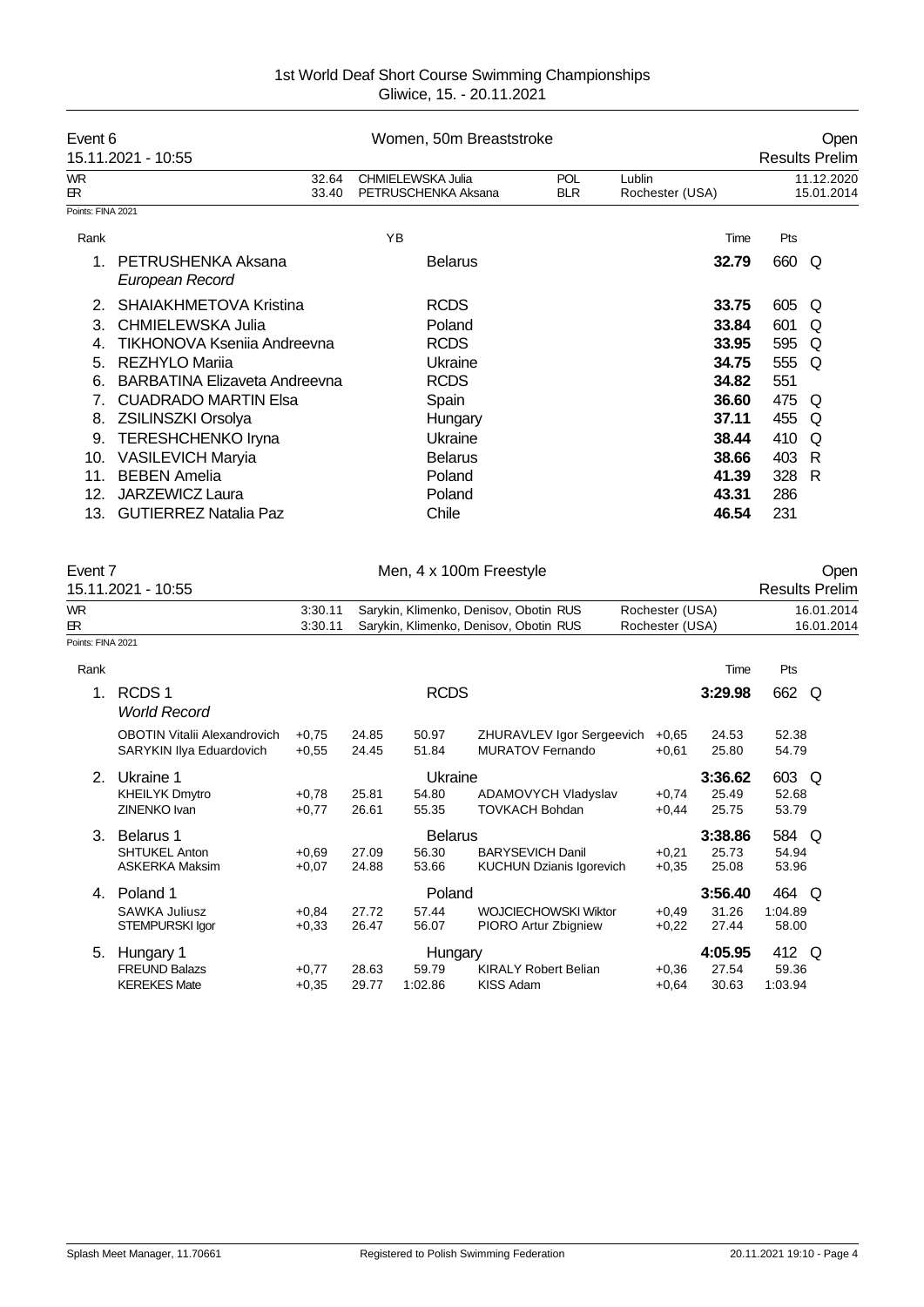|                   | Event 8<br>Women, 4 x 100m Freestyle<br>15.11.2021 - 11:00                  |                    |                |                                      |                                                             |                    |                             |                             | Open<br><b>Results Prelim</b> |
|-------------------|-----------------------------------------------------------------------------|--------------------|----------------|--------------------------------------|-------------------------------------------------------------|--------------------|-----------------------------|-----------------------------|-------------------------------|
| <b>ER</b>         |                                                                             | 4:15.77            |                |                                      | Statkevich, Guskova, Pshenichniko RUS edorovGent (BEL)      |                    |                             |                             | 08.06.2003                    |
| Points: FINA 2021 |                                                                             |                    |                |                                      |                                                             |                    |                             |                             |                               |
| Rank              |                                                                             |                    |                |                                      |                                                             |                    | Time                        | Pts                         |                               |
| $\mathbf{1}$ .    | RCDS <sub>1</sub><br>European Record                                        |                    |                | <b>RCDS</b>                          |                                                             |                    | 4:07.52                     | 580                         | O                             |
|                   | ALEXEEVA Alena Sergeevna<br><b>SKORIUPINA Polina</b>                        | $+0.91$<br>$+0.37$ | 29.75<br>29.93 | 1:01.86<br>1:01.38                   | SEDOVA Ksenia Alexandrovna +0.67<br>VEYS Kristina Erastovna | $+0,71$            | 29.51<br>29.38              | 1:02.23<br>1:02.05          |                               |
| 2 <sup>1</sup>    | Ukraine 1<br>DENYSOVA Kateryna<br><b>VERNYBA Valeria</b>                    | $+0.84$<br>$+0,47$ | 30.90<br>29.81 | Ukraine<br>1:03.96<br>1:03.70        | <b>MAKHNYK Anita</b><br><b>IVANENKO Kateryna</b>            | $+0.66$<br>$+0,39$ | 4:12.00<br>30.05<br>29.63   | 550 Q<br>1:02.40<br>1:01.94 |                               |
| 3.                | Belarus 1<br>AHEICHYK Aliaksandra Valerjev+0,75<br><b>VASILEVICH Maryia</b> | $+0.36$            | 30.24<br>31.02 | <b>Belarus</b><br>1:01.51<br>1:06.02 | RUDZKO Maryia<br>ERAMTSOVA Katsiaryna                       | $+0,40$<br>$+0.57$ | 4:12.55<br>30.96<br>29.41   | 546 Q<br>1:03.42<br>1:01.60 |                               |
| 4.                | Poland 1<br>NOWICKA Weronika<br>JARZEWICZ Klaudia                           | $+0.38$            | 30.72<br>10.41 | Poland<br>1:03.20<br>29.32           | JARZEWICZ Laura<br><b>BEBEN Amelia</b>                      | $+0.67$            | 4:25.21<br>1:05.44<br>32.66 | 472 Q<br>1:44.22<br>1:08.47 |                               |

| Event 1            | Men, 400m Freestyle | Oper                 |
|--------------------|---------------------|----------------------|
| 15.11.2021 - 17:15 |                     | <b>Results Final</b> |

# Event 1 Men, 400m Freestyle Controller of the UP of the UP of the Open Controller Open Controller of the Open Controller of the Open Controller of the Open Controller of the Open Controller of the Open Controller of the Op

| <b>WR</b><br>ER.  |                                          |                                                     |                | 3:55.68<br>3:54.82 | <b>PARKIN Terence</b><br>PIÓRO Artur |                                  |                | <b>RSA</b><br><b>POL</b> |                | Durban (RSA)<br>Pozna |                               |                       | 25.09.2009<br>17.12.2011 |
|-------------------|------------------------------------------|-----------------------------------------------------|----------------|--------------------|--------------------------------------|----------------------------------|----------------|--------------------------|----------------|-----------------------|-------------------------------|-----------------------|--------------------------|
| Points: FINA 2021 |                                          |                                                     |                |                    |                                      |                                  |                |                          |                |                       |                               |                       |                          |
| Rank              |                                          |                                                     |                |                    | YB                                   |                                  |                |                          |                |                       | Time                          | Pts                   |                          |
| 1.                | <b>TORISHNII Filipp</b><br>50m:<br>100m: | 26.54<br>56.15                                      | 26.54<br>29.61 | 150m.<br>200m:     | 1:27.30<br>1:59.31                   | <b>RCDS</b><br>31.15<br>32.01    | 250m:<br>300m: | 2:30.71<br>3:02.35       | 31.40<br>31.64 | 350m:<br>400m:        | 4:03.65<br>3:33.93<br>4:03.65 | 661<br>31.58<br>29.72 |                          |
| 2.                | 50m:<br>100m:                            | <b>KARNYSH Artem</b><br>28.11<br>58.41              | 28.11<br>30.30 | 150m:<br>200m:     | 1:30.05<br>2:01.70                   | Ukraine<br>31.64<br>31.65        | 250m:<br>300m: | 2:32.75<br>3:03.58       | 31.05<br>30.83 | 350m:<br>400m:        | 4:05.87<br>3:34.73<br>4:05.87 | 643<br>31.15<br>31.14 |                          |
| 3.                | <b>ZINENKO Ivan</b><br>50m:<br>100m:     | 28.13<br>58.82                                      | 28.13<br>30.69 | 150m:<br>200m:     | 1:30.78<br>2:02.66                   | Ukraine<br>31.96<br>31.88        | 250m:<br>300m: | 2:34.81<br>3:07.16       | 32.15<br>32.35 | 350m:<br>400m:        | 4:08.53<br>3:38.68<br>4:08.53 | 622<br>31.52<br>29.85 |                          |
| 4.                | 50m:<br>100m:                            | <b>MURATOV Fernando</b><br>28.49<br>59.53           | 28.49<br>31.04 | 150m:<br>200m:     | 1:30.88<br>2:03.10                   | <b>RCDS</b><br>31.35<br>32.22    | 250m:<br>300m: | 2:35.50<br>3:07.59       | 32.40<br>32.09 | 350m:<br>400m:        | 4:09.01<br>3:38.96<br>4:09.01 | 619<br>31.37<br>30.05 |                          |
| 5.                | <b>WOJCIK Rafal</b><br>50m:<br>100m:     | 28.58<br>59.25                                      | 28.58<br>30.67 | 150m:<br>200m:     | 1:30.84<br>2:02.86                   | Poland<br>31.59<br>32.02         | 250m:<br>300m: | 2:35.08<br>3:07.38       | 32.22<br>32.30 | 350m:<br>400m:        | 4:10.52<br>3:39.45<br>4:10.52 | 608<br>32.07<br>31.07 |                          |
| 6.                | 50m:<br>100m:                            | <b>ANTREAS GAVRIIL</b><br>28.81<br>1:00.00          | 28.81<br>31.19 | 150m:<br>200m:     | 1:32.35<br>2:04.46                   | Cyprus<br>32.35<br>32.11         | 250m:<br>300m: | 2:36.85<br>3:10.32       | 32.39<br>33.47 | 350m:<br>400m:        | 4:15.89<br>3:43.79<br>4:15.89 | 570<br>33.47<br>32.10 |                          |
| 7.                | 50m:<br>100m:                            | <b>KRAMARCZYK Jakub</b><br>29.19<br>1:01.38         | 29.19<br>32.19 | 150m:<br>200m:     | 1.34.33<br>2:07.66                   | Poland<br>32.95<br>33.33         | 250m:<br>300m: | 2:41.11<br>3:15.05       | 33.45<br>33.94 | 350m:<br>400m:        | 4:22.15<br>3:49.23<br>4:22.15 | 530<br>34.18<br>32.92 |                          |
| 8.                | 50m:<br>100m:                            | <b>KUCHUN Dzianis Igorevich</b><br>29.68<br>1:03.86 | 29.68<br>34.18 | 150m:              | 1:39.07<br>200m: 2:15.43             | <b>Belarus</b><br>35.21<br>36.36 | 250m:<br>300m: | 2:52.03<br>3:28.30       | 36.60<br>36.27 | 350m:<br>400m:        | 4:38.63<br>4:04.25<br>4:38.63 | 442<br>35.95<br>34.38 |                          |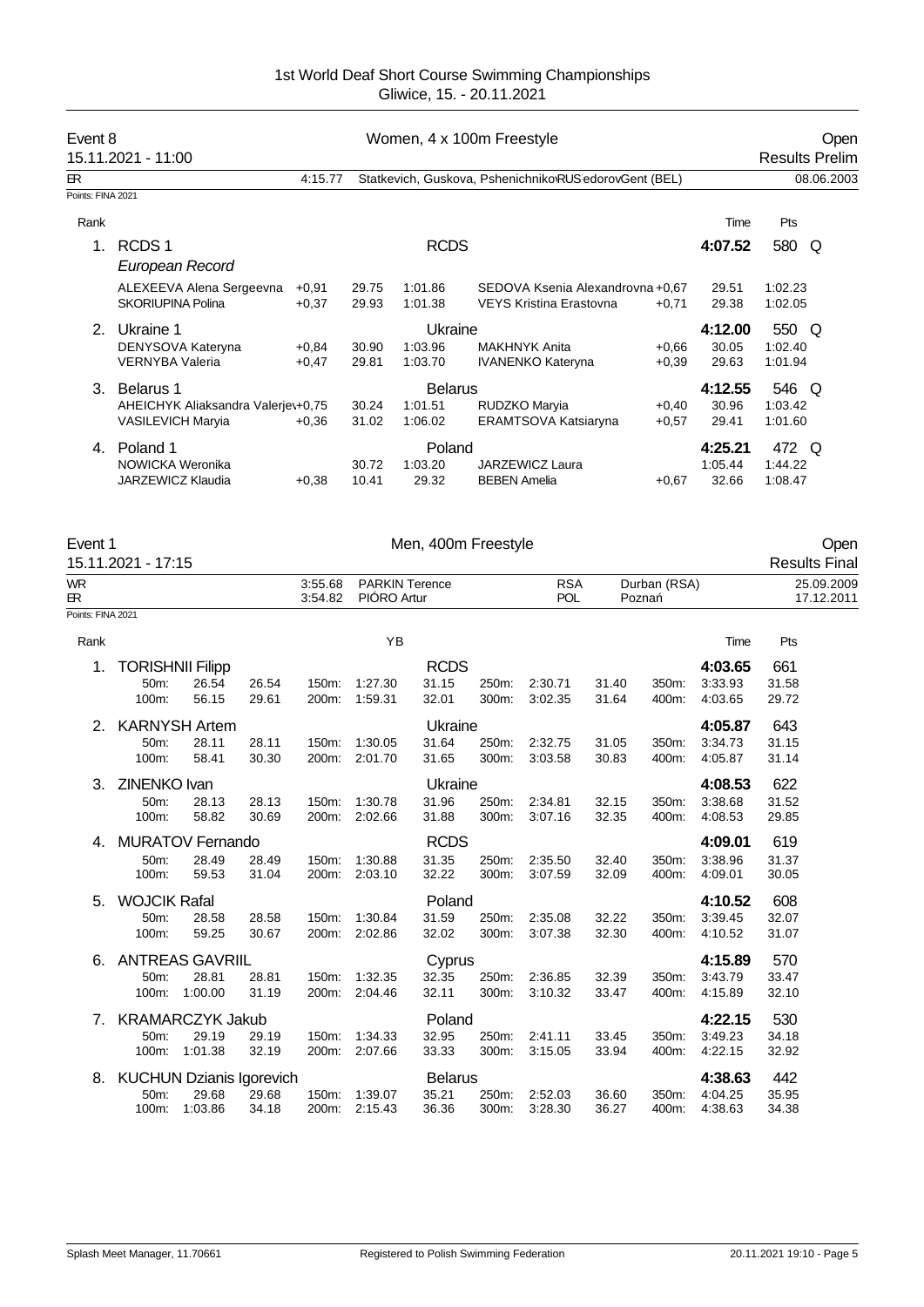Event 1, Men, 400m Freestyle, Final

| EXH GUILLEN MARTINEZ Mario | Spain   |
|----------------------------|---------|
| EXH SIAVICHAY Luis Bryan   | Ecuador |

Event 2 Communication of the UV Women, 200m Freestyle Communication of the Open 15.11.2021 - 17:20 Results Final WR 2:07.34 CHMIELEWSKA Julia POL Lublin 11.12.2020 ER 2:07.57 BRYKANOVA Eleonora RUS Rochester (USA) 15.01.2014 Points: FINA 2021 Rank 150m 100m 160m 160m 17H YB 180m 100m 17H Pts 50m 100m 150m 200m 1. TERENTEVA V. RCDS **2:03.54** 714 28.92 30.92 32.05 31.65 *World Record* 2. EMBREKTE Zane Latvia **2:03.70** 711 28.35 31.39 32.39 31.57 3. DRAGAN Julia Poland **2:07.71** 646 29.98 32.34 33.00 32.39 4. CHMIELEWSKA Julia Poland **2:10.86** 600 29.99 33.06 34.57 33.24 5. TARASENKO Daria Ukraine **2:12.06** 584 30.63 33.50 34.48 33.45 6. TANYAN Daria Vladimirovna RCDS **2:13.34** 568 29.50 32.44 34.93 36.47 7. POHORELOVA Diana Ukraine **2:15.99** 535 30.70 33.87 35.73 35.69 8. ZGOMBA Natali EXH SEYFFART Alice Anna Heidi Sweden EXH PICHIER Paula Germany

| Event 3    | 15.11.2021 - 17:36        |                    | Men, 200m Butterfly                                                |             |     |                            |       | Open<br><b>Results Final</b> |                  |  |
|------------|---------------------------|--------------------|--------------------------------------------------------------------|-------------|-----|----------------------------|-------|------------------------------|------------------|--|
| WR.<br>ЕR. |                           | 2:00.89<br>2:00.89 | <b>KOCH Biorn</b><br><b>GER</b><br><b>GER</b><br><b>KOCH Bjorn</b> |             |     | Essen (GER)<br>Essen (GER) |       | 28.11.2009<br>28.11.2009     |                  |  |
|            | Points: FINA 2021         |                    |                                                                    |             |     |                            |       |                              |                  |  |
| Rank       | YB                        |                    |                                                                    | Time        | Pts | 50 <sub>m</sub>            | 100m  | 150 <sub>m</sub>             | 200 <sub>m</sub> |  |
|            | 1. POWROZNIK Konrad       | Poland             |                                                                    | 2:01.84 701 |     | 27.71                      | 31.06 | 31.28                        | 31.79            |  |
|            | 2. MARTYNENKO D.          | <b>RCDS</b>        |                                                                    | 2:02.37 692 |     | 28.28                      | 31.98 | 31.28                        | 30.83            |  |
|            | 3. SKOSYRSKII S.          | <b>RCDS</b>        |                                                                    | 2:03.88 667 |     | 27.72                      | 31.69 | 31.88                        | 32.59            |  |
|            | 4. YOUNG Nathan Alexander |                    | <b>Great Britain</b>                                               | 2:04.98 649 |     | 26.92                      | 30.66 | 32.62                        | 34.78            |  |
|            | 5. YAKUBOVSKYI Rostyslav  | Ukraine            |                                                                    | 2:06.87 620 |     | 27.51                      | 30.85 | 32.48                        | 36.03            |  |
|            | 6. LLANOS Emanuel         | Argentina          |                                                                    | 2:09.61 582 |     | 28.40                      | 32.58 | 33.92                        | 34.71            |  |
|            | 7. MUELLER Niklas         | Germany            |                                                                    | 2:12.55 544 |     | 29.40                      | 33.04 | 34.54                        | 35.57            |  |
|            | 8. FREUND Balazs          | Hungary            |                                                                    | 2:19.80 464 |     | 30.51                      | 35.62 | 36.44                        | 37.23            |  |
|            | EXH NOWICKI Kacper        | Poland             |                                                                    |             |     |                            |       |                              |                  |  |
|            | <b>EXH LUCAS Kevin</b>    |                    | Netherlands                                                        |             |     |                            |       |                              |                  |  |
|            |                           |                    |                                                                    |             |     |                            |       |                              |                  |  |

| Event 4            |         | Women, 400m Medley | Open<br><b>Results Final</b> |         |      |            |
|--------------------|---------|--------------------|------------------------------|---------|------|------------|
| 15.11.2021 - 17:51 |         |                    |                              |         |      |            |
| <b>WR</b>          | 5:04.70 | DRAGAN Julia       | <b>POL</b>                   | Lublin  |      | 16.10.2020 |
| $\mathbb{R}$       | 5:06.71 | BILALOVA Polina    | <b>RUS</b>                   | Gliwice |      | 15.11.2021 |
| Points: FINA 2021  |         |                    |                              |         |      |            |
| Rank               |         | ΥB                 |                              |         | Time | Pts        |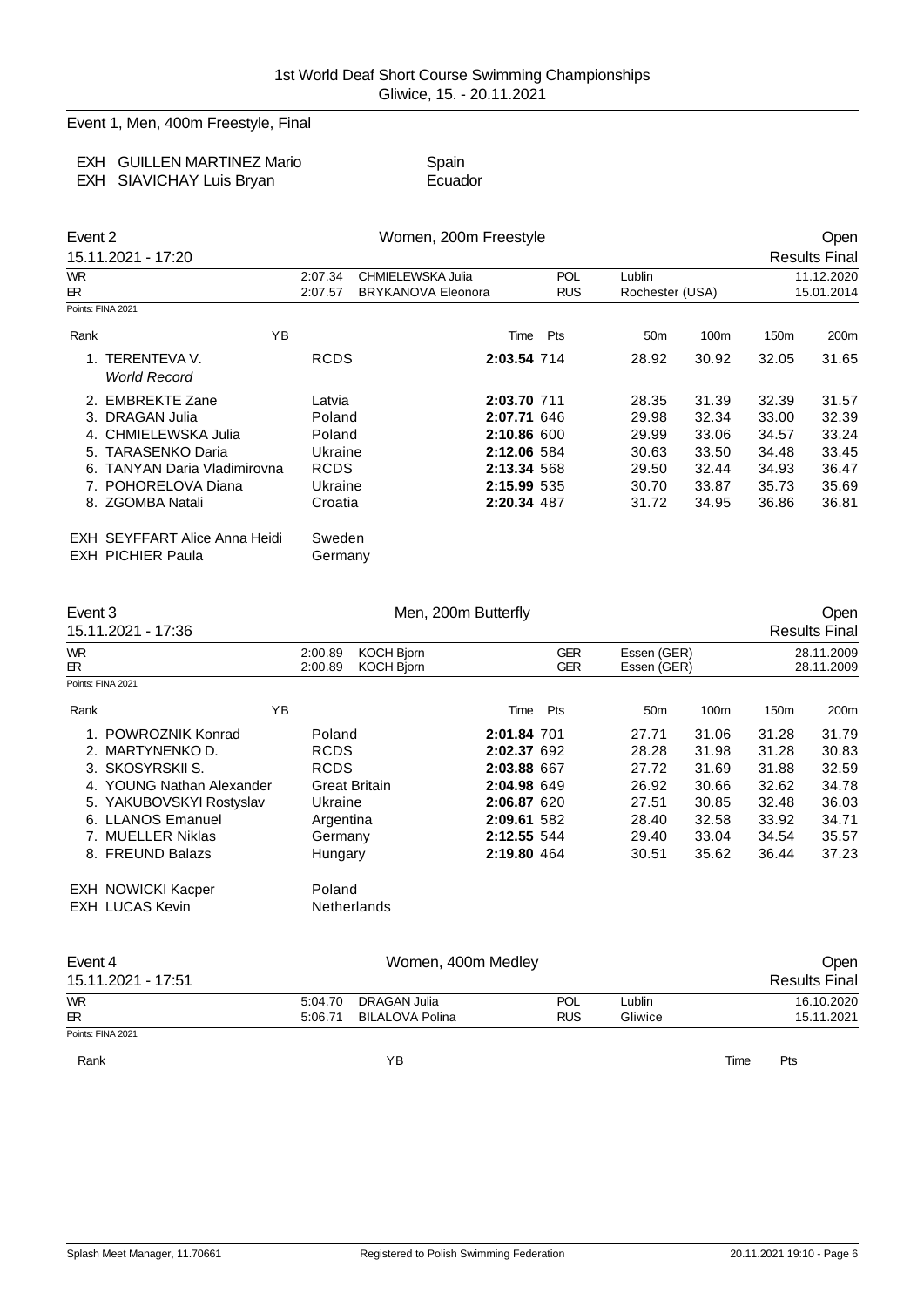# Event 4, Women, 400m Medley, Final

| 1. | <b>BILALOVA Polina</b><br><b>World Record</b>     |                                                 |                |                |                    | <b>RCDS</b>                 |                   |                    |                |                | 4:54.10                       | 682                   |
|----|---------------------------------------------------|-------------------------------------------------|----------------|----------------|--------------------|-----------------------------|-------------------|--------------------|----------------|----------------|-------------------------------|-----------------------|
|    | 50m:<br>100m:                                     | 30.75<br>1:05.80                                | 30.75<br>35.05 | 150m:<br>200m: | 1:42.34<br>2:18.92 | 36.54<br>36.58              | 250m:<br>$300m$ : | 3:01.89<br>3:45.46 | 42.97<br>43.57 | 350m:<br>400m: | 4:19.55<br>4:54.10            | 34.09<br>34.55        |
| 2. | <b>DRAGAN Julia</b><br>50 <sub>m</sub> :<br>100m: | 32.72<br>1:10.84                                | 32.72<br>38.12 | 150m:<br>200m: | 1:50.32<br>2:28.96 | Poland<br>39.48<br>38.64    | 250m:<br>300m:    | 3:10.76<br>3:52.74 | 41.80<br>41.98 | 350m:<br>400m: | 4:59.38<br>4:26.13<br>4:59.38 | 647<br>33.39<br>33.25 |
| 3. | <b>MAKHNYK Anita</b><br>50m:<br>100m:             | 30.93<br>1:06.56                                | 30.93<br>35.63 | 150m:<br>200m: | 1:47.31<br>2:27.09 | Ukraine<br>40.75<br>39.78   | 250m:<br>300m:    | 3:10.67<br>3:55.23 | 43.58<br>44.56 | 350m:<br>400m: | 5:05.87<br>4:31.07<br>5:05.87 | 606<br>35.84<br>34.80 |
| 4. | 50m:<br>100m:                                     | <b>BARBATINA Elizaveta Andreevna</b><br>1:13.98 |                | 150m:<br>200m: | 2:33.43            | <b>RCDS</b>                 | 250m:<br>300m:    | 4:00.49            |                | 350m:<br>400m: | 5:16.11<br>5:16.11            | 549                   |
| 5. | 50m:<br>100m:                                     | <b>TERESHCHENKO Iryna</b><br>31.53<br>1:08.33   | 31.53<br>36.80 | 150m:<br>200m: | 1:49.80<br>2:30.90 | Ukraine<br>41.47<br>41.10   | 250m:<br>300m:    | 3:14.89<br>4:00.19 | 43.99<br>45.30 | 350m:<br>400m: | 5:16.37<br>4:38.42<br>5:16.37 | 548<br>38.23<br>37.95 |
| 6. | 50m:<br>100m:                                     | <b>PUNET Maria Celeste</b><br>33.28<br>1:10.79  | 33.28<br>37.51 | 150m:<br>200m: | 1:53.06<br>2:35.04 | Argentina<br>42.27<br>41.98 | 250m:<br>300m:    | 3.21.61<br>4:09.43 | 46.57<br>47.82 | 350m:<br>400m: | 5:23.55<br>4:47.46<br>5:23.55 | 512<br>38.03<br>36.09 |
| 7. | 50m:<br>100m:                                     | ZSILINSZKI Orsolya<br>35.26<br>1:15.13          | 35.26<br>39.87 | 150m:<br>200m: | 2:00.96<br>2:44.80 | Hungary<br>45.83<br>43.84   | 250m:<br>300m:    | 3:29.15<br>4:14.88 | 44.35<br>45.73 | 350m:<br>400m: | 5:31.01<br>4:53.98<br>5:31.01 | 478<br>39.10<br>37.03 |

| Event 5           |                                                    | Men, 100m Breaststroke    |            |                 |                 | Open                 |
|-------------------|----------------------------------------------------|---------------------------|------------|-----------------|-----------------|----------------------|
|                   | 15.11.2021 - 18:10                                 |                           |            |                 |                 | <b>Results Final</b> |
| <b>WR</b>         | 1:00.08                                            | <b>TITUS Marcus</b>       | <b>USA</b> | Rochester (USA) |                 | 16.01.2014           |
| ЕR.               | 1:01.67                                            | <b>KOLOMIIETS Oleksii</b> | <b>UKR</b> | Gliwice         |                 | 15.11.2021           |
| Points: FINA 2021 |                                                    |                           |            |                 |                 |                      |
| Rank              | YB                                                 |                           | Time       | Pts             | 50 <sub>m</sub> | 100m                 |
|                   | DYATLOV Alexander Vladimirovich<br>European Record | <b>RCDS</b>               | 1:00.68    | 758             | 28.80           | 31.88                |
| 2.                | <b>KOLOMIIETS Oleksii</b><br>European Record       | Ukraine                   | 1:01.15    | 741             | 28.79           | 32.36                |
| 3.                | <b>KOCHMANN Lars</b>                               | Germany                   | 1:02.19    | 704             | 29.12           | 33.07                |
| 4.                | <b>SEMIN Nikita Andreevich</b>                     | <b>RCDS</b>               | 1:02.45    | 695             | 29.50           | 32.95                |
| 5.                | STOJANOSKI Andrej                                  | Macedonia                 | 1:05.05    | 615             | 30.60           | 34.45                |
| 6.                | <b>HRYTSENKO Vladyslav</b>                         | Ukraine                   | 1:05.54    | 602             | 30.67           | 34.87                |
| 7 <sub>1</sub>    | <b>ZGOMBA Antonio</b>                              | Croatia                   | 1:06.40    | 578             | 31.25           | 35.15                |
| 8.                | <b>LUCAS Kevin</b>                                 | <b>Netherlands</b>        | 1:08.11    | 536             | 31.98           | 36.13                |
| <b>EXH</b>        | RIZZO Jose Miguel                                  | Ecuador                   |            |                 |                 |                      |
| EXH               | DE FRUTOS DE PABLOS Alvaro                         | Spain                     |            |                 |                 |                      |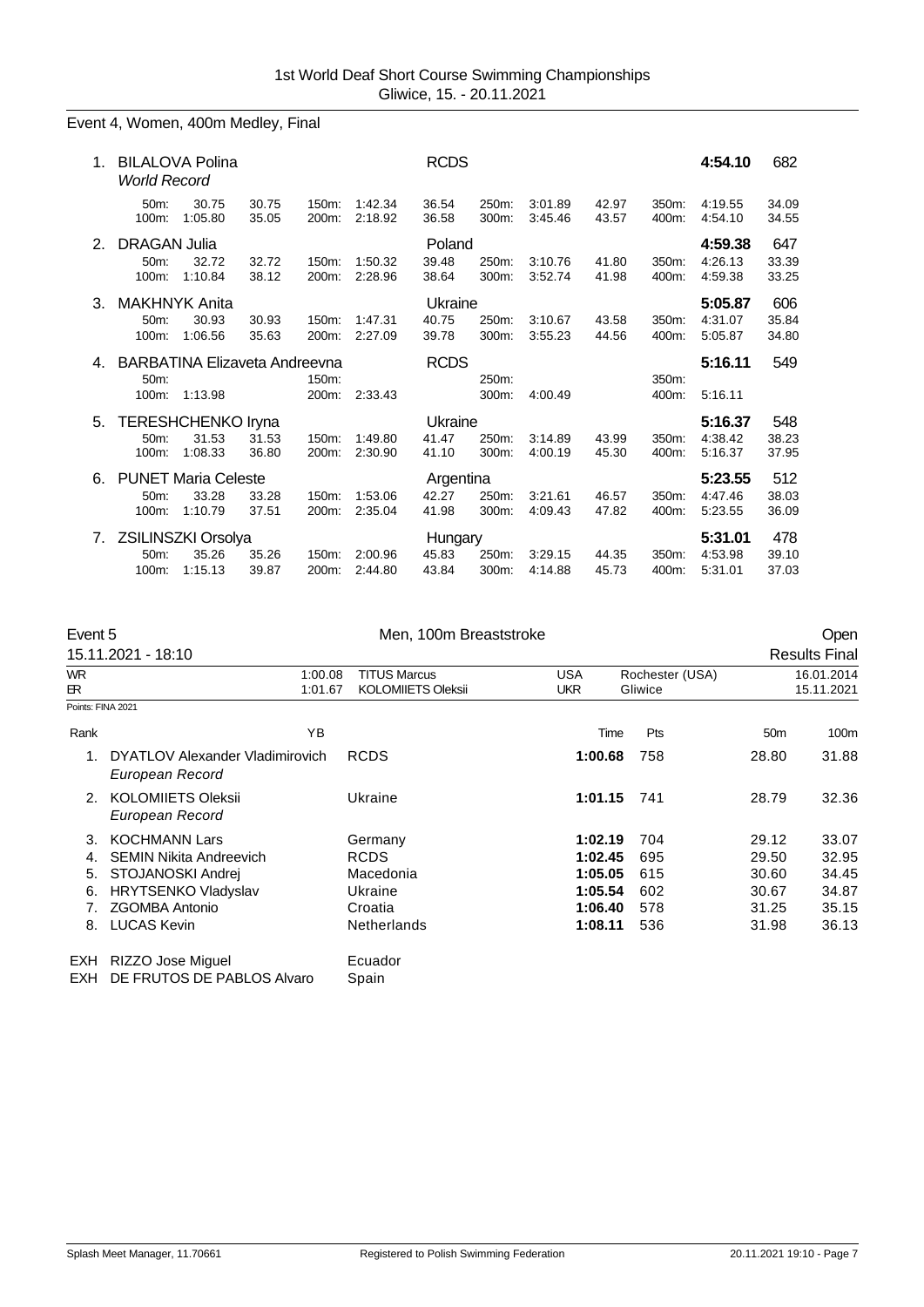| Event 6           | 15.11.2021 - 18:24                        | Women, 50m Breaststroke                 |                          |                   | Open<br><b>Results Final</b> |                          |
|-------------------|-------------------------------------------|-----------------------------------------|--------------------------|-------------------|------------------------------|--------------------------|
| WR<br>ЕR.         | 32.64<br>32.79                            | CHMIELEWSKA Julia<br>PETRUSHENKA Aksana | <b>POL</b><br><b>BLR</b> | Lublin<br>Gliwice |                              | 11.12.2020<br>15.11.2021 |
| Points: FINA 2021 |                                           |                                         |                          |                   |                              |                          |
| Rank              |                                           | YB                                      |                          |                   | Time                         | Pts                      |
| 1                 | PETRUSHENKA Aksana<br><b>World Record</b> | <b>Belarus</b>                          |                          |                   | 32.55                        | 675                      |
| 2 <sub>1</sub>    | CHMIELEWSKA Julia                         | Poland                                  |                          |                   | 33.46                        | 621                      |
| 3.                | SHAIAKHMETOVA Kristina                    | <b>RCDS</b>                             |                          |                   | 33.74                        | 606                      |
| 4.                | TIKHONOVA Ksenija Andreevna               | <b>RCDS</b>                             |                          |                   | 34.03                        | 591                      |
| 5.                | <b>CUADRADO MARTIN Elsa</b>               | Spain                                   |                          |                   | 36.78                        | 468                      |
| 6.                | <b>ZSILINSZKI Orsolya</b>                 | Hungary                                 |                          |                   | 37.47                        | 442                      |
| 7.                | <b>VASILEVICH Maryia</b>                  | <b>Belarus</b>                          |                          |                   | 39.17                        | 387                      |
| 8.                | <b>TERESHCHENKO Iryna</b>                 | Ukraine                                 |                          |                   | 39.93                        | 365                      |
| EXH               | <b>BEBEN Amelia</b>                       | Poland                                  |                          |                   |                              |                          |
| EXH               | <b>JARZEWICZ Laura</b>                    | Poland                                  |                          |                   |                              |                          |

| Event 7           |                                          |                    |                  |                | Men, 4 x 100m Freestyle           |                    |         | Open                     |
|-------------------|------------------------------------------|--------------------|------------------|----------------|-----------------------------------|--------------------|---------|--------------------------|
|                   | 15.11.2021 - 18:37                       |                    |                  |                |                                   |                    |         | <b>Results Final</b>     |
| <b>WR</b><br>ЕR.  |                                          | 3:29.98<br>3:29.98 | Russia<br>Russia |                | <b>RUS</b><br><b>RUS</b>          | Gliwice<br>Gliwice |         | 15.11.2021<br>15.11.2021 |
| Points: FINA 2021 |                                          |                    |                  |                |                                   |                    |         |                          |
|                   |                                          |                    |                  |                |                                   |                    |         |                          |
| Rank              |                                          |                    |                  |                |                                   |                    | Time    | Pts                      |
| 1.                | RCDS <sub>1</sub><br><b>World Record</b> |                    |                  | <b>RCDS</b>    |                                   |                    | 3:22.77 | 735                      |
|                   | <b>ZHIVAEV Andrei Alexeevich</b>         | $+0.68$            | 24.03            | 50.21          | <b>TROSHIN Mark Viktorovich</b>   | $+0.53$            | 24.10   | 50.91                    |
|                   | <b>DENISOV Miron Mikhaylovich</b>        | $+0,39$            | 23.50            | 50.07          | <b>KALUGIN Vitaly Evgenyevich</b> | $+0.46$            | 24.52   | 51.58                    |
| 2.                | Ukraine 1                                |                    |                  | Ukraine        |                                   |                    | 3:25.43 | 707                      |
|                   | LYTVYNENKO Oleksii                       | $+0.62$            | 24.38            | 51.35          | <b>KONKIN Viktor</b>              | $+0.23$            | 24.21   | 51.72                    |
|                   | <b>DUDNYK Maksym</b>                     | $+0,17$            | 24.22            | 51.41          | <b>SULTANOV IIIia</b>             | $+0,39$            | 23.98   | 50.95                    |
| 3.                | Belarus 1                                |                    |                  | <b>Belarus</b> |                                   |                    | 3:34.85 | 618                      |
|                   | <b>MIKHAILAU Dzianis</b>                 | $+0.69$            | 25.53            | 54.03          | <b>KUCHUN Dzianis Igorevich</b>   | $+0.43$            | 25.37   | 53.90                    |
|                   | <b>ASKERKA Maksim</b>                    | $+0.48$            | 25.26            | 53.68          | <b>TSYRON Henadzi</b>             | $+0.34$            | 24.72   | 53.24                    |
| 4.                | Poland 1                                 |                    |                  | Poland         |                                   |                    | 3:39.52 | 579                      |
|                   | <b>SAWKA Juliusz</b>                     | $+0.82$            | 26.19            | 55.51          | STEMPURSKI Igor                   | $+0.39$            | 25.82   | 55.41                    |
|                   | <b>NOWICKI Kacper</b>                    | $+0.45$            | 26.36            | 55.58          | POWROZNIK Konrad                  | $+0,27$            | 24.53   | 53.02                    |
| 5.                | Hungary 1                                |                    |                  | Hungary        |                                   |                    | 3:51.84 | 492                      |
|                   | <b>KISS Adam</b>                         | $+0.65$            | 26.55            | 56.67          | <b>KIRALY Robert Belian</b>       | $+0,35$            | 27.28   | 59.15                    |
|                   | <b>KEREKES Mate</b>                      | $+0.19$            | 28.39            | 59.79          | <b>FREUND Balazs</b>              | $+0.16$            | 26.55   | 56.23                    |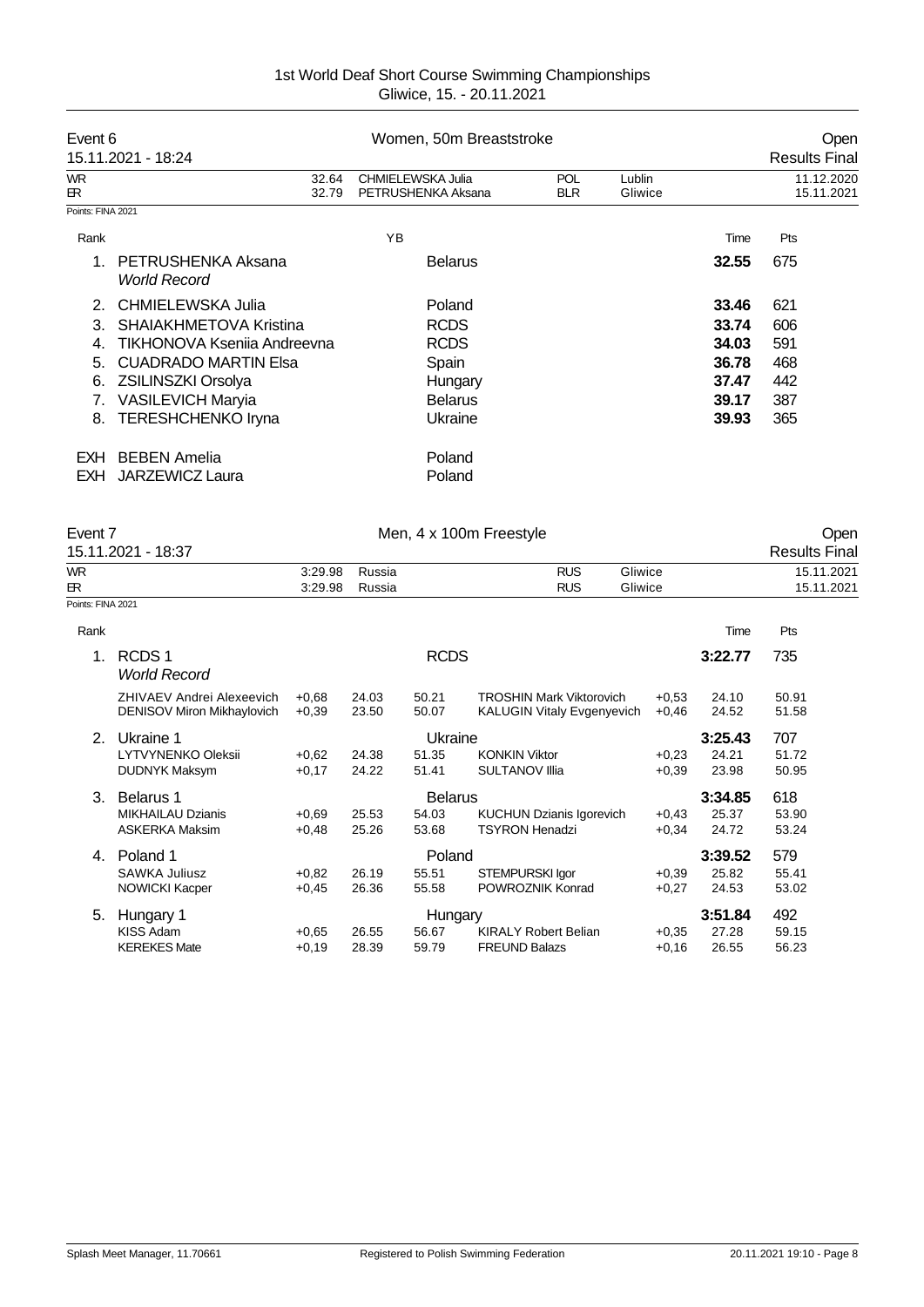| Event 8           | 15.11.2021 - 18:55               |         |        |                | Women, 4 x 100m Freestyle                                   |         |         | <b>Results Final</b>  | Open       |
|-------------------|----------------------------------|---------|--------|----------------|-------------------------------------------------------------|---------|---------|-----------------------|------------|
| <b>ER</b>         |                                  | 4:07.52 | Russia |                | <b>RUS</b>                                                  | Gliwice |         |                       | 15.11.2021 |
| Points: FINA 2021 |                                  |         |        |                |                                                             |         |         |                       |            |
| Rank              |                                  |         |        |                |                                                             |         | Time    | Pts                   |            |
| 1 <sub>1</sub>    | RCDS <sub>1</sub>                |         |        | <b>RCDS</b>    |                                                             |         | 3:52.40 | 701                   |            |
|                   | <b>World Record</b>              |         |        |                |                                                             |         |         |                       |            |
|                   | KLIUCHNIKOVA Olga                | $+0,81$ | 27.69  | 57.44          | BRYKANOVA Eleonora Vyache+0,56vna 27.86                     |         |         | 58.43                 |            |
|                   | <b>TANYAN Daria Vladimirovna</b> | $+0.53$ | 27.85  | 58.85          | TERENTEVA Viktorija Aleksandi+0.67                          |         | 28.30   | 57.68                 |            |
| 2.                | Belarus 1                        |         |        | <b>Belarus</b> |                                                             |         | 3:59.93 | 637                   |            |
|                   | PETRUSHENKA Aksana               | $+0.84$ | 29.19  | 59.72          | ERAMTSOVA Katsiaryna                                        | $+0.57$ | 28.85   | 1:01.37               |            |
|                   | FILIPCHYK Anastasiya             | $+0,52$ | 28.33  | 59.03          | AHEICHYK Aliaksandra Valeriev+0,38                          |         | 28.20   | 59.81                 |            |
| 3.                | Ukraine 1                        |         |        | Ukraine        |                                                             |         | 4:03.02 | 613                   |            |
|                   | <b>TARASENKO Daria</b>           | $+0.92$ | 29.41  | 1:00.95        | <b>TERESHCHENKO Iryna</b>                                   | $+0.49$ | 28.63   | 1:00.22               |            |
|                   | POHORELOVA Diana                 | $+0.64$ | 29.28  | 1:01.27        | <b>REZHYLO Marija</b>                                       | $+0,27$ | 27.37   | 1:00.58               |            |
| 4.                | Poland 1                         |         |        | Poland         |                                                             |         | 4:06.03 | 591                   |            |
|                   | NOWICKA Weronika                 | $+0.75$ | 29.92  | 1:02.00        | <b>DRAGAN Julia</b>                                         | $+0.23$ | 28.53   | 1:00.83               |            |
|                   | JARZEWICZ Klaudia                | $+0.36$ | 29.21  | 1:01.49        | CHMIELEWSKA Julia                                           | $+0.63$ | 29.19   | 1:01.71               |            |
|                   |                                  |         |        |                |                                                             |         |         |                       |            |
| Event 9           | 16.11.2021 - 10:00               |         |        |                | Women, 4 x 50m Medley                                       |         |         | <b>Results Prelim</b> | Oper       |
| <b>WR</b><br>ЕR   |                                  | 2:09.04 | Vacant |                | Polivanchuk, Eriksson, Polivanchuk, SWE; terluncBoden (SWE) |         |         |                       | 18.02.2005 |

| Rank |                                                                     |                    |                                  |                                                           | Time                          | Pts                     |
|------|---------------------------------------------------------------------|--------------------|----------------------------------|-----------------------------------------------------------|-------------------------------|-------------------------|
|      | RCDS <sub>1</sub><br><b>World Record</b>                            |                    | <b>RCDS</b>                      |                                                           | 2:02.07                       | 589<br>O                |
|      | <b>BARAKHTENKO Polina Evgenyevna</b><br>TIKHONOVA Ksenija Andreevna | $+0.88$<br>$+0.69$ | 30.76<br>33.80                   | ALEXEEVA Alena Sergeevna<br>BARBATINA Elizaveta Andreevna | $+0,31$<br>$+0.58$            | 29.06<br>28.45          |
| 2    | Belarus 1<br>RUDZKO Maryia<br>PETRUSHENKA Aksana                    | $+0.75$<br>$+0,14$ | <b>Belarus</b><br>31.99<br>32.21 | ERAMTSOVA Katsiaryna<br><b>VASILEVICH Maryia</b>          | 2:03.00<br>$+0.46$<br>$+0.02$ | 576 Q<br>30.17<br>28.63 |
| 3    | Ukraine 1<br><b>VERNYBA Valeria</b><br><b>MAKHNYK Anita</b>         | $+0.77$<br>$+0.63$ | Ukraine<br>32.21<br>35.29        | TARASENKO Daria<br>POHORELOVA Diana                       | 2:06.12<br>$+0.58$<br>$+0.64$ | 534 Q<br>30.10<br>28.52 |
| 4.   | Poland 1<br>JARZEWICZ Klaudia<br><b>BEBEN Amelia</b>                | $+0.82$<br>$+0.41$ | Poland<br>35.68<br>42.68         | <b>BEBEN Nina</b><br>JARZEWICZ Laura                      | 2:23.85<br>$+0.51$<br>$+0,61$ | 360 Q<br>34.11<br>31.38 |

|      | Event 10                      |             |                        | Men, 200m Freestyle |            |                 |                 |                       | Open       |
|------|-------------------------------|-------------|------------------------|---------------------|------------|-----------------|-----------------|-----------------------|------------|
|      | 16.11.2021 - 10:05            |             |                        |                     |            |                 |                 | <b>Results Prelim</b> |            |
| WR.  |                               | 1:49.54     | <b>OBOTVIN Vitalii</b> |                     | <b>RUS</b> | Rochester (USA) |                 |                       | 17.01.2014 |
| ЕR.  | 1:49.54                       |             | <b>OBOTIN Vitalii</b>  |                     | <b>RUS</b> |                 | Rochester (USA) |                       | 17.01.2014 |
|      | Points: FINA 2021             |             |                        |                     |            |                 |                 |                       |            |
| Rank | ΥB                            |             |                        | Time                | Pts        | 50 <sub>m</sub> | 100m            | 150 <sub>m</sub>      | 200m       |
|      | 1. DENISOV Miron Mikhaylovich | <b>RCDS</b> |                        | 1:51.46 708 Q       |            | 25.86           | 28.22           | 28.70                 | 28.68      |
|      | 2. ZHIVAEV Andrei Alexeevich  | <b>RCDS</b> |                        | 1:56.03 628 Q       |            | 26.99           | 28.71           | 30.09                 | 30.24      |
|      | 3. YOUNG Nathan Alexander     |             | <b>Great Britain</b>   | 1:56.22 625 Q       |            | 26.88           | 29.51           | 30.30                 | 29.53      |
|      | 4. STOJANOSKI Andrei          | Macedonia   |                        | 1:56.45 621 Q       |            | 27.02           | 29.70           | 30.09                 | 29.64      |
|      | 5. LYTVYNENKO Oleksii         | Ukraine     |                        | 1:56.83 615 Q       |            | 27.00           | 29.57           | 30.08                 | 30.18      |
|      | 6. KARNYSH Artem              | Ukraine     |                        | 1:56.89 614 Q       |            | 27.71           | 29.52           | 29.78                 | 29.88      |
|      | 7. KALUGIN Vitaly Evgenyevich | <b>RCDS</b> |                        | 1:57.45 605         |            | 28.43           | 30.59           | 29.28                 | 29.15      |
|      | 8. ZAULICHNYI Yevhen          | Ukraine     |                        | 1:58.29 592         |            | 27.74           | 29.41           | 30.53                 | 30.61      |
|      |                               |             |                        |                     |            |                 |                 |                       |            |

Points: FINA 2021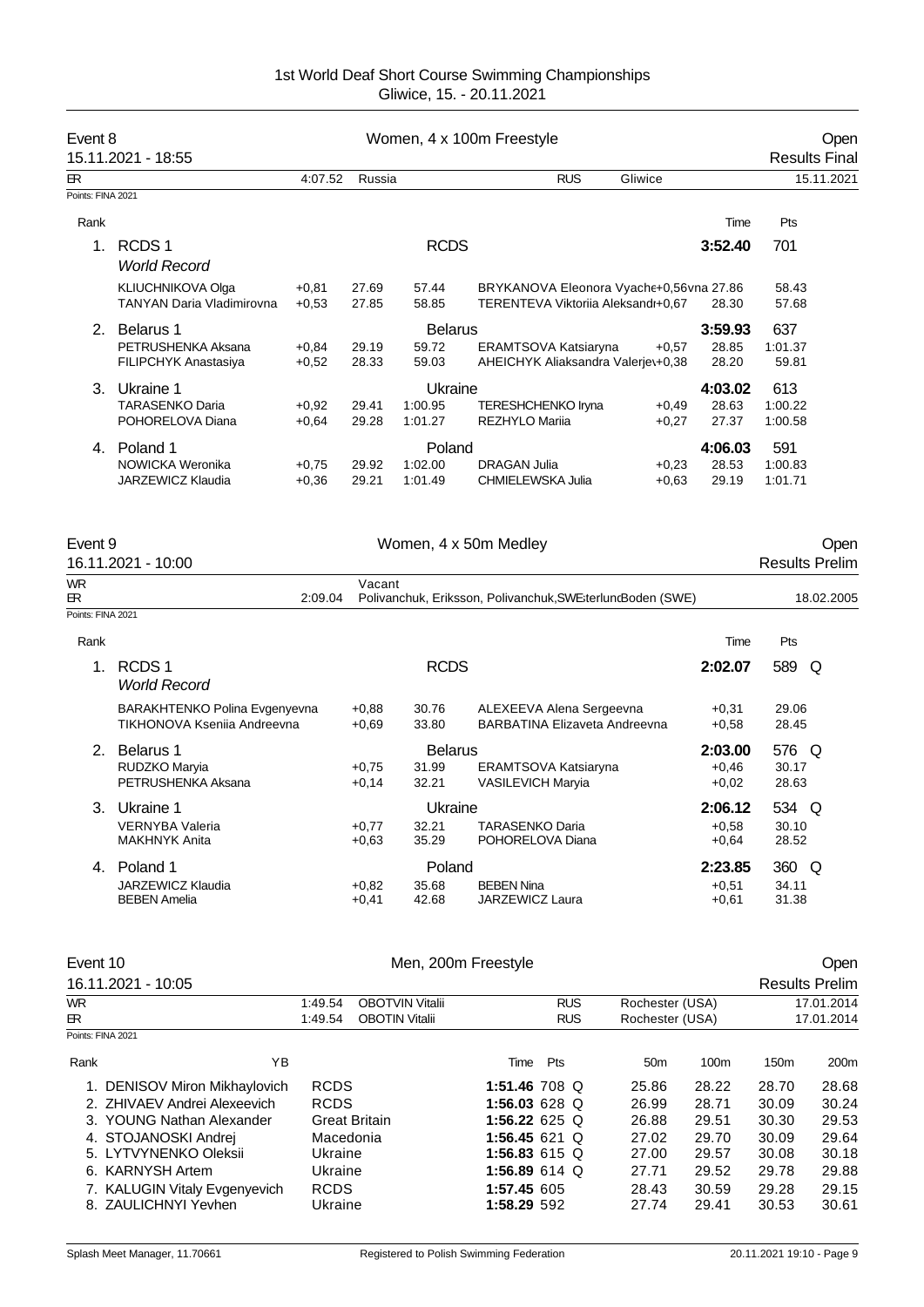# Event 10, Men, 200m Freestyle, Prelim, Open

| Rank | ΥB                          |                    | Time            | Pts | 50 <sub>m</sub> | 100m  | 150 <sub>m</sub> | 200 <sub>m</sub> |
|------|-----------------------------|--------------------|-----------------|-----|-----------------|-------|------------------|------------------|
| 9.   | ZINENKO Ivan                | Ukraine            | 1:58.57 588     |     | 27.97           | 30.33 | 29.87            | 30.40            |
|      | 10. VAZDIKIS Artis          | Latvia             | 1:58.64 587 Q   |     | 27.37           | 29.64 | 30.60            | 31.03            |
|      | 11. ANTREAS GAVRIIL         | Cyprus             | 2:00.55 560 Q   |     | 27.72           | 30.47 | 31.17            | 31.19            |
|      | 12. MIKHAILAU Dzianis       | <b>Belarus</b>     | $2:01.62$ 545 R |     | 27.17           | 30.72 | 32.33            | 31.40            |
|      | 13. STUPANS Rudolfs         | Latvia             | 2:02.26 536 R   |     | 28.21           | 31.37 | 31.52            | 31.16            |
|      | 14. WOJCIK Rafal            | Poland             | 2:02.76 530     |     | 28.87           | 31.12 | 31.84            | 30.93            |
|      | 15. FREUND Balazs           | Hungary            | 2:02.95 527     |     | 28.12           | 30.88 | 31.89            | 32.06            |
|      | 16. MUELLER Niklas          | Germany            | 2:02.99 527     |     | 28.95           | 31.05 | 31.75            | 31.24            |
|      | 17. LUCAS Kevin             | <b>Netherlands</b> | 2:03.64 519     |     | 28.93           | 31.63 | 31.93            | 31.15            |
|      | 18. KRAMARCZYK Jakub        | Poland             | 2:05.10 501     |     | 28.44           | 31.64 | 32.66            | 32.36            |
|      | 19. PIORO Artur Zbigniew    | Poland             | 2:05.36 498     |     | 29.21           | 31.67 | 32.87            | 31.61            |
|      | 20. SIAVICHAY Luis Bryan    | Ecuador            | 2:14.04 407     |     | 31.10           | 33.45 | 34.95            | 34.54            |
|      | 21. SHTUKEL Anton           | <b>Belarus</b>     | 2:14.26 405     |     | 30.59           | 34.92 | 35.37            | 33.38            |
|      | 22. XANTHOPOULOUS Dimitrios | Greece             | 2:17.05 381     |     | 31.75           | 35.71 | 35.25            | 34.34            |
|      | 23. MARTILLO Angel Abraham  | Ecuador            | 2:17.36 378     |     | 31.00           | 34.16 | 36.46            | 35.74            |
|      | <b>DNF ALAHMAD Naser</b>    | Kuwait             |                 |     |                 |       |                  |                  |

| Event 11  |                                  | Women, 100m Freestyle |            |                 |                 | Open                  |
|-----------|----------------------------------|-----------------------|------------|-----------------|-----------------|-----------------------|
|           | 16.11.2021 - 10:20               |                       |            |                 |                 | <b>Results Prelim</b> |
| <b>WR</b> | 56.10                            | <b>JOYCE Danielle</b> | <b>GBR</b> | Edinburgh (GBR) |                 | 09.12.2016            |
| ЕR.       | 56.17                            | <b>JOYCE Danielle</b> | <b>GBR</b> | Edinburgh (GBR) |                 | 11.12.2015            |
|           | Points: FINA 2021                |                       |            |                 |                 |                       |
| Rank      | YB                               |                       | Time       | Pts             | 50 <sub>m</sub> | 100m                  |
|           | <b>EMBREKTE Zane</b>             | Latvia                | 58.14      | 645<br>Q        | 28.11           | 30.03                 |
| 2.        | <b>TERENTEVA V.</b>              | <b>RCDS</b>           | 59.41      | 605<br>Q        | 29.25           | 30.16                 |
| 3.        | <b>TANYAN Daria Vladimirovna</b> | <b>RCDS</b>           | 59.47      | 603<br>Q        | 28.48           | 30.99                 |
| 4.        | FILIPCHYK Anastasiya             | <b>Belarus</b>        | 59.87      | 591<br>$\Omega$ | 29.01           | 30.86                 |
| 5.        | AHEICHYK Aliaksandra Valerjevna  | <b>Belarus</b>        | 1:00.19    | 581<br>$\Omega$ | 29.07           | 31.12                 |
| 6.        | TARASENKO Daria                  | Ukraine               | 1:00.79    | 564<br>O        | 29.89           | 30.90                 |
| 7.        | POHORELOVA Diana                 | Ukraine               | 1:01.17    | 554 Q           | 29.98           | 31.19                 |
| 8.        | JARZEWICZ Klaudia                | Poland                | 1:02.16    | 528 Q           | 29.58           | 32.58                 |
| 9.        | ZEMSKOVA Polina Igorevna         | <b>RCDS</b>           | 1:02.18    | 527             | 29.52           | 32.66                 |
| 10.       | NOWICKA Weronika                 | Poland                | 1:02.86    | 510 R           | 30.17           | 32.69                 |
| 11.       | <b>ZGOMBA Natali</b>             | Croatia               | 1:04.20    | 479<br>-R       | 30.68           | 33.52                 |
| 12.       | REZHYLO Mariia                   | Ukraine               | 1:04.74    | 467             | 31.14           | 33.60                 |
| 13.       | DENYSOVA Kateryna                | Ukraine               | 1:05.67    | 448             | 30.86           | 34.81                 |
| 14.       | <b>PICHIER Paula</b>             | Germany               | 1:06.04    | 440             | 31.52           | 34.52                 |
| 15.       | <b>BEBEN Amelia</b>              | Poland                | 1:07.62    | 410             | 32.08           | 35.54                 |
| 16.       | <b>DONTSIOU Stavroula</b>        | Greece                | 1:11.63    | 345             | 33.67           | 37.96                 |
| 17.       | JARZEWICZ Laura                  | Poland                | 1:12.17    | 337             | 33.67           | 38.50                 |
| 18.       | <b>GUTIERREZ Natalia Paz</b>     | Chile                 | 1:12.91    | 327             | 32.79           | 40.12                 |
| 19.       | CARRIZO Natali Alejandra         | Argentina             | 1:14.98    | 301             | 35.57           | 39.41                 |

| Event 12                  | 16.11.2021 - 10:25                                                     | Men, 50m Butterfly                     |                          |                                    |                       | Open<br><b>Results Prelim</b> |
|---------------------------|------------------------------------------------------------------------|----------------------------------------|--------------------------|------------------------------------|-----------------------|-------------------------------|
| WR.<br>ЕR.                | 25.12<br>25.33                                                         | <b>LAYTON Nicholas</b><br>SARYKIN Ilya | <b>AUS</b><br><b>RUS</b> | Melbeurna (AUT)<br>Rochester (USA) |                       | 27.11.2020<br>15.01.2014      |
| Points: FINA 2021<br>Rank |                                                                        | YB                                     |                          | Time                               | Pts                   |                               |
|                           | MARTYNENKO Denis Konstantinovich<br><b>World Record</b>                | <b>RCDS</b>                            |                          | 24.18                              | 727 Q                 |                               |
|                           | 2. ZHIVAEV Andrei Alexeevich<br>European Record                        | <b>RCDS</b>                            |                          | 24.72                              | 681                   | Q                             |
| 3.<br>4.<br>5.            | <b>SULTANOV Illia</b><br><b>KOLOMIIETS Oleksii</b><br>POWROZNIK Konrad | Ukraine<br>Ukraine<br>Poland           |                          | 24.93<br>25.37<br>25.46            | 664 Q<br>630 Q<br>623 | O                             |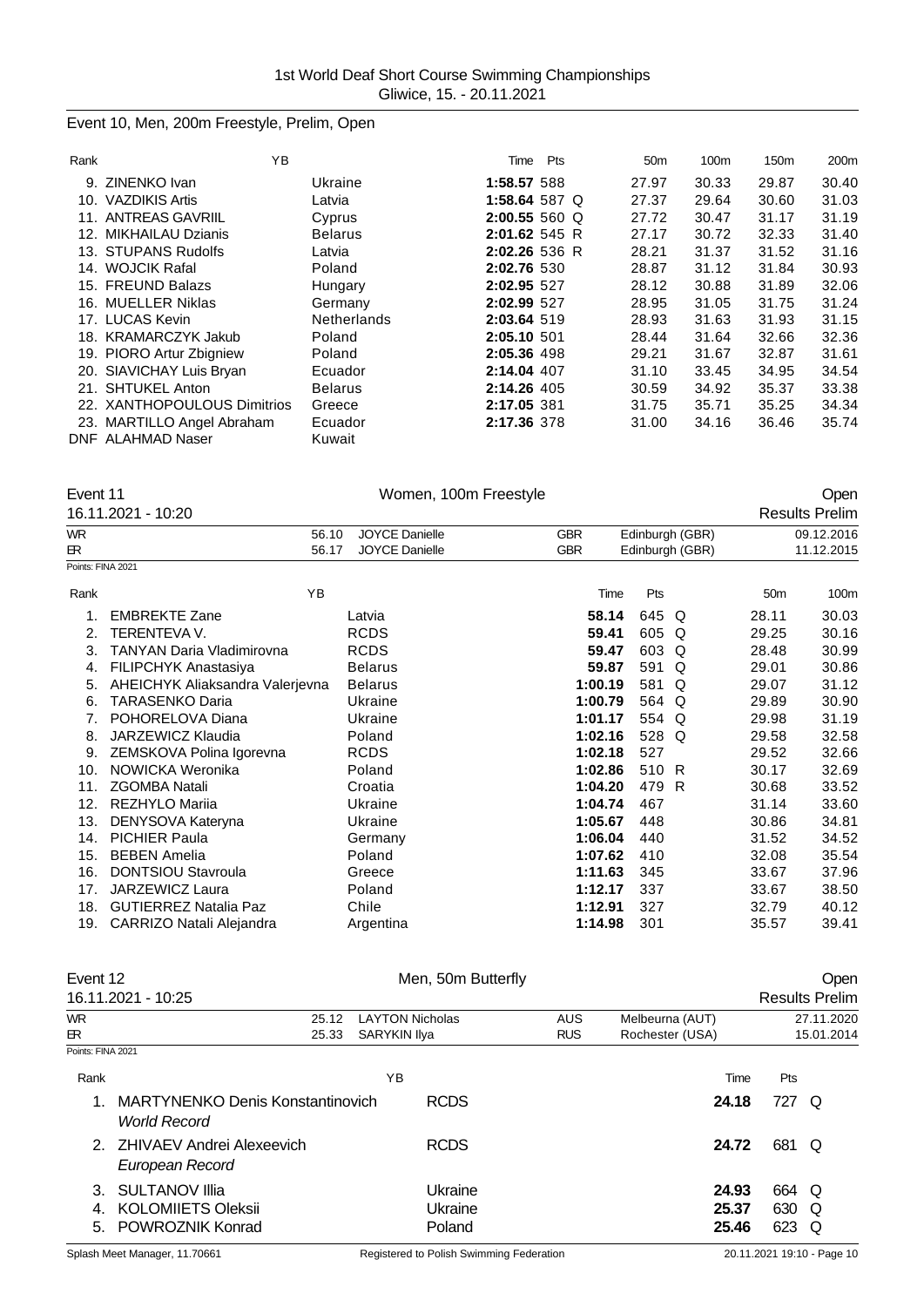Event 12, Men, 50m Butterfly, Prelim, Open

| Rank |                                     | YB |                    | Time  | Pts |   |
|------|-------------------------------------|----|--------------------|-------|-----|---|
| 6.   | SKOSYRSKII Stepan Anatolyevich      |    | <b>RCDS</b>        | 25.62 | 611 |   |
| 7.   | ZGOMBA Antonio                      |    | Croatia            | 25.65 | 609 | Q |
| 8.   | <b>LLANOS Emanuel</b>               |    | Argentina          | 26.00 | 585 | O |
| 9.   | <b>ASKERKA Maksim</b>               |    | <b>Belarus</b>     | 26.15 | 575 | O |
| 10.  | <b>DUDNYK Maksym</b>                |    | Ukraine            | 26.21 | 571 |   |
| 11.  | <b>LYTVYNENKO Oleksii</b>           |    | Ukraine            | 26.89 | 529 |   |
| 12.  | SHIVA Kevin Kejvan                  |    | Sweden             | 27.20 | 511 | R |
| 13.  | <b>TSYRON Henadzi</b>               |    | <b>Belarus</b>     | 27.29 | 506 | R |
| 14.  | <b>NOWICKI Kacper</b>               |    | Poland             | 27.30 | 505 |   |
| 15.  | <b>STEMPURSKI Igor</b>              |    | Poland             | 27.41 | 499 |   |
| 16.  | <b>RIZZO Jose Miguel</b>            |    | Ecuador            | 27.79 | 479 |   |
| 17.  | KALASOUSKI Adryian Juryevich        |    | <b>Belarus</b>     | 28.68 | 436 |   |
| 18.  | <b>SAWKA Juliusz</b>                |    | Poland             | 28.98 | 422 |   |
| 19.  | <b>LUCAS Kevin</b>                  |    | <b>Netherlands</b> | 29.02 | 421 |   |
| 20.  | DE BRUIJN Bart Joop Ad              |    | <b>Netherlands</b> | 29.20 | 413 |   |
| 21.  | <b>KEREKES Mate</b>                 |    | Hungary            | 29.95 | 382 |   |
| 22.  | <b>CORRIEANEVES Diogo Francisco</b> |    | Portugal           | 30.07 | 378 |   |
| 23.  | SIAVICHAY Luis Bryan                |    | Ecuador            | 30.25 | 371 |   |

| Event 13<br>Women, 200m Butterfly<br>16.11.2021 - 10:30 |                                                          |                                                                                      |                                                                                                                                     |                                           | <b>Open</b><br><b>Results Prelim</b>        |                                                    |  |
|---------------------------------------------------------|----------------------------------------------------------|--------------------------------------------------------------------------------------|-------------------------------------------------------------------------------------------------------------------------------------|-------------------------------------------|---------------------------------------------|----------------------------------------------------|--|
| 2:24.91<br>2:24.91                                      | <b>SAVCHENKO Ekaterina</b><br><b>SAVCHENKO Ekaterina</b> | <b>RUS</b><br><b>RUS</b>                                                             |                                                                                                                                     |                                           |                                             | 16.01.2014<br>16.01.2014                           |  |
|                                                         |                                                          |                                                                                      |                                                                                                                                     |                                           |                                             |                                                    |  |
| ΥB                                                      |                                                          | Pts                                                                                  | 50 <sub>m</sub>                                                                                                                     | 100m                                      | 150m                                        | 200 <sub>m</sub>                                   |  |
|                                                         |                                                          |                                                                                      | 31.72                                                                                                                               | 35.82                                     | 37.37                                       | 37.64                                              |  |
|                                                         |                                                          |                                                                                      | 34.01<br>34.56<br>34.22<br>35.06<br>34.20                                                                                           | 39.01<br>40.20<br>39.59<br>40.46<br>40.82 | 40.63<br>41.53<br>42.67<br>42.81<br>43.62   | 41.57<br>41.51<br>43.83<br>42.70<br>43.98<br>48.41 |  |
|                                                         |                                                          | <b>RCDS</b><br><b>RCDS</b><br>Ukraine<br><b>RCDS</b><br>Hungary<br>Ukraine<br>Poland | Time<br>2:22.55 590 Q<br>$2:35.22$ 457 Q<br>$2:37.80$ 435 Q<br>2:40.31 415<br>$2:41.03$ 409 Q<br>$2:42.62$ 397 Q<br>$2:53.59$ 327 Q | 35.97                                     | Rochester (USA)<br>Rochester (USA)<br>43.01 | 46.20                                              |  |

|                                                    |                                                                        |                                                    |                                                                                                                                                          |                      |                                                                                                                              |   |                                                                                                                         | <b>Open</b>              |
|----------------------------------------------------|------------------------------------------------------------------------|----------------------------------------------------|----------------------------------------------------------------------------------------------------------------------------------------------------------|----------------------|------------------------------------------------------------------------------------------------------------------------------|---|-------------------------------------------------------------------------------------------------------------------------|--------------------------|
|                                                    |                                                                        |                                                    |                                                                                                                                                          |                      |                                                                                                                              |   |                                                                                                                         | <b>Results Prelim</b>    |
|                                                    | 55.26<br>56.18                                                         | <b>KIRCHNER Aleksander</b><br><b>KOCHMANN Lars</b> | <b>AUT</b><br><b>GER</b>                                                                                                                                 |                      |                                                                                                                              |   |                                                                                                                         | 30.08.2019<br>01.06.2019 |
|                                                    |                                                                        |                                                    |                                                                                                                                                          |                      |                                                                                                                              |   |                                                                                                                         |                          |
|                                                    | YB                                                                     |                                                    |                                                                                                                                                          |                      | Pts                                                                                                                          |   | 50 <sub>m</sub>                                                                                                         | 100m                     |
| <b>TROSHIN Mark Viktorovich</b><br>European Record |                                                                        |                                                    |                                                                                                                                                          |                      |                                                                                                                              |   | 26.98                                                                                                                   | 28.81                    |
| <b>KOCHMANN Lars</b>                               |                                                                        |                                                    |                                                                                                                                                          |                      |                                                                                                                              |   | 27.65                                                                                                                   | 29.34                    |
| ZHURAVLEV Igor Sergeevich                          |                                                                        |                                                    |                                                                                                                                                          |                      |                                                                                                                              | Q | 27.55                                                                                                                   | 29.76                    |
| <b>LAVROV Roman Dmitrievich</b>                    |                                                                        |                                                    |                                                                                                                                                          |                      | 583                                                                                                                          |   | 28.29                                                                                                                   | 29.54                    |
| <b>DUDNYK Maksym</b>                               |                                                                        |                                                    |                                                                                                                                                          |                      |                                                                                                                              |   | 28.53                                                                                                                   | 30.14                    |
| <b>SAWKA Juliusz</b>                               |                                                                        |                                                    |                                                                                                                                                          |                      |                                                                                                                              |   | 28.71                                                                                                                   | 30.89                    |
| <b>TOVKACH Bohdan</b>                              |                                                                        |                                                    |                                                                                                                                                          |                      |                                                                                                                              |   | 28.73                                                                                                                   | 31.51                    |
| <b>KUCHUN Dzianis Igorevich</b>                    |                                                                        |                                                    |                                                                                                                                                          |                      |                                                                                                                              |   | 29.72                                                                                                                   | 32.30                    |
| ADAMOVYCH Vladyslav                                |                                                                        |                                                    |                                                                                                                                                          |                      | 442                                                                                                                          |   | 30.80                                                                                                                   | 32.61                    |
| <b>BARYSEVICH Danil</b>                            |                                                                        |                                                    |                                                                                                                                                          |                      |                                                                                                                              | O | 30.67                                                                                                                   | 32.88                    |
|                                                    |                                                                        |                                                    |                                                                                                                                                          |                      |                                                                                                                              |   | 31.85                                                                                                                   | 32.47                    |
| <b>FREUND Balazs</b>                               |                                                                        |                                                    |                                                                                                                                                          |                      | 420                                                                                                                          |   | 31.02                                                                                                                   | 33.48                    |
|                                                    | Event 14<br>16.11.2021 - 10:35<br>Points: FINA 2021<br>STEMPURSKI Igor |                                                    | <b>RCDS</b><br>Germany<br><b>RCDS</b><br><b>RCDS</b><br>Ukraine<br>Poland<br>Ukraine<br><b>Belarus</b><br>Ukraine<br><b>Belarus</b><br>Poland<br>Hungary | Men, 100m Backstroke | Time<br>55.79<br>56.99<br>57.31<br>57.83<br>58.67<br>59.60<br>1:00.24<br>1:02.02<br>1:03.41<br>1:03.55<br>1:04.32<br>1:04.50 |   | Melbeurne (AUT)<br>Esbjerg (DEN)<br>650 Q<br>609 Q<br>599<br>558 Q<br>533 Q<br>516 Q<br>473<br>Q<br>439<br>424 R<br>- R |                          |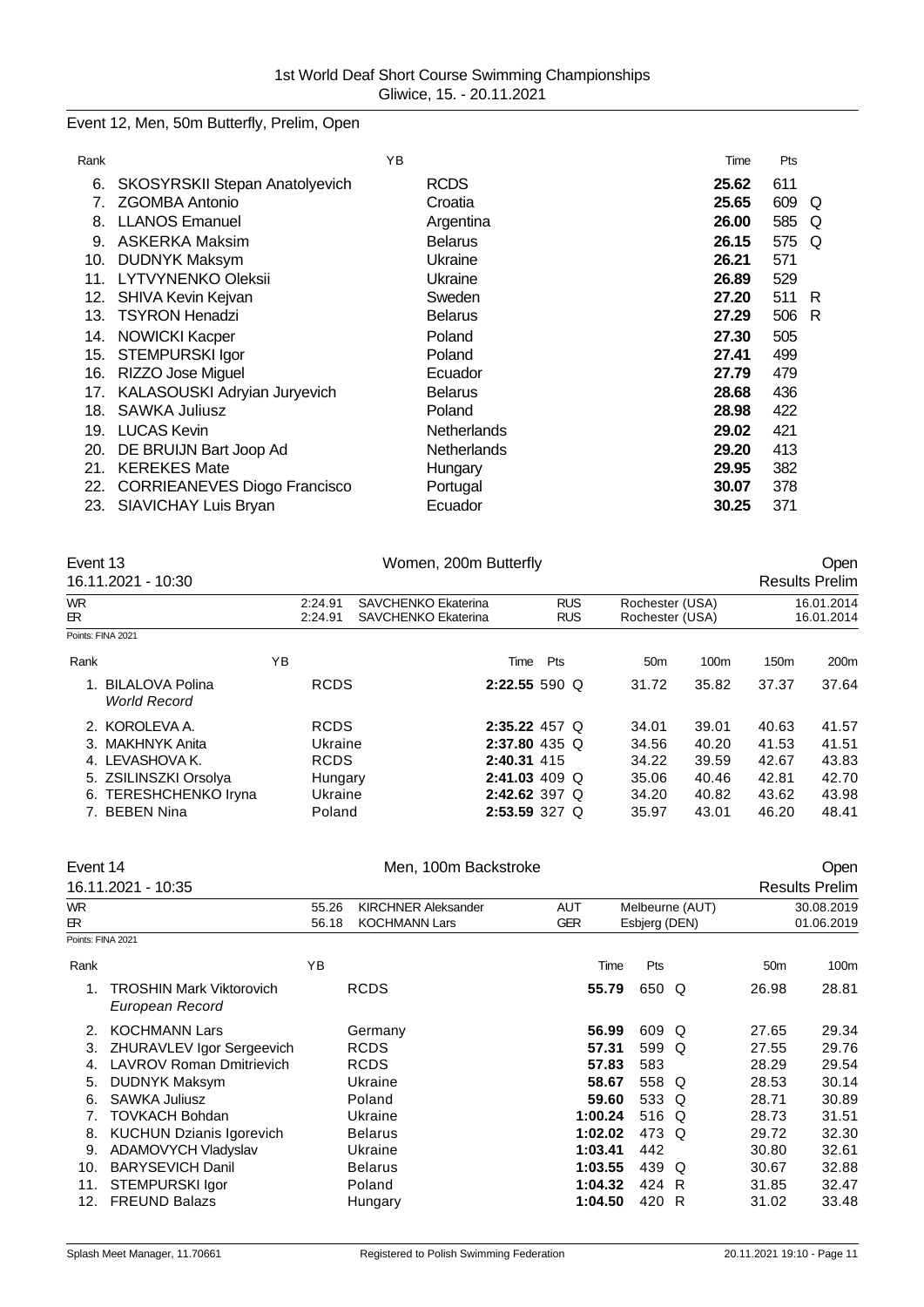|                   | Event 14, Men, 100m Backstroke, Prelim, Open             |         |                    |                  |                                          |                                                         |     |                    |                 |                       |
|-------------------|----------------------------------------------------------|---------|--------------------|------------------|------------------------------------------|---------------------------------------------------------|-----|--------------------|-----------------|-----------------------|
| Rank              |                                                          | YB      |                    |                  |                                          | Time                                                    | Pts |                    | 50 <sub>m</sub> | 100m                  |
|                   | 13. WOJCIECHOWSKI Wiktor                                 |         | Poland             |                  |                                          | 1:14.47                                                 | 273 |                    | 37.07           | 37.40                 |
| 14.               | SIAVICHAY Luis Bryan                                     |         | Ecuador            |                  |                                          | 1:16.06                                                 | 256 |                    | 36.97           | 39.09                 |
| 15.               | <b>DRAGAN Dawid</b>                                      |         | Poland             |                  |                                          | 1:22.50                                                 | 201 |                    | 39.77           | 42.73                 |
| Event 15          |                                                          |         |                    |                  | Women, 800m Freestyle                    |                                                         |     |                    |                 | Open                  |
|                   | 16.11.2021 - 10:40                                       |         |                    |                  |                                          |                                                         |     |                    |                 | <b>Results Prelim</b> |
| <b>WR</b><br>БR.  |                                                          | 9:45.24 |                    | POLIVANCHUK Anna |                                          | <b>SWE</b>                                              |     | Hamosand (SWE)     |                 | 30.10.2004            |
| Points: FINA 2021 |                                                          |         |                    |                  |                                          |                                                         |     |                    |                 |                       |
| Rank              |                                                          |         | YB                 |                  |                                          |                                                         |     | Time               | Pts             |                       |
| Event 16          |                                                          |         |                    |                  | Mixed, 4 x 50m Freestyle                 |                                                         |     |                    |                 | Open                  |
|                   | 16.11.2021 - 11:05                                       |         |                    |                  |                                          |                                                         |     |                    |                 | <b>Results Prelim</b> |
| <b>WR</b><br>WR.  |                                                          |         | Vacant<br>Vacant   |                  |                                          |                                                         |     |                    |                 |                       |
| Points: FINA 2021 |                                                          |         |                    |                  |                                          |                                                         |     |                    |                 |                       |
| Rank              |                                                          |         |                    |                  |                                          |                                                         |     | Time               | Pts             |                       |
|                   | 1. RCDS                                                  |         |                    | <b>RCDS</b>      |                                          |                                                         |     | 1:42.55            | 629 Q           |                       |
|                   | <b>MURATOV Fernando</b>                                  |         | $+0.69$            | 24.21            |                                          | <b>TANYAN Daria Vladimirovna</b>                        |     | $+0.53$            | 26.84           |                       |
|                   | SEDOVA Ksenia Alexandrovna                               |         | $+0.60$            | 27.96            |                                          | <b>KALUGIN Vitaly Evgenyevich</b>                       |     | $+0.56$            | 23.54           |                       |
|                   | 2. Ukraine                                               |         |                    | Ukraine          |                                          |                                                         |     | 1:45.44            | 579 Q           |                       |
|                   | <b>KONKIN Viktor</b>                                     |         | $+0.74$            | 24.46            | <b>ZAULICHNYI Yevhen</b>                 |                                                         |     | $+0.43$            | 24.37           |                       |
|                   | POHORELOVA Diana                                         |         | $+0,82$            | 29.16            | <b>TARASENKO Daria</b>                   |                                                         |     | $+0,49$            | 27.45           |                       |
|                   | 3. Belarus                                               |         |                    | <b>Belarus</b>   |                                          |                                                         |     | 1:47.22            | 550 Q           |                       |
|                   | <b>KUCHUN Dzianis Igorevich</b><br><b>ASKERKA Maksim</b> |         | $+0,70$            | 27.54<br>24.21   |                                          | ERAMTSOVA Katsiaryna<br>AHEICHYK Aliaksandra Valerjevna |     | $+0.59$            | 28.04<br>27.43  |                       |
|                   |                                                          |         | $+0,42$            |                  |                                          |                                                         |     | $+0,34$            |                 |                       |
|                   | 4. Poland 1                                              |         |                    | Poland           |                                          |                                                         |     | 1:47.75            | 542 Q           |                       |
|                   | <b>NOWICKI Kacper</b><br>PIORO Artur Zbigniew            |         | $+0.75$<br>$+0.46$ | 25.90<br>26.31   | <b>DRAGAN Julia</b><br>CHMIELEWSKA Julia |                                                         |     | $+0,34$<br>$+0,44$ | 27.66<br>27.88  |                       |
|                   |                                                          |         |                    |                  |                                          |                                                         |     |                    |                 |                       |
|                   | 5. Spain 1<br>DE FRUTOS DE PABLOS Alvaro                 |         | $+0.80$            | Spain<br>27.68   |                                          | <b>GUILLEN MARTINEZ Mario</b>                           |     | 1:57.87<br>$+0,42$ | 414 Q<br>29.38  |                       |
|                   | <b>CUADRADO MARTIN Elsa</b>                              |         | $+0,63$            | 30.54            | <b>JAEN ABAD Natalia</b>                 |                                                         |     | $+0,23$            | 30.27           |                       |
|                   | 6. Argentina 1                                           |         |                    | Argentina        |                                          |                                                         |     | 2:01.08            | 382 Q           |                       |
|                   | <b>PUNET Maria Celeste</b>                               |         | $+0.85$            | 29.16            | <b>VINCITORIO Julian</b>                 |                                                         |     | $+0.33$            | 33.87           |                       |
|                   | CARRIZO Natali Alejandra                                 |         | $+0.45$            | 33.45            | <b>LLANOS Emanuel</b>                    |                                                         |     | $+0,44$            | 24.60           |                       |
|                   |                                                          |         |                    |                  |                                          |                                                         |     |                    |                 |                       |

| Event 9           | 16.11.2021 - 17:00                      |             |                | Women, 4 x 50m Medley           |         |         | Oper<br><b>Results Final</b> |  |
|-------------------|-----------------------------------------|-------------|----------------|---------------------------------|---------|---------|------------------------------|--|
| WR.               | 2:02.07                                 | <b>RCDS</b> |                | <b>RUS</b>                      | Gliwice |         | 16.11.2021                   |  |
| ЕR.               | 2:02.07                                 | <b>RCDS</b> |                | <b>RUS</b>                      | Gliwice |         | 16.11.2021                   |  |
| Points: FINA 2021 |                                         |             |                |                                 |         |         |                              |  |
| Rank              |                                         |             |                |                                 |         | Time    | Pts                          |  |
| $\mathbf 1$ .     | RCDS <sub>1</sub>                       |             | <b>RCDS</b>    |                                 |         | 1:57.93 | 654                          |  |
|                   | <b>World Record</b>                     |             |                |                                 |         |         |                              |  |
|                   | BRYKANOVA Eleonora Vyacheslavovna +0,63 |             | 30.12          | KLIUCHNIKOVA Olga               |         | $+0,36$ | 26.78                        |  |
|                   | SHAIAKHMETOVA Kristina                  | $+0.43$     | 33.63          | ZEMSKOVA Polina Igorevna        |         | $+0.52$ | 27.40                        |  |
| 2.                | Belarus 1                               |             | <b>Belarus</b> |                                 |         | 2:00.42 | 614                          |  |
|                   | RUDZKO Maryia                           | $+0.72$     | 31.20          | AHEICHYK Aliaksandra Valerjevna |         | $+0.29$ | 29.61                        |  |
|                   | PETRUSHENKA Aksana                      | $+0.25$     | 31.91          | ERAMTSOVA Katsiaryna            |         | $+0,44$ | 27.70                        |  |
| 3.                | Ukraine 1                               |             | Ukraine        |                                 |         | 2:00.88 | 607                          |  |
|                   | DENYSOVA Kateryna                       | $+0,62$     | 30.72          | <b>IVANENKO Kateryna</b>        |         | $+0,24$ | 29.34                        |  |
|                   | TERESHCHENKO Iryna                      | $+0,35$     | 33.65          | REZHYLO Marija                  |         | $+0.35$ | 27.17                        |  |
|                   |                                         |             |                |                                 |         |         |                              |  |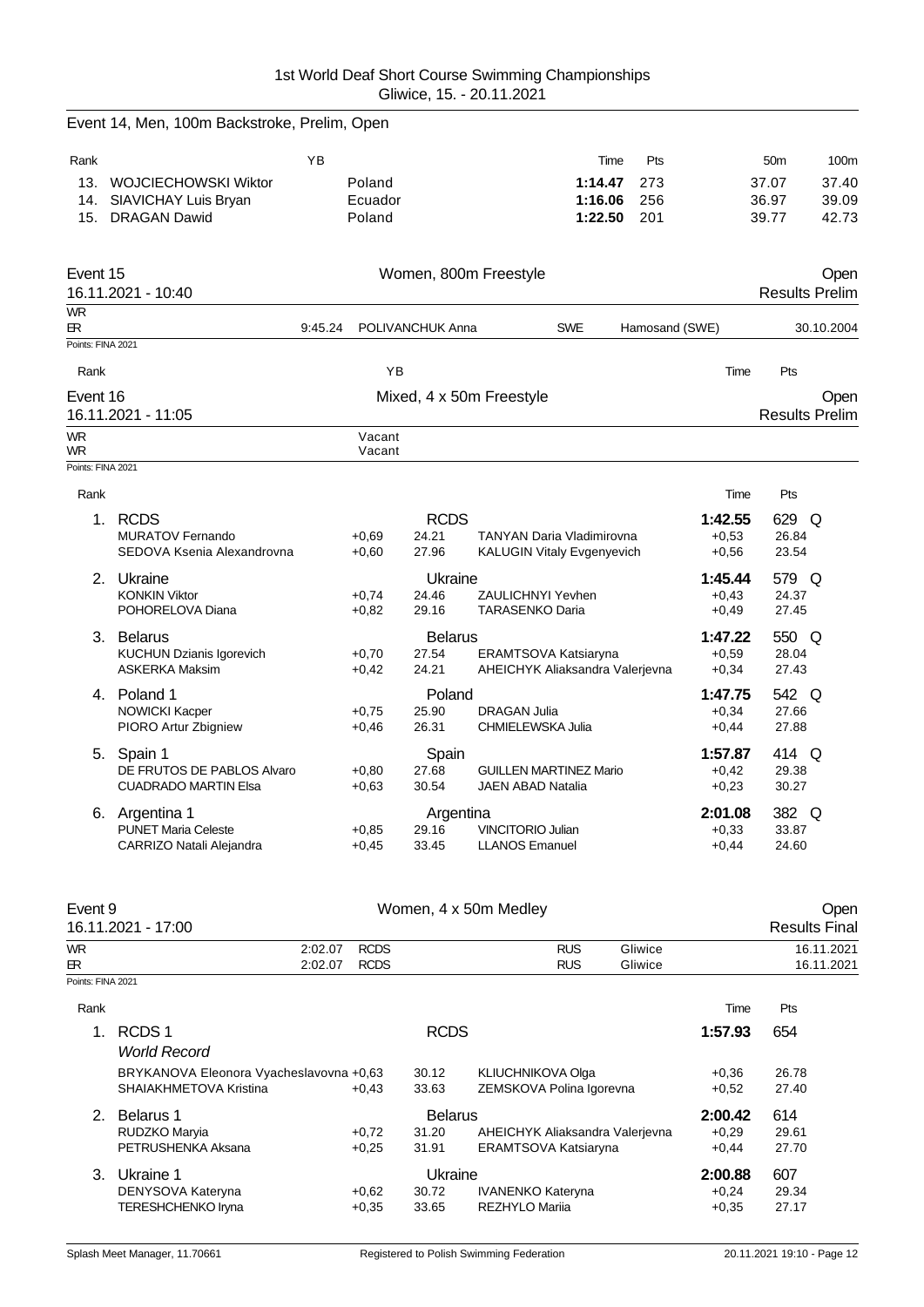| Event 9, Women, 4 x 50m Medley, Final, Open |  |  |  |  |  |
|---------------------------------------------|--|--|--|--|--|
|---------------------------------------------|--|--|--|--|--|

| Rank |                   |         |        |                  | Time    | Pts   |
|------|-------------------|---------|--------|------------------|---------|-------|
|      | 4. Poland 1       |         | Poland |                  | 2:06.21 | -533  |
|      | JARZEWICZ Klaudia | $+0.83$ | 32.32  | NOWICKA Weronika | $+0.47$ | 32.24 |
|      | CHMIELEWSKA Julia | $+0.48$ | 33.75  | DRAGAN Julia     | $+0.35$ | 27.90 |
|      |                   |         |        |                  |         |       |

| Event 10  |                               | Men, 200m Freestyle |                        |             |            |                 |       |                          | Open                 |
|-----------|-------------------------------|---------------------|------------------------|-------------|------------|-----------------|-------|--------------------------|----------------------|
|           | 16.11.2021 - 17:03            |                     |                        |             |            |                 |       |                          | <b>Results Final</b> |
| <b>WR</b> |                               | 1:49.54             | <b>OBOTVIN Vitalii</b> |             | <b>RUS</b> | Rochester (USA) |       | 17.01.2014<br>17.01.2014 |                      |
| ER        |                               | 1:49.54             | <b>OBOTIN Vitalii</b>  |             | <b>RUS</b> | Rochester (USA) |       |                          |                      |
|           | Points: FINA 2021             |                     |                        |             |            |                 |       |                          |                      |
| Rank      | ΥB                            |                     |                        | Time        | Pts        | 50 <sub>m</sub> | 100m  | 150m                     | 200m                 |
|           | 1. ZHIVAEV Andrei Alexeevich  | <b>RCDS</b>         |                        | 1:50.91 719 |            | 26.17           | 28.44 | 28.81                    | 27.49                |
|           | 2. DENISOV Miron Mikhaylovich | <b>RCDS</b>         |                        | 1:51.47 708 |            | 25.98           | 28.76 | 29.33                    | 27.40                |
|           | 3. LYTVYNENKO Oleksii         | Ukraine             |                        | 1:54.21 658 |            | 25.70           | 28.53 | 29.59                    | 30.39                |
|           | 4. STOJANOSKI Andrej          | Macedonia           |                        | 1:54.37 655 |            | 26.56           | 29.03 | 29.25                    | 29.53                |
|           | 5. YOUNG Nathan Alexander     |                     | Great Britain          | 1:55.58 635 |            | 26.50           | 29.38 | 29.95                    | 29.75                |
|           | 6. KARNYSH Artem              | Ukraine             |                        | 1:56.30 623 |            | 27.41           | 29.24 | 29.66                    | 29.99                |
|           | 7. ANTREAS GAVRIIL            | Cyprus              |                        | 1:57.09 611 |            | 27.74           | 29.62 | 29.91                    | 29.82                |
|           | 8. VAZDIKIS Artis             | Latvia              |                        | 1:59.38 576 |            | 27.18           | 29.97 | 31.25                    | 30.98                |
|           | <b>EXH MIKHAILAU Dzianis</b>  | <b>Belarus</b>      |                        |             |            |                 |       |                          |                      |
|           | <b>EXH STUPANS Rudolfs</b>    | Latvia              |                        |             |            |                 |       |                          |                      |

| Event 11                                |                                                                                                                                                                                                                  | Women, 100m Freestyle                                                                          |                                                          |                                        |                                                    | Open                                               |
|-----------------------------------------|------------------------------------------------------------------------------------------------------------------------------------------------------------------------------------------------------------------|------------------------------------------------------------------------------------------------|----------------------------------------------------------|----------------------------------------|----------------------------------------------------|----------------------------------------------------|
|                                         | 16.11.2021 - 17:18                                                                                                                                                                                               |                                                                                                |                                                          |                                        |                                                    | <b>Results Final</b>                               |
| <b>WR</b><br>ЕR                         | 56.10<br>56.17                                                                                                                                                                                                   | <b>JOYCE Danielle</b><br><b>JOYCE Danielle</b>                                                 | <b>GBR</b><br><b>GBR</b>                                 | Edinburgh (GBR)<br>Edinburgh (GBR)     |                                                    | 09.12.2016<br>11.12.2015                           |
| Points: FINA 2021                       |                                                                                                                                                                                                                  |                                                                                                |                                                          |                                        |                                                    |                                                    |
| Rank                                    | YB                                                                                                                                                                                                               |                                                                                                | Time                                                     | Pts                                    | 50 <sub>m</sub>                                    | 100m                                               |
| 1.                                      | <b>EMBREKTE Zane</b><br>European Record                                                                                                                                                                          | Latvia                                                                                         | 56.16                                                    | 716                                    | 27.05                                              | 29.11                                              |
| 2<br>3.<br>4.<br>5.<br>6.<br>7.<br>DSQ. | <b>TERENTEVA V.</b><br><b>FILIPCHYK Anastasiya</b><br>TANYAN Daria Vladimirovna<br>TARASENKO Daria<br>AHEICHYK Aliaksandra Valerievna<br><b>JARZEWICZ Klaudia</b><br>POHORELOVA Diana<br>(Time: 17:25), Falstart | <b>RCDS</b><br><b>Belarus</b><br><b>RCDS</b><br>Ukraine<br><b>Belarus</b><br>Poland<br>Ukraine | 57.65<br>59.68<br>59.81<br>1:00.40<br>1:00.98<br>1:02.43 | 662<br>596<br>593<br>575<br>559<br>521 | 28.18<br>28.59<br>28.10<br>29.10<br>29.24<br>30.32 | 29.47<br>31.09<br>31.71<br>31.30<br>31.74<br>32.11 |
| EXH<br>EXH                              | NOWICKA Weronika<br><b>ZGOMBA Natali</b>                                                                                                                                                                         | Poland<br>Croatia                                                                              |                                                          |                                        |                                                    |                                                    |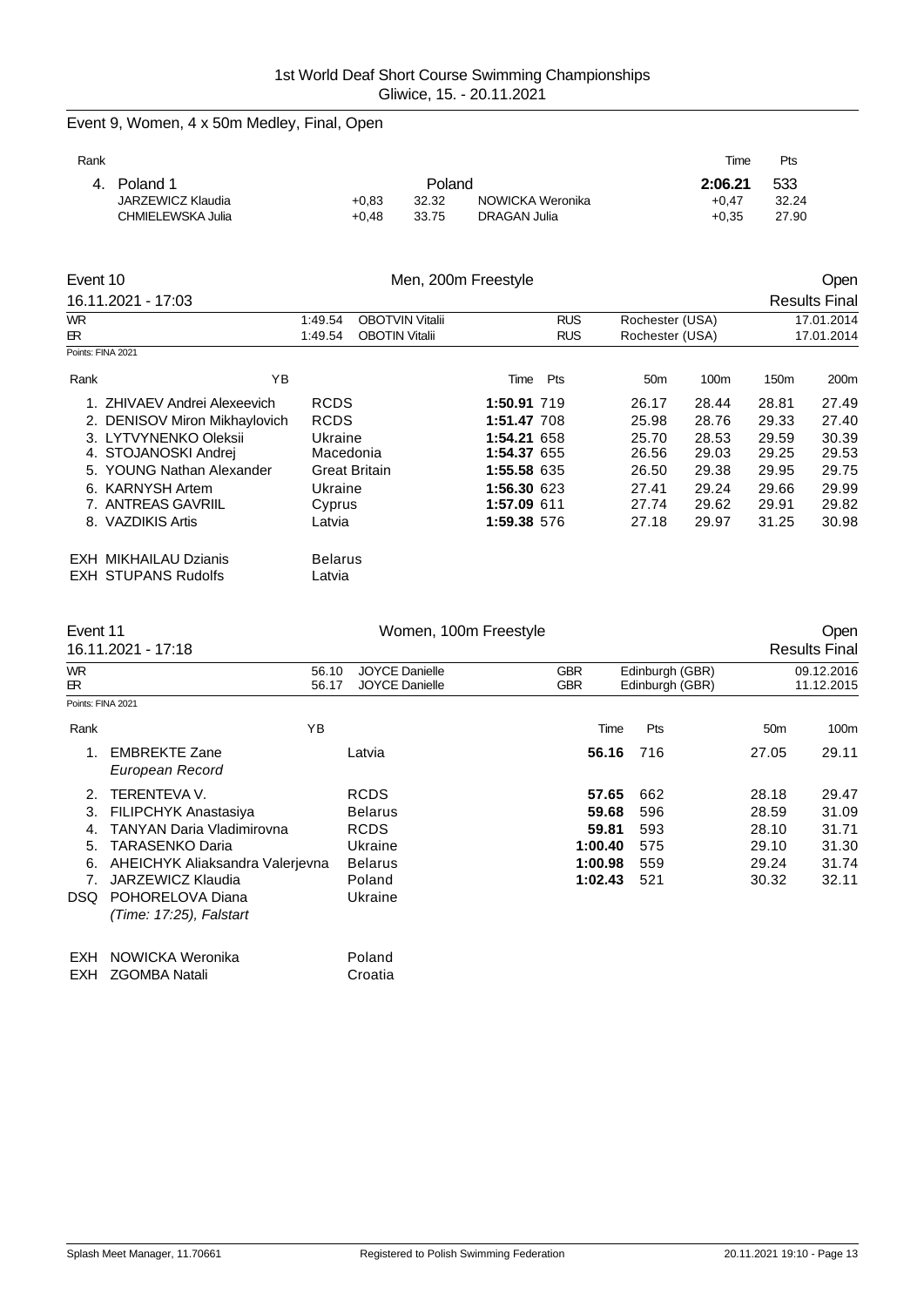| Event 12          | 16.11.2021 - 17:32                      |                | Men, 50m Butterfly                                                                   |                    |       | Open<br><b>Results Final</b> |
|-------------------|-----------------------------------------|----------------|--------------------------------------------------------------------------------------|--------------------|-------|------------------------------|
| <b>WR</b><br>ЕR.  |                                         | 24.18<br>24.18 | <b>MARTYNENKO Denis KonstantinoviRUS</b><br><b>MARTYNENKO Denis KonstantinoviRUS</b> | Gliwice<br>Gliwice |       | 16.11.2021<br>16.11.2021     |
| Points: FINA 2021 |                                         |                |                                                                                      |                    |       |                              |
| Rank              |                                         |                | YB                                                                                   |                    | Time  | Pts                          |
|                   | <b>MARTYNENKO Denis Konstantinovich</b> |                | <b>RCDS</b>                                                                          |                    | 24.38 | 710                          |
| 2.                | ZHIVAEV Andrei Alexeevich               |                | <b>RCDS</b>                                                                          |                    | 24.67 | 685                          |
| 3.                | <b>SULTANOV IIIia</b>                   |                | Ukraine                                                                              |                    | 24.99 | 659                          |
| 4.                | POWROZNIK Konrad                        |                | Poland                                                                               |                    | 25.26 | 638                          |
| 5.                | <b>KOLOMIIETS Oleksii</b>               |                | Ukraine                                                                              |                    | 25.30 | 635                          |
| 6.                | ZGOMBA Antonio                          |                | Croatia                                                                              |                    | 25.60 | 613                          |
| 7.                | <b>LLANOS Emanuel</b>                   |                | Argentina                                                                            |                    | 25.69 | 606                          |
| 8.                | ASKERKA Maksim                          |                | <b>Belarus</b>                                                                       |                    | 26.39 | 559                          |
|                   | EXH SHIVA Kevin Kejvan                  |                | Sweden                                                                               |                    |       |                              |
| EXH.              | <b>TSYRON Henadzi</b>                   |                | <b>Belarus</b>                                                                       |                    |       |                              |

|                    | Event 13                                      |    |                    | Women, 200m Butterfly                            |             |                          |                    |       |                  | Open                 |  |  |  |
|--------------------|-----------------------------------------------|----|--------------------|--------------------------------------------------|-------------|--------------------------|--------------------|-------|------------------|----------------------|--|--|--|
| 16.11.2021 - 17:46 |                                               |    |                    |                                                  |             |                          |                    |       |                  | <b>Results Final</b> |  |  |  |
| <b>WR</b><br>ЕR.   |                                               |    | 2:22.55<br>2:22.55 | <b>BILALOVA Polina</b><br><b>BILALOVA Polina</b> |             | <b>RUS</b><br><b>RUS</b> | Gliwice<br>Gliwice |       |                  |                      |  |  |  |
|                    | Points: FINA 2021                             |    |                    |                                                  |             |                          |                    |       |                  |                      |  |  |  |
| Rank               |                                               | ΥB |                    |                                                  | Time        | Pts                      | 50 <sub>m</sub>    | 100m  | 150 <sub>m</sub> | 200 <sub>m</sub>     |  |  |  |
|                    | <b>BILALOVA Polina</b><br><b>World Record</b> |    | <b>RCDS</b>        |                                                  | 2:18.57 643 |                          | 30.79              | 34.28 | 35.90            | 37.60                |  |  |  |
|                    | 2. MAKHNYK Anita                              |    | Ukraine            |                                                  | 2:25.10 560 |                          | 31.59              | 35.34 | 37.53            | 40.64                |  |  |  |
|                    | 3. TERESHCHENKO Iryna                         |    | Ukraine            |                                                  | 2:35.96 451 |                          | 31.79              | 36.32 | 41.02            | 46.83                |  |  |  |
|                    | 4. ZSILINSZKI Orsolya                         |    | Hungary            |                                                  | 2:37.36 439 |                          | 34.95              | 39.02 | 41.31            | 42.08                |  |  |  |
|                    | 5. KOROLEVA A.                                |    | <b>RCDS</b>        |                                                  | 2:37.64 436 |                          | 31.89              | 36.12 | 39.85            | 49.78                |  |  |  |
|                    | 6. BEBEN Nina                                 |    | Poland             |                                                  | 2:52.98 330 |                          | 35.22              | 41.88 | 47.28            | 48.60                |  |  |  |

| Event 14          | 16.11.2021 - 18:02                                           |                | Men, 100m Backstroke                                          |                          |                            |                 | Open<br><b>Results Final</b> |
|-------------------|--------------------------------------------------------------|----------------|---------------------------------------------------------------|--------------------------|----------------------------|-----------------|------------------------------|
| WR.<br>ЕR.        |                                                              | 55.26<br>55.79 | <b>KIRCHNER Aleksander</b><br><b>TROSHIN Mark Viktorovich</b> | <b>AUT</b><br><b>RUS</b> | Melbeurne (AUT)<br>Gliwice |                 | 30.08.2019<br>16.11.2021     |
| Points: FINA 2021 |                                                              |                |                                                               |                          |                            |                 |                              |
| Rank              |                                                              | YB             |                                                               | Time                     | Pts                        | 50 <sub>m</sub> | 100m                         |
|                   | <b>KOCHMANN Lars</b><br><b>World Record</b>                  |                | Germany                                                       | 55.11                    | 674                        | 26.74           | 28.37                        |
| 2.<br>З.          | <b>TROSHIN Mark Viktorovich</b><br>ZHURAVLEV Igor Sergeevich |                | <b>RCDS</b><br><b>RCDS</b>                                    | 55.29<br>56.35           | 667<br>630                 | 26.54<br>27.08  | 28.75<br>29.27               |
| 4.                | <b>DUDNYK Maksym</b>                                         |                | Ukraine                                                       | 58.27                    | 570                        | 28.25           | 30.02                        |
| 5.                | SAWKA Juliusz                                                |                | Poland                                                        | 59.61                    | 532                        | 28.01           | 31.60                        |
| 6.                | <b>TOVKACH Bohdan</b>                                        |                | Ukraine                                                       | 59.76                    | 528                        | 28.80           | 30.96                        |
|                   | <b>KUCHUN Dzianis Igorevich</b>                              |                | <b>Belarus</b>                                                | 1:01.56                  | 483                        | 29.44           | 32.12                        |
| 8.                | <b>BARYSEVICH Danil</b>                                      |                | <b>Belarus</b>                                                | 1:02.11                  | 471                        | 29.72           | 32.39                        |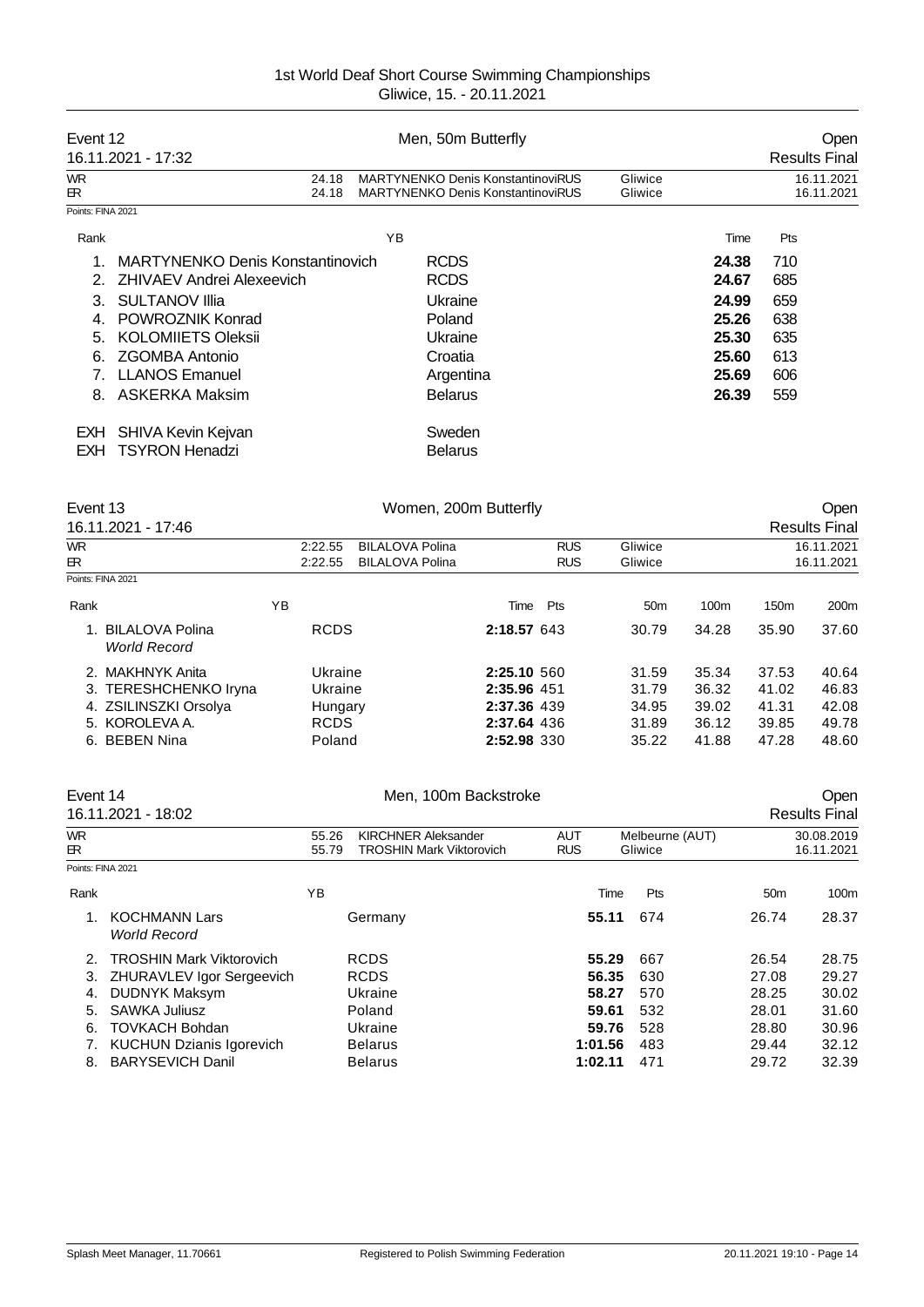Event 14, Men, 100m Backstroke, Final

EXH STEMPURSKI Igor Poland<br>EXH FREUND Balazs Particle Hungary EXH FREUND Balazs

| Event 15<br>16.11.2021 - 18:16 |                                               |                       |                    |                | Women, 800m Freestyle |                    |                |                    |                    |                |                    | Open<br><b>Results Final</b> |            |
|--------------------------------|-----------------------------------------------|-----------------------|--------------------|----------------|-----------------------|--------------------|----------------|--------------------|--------------------|----------------|--------------------|------------------------------|------------|
| <b>WR</b><br>ЕR.               |                                               |                       |                    | 9:45.24        |                       | POLIVANCHUK Anna   |                | <b>SWE</b>         |                    | Hamosand (SWE) |                    |                              | 30.10.2004 |
| Points: FINA 2021              |                                               |                       |                    |                |                       |                    |                |                    |                    |                |                    |                              |            |
| Rank                           |                                               |                       |                    |                | <b>YB</b>             |                    |                |                    |                    |                | Time               | Pts                          |            |
| 1.                             | <b>BILALOVA Polina</b><br><b>World Record</b> |                       |                    |                |                       | <b>RCDS</b>        |                |                    |                    |                | 9:04.03            | 684                          |            |
|                                | 100m:<br>200m:                                | 1:03.38<br>2:10.24    | 1:03.38<br>1:06.86 | 300m:<br>400m: | 3:18.65<br>4:27.04    | 1:08.41<br>1:08.39 | 500m:<br>600m: | 5:35.68<br>6:45.25 | 1:08.64<br>1:09.57 | 700m:<br>800m: | 7:55.76<br>9:04.03 | 1:10.51<br>1:08.27           |            |
|                                | TERENTEVA Viktoriia Aleksandrovna             |                       |                    |                |                       | <b>RCDS</b>        |                |                    |                    |                | 9:15.67            | 641                          |            |
|                                | 100m:                                         | 1:04.97               | 1:04.97            | 300m:          | 3:23.57               | 1:10.05            | 500m:          | 5:44.19            | 1:10.27            | 700m:          | 8:06.34            | 1:10.92                      |            |
|                                | 200m:                                         | 2:13.52               | 1:08.55            |                | 400m: 4:33.92         | 1:10.35            | 600m:          | 6:55.42            | 1:11.23            | 800m:          | 9:15.67            | 1:09.33                      |            |
| 3.                             | <b>DRAGAN Julia</b>                           |                       |                    |                |                       | Poland             |                |                    |                    |                | 9:25.65            | 608                          |            |
|                                | 100m:                                         | 1:05.53               | 1:05.53            | 300m:          | 3:28.75               | 1:12.24            | 500m:          | 5:52.47            | 1:11.89            | 700m:          | 8:15.46            | 1:11.02                      |            |
|                                | 200m:                                         | 2:16.51               | 1:10.98            | 400m:          | 4:40.58               | 1:11.83            | 600m:          | 7:04.44            | 1:11.97            | 800m:          | 9:25.65            | 1:10.19                      |            |
| 4.                             | <b>PUNET Maria Celeste</b>                    |                       |                    |                |                       | Argentina          |                |                    |                    |                | 9:48.27            | 541                          |            |
|                                | 100m:                                         | 1:08.48 1:08.48       |                    | 300m:          | 3:35.18               | 1:13.96            | 500m:          | 6:05.02            | 1:15.13            | 700m:          | 8:34.79            | 1:14.47                      |            |
|                                | 200m:                                         | 2:21.22 1:12.74       |                    | 400m:          | 4:49.89               | 1:14.71            | 600m:          | 7:20.32            | 1:15.30            | 800m:          | 9:48.27            | 1:13.48                      |            |
| 5.                             | <b>JAEN ABAD Natalia</b>                      |                       |                    |                |                       | Spain              |                |                    |                    |                | 10:14.64           | 474                          |            |
|                                |                                               | 100m: 1:08.57 1:08.57 |                    | 300m:          | 3:44.32               | 1:18.92            | 500m:          | 6:21.78            | 1:19.56            |                | 700m: 8:58.53      | 1:18.39                      |            |
|                                |                                               | 200m: 2:25.40         | 1:16.83            | 400m:          | 5:02.22               | 1:17.90            | 600m:          | 7:40.14            | 1:18.36            |                | 800m: 10:14.64     | 1:16.11                      |            |
| 6.                             | ZSILINSZKI Orsolya                            |                       |                    |                |                       | Hungary            |                |                    |                    |                | 10:21.54           | 458                          |            |
|                                |                                               | 100m: 1:14.11 1:14.11 |                    | 300m:          | 3:50.67               | 1:18.33            | 500m:          | 6:27.87            | 1:18.51            |                | 700m: 9:05.66      | 1:19.09                      |            |
|                                | 200m:                                         | 2:32.34 1:18.23       |                    | 400m:          | 5:09.36               | 1:18.69            | 600m:          | 7:46.57            | 1:18.70            |                | 800m: 10:21.54     | 1:15.88                      |            |
| 7.                             | <b>SEYFFART Alice Anna Heidi</b>              |                       |                    |                |                       | Sweden             |                |                    |                    |                | 10:45.68           | 409                          |            |
|                                | 100m:                                         | 1:12.75               | 1:12.75            | 300m:          | 3:53.75               | 1:21.11            | 500m:          | 6:39.58            | 1:24.11            | 700m:          | 9:26.31            | 1:23.11                      |            |
|                                |                                               | 200m: 2:32.64         | 1:19.89            | 400m:          | 5:15.47               | 1:21.72            | 600m:          | 8:03.20            | 1:23.62            |                | 800m: 10:45.68     | 1:19.37                      |            |

|                   | Event 16<br>16.11.2021 - 18:40                                  |                    | Mixed, 4 x 50m Freestyle |                                                                     |         |                |  |  |  |  |
|-------------------|-----------------------------------------------------------------|--------------------|--------------------------|---------------------------------------------------------------------|---------|----------------|--|--|--|--|
| <b>WR</b>         |                                                                 | Vacant             |                          |                                                                     |         |                |  |  |  |  |
| Points: FINA 2021 |                                                                 |                    |                          |                                                                     |         |                |  |  |  |  |
| Rank              |                                                                 |                    |                          |                                                                     | Time    | Pts            |  |  |  |  |
| 1.                | <b>RCDS</b><br><b>World Record</b>                              | <b>RCDS</b>        | 1:37.55                  | 731                                                                 |         |                |  |  |  |  |
|                   | SARYKIN Ilya Eduardovich<br><b>OBOTIN Vitalii Alexandrovich</b> | $+0,75$<br>$+0,12$ | 23.42<br>22.33           | BRYKANOVA Eleonora Vyacheslavovna +0,58<br><b>KLIUCHNIKOVA Olga</b> | $+0,24$ | 26.39<br>25.41 |  |  |  |  |
| 2.                | Ukraine                                                         |                    | Ukraine                  |                                                                     | 1:41.23 | 654            |  |  |  |  |
|                   | <b>SULTANOV Illia</b>                                           | $+0.67$            | 23.31                    | <b>REZHYLO Marija</b>                                               | $+0,30$ | 26.92          |  |  |  |  |
|                   | <b>TERESHCHENKO Iryna</b>                                       | $+0.51$            | 27.72                    | <b>KOLOMIIETS Oleksii</b>                                           | $+0.38$ | 23.28          |  |  |  |  |
| 3.                | <b>Belarus</b>                                                  |                    | <b>Belarus</b>           | 1:42.00                                                             | 639     |                |  |  |  |  |
|                   | <b>MIKHAILAU Dzianis</b>                                        | $+0.64$            | 24.49                    | AHEICHYK Aliaksandra Valerjevna                                     | $+0.37$ | 27.14          |  |  |  |  |
|                   | PETRUSHENKA Aksana                                              | $+0,51$            | 26.12                    | <b>TSYRON Henadzi</b>                                               | $+0,46$ | 24.25          |  |  |  |  |
| 4.                | Poland 1                                                        |                    | Poland                   |                                                                     | 1:44.34 | 597            |  |  |  |  |
|                   | CHMIELEWSKA Julia                                               | $+0.81$            | 28.05                    | POWROZNIK Konrad                                                    | $+1,12$ | 23.71          |  |  |  |  |
|                   | STEMPURSKI Igor                                                 | $+0,15$            | 25.08                    | <b>DRAGAN Julia</b>                                                 | $+0,29$ | 27.50          |  |  |  |  |
| 5.                | Spain 1                                                         |                    | Spain                    |                                                                     | 1:57.68 | 416            |  |  |  |  |
|                   | DE FRUTOS DE PABLOS Alvaro                                      | $+0.72$            | 27.59                    | <b>GUILLEN MARTINEZ Mario</b>                                       | $+0.41$ | 29.72          |  |  |  |  |
|                   | <b>CUADRADO MARTIN Elsa</b>                                     | $+0,52$            | 30.36                    | <b>JAEN ABAD Natalia</b>                                            | $+0,04$ | 30.01          |  |  |  |  |

Splash Meet Manager, 11.70661 Registered to Polish Swimming Federation 20.11.2021 19:10 - Page 15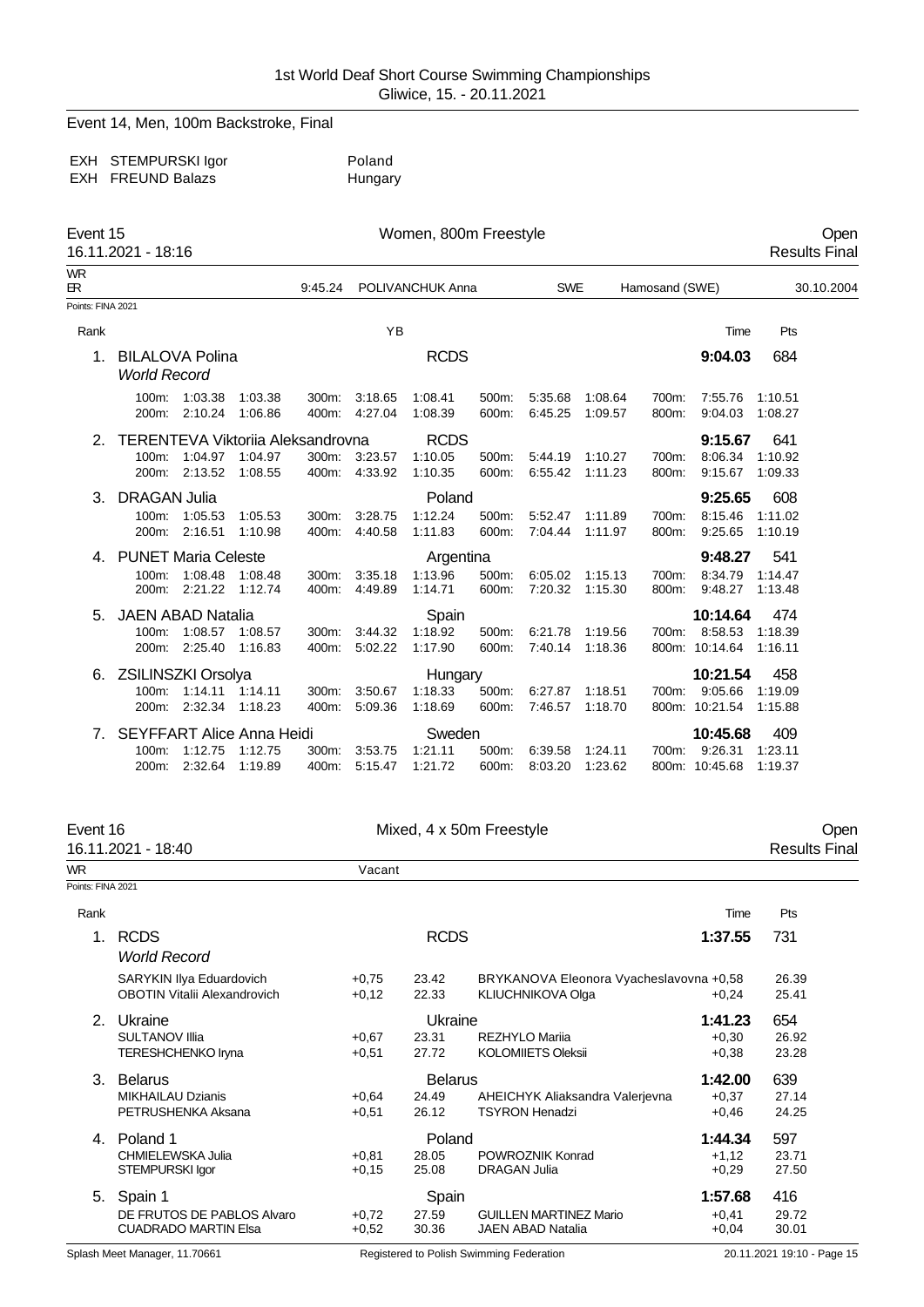# Event 16, Mixed, 4 x 50m Freestyle, Final, Open

| .<br>× |
|--------|
|--------|

|                            |                |       |                          | Time      | Pts   |
|----------------------------|----------------|-------|--------------------------|-----------|-------|
|                            |                |       |                          | 2:00.98   | 383   |
| <b>PUNET Maria Celeste</b> | $+0.86$        | 29.60 | <b>VINCITORIO Julian</b> | $+0.29$   | 34.03 |
| CARRIZO Natali Alejandra   | $+0.44$        | 32.93 | <b>LLANOS Emanuel</b>    | $+0.54$   | 24.42 |
|                            | 6. Argentina 1 |       |                          | Argentina |       |

| Event 17          |                                     | Men, 100m Medley                               |                          |                                    |                 | Open                     |
|-------------------|-------------------------------------|------------------------------------------------|--------------------------|------------------------------------|-----------------|--------------------------|
|                   | 17.11.2021 - 10:00                  |                                                |                          |                                    |                 | <b>Results Prelim</b>    |
| <b>WR</b><br>ЕR.  | 56.01<br>56.01                      | <b>OBOTIN Vitalii</b><br><b>OBOTIN Vitalii</b> | <b>RUS</b><br><b>RUS</b> | Stockholm (SWE)<br>Rochester (USA) |                 | 16.01.2014<br>16.01.2014 |
| Points: FINA 2021 |                                     |                                                |                          |                                    |                 |                          |
| Rank              | YB                                  |                                                | Time                     | Pts                                | 50 <sub>m</sub> | 100m                     |
| 1.                | ZHIVAEV Andrei Alexeevich           | <b>RCDS</b>                                    | 57.73                    | 622 Q                              | 26.15           | 31.58                    |
| 2.                | <b>OBOTIN Vitalii Alexandrovich</b> | <b>RCDS</b>                                    | 58.23                    | 606 Q                              | 26.59           | 31.64                    |
| 3.                | <b>KOCHMANN Lars</b>                | Germany                                        | 58.68                    | 592 Q                              | 26.77           | 31.91                    |
| 4.                | <b>KOLOMIIETS Oleksii</b>           | Ukraine                                        | 58.98                    | 583 Q                              | 27.96           | 31.02                    |
| 5.                | POWROZNIK Konrad                    | Poland                                         | 59.13                    | 578 Q                              | 27.43           | 31.70                    |
| 6.                | YOUNG Nathan Alexander              | <b>Great Britain</b>                           | 59.76                    | 560 Q                              | 27.45           | 32.31                    |
| 7.                | STOJANOSKI Andrej                   | Macedonia                                      | 59.98                    | 554 Q                              | 28.49           | 31.49                    |
| 8.                | <b>KHEILYK Dmytro</b>               | Ukraine                                        | 1:00.31                  | 545<br>Q                           | 27.81           | 32.50                    |
| 9.                | <b>LLANOS Emanuel</b>               | Argentina                                      | 1:00.38                  | 543 R                              | 28.09           | 32.29                    |
| 10.               | <b>MIKHAILAU Dzianis</b>            | <b>Belarus</b>                                 | 1:01.23                  | 521<br>R                           | 27.87           | 33.36                    |
| 11.               | <b>HRYTSENKO Vladyslav</b>          | Ukraine                                        | 1:01.29                  | 519                                | 28.58           | 32.71                    |
| 12.               | <b>STUPANS Rudolfs</b>              | Latvia                                         | 1:02.21                  | 497                                | 28.94           | 33.27                    |
| 13.               | <b>LUCAS Kevin</b>                  | Netherlands                                    | 1:02.62                  | 487                                | 29.81           | 32.81                    |
| 14.               | <b>ZGOMBA Antonio</b>               | Croatia                                        | 1:02.69                  | 485                                | 28.54           | 34.15                    |
| 15.               | RIZZO Jose Miguel                   | Ecuador                                        | 1:02.92                  | 480                                | 30.01           | 32.91                    |
| 16.               | <b>FREUND Balazs</b>                | Hungary                                        | 1:04.59                  | 444                                | 30.03           | 34.56                    |
| 17.               | <b>WOJCIK Rafal</b>                 | Poland                                         | 1:04.68                  | 442                                | 29.56           | 35.12                    |
| 18.               | KALASOUSKI Adryian Juryevich        | <b>Belarus</b>                                 | 1:05.29                  | 430                                | 30.31           | 34.98                    |
| 19.               | DE FRUTOS DE PABLOS Alvaro          | Spain                                          | 1:06.52                  | 406                                | 30.61           | 35.91                    |
| 20.               | <b>KEREKES Mate</b>                 | Hungary                                        | 1:08.76                  | 368                                | 32.57           | 36.19                    |
| 21.               | XANTHOPOULOUS Panagiotis            | Greece                                         | 1:11.09                  | 333                                | 33.89           | 37.20                    |
| 22.               | <b>XANTHOPOULOUS Dimitrios</b>      | Greece                                         | 1:12.61                  | 312                                | 33.89           | 38.72                    |
| 23.               | <b>ROPUN Muhammad Suffian</b>       | <b>Mauritius</b>                               | 1:16.96                  | 262                                | 36.38           | 40.58                    |
| 24.               | <b>DRAGAN Dawid</b>                 | Poland                                         | 1:21.54                  | 220                                | 38.06           | 43.48                    |
| <b>DNF</b>        | DENISOV Miron Mikhaylovich          | <b>RCDS</b>                                    |                          |                                    |                 |                          |

| Event 18          |                                  | Women, 50m Butterfly  |            |                    | Oper                  |  |
|-------------------|----------------------------------|-----------------------|------------|--------------------|-----------------------|--|
|                   | 17.11.2021 - 10:10               |                       |            |                    | <b>Results Prelim</b> |  |
| <b>WR</b>         | 28.89                            | <b>JOYCE Danielle</b> | <b>GBR</b> | Loughborough (GBR) | 24.03.2018            |  |
| ЕR.               | 28.99                            | POLIVANCHUK Alexandra | <b>SWE</b> | Uppsala (SWE)      | 25.11.2006            |  |
| Points: FINA 2021 |                                  |                       |            |                    |                       |  |
| Rank              |                                  | YB                    |            | Time               | Pts                   |  |
| 1.                | <b>KLIUCHNIKOVA Olga</b>         | <b>RCDS</b>           |            | 27.86              | 670 Q                 |  |
|                   | <b>World Record</b>              |                       |            |                    |                       |  |
| 2 <sup>1</sup>    | <b>EMBREKTE Zane</b>             | Latvia                |            | 28.66              | 615 Q                 |  |
|                   | European Record                  |                       |            |                    |                       |  |
| 3                 | KOROLEVA Anastasija Vladimirovna | <b>RCDS</b>           |            | 29.20              | 582 Q                 |  |
| 4.                | ALEXEEVA Alena Sergeevna         | <b>RCDS</b>           |            | 29.57              | 560                   |  |
| 5.                | <b>IVANENKO Kateryna</b>         | Ukraine               |            | 29.72              | 552 Q                 |  |
| 6.                | <b>TERESHCHENKO Iryna</b>        | Ukraine               |            | 29.87              | 543<br>O              |  |
|                   | REZHYLO Marija                   | Ukraine               |            | 29.96              | 538                   |  |
| 8.                | AHEICHYK Aliaksandra Valerjevna  | <b>Belarus</b>        |            | 30.13              | 529<br>Q              |  |
| 9.                | ERAMTSOVA Katsiaryna             | <b>Belarus</b>        |            | 30.24              | 524<br>O              |  |
| 10.               | <b>TARASENKO Daria</b>           | Ukraine               |            | 30.53              | 509                   |  |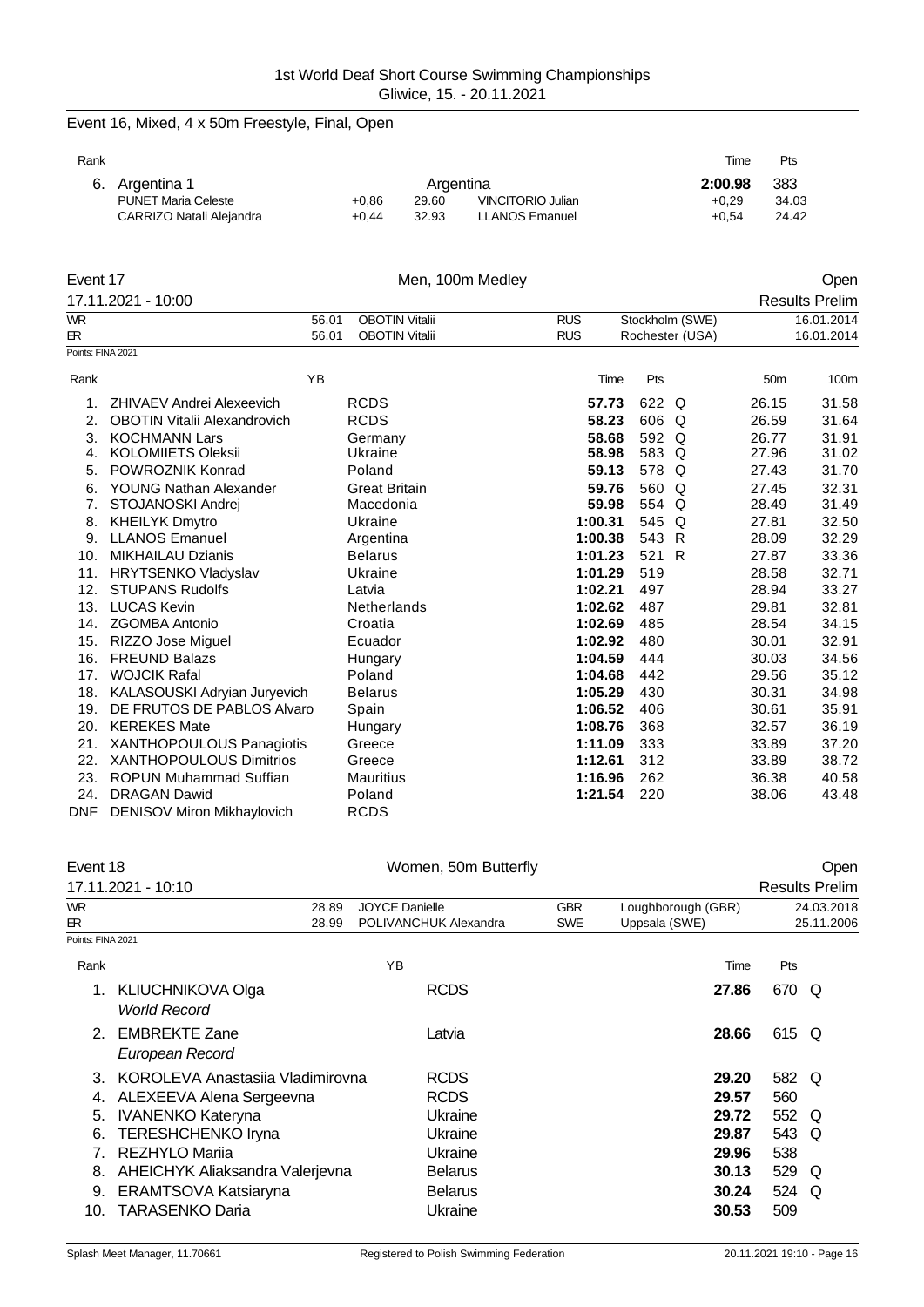# Event 18, Women, 50m Butterfly, Prelim, Open

| Rank |                              | ΥB             | Time  | Pts   |  |
|------|------------------------------|----------------|-------|-------|--|
|      | 11. ZGOMBA Natali            | Croatia        | 31.47 | 464 Q |  |
|      | 12. NOWICKA Weronika         | Poland         | 32.19 | 434 R |  |
|      | 13. VASILEVICH Maryia        | <b>Belarus</b> | 32.36 | 427   |  |
|      | 14. BEBEN Nina               | Poland         | 32.46 | 423 R |  |
|      | 15. JAEN ABAD Natalia        | Spain          | 32.76 | 412   |  |
|      | 16. BEBEN Amelia             | Poland         | 36.69 | 293   |  |
|      | 17. CARRIZO Natali Alejandra | Argentina      | 37.34 | 278   |  |

|                           | Event 19                                           |                |                                              | Men, 50m Backstroke |                   |                                    |       | Open                     |
|---------------------------|----------------------------------------------------|----------------|----------------------------------------------|---------------------|-------------------|------------------------------------|-------|--------------------------|
|                           | 17.11.2021 - 10:15                                 |                |                                              |                     |                   |                                    |       | <b>Results Prelim</b>    |
| <b>WR</b><br>$\mathbb{R}$ |                                                    | 25.35<br>26.39 | <b>KIRCHNER Aleksander</b><br>ZHURAVLEV Igor |                     | AUS<br><b>RUS</b> | Melbeurne (AUS)<br>Rochester (USA) |       | 15.09.2019<br>16.01.2014 |
| Points: FINA 2021         |                                                    |                |                                              |                     |                   |                                    |       |                          |
| Rank                      |                                                    |                | YB                                           |                     |                   | Time                               | Pts   |                          |
| 1.                        | <b>TROSHIN Mark Viktorovich</b><br>European Record |                |                                              | <b>RCDS</b>         |                   | 25.67                              | 648 Q |                          |
| 2.                        | <b>KOCHMANN Lars</b>                               |                |                                              | Germany             |                   | 25.88                              | 632   | O                        |
| 3.                        | ZHURAVLEV Igor Sergeevich                          |                |                                              | <b>RCDS</b>         |                   | 25.89                              | 632   | Q                        |
| 4.                        | MARTYNENKO Denis Konstantinovich                   |                |                                              | <b>RCDS</b>         |                   | 25.92                              | 629   |                          |
| 5.                        | <b>TOVKACH Bohdan</b>                              |                |                                              | Ukraine             |                   | 27.16                              | 547   | Q                        |
| 6.                        | SAWKA Juliusz                                      |                |                                              | Poland              |                   | 27.52                              | 526 Q |                          |
| 7.                        | <b>DUDNYK Maksym</b>                               |                |                                              | Ukraine             |                   | 27.66                              | 518   | Q                        |
| 8.                        | <b>BARYSEVICH Danil</b>                            |                |                                              | <b>Belarus</b>      |                   | 27.95                              | 502   | Q                        |
| 9.                        | <b>MIKHAILAU Dzianis</b>                           |                |                                              | <b>Belarus</b>      |                   | 28.67                              | 465   | Q                        |
| 10.                       | <b>STEMPURSKI Igor</b>                             |                |                                              | Poland              |                   | 28.76                              | 461   | R                        |
| 11.                       | <b>KUCHUN Dzianis Igorevich</b>                    |                |                                              | <b>Belarus</b>      |                   | 28.91                              | 454   |                          |
| 12.                       | <b>TSYRON Henadzi</b>                              |                |                                              | <b>Belarus</b>      |                   | 29.03                              | 448   |                          |
| 13.                       | <b>KIRALY Robert Belian</b>                        |                |                                              | Hungary             |                   | 31.13                              | 363 R |                          |
| 14.                       | SIAVICHAY Luis Bryan                               |                |                                              | Ecuador             |                   | 34.03                              | 278   |                          |
| 15.                       | <b>WOJCIECHOWSKI Wiktor</b>                        |                |                                              | Poland              |                   | 35.05                              | 254   |                          |
| 16.                       | <b>DRAGAN Dawid</b>                                |                |                                              | Poland              |                   | 38.20                              | 196   |                          |

| Event 20          |                                             | Women, 100m Medley    |            |                 |                 |                 | Open                  |
|-------------------|---------------------------------------------|-----------------------|------------|-----------------|-----------------|-----------------|-----------------------|
|                   | 17.11.2021 - 10:15                          |                       |            |                 |                 |                 | <b>Results Prelim</b> |
| <b>WR</b>         | 1:05.52                                     | <b>JOYCE Danielle</b> | <b>GBR</b> | Edinburgh (GBR) |                 | 13.12.2014      |                       |
| ER                | 1:06.85                                     | ALEKSEEVA Alana       | <b>RUS</b> |                 | Rochester (USA) |                 | 16.01.2014            |
| Points: FINA 2021 |                                             |                       |            |                 |                 |                 |                       |
| Rank              | YB                                          |                       | Time       | Pts             |                 | 50 <sub>m</sub> | 100m                  |
|                   | <b>KLIUCHNIKOVA Olga</b><br>European Record | <b>RCDS</b>           | 1:06.73    | 607 Q           |                 | 29.88           | 36.85                 |
| 2.                | PETRUSHENKA Aksana                          | <b>Belarus</b>        | 1:07.69    | 581 Q           |                 | 31.46           | 36.23                 |
| 3.                | <b>EMBREKTE Zane</b>                        | Latvia                | 1:07.84    | 577 Q           |                 | 31.40           | 36.44                 |
| 4.                | <b>BRYKANOVA E.</b>                         | <b>RCDS</b>           | 1:08.14    | 570 Q           |                 | 30.56           | 37.58                 |
| 5.                | <b>BARBATINA Elizaveta Andreevna</b>        | <b>RCDS</b>           | 1:08.96    | 550             |                 | 31.82           | 37.14                 |
| 6.                | CHMIELEWSKA Julia                           | Poland                | 1:08.98    | 549 Q           |                 | 32.54           | 36.44                 |
| 7.                | <b>TERESHCHENKO Iryna</b>                   | Ukraine               | 1:09.37    | 540 Q           |                 | 32.64           | 36.73                 |
| 8.                | <b>DRAGAN Julia</b>                         | Poland                | 1:09.47    | 538 Q           |                 | 32.67           | 36.80                 |
| 9.                | <b>TARASENKO Daria</b>                      | Ukraine               | 1:10.94    | 505 Q           |                 | 32.84           | 38.10                 |
| 10.               | <b>CUADRADO MARTIN Elsa</b>                 | Spain                 | 1:12.23    | 478 R           |                 | 34.14           | 38.09                 |
| 11.               | <b>ZGOMBA Natali</b>                        | Croatia               | 1:13.86    | 447 R           |                 | 33.04           | 40.82                 |
| 12.               | <b>IVANENKO Kateryna</b>                    | Ukraine               | 1:14.49    | 436             |                 | 34.73           | 39.76                 |
| 13.               | <b>JARZEWICZ Laura</b>                      | Poland                | 1:25.31    | 290             |                 | 39.67           | 45.64                 |
| 14.               | <b>DONTSIOU Stavroula</b>                   | Greece                | 1:28.29    | 262             |                 | 38.70           | 49.59                 |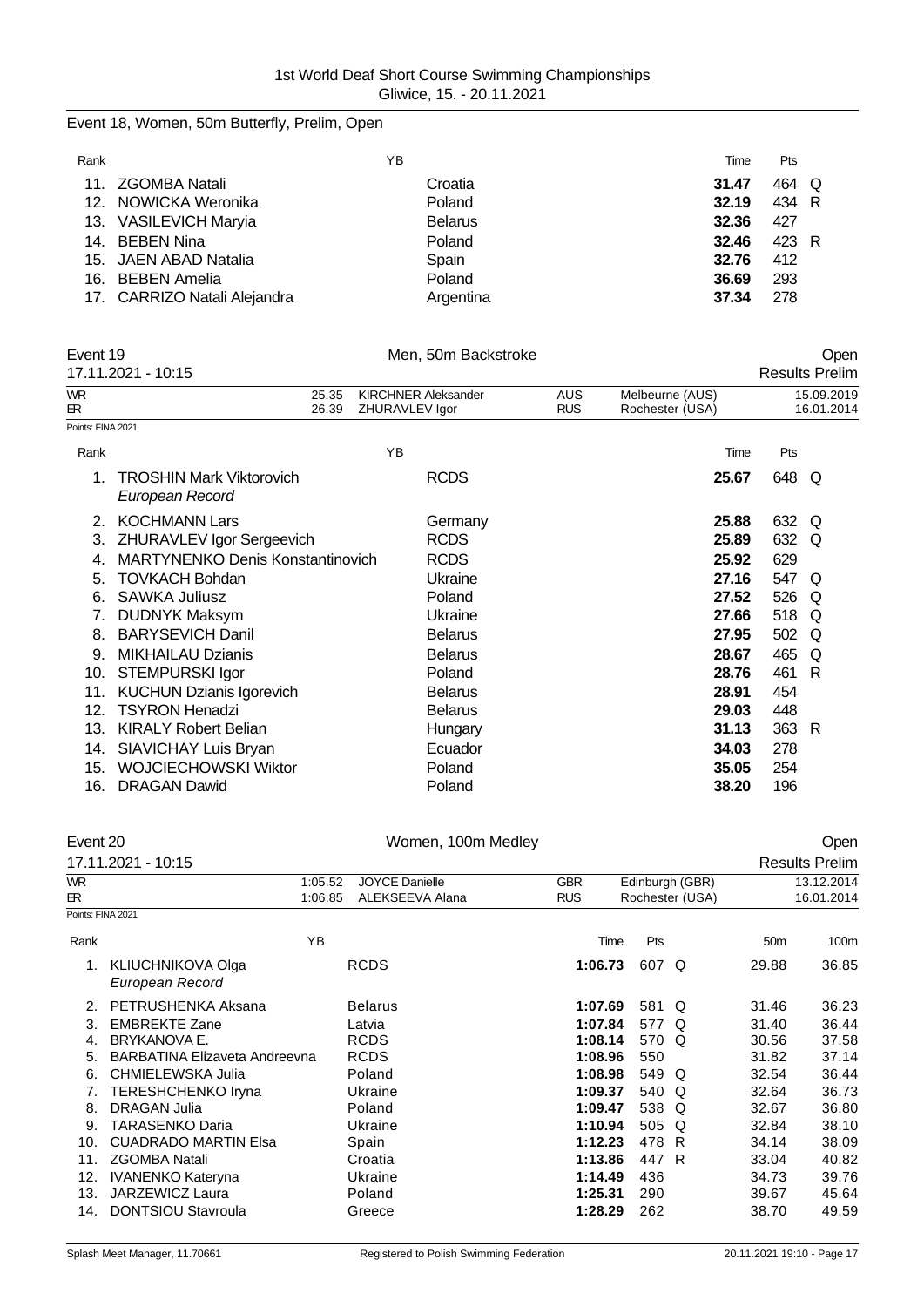|                   | Event 21<br>17.11.2021 - 10:20                          |                |              | Men, 50m Freestyle         | Open<br><b>Results Prelim</b> |                                    |       |                          |
|-------------------|---------------------------------------------------------|----------------|--------------|----------------------------|-------------------------------|------------------------------------|-------|--------------------------|
| <b>WR</b><br>БR.  |                                                         | 23.12<br>23.47 | SARYKIN Ilya | <b>KIRCHNER Aleksander</b> | <b>AUS</b><br><b>RUS</b>      | Melbeurne (AUS)<br>Rochester (USA) |       | 31.08.2021<br>17.01.2014 |
| Points: FINA 2021 |                                                         |                |              |                            |                               |                                    |       |                          |
| Rank              |                                                         |                | YB           |                            |                               | Time                               | Pts   |                          |
| 1.                | <b>ZHIVAEV Andrei Alexeevich</b><br><b>World Record</b> |                |              | <b>RCDS</b>                |                               | 22.89                              | 683 Q |                          |
|                   | 2. SULTANOV Illia<br>European Record                    |                |              | Ukraine                    |                               | 23.18                              | 657 Q |                          |
| 3.                | <b>DENISOV Miron Mikhaylovich</b>                       |                |              | <b>RCDS</b>                |                               | 23.46                              | 634   | Q                        |
| 4.                | <b>DUDNYK Maksym</b>                                    |                |              | Ukraine                    |                               | 23.78                              | 609   | Q                        |
| 5.                | <b>LYTVYNENKO Oleksii</b>                               |                |              | Ukraine                    |                               | 23.93                              | 597   |                          |
| 6.                | <b>KONKIN Viktor</b>                                    |                |              | Ukraine                    |                               | 24.16                              | 581   |                          |
| 7.                | <b>YOUNG Nathan Alexander</b>                           |                |              | <b>Great Britain</b>       |                               | 24.19                              | 578 Q |                          |
| 8.                | <b>TSYRON Henadzi</b>                                   |                |              | <b>Belarus</b>             |                               | 24.58                              | 551   | Q                        |
|                   | <b>VAZDIKIS Artis</b>                                   |                |              | Latvia                     |                               | 24.58                              | 551   | Q                        |
|                   | 10. ASKERKA Maksim                                      |                |              | <b>Belarus</b>             |                               | 24.68                              | 545   | Q                        |
|                   | 11. ANTREAS GAVRIIL                                     |                |              | Cyprus                     |                               | 24.69                              | 544   | $\mathsf{R}$             |
|                   | 12. LLANOS Emanuel                                      |                |              | Argentina                  |                               | 24.81                              | 536   | $\mathsf{R}$             |
|                   | 13. ZGOMBA Antonio                                      |                |              | Croatia                    |                               | 24.84                              | 534   |                          |
|                   | 14. SHTUKEL Anton                                       |                |              | <b>Belarus</b>             |                               | 24.92                              | 529   |                          |
|                   | 15. STUPANS Rudolfs                                     |                |              | Latvia                     |                               | 24.98                              | 525   |                          |
|                   | 16. SHIVA Kevin Kejvan                                  |                |              | Sweden                     |                               | 25.12                              | 516   |                          |
|                   | 17. BARYSEVICH Danil                                    |                |              | <b>Belarus</b>             |                               | 25.14                              | 515   |                          |
|                   | 18. KISS Adam                                           |                |              | Hungary                    |                               | 25.49                              | 494   |                          |
|                   | 19. NOWICKI Kacper                                      |                |              | Poland                     |                               | 25.68                              | 483   |                          |
|                   | 20. LUCAS Kevin                                         |                |              | Netherlands                |                               | 25.97                              | 467   |                          |
| 21.               | DE BRUIJN Bart Joop Ad                                  |                |              | Netherlands                |                               | 26.34                              | 448   |                          |
| 22.               | <b>KIRALY Robert Belian</b>                             |                |              | Hungary                    |                               | 26.66                              | 432   |                          |
| 23.               | <b>PIORO Artur Zbigniew</b>                             |                |              | Poland                     |                               | 27.18                              | 408   |                          |
| 24.               | <b>CORRIEANEVES Diogo Francisco</b>                     |                |              | Portugal                   |                               | 27.43                              | 397   |                          |
| 25.               | <b>SIAVICHAY Luis Bryan</b>                             |                |              | Ecuador                    |                               | 27.69                              | 385   |                          |
| 26.               | <b>KEREKES Mate</b>                                     |                |              | Hungary                    |                               | 27.82                              | 380   |                          |
| 27.               | <b>MARTILLO Angel Abraham</b>                           |                |              | Ecuador                    |                               | 27.95                              | 375   |                          |
|                   | 28. XANTHOPOULOUS Panagiotis                            |                |              | Greece                     |                               | 28.06                              | 370   |                          |
| 29.               | <b>XANTHOPOULOUS Dimitrios</b>                          |                |              | Greece                     |                               | 28.35                              | 359   |                          |
| 30.               | <b>ROPUN Muhammad Suffian</b>                           |                |              | <b>Mauritius</b>           |                               | 28.73                              | 345   |                          |
| 31.               | <b>CHATZIVASSILIOU Michalis</b>                         |                |              | Cyprus                     |                               | 28.78                              | 343   |                          |
| 32.               | <b>WOJCIECHOWSKI Wiktor</b>                             |                |              | Poland                     |                               | 29.95                              | 304   |                          |
| 33.               | <b>VINCITORIO Julian</b>                                |                |              | Argentina                  |                               | 34.07                              | 207   |                          |
| 34.               | ALENEZI Abdalrahman                                     |                |              | Kuwait                     |                               | 34.32                              | 202   |                          |
| 35.               | <b>ALMEASEB Falah</b>                                   |                |              | Kuwait                     |                               | 45.59                              | 86    |                          |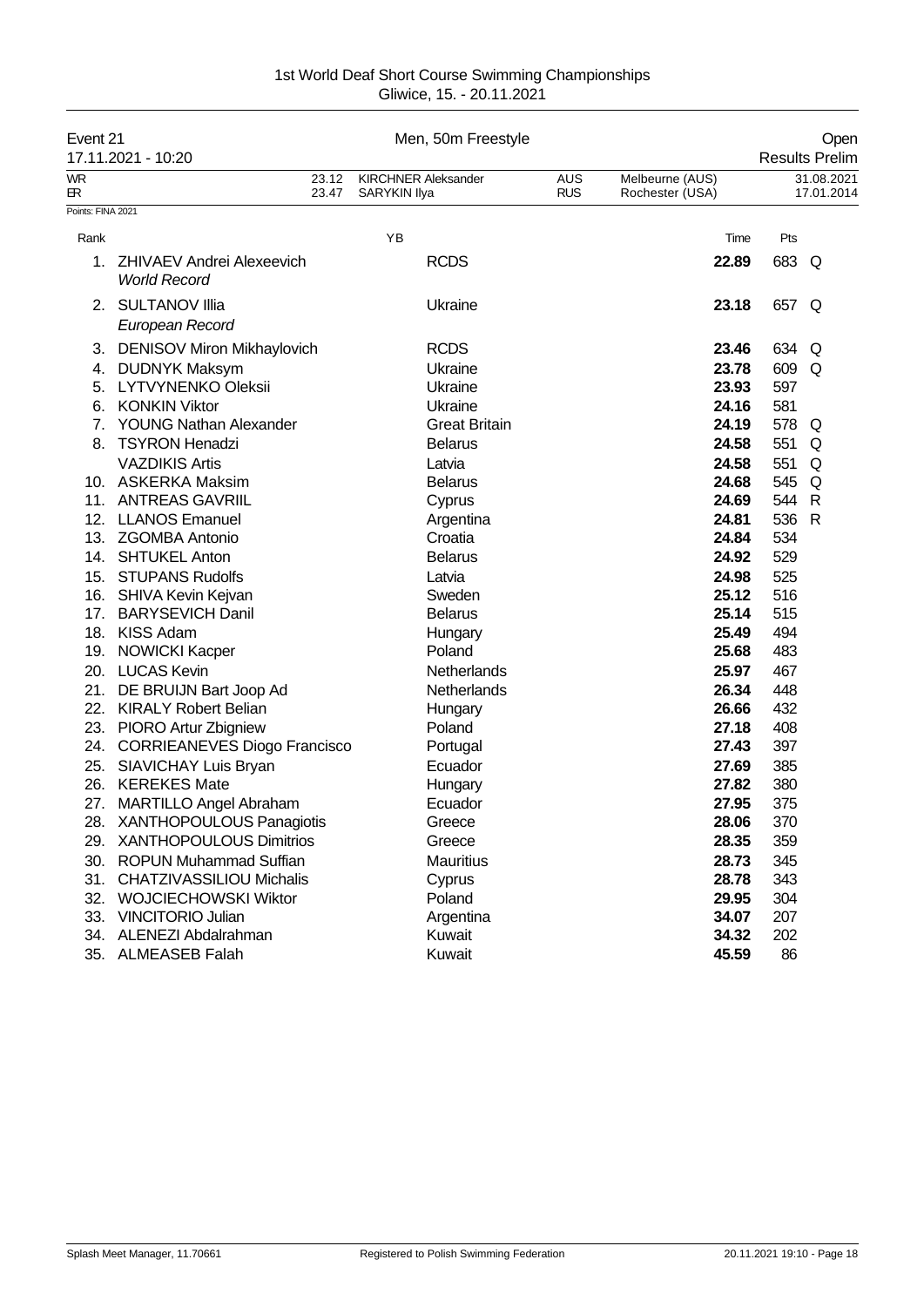| Event 22          | 17.11.2021 - 10:30                                                                                          |                                                                   |                    |                                                | Women, 200m Backstroke                                                          |                                                         |                                           |                                           | Open<br><b>Results Prelim</b>             |                                           |
|-------------------|-------------------------------------------------------------------------------------------------------------|-------------------------------------------------------------------|--------------------|------------------------------------------------|---------------------------------------------------------------------------------|---------------------------------------------------------|-------------------------------------------|-------------------------------------------|-------------------------------------------|-------------------------------------------|
| WR<br>ЕR          |                                                                                                             | 2:18.75<br>2:23.65                                                |                    | <b>JOYCE Danielle</b><br><b>JOYCE Danielle</b> |                                                                                 | <b>GBR</b><br><b>GBR</b>                                | Edinburgh (GBR)<br>Rochester (USA)        |                                           |                                           | 10.12.2016<br>15.01.2014                  |
| Points: FINA 2021 |                                                                                                             |                                                                   |                    |                                                |                                                                                 |                                                         |                                           |                                           |                                           |                                           |
| Rank              | YB                                                                                                          |                                                                   |                    |                                                | Time Pts                                                                        |                                                         | 50 <sub>m</sub>                           | 100m                                      | 150m                                      | 200m                                      |
|                   | 1. KLIUCHNIKOVA Olga<br>European Record                                                                     | <b>RCDS</b>                                                       |                    |                                                | 2:22.42 582 Q                                                                   |                                                         | 32.92                                     | 35.79                                     | 37.26                                     | 36.45                                     |
|                   | 2. SKORIUPINA Polina<br>3. BARAKHTENKO P.<br>4. VERNYBA Valeria<br>5. RUDZKO Maryia<br>6. JARZEWICZ Klaudia | <b>RCDS</b><br><b>RCDS</b><br>Ukraine<br><b>Belarus</b><br>Poland |                    |                                                | 2:25.52 546 Q<br>2:26.71 532<br>2:30.50 493 Q<br>2:32.28 476 Q<br>2:32.43 475 Q |                                                         | 33.81<br>33.26<br>34.70<br>34.89<br>36.10 | 36.01<br>37.02<br>38.41<br>38.64<br>38.49 | 37.60<br>38.59<br>38.98<br>39.77<br>39.99 | 38.10<br>37.84<br>38.41<br>38.98<br>37.85 |
|                   | 7. DENYSOVA Kateryna                                                                                        | Ukraine                                                           |                    |                                                | 2:32.89 470 Q                                                                   |                                                         | 35.19                                     | 40.52                                     | 38.94                                     | 38.24                                     |
|                   | 8. PICHIER Paula                                                                                            | Germany                                                           |                    |                                                | 2:36.06 442 Q                                                                   |                                                         | 35.98                                     | 39.16                                     | 40.63                                     | 40.29                                     |
|                   | 9. SEYFFART Alice Anna Heidi                                                                                | Sweden                                                            |                    |                                                | 2:46.81 362 Q                                                                   |                                                         | 39.11                                     | 42.25                                     | 43.55                                     | 41.90                                     |
|                   | 10. JAEN ABAD Natalia                                                                                       | Spain                                                             |                    |                                                | 2:49.91 343 R                                                                   |                                                         | 38.89                                     | 42.99                                     | 44.33                                     | 43.70                                     |
| Event 23          | 17.11.2021 - 10:35                                                                                          |                                                                   |                    |                                                | Mixed, 4 x 50m Medley                                                           |                                                         |                                           |                                           |                                           | Open<br><b>Results Prelim</b>             |
| <b>WR</b>         |                                                                                                             |                                                                   | Vacant             |                                                |                                                                                 |                                                         |                                           |                                           |                                           |                                           |
| Points: FINA 2021 |                                                                                                             |                                                                   |                    |                                                |                                                                                 |                                                         |                                           |                                           |                                           |                                           |
| Rank              |                                                                                                             |                                                                   |                    |                                                |                                                                                 |                                                         |                                           | Time                                      | Pts                                       |                                           |
| 1.                | <b>RCDS</b><br><b>World Record</b>                                                                          |                                                                   |                    | <b>RCDS</b>                                    |                                                                                 |                                                         |                                           | 1:51.33                                   | 645                                       | Q                                         |
|                   | ZHURAVLEV Igor Sergeevich<br><b>FOMIN Martin Robertovich</b>                                                |                                                                   | $+0.76$<br>$+0,39$ | 26.68<br>28.40                                 |                                                                                 | SEDOVA Ksenia Alexandrovna<br>TANYAN Daria Vladimirovna |                                           | $+0,57$<br>$+0,49$                        | 29.37<br>26.88                            |                                           |
| 2.                | Ukraine                                                                                                     |                                                                   |                    | Ukraine                                        |                                                                                 |                                                         |                                           | 1:56.51                                   | 563 Q                                     |                                           |
|                   | POHORELOVA Diana<br>HRYTSENKO Vladyslav                                                                     |                                                                   | $+0,84$            | 32.15<br>30.10                                 | YAKUBOVSKYI Rostyslav<br><b>IVANENKO Kateryna</b>                               |                                                         |                                           |                                           | 25.83<br>28.43                            |                                           |
|                   | 3. Belarus                                                                                                  |                                                                   |                    | <b>Belarus</b>                                 |                                                                                 |                                                         |                                           | 1:58.85                                   | 530 Q                                     |                                           |
|                   | RUDZKO Maryia                                                                                               |                                                                   | $+0,74$            | 31.81                                          | <b>BARYSEVICH Danil</b>                                                         |                                                         |                                           | $+0,11$                                   | 28.15                                     |                                           |
|                   | KALASOUSKI Adryian Juryevich                                                                                |                                                                   | $+0,56$            | 31.73                                          | FILIPCHYK Anastasiya                                                            |                                                         |                                           | $+0,43$                                   | 27.16                                     |                                           |
| 4.                | Spain 1<br><b>CUADRADO MARTIN Elsa</b><br>DE FRUTOS DE PABLOS Alvaro                                        |                                                                   | $+0,76$<br>$+0,17$ | Spain<br>35.89<br>31.95                        | JAEN ABAD Natalia                                                               | <b>GUILLEN MARTINEZ Mario</b>                           |                                           | 2:09.76<br>$+0,38$<br>$+0,25$             | 407 Q<br>33.28<br>28.64                   |                                           |
| 5.                | Poland 1                                                                                                    |                                                                   |                    | Poland                                         |                                                                                 |                                                         |                                           | 2:10.20                                   | 403 Q                                     |                                           |
|                   | <b>WOJCIK Rafal</b>                                                                                         |                                                                   | $+0,76$            | 29.42                                          | NOWICKA Weronika                                                                |                                                         |                                           | $+0,49$                                   | 32.68                                     |                                           |
|                   | PIORO Artur Zbigniew                                                                                        |                                                                   | $+0,31$            | 36.37                                          | JARZEWICZ Laura                                                                 |                                                         |                                           | $+0,50$                                   | 31.73                                     |                                           |
|                   | 6. Argentina 1                                                                                              |                                                                   |                    | Argentina                                      |                                                                                 |                                                         |                                           | 2:17.98                                   | 339 Q                                     |                                           |
|                   | <b>PUNET Maria Celeste</b><br><b>VINCITORIO Julian</b>                                                      |                                                                   | $+0,91$<br>$+0,47$ | 34.09<br>44.19                                 | <b>LLANOS Emanuel</b><br>CARRIZO Natali Alejandra                               |                                                         |                                           | $+0,46$<br>$+0,32$                        | 26.42<br>33.28                            |                                           |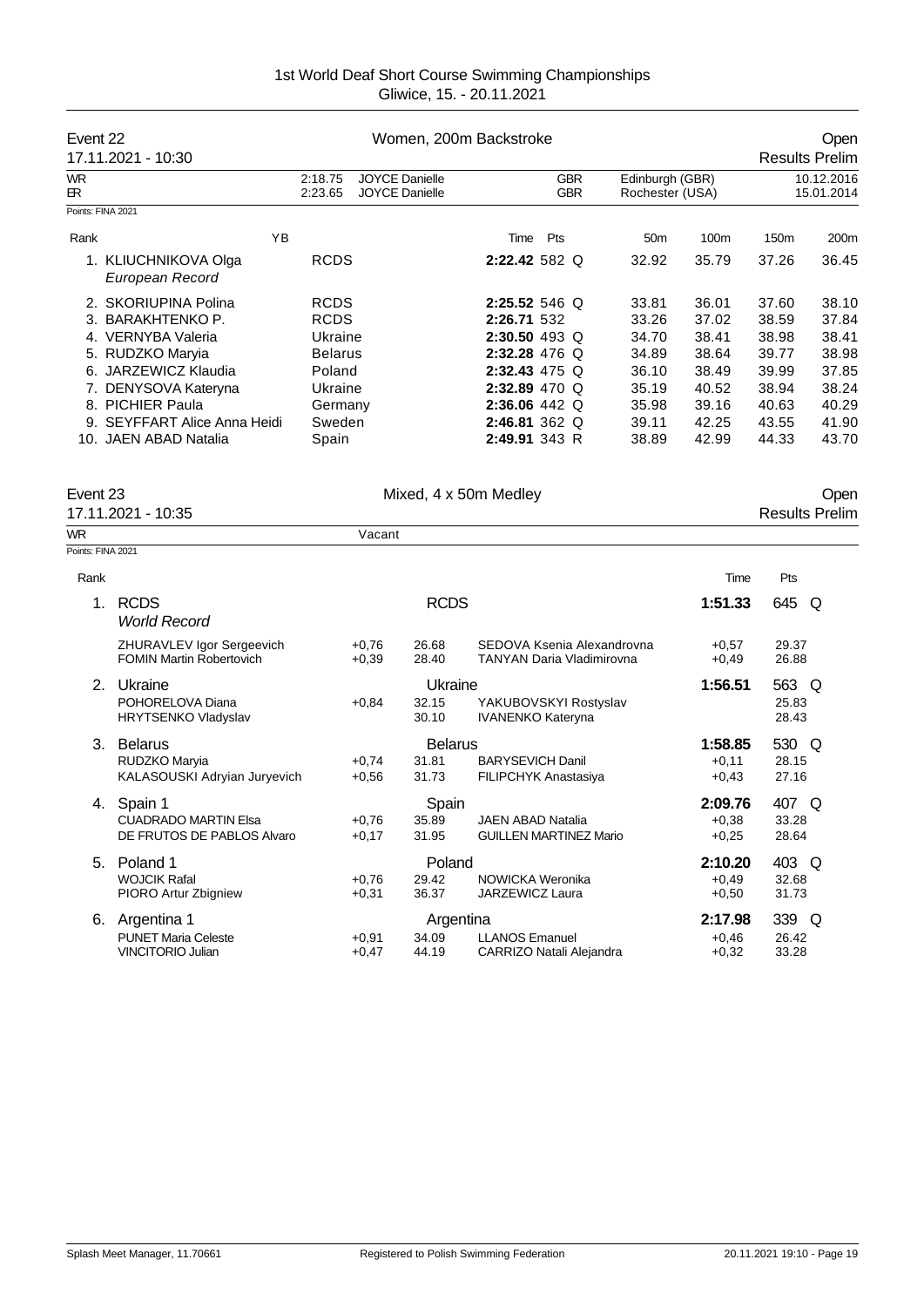| Event 17                                             | 17.11.2021 - 17:00                                                                                                                                                                                                                                                         |                | Men, 100m Medley                                                                                                                       |                          |                                                                      |                                                      |                                                             |                                                                      | Open<br><b>Results Final</b>                                         |
|------------------------------------------------------|----------------------------------------------------------------------------------------------------------------------------------------------------------------------------------------------------------------------------------------------------------------------------|----------------|----------------------------------------------------------------------------------------------------------------------------------------|--------------------------|----------------------------------------------------------------------|------------------------------------------------------|-------------------------------------------------------------|----------------------------------------------------------------------|----------------------------------------------------------------------|
| <b>WR</b><br>ЕR.                                     |                                                                                                                                                                                                                                                                            | 56.01<br>56.01 | <b>OBOTIN Vitalii</b><br><b>OBOTIN Vitalii</b>                                                                                         | <b>RUS</b><br><b>RUS</b> |                                                                      | Stockholm (SWE)<br>Rochester (USA)                   |                                                             |                                                                      | 16.01.2014<br>16.01.2014                                             |
| Points: FINA 2021                                    |                                                                                                                                                                                                                                                                            |                |                                                                                                                                        |                          |                                                                      |                                                      |                                                             |                                                                      |                                                                      |
| Rank                                                 |                                                                                                                                                                                                                                                                            | YB             |                                                                                                                                        |                          | Time                                                                 | Pts                                                  |                                                             | 50 <sub>m</sub>                                                      | 100m                                                                 |
| 1.<br>2.<br>3.<br>4.<br>5.<br>6.<br>7.<br>EXH<br>EXH | <b>OBOTIN Vitalii Alexandrovich</b><br>POWROZNIK Konrad<br><b>KOCHMANN Lars</b><br>ZHIVAEV Andrei Alexeevich<br><b>KOLOMIIETS Oleksii</b><br>YOUNG Nathan Alexander<br><b>KHEILYK Dmytro</b><br>8. STOJANOSKI Andrej<br><b>MIKHAILAU Dzianis</b><br><b>STUPANS Rudolfs</b> |                | <b>RCDS</b><br>Poland<br>Germany<br><b>RCDS</b><br>Ukraine<br><b>Great Britain</b><br>Ukraine<br>Macedonia<br><b>Belarus</b><br>Latvia |                          | 56.14<br>57.08<br>57.12<br>57.33<br>57.37<br>59.47<br>59.64<br>59.94 | 676<br>643<br>642<br>635<br>633<br>569<br>564<br>555 |                                                             | 25.84<br>26.70<br>26.70<br>25.75<br>27.38<br>27.02<br>27.46<br>28.07 | 30.30<br>30.38<br>30.42<br>31.58<br>29.99<br>32.45<br>32.18<br>31.87 |
| Event 18                                             | 17.11.2021 - 17:02                                                                                                                                                                                                                                                         |                | Women, 50m Butterfly                                                                                                                   |                          |                                                                      |                                                      |                                                             |                                                                      | Open<br><b>Results Final</b>                                         |
| <b>WR</b><br>ЕR.                                     |                                                                                                                                                                                                                                                                            | 27.86<br>27.86 | KLIUCHNIKOVA Olga<br>KLIUCHNIKOVA Olga                                                                                                 | <b>RUS</b><br><b>RUS</b> |                                                                      | Gliwice<br>Gliwice                                   |                                                             |                                                                      | 17.11.2021<br>17.11.2021                                             |
| Points: FINA 2021                                    |                                                                                                                                                                                                                                                                            |                |                                                                                                                                        |                          |                                                                      |                                                      |                                                             |                                                                      |                                                                      |
| Rank                                                 |                                                                                                                                                                                                                                                                            |                | YB                                                                                                                                     |                          |                                                                      |                                                      | Time                                                        | Pts                                                                  |                                                                      |
| 1.                                                   | KLIUCHNIKOVA Olga<br><b>World Record</b>                                                                                                                                                                                                                                   |                | <b>RCDS</b>                                                                                                                            |                          |                                                                      |                                                      | 27.45                                                       | 700                                                                  |                                                                      |
| 2.<br>3.<br>4.<br>5.<br>6.<br>7.<br>8.               | <b>EMBREKTE Zane</b><br>KOROLEVA Anastasiia Vladimirovna<br><b>TERESHCHENKO Iryna</b><br><b>IVANENKO Kateryna</b><br>ERAMTSOVA Katsiaryna<br>AHEICHYK Aliaksandra Valerjevna<br><b>ZGOMBA Natali</b>                                                                       |                | Latvia<br><b>RCDS</b><br>Ukraine<br>Ukraine<br><b>Belarus</b><br><b>Belarus</b><br>Croatia                                             |                          |                                                                      |                                                      | 28.22<br>29.27<br>29.52<br>29.57<br>30.26<br>30.42<br>30.98 | 644<br>577<br>563<br>560<br>522<br>514<br>487                        |                                                                      |
| <b>EXH</b>                                           | NOWICKA Weronika                                                                                                                                                                                                                                                           |                | Poland                                                                                                                                 |                          |                                                                      |                                                      |                                                             |                                                                      |                                                                      |

| EXH BEBEN Nina | Poland |  |
|----------------|--------|--|
|                |        |  |

| Event 19          |                                 | Men. 50m Backstroke             |            |                 | Oper                 |
|-------------------|---------------------------------|---------------------------------|------------|-----------------|----------------------|
|                   | 17.11.2021 - 17:16              |                                 |            |                 | <b>Results Final</b> |
| WR.               | 25.35                           | <b>KIRCHNER Aleksander</b>      | <b>AUS</b> | Melbeurne (AUS) | 15.09.2019           |
| ЕR                | 25.67                           | <b>TROSHIN Mark Viktorovich</b> | <b>RUS</b> | Gliwice         | 17.11.2021           |
| Points: FINA 2021 |                                 |                                 |            |                 |                      |
| Rank              |                                 | YB                              |            | Time            | Pts                  |
|                   | <b>TROSHIN Mark Viktorovich</b> | <b>RCDS</b>                     |            | 25.34           | 674                  |
|                   | <b>World Record</b>             |                                 |            |                 |                      |
| $\mathcal{P}$     | <b>KOCHMANN Lars</b>            | Germany                         |            | 25.58           | 655                  |
| 3.                | ZHURAVLEV Igor Sergeevich       | <b>RCDS</b>                     |            | 25.81           | 638                  |
| 4.                | <b>DUDNYK Maksym</b>            | Ukraine                         |            | 27.03           | 555                  |
| 5.                | <b>TOVKACH Bohdan</b>           | Ukraine                         |            | 27.36           | 535                  |
| 6.                | <b>MIKHAILAU Dzianis</b>        | <b>Belarus</b>                  |            | 27.55           | 524                  |
|                   | <b>BARYSEVICH Danil</b>         | <b>Belarus</b>                  |            | 27.96           | 501                  |
| 8.                | <b>STEMPURSKI Igor</b>          | Poland                          |            | 28.50           | 473                  |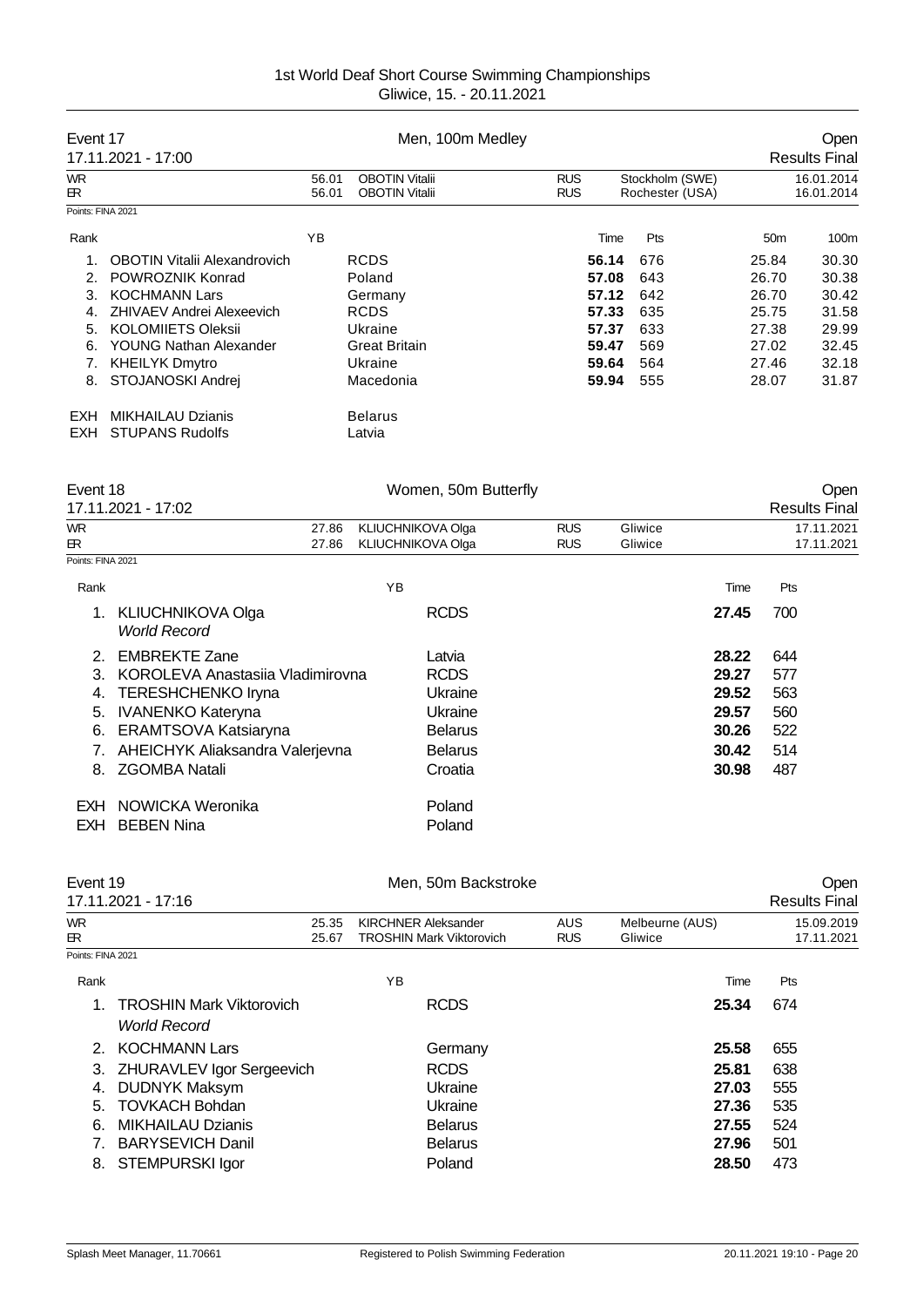Event 19, Men, 50m Backstroke, Final

| <b>EXH KIRALY Robert Belian</b> | Hungary |
|---------------------------------|---------|
| EXH SIAVICHAY Luis Bryan        | Ecuador |

| Event 20          |                                          |                    | Women, 100m Medley                                |                          |                            |                 |                          |  |
|-------------------|------------------------------------------|--------------------|---------------------------------------------------|--------------------------|----------------------------|-----------------|--------------------------|--|
|                   | 17.11.2021 - 17:29                       |                    |                                                   |                          |                            |                 | <b>Results Final</b>     |  |
| <b>WR</b><br>ЕR.  |                                          | 1:05.52<br>1:06.73 | <b>JOYCE Danielle</b><br><b>KLIUCHNIKOVA Olga</b> | <b>GBR</b><br><b>RUS</b> | Edinburgh (GBR)<br>Gliwice |                 | 13.12.2014<br>17.11.2021 |  |
| Points: FINA 2021 |                                          |                    |                                                   |                          |                            |                 |                          |  |
| Rank              |                                          | YB                 |                                                   | Time                     | Pts                        | 50 <sub>m</sub> | 100m                     |  |
|                   | KLIUCHNIKOVA Olga<br><b>World Record</b> |                    | <b>RCDS</b>                                       | 1:02.93                  | 724                        | 28.56           | 34.37                    |  |
| 2.                | PETRUSHENKA Aksana                       |                    | <b>Belarus</b>                                    | 1:05.03                  | 656                        | 30.91           | 34.12                    |  |
| 3.                | <b>EMBREKTE Zane</b>                     |                    | Latvia                                            | 1:05.84                  | 632                        | 30.19           | 35.65                    |  |
| 4.                | <b>TERESHCHENKO Iryna</b>                |                    | Ukraine                                           | 1:06.76                  | 606                        | 31.32           | 35.44                    |  |
| 5.                | BRYKANOVA E.                             |                    | <b>RCDS</b>                                       | 1:07.19                  | 594                        | 30.28           | 36.91                    |  |
| 6.                | TARASENKO Daria                          |                    | Ukraine                                           | 1:11.02                  | 503                        | 31.80           | 39.22                    |  |
|                   | <b>CUADRADO MARTIN Elsa</b>              |                    | Spain                                             | 1:12.65                  | 470                        | 33.96           | 38.69                    |  |
| 8.                | <b>ZGOMBA Natali</b>                     |                    | Croatia                                           | 1:13.46                  | 455                        | 33.34           | 40.12                    |  |
| <b>EXH</b>        | JARZEWICZ Laura                          |                    | Poland                                            |                          |                            |                 |                          |  |
| <b>EXH</b>        | <b>DONTSIOU Stavroula</b>                |                    | Greece                                            |                          |                            |                 |                          |  |

| Event 21          |                                                  | Men, 50m Freestyle                                            |                          |                    |       | Open                     |
|-------------------|--------------------------------------------------|---------------------------------------------------------------|--------------------------|--------------------|-------|--------------------------|
|                   | 17.11.2021 - 17:43                               |                                                               |                          |                    |       | <b>Results Final</b>     |
| WR<br>ЕR.         | 22.89<br>22.89                                   | ZHIVAEV Andrei Alexeevich<br><b>ZHIVAEV Andrei Alexeevich</b> | <b>RUS</b><br><b>RUS</b> | Gliwice<br>Gliwice |       | 17.11.2021<br>17.11.2021 |
| Points: FINA 2021 |                                                  |                                                               |                          |                    |       |                          |
| Rank              |                                                  | YB                                                            |                          |                    | Time  | Pts                      |
|                   | ZHIVAEV Andrei Alexeevich<br><b>World Record</b> | <b>RCDS</b>                                                   |                          |                    | 22.82 | 689                      |
| 2.                | <b>DENISOV Miron Mikhaylovich</b>                | <b>RCDS</b>                                                   |                          |                    | 22.84 | 687                      |
| 3.                | <b>SULTANOV Illia</b>                            | Ukraine                                                       |                          |                    | 23.18 | 657                      |
| 4.                | <b>DUDNYK Maksym</b>                             | Ukraine                                                       |                          |                    | 23.77 | 610                      |
| 5.                | <b>YOUNG Nathan Alexander</b>                    | <b>Great Britain</b>                                          |                          |                    | 24.33 | 568                      |
| 6.                | <b>VAZDIKIS Artis</b>                            | Latvia                                                        |                          |                    | 24.42 | 562                      |
|                   | <b>ASKERKA Maksim</b>                            | <b>Belarus</b>                                                |                          |                    | 24.75 | 540                      |
| 8.                | <b>TSYRON Henadzi</b>                            | <b>Belarus</b>                                                |                          |                    | 24.79 | 537                      |
| EXH.              | <b>ANTREAS GAVRIIL</b>                           | Cyprus                                                        |                          |                    |       |                          |
|                   | <b>EXH LLANOS Emanuel</b>                        | Argentina                                                     |                          |                    |       |                          |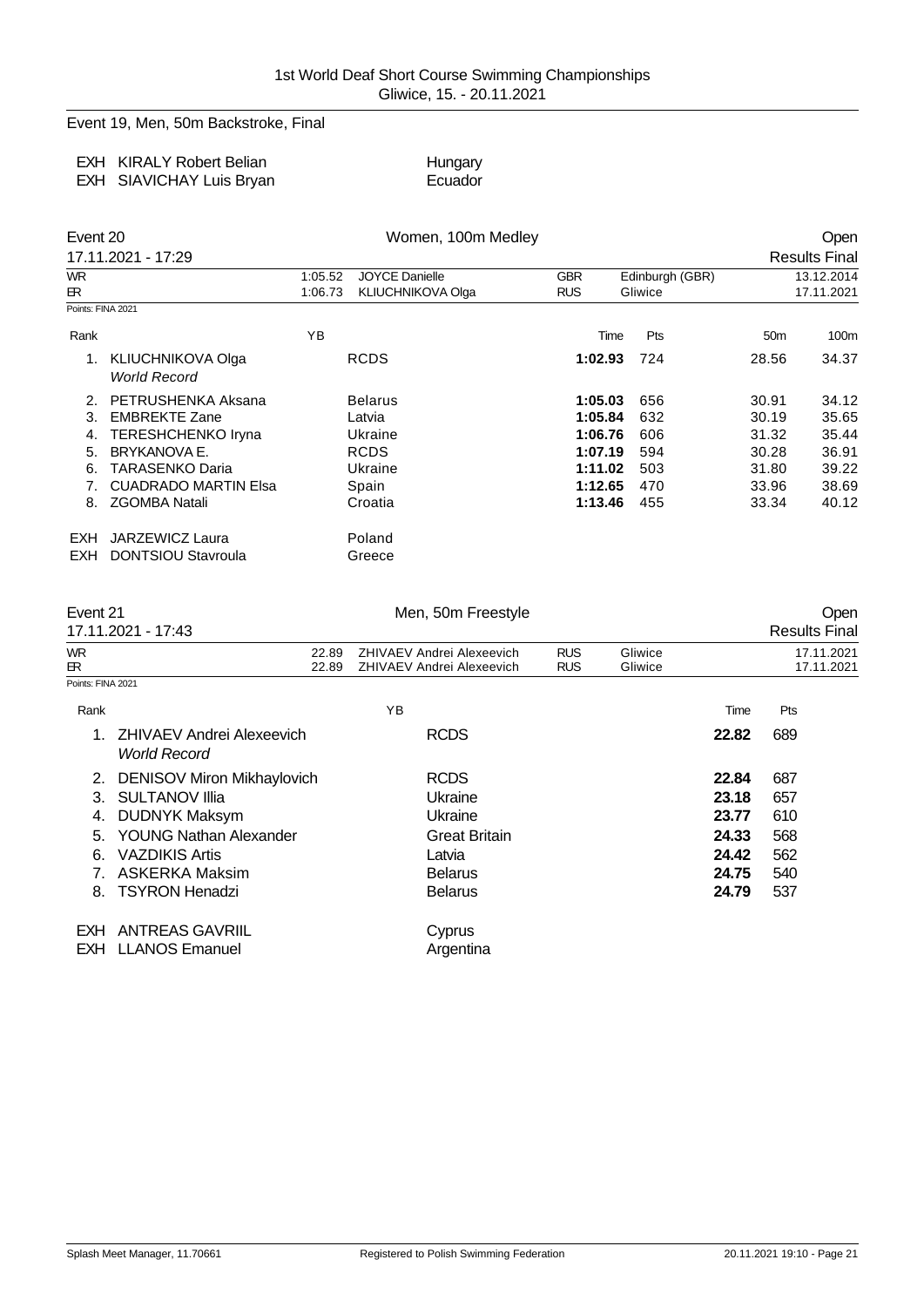| Event 22         | 17.11.2021 - 17:57                                                 |                    |                            | Women, 200m Backstroke                            |                                                |                          |                                   |                               |                       | Open<br><b>Results Final</b> |
|------------------|--------------------------------------------------------------------|--------------------|----------------------------|---------------------------------------------------|------------------------------------------------|--------------------------|-----------------------------------|-------------------------------|-----------------------|------------------------------|
| <b>WR</b><br>ЕR. |                                                                    | 2:18.75<br>2:22.42 |                            | <b>JOYCE Danielle</b><br><b>KLIUCHNIKOVA Olga</b> |                                                | <b>GBR</b><br><b>RUS</b> | Edinburgh (GBR)<br>Gliwice        |                               |                       | 10.12.2016<br>17.11.2021     |
|                  | Points: FINA 2021                                                  |                    |                            |                                                   |                                                |                          |                                   |                               |                       |                              |
| Rank             | YB                                                                 |                    |                            |                                                   | Time                                           | Pts                      | 50 <sub>m</sub>                   | 100m                          | 150 <sub>m</sub>      | 200m                         |
|                  | 1. KLIUCHNIKOVA Olga<br>European Record                            | <b>RCDS</b>        |                            |                                                   | 2:20.33 608                                    |                          | 31.93                             | 34.85                         | 37.39                 | 36.16                        |
|                  | 2. RUDZKO Maryia                                                   | <b>Belarus</b>     |                            |                                                   | 2:25.69 544                                    |                          | 33.72                             | 37.51                         | 37.91                 | 36.55                        |
|                  | 3. SKORIUPINA Polina                                               | <b>RCDS</b>        |                            |                                                   | 2:26.46 535                                    |                          | 33.68                             | 35.84                         | 38.45                 | 38.49                        |
|                  | 4. VERNYBA Valeria                                                 | Ukraine            |                            |                                                   | 2:26.50 535                                    |                          | 34.15                             | 36.53                         | 37.89                 | 37.93                        |
|                  | 5. JARZEWICZ Klaudia                                               | Poland             |                            |                                                   | 2:33.67 463                                    |                          | 36.30                             | 38.76                         | 39.94                 | 38.67                        |
|                  | 6. PICHIER Paula                                                   | Germany            |                            |                                                   | 2:36.84 436                                    |                          | 36.73                             | 39.66                         | 40.86                 | 39.59                        |
|                  | 7. SEYFFART Alice Anna Heidi                                       | Sweden             |                            |                                                   | 2:44.44 378                                    |                          | 38.70                             | 41.37                         | 42.83                 | 41.54                        |
|                  | 8. JAEN ABAD Natalia                                               | Spain              |                            |                                                   | 2:46.42 365                                    |                          | 39.46                             | 42.48                         | 42.84                 | 41.64                        |
| Event 23         | 17.11.2021 - 18:12                                                 |                    |                            | Mixed, 4 x 50m Medley                             |                                                |                          |                                   |                               |                       | Open<br><b>Results Final</b> |
|                  |                                                                    |                    |                            |                                                   |                                                |                          |                                   |                               |                       | 17.11.2021                   |
| <b>WR</b><br>ЕR  |                                                                    | 1:51.33<br>1:51.33 | <b>RCDS</b><br><b>RCDS</b> |                                                   |                                                | <b>RUS</b><br><b>RUS</b> | Gliwice<br>Gliwice                |                               |                       | 17.11.2021                   |
|                  | Points: FINA 2021                                                  |                    |                            |                                                   |                                                |                          |                                   |                               |                       |                              |
| Rank             |                                                                    |                    |                            |                                                   |                                                |                          |                                   | Time                          | Pts                   |                              |
| 1 <sub>1</sub>   | <b>RCDS</b><br><b>World Record</b>                                 |                    |                            | <b>RCDS</b>                                       |                                                |                          |                                   | 1:48.65                       | 694                   |                              |
|                  | <b>TROSHIN Mark Viktorovich</b><br>DYATLOV Alexander Vladimirovich |                    | $+0.64$<br>$+0,31$         | 25.92<br>27.52                                    | <b>BILALOVA Polina</b>                         |                          | TERENTEVA Viktoriia Aleksandrovna | $+0.22$<br>$+0,46$            | 28.91<br>26.30        |                              |
|                  | 2. Ukraine<br>DENYSOVA Kateryna<br><b>KOLOMIIETS Oleksii</b>       |                    | $+0,61$<br>$+1,74$         | Ukraine<br>30.89<br>27.64                         | <b>SULTANOV IIIia</b><br><b>REZHYLO Marija</b> |                          |                                   | 1:50.47<br>$+0,42$<br>$+0,41$ | 660<br>24.59<br>27.35 |                              |
| 3.               | <b>Belarus</b><br><b>MIKHAILAU Dzianis</b><br>PETRUSHENKA Aksana   |                    | $+0,71$<br>$+0,40$         | <b>Belarus</b><br>27.51<br>32.17                  | <b>ASKERKA Maksim</b>                          |                          | AHEICHYK Aliaksandra Valerjevna   | 1:52.81<br>$-0.03$<br>$+0,39$ | 620<br>25.75<br>27.38 |                              |
|                  | 4. Poland 1                                                        |                    |                            | Poland                                            |                                                |                          |                                   | 1:53.11                       | 615                   |                              |

SAWKA Juliusz +0,69 27.35 POWROZNIK Konrad +0,39 24.91 CHMIELEWSKA Julia +0,53 33.27 DRAGAN Julia +0,26 27.58

Event 24 Communication of Men, 4 x 50m Freestyle Communication of the Open 18.11.2021 - 10:00 Results Prelim WR 1:43.65 Chotkowski, Wróbel, Sawka, Pióro POL Pozna 27.10.2013<br>ER 1:43.65 Chotkowski, Wróbel, Sawka, Pióro POL Pozna 27.10.2013 Chotkowski, Wróbel, Sawka, Pióro POL

5. Spain 1 Spain **2:08.96** 415<br>CLIADRADO MARTIN Elsa + 0.80 35.01 JAEN ABAD Natalia + 0.28 33.08 CUADRADO MARTIN Elsa +0,80 35.01 JAEN ABAD Natalia +0,28 33.08 DE FRUTOS DE PABLOS Alvaro +0,30 31.71 GUILLEN MARTINEZ Mario +0,20 29.16

Points: FINA 2021

Rank **Time Pts**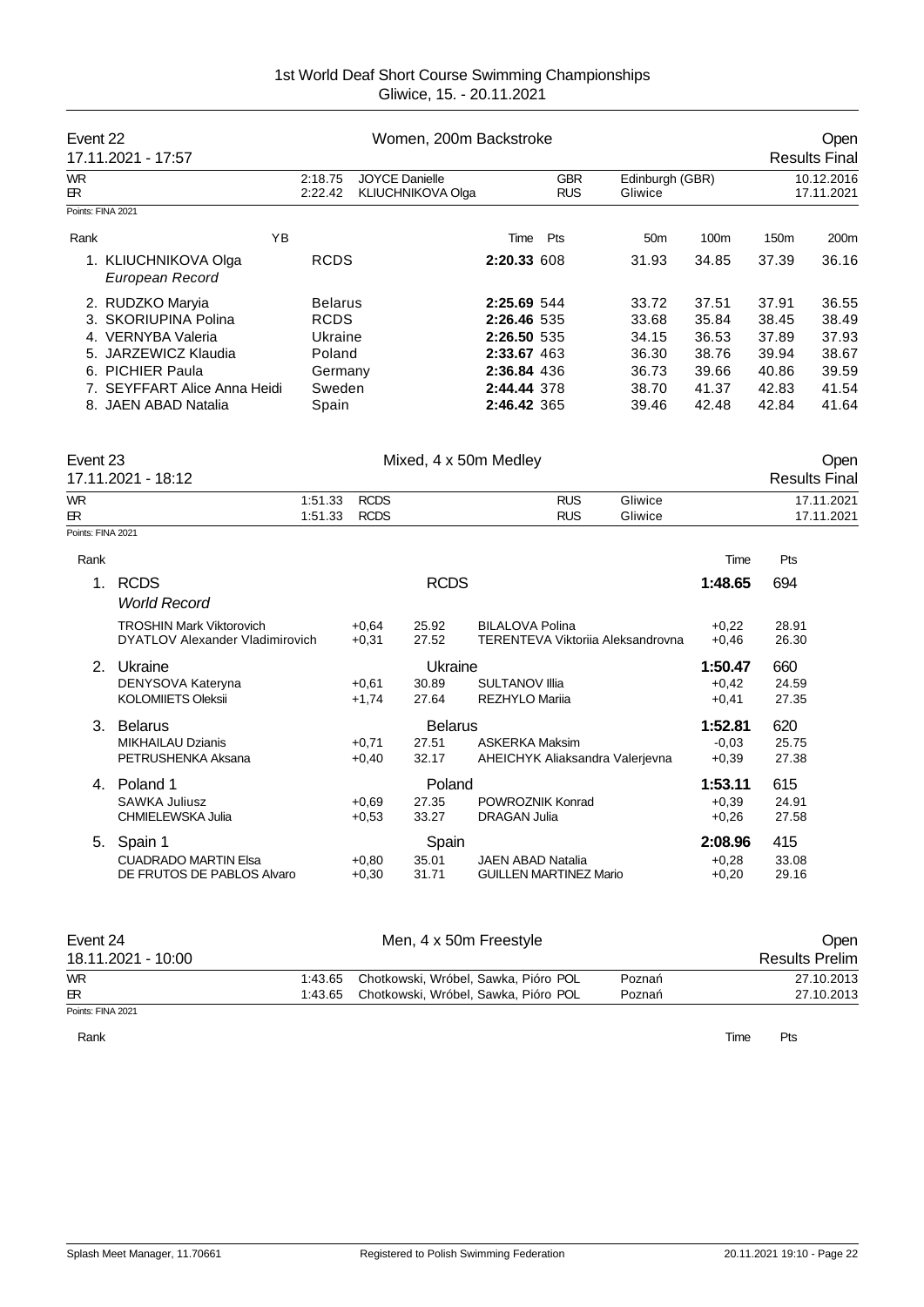# Event 24, Men, 4 x 50m Freestyle, Prelim

| 1. | <b>RCDS</b><br><b>World Record</b>                                  |                    | <b>RCDS</b>                      |                                                              | 1:35.77                       | 623<br>O                   |
|----|---------------------------------------------------------------------|--------------------|----------------------------------|--------------------------------------------------------------|-------------------------------|----------------------------|
|    | <b>KALUGIN Vitaly Evgenyevich</b><br>SKOSYRSKII Stepan Anatolyevich | $+0,71$<br>$+0.33$ | 24.28<br>24.09                   | ZHURAVLEV Igor Sergeevich<br><b>LAVROV Roman Dmitrievich</b> | $+0.31$<br>$+0.61$            | 23.34<br>24.06             |
| 2. | Ukraine 1<br><b>KOLOMIIETS Oleksii</b><br><b>KARNYSH Artem</b>      | $+0.66$<br>$+0,67$ | Ukraine<br>23.92<br>24.95        | ADAMOVYCH Vladyslav<br>ZINENKO Ivan                          | 1:38.34<br>$+0,71$<br>$+0,46$ | 575 Q<br>24.77<br>24.70    |
| 3  | Belarus 1<br>KUCHUN Dzianis Igorevich<br><b>SHTUKEL Anton</b>       | $+0,67$<br>$+0.45$ | <b>Belarus</b><br>24.98<br>24.79 | <b>BARYSEVICH Danil</b><br><b>TSYRON Henadzi</b>             | 1:39.94<br>$+0,39$<br>$+0,49$ | 548 Q<br>24.76<br>25.41    |
| 4. | Poland 1<br><b>SAWKA Juliusz</b><br>PIORO Artur Zbigniew            | $+0.83$<br>$+0.33$ | Poland<br>27.37<br>27.09         | <b>KRAMARCZYK Jakub</b><br><b>STEMPURSKI lgor</b>            | 1:46.71<br>$+0,38$<br>$+0,24$ | 450<br>O<br>26.54<br>25.71 |
| 5. | Hungary 1<br><b>FREUND Balazs</b><br><b>KISS Adam</b>               | $+0.80$<br>$+0,44$ | Hungary<br>26.94<br>26.88        | <b>KEREKES Mate</b><br><b>KIRALY Robert Belian</b>           | 1:47.88<br>$+0,33$<br>$+0,29$ | 435 Q<br>28.17<br>25.89    |
| 6. | Kuwait 1<br>ALENEZI Abdalrahman<br>ALFRAIJ Meshari A N              | $+0.80$<br>$+0.69$ | Kuwait<br>34.58<br>22.16         | ALAHMAD Jaber<br><b>ALAHMAD Naser</b>                        | 2:23.94                       | 183 Q<br>28.24<br>58.96    |

| Event 25          |                                                      |                       | Women, 50m Backstroke             |            |                 |       | Open                  |
|-------------------|------------------------------------------------------|-----------------------|-----------------------------------|------------|-----------------|-------|-----------------------|
|                   | 18.11.2021 - 10:05                                   |                       |                                   |            |                 |       | <b>Results Prelim</b> |
| <b>WR</b>         | 29.37                                                | <b>JOYCE Danielle</b> |                                   | <b>GBR</b> | Edinburgh (GBR) |       | 09.12.2016            |
| БR.               | 30.12                                                |                       | BRYKANOVA Eleonora Vyachesla RUSa |            | Gliwice         |       | 16.11.2021            |
| Points: FINA 2021 |                                                      |                       |                                   |            |                 |       |                       |
| Rank              |                                                      | YB                    |                                   |            | Time            | Pts   |                       |
| 1.                | <b>KLIUCHNIKOVA Olga</b><br><b>World Record</b>      |                       | <b>RCDS</b>                       |            | 28.63           | 714 Q |                       |
| 2.                | BRYKANOVA Eleonora Vyacheslavovna<br>European Record |                       | <b>RCDS</b>                       |            | 29.91           | 627 Q |                       |
| 3.                | DENYSOVA Kateryna                                    |                       | Ukraine                           |            | 30.49           | 591   | Q                     |
| 4.                | BARAKHTENKO Polina Evgenyevna                        |                       | <b>RCDS</b>                       |            | 30.90           | 568   |                       |
| 5.                | RUDZKO Maryia                                        |                       | <b>Belarus</b>                    |            | 31.32           | 546 Q |                       |
| 6.                | <b>JARZEWICZ Klaudia</b>                             |                       | Poland                            |            | 31.63           | 530   | Q                     |
| 7.                | POHORELOVA Diana                                     |                       | Ukraine                           |            | 31.71           | 526   | O                     |
| 8.                | <b>VERNYBA Valeria</b>                               |                       | Ukraine                           |            | 32.37           | 494   |                       |
| 9.                | <b>PICHIER Paula</b>                                 |                       | Germany                           |            | 33.87           | 431   | Q                     |
| 10.               | <b>ZGOMBA Natali</b>                                 |                       | Croatia                           |            | 34.27           | 416   | Q                     |
| 11.               | <b>VASILEVICH Maryia</b>                             |                       | <b>Belarus</b>                    |            | 35.16           | 385   | R                     |
| 12.               | <b>JARZEWICZ Laura</b>                               |                       | Poland                            |            | 36.97           | 332   | -R                    |
| 13.               | <b>GUTIERREZ Natalia Paz</b>                         |                       | Chile                             |            | 38.64           | 290   |                       |
| 14.               | <b>LESCINSKA Violeta</b>                             |                       | Latvia                            |            | 39.40           | 274   |                       |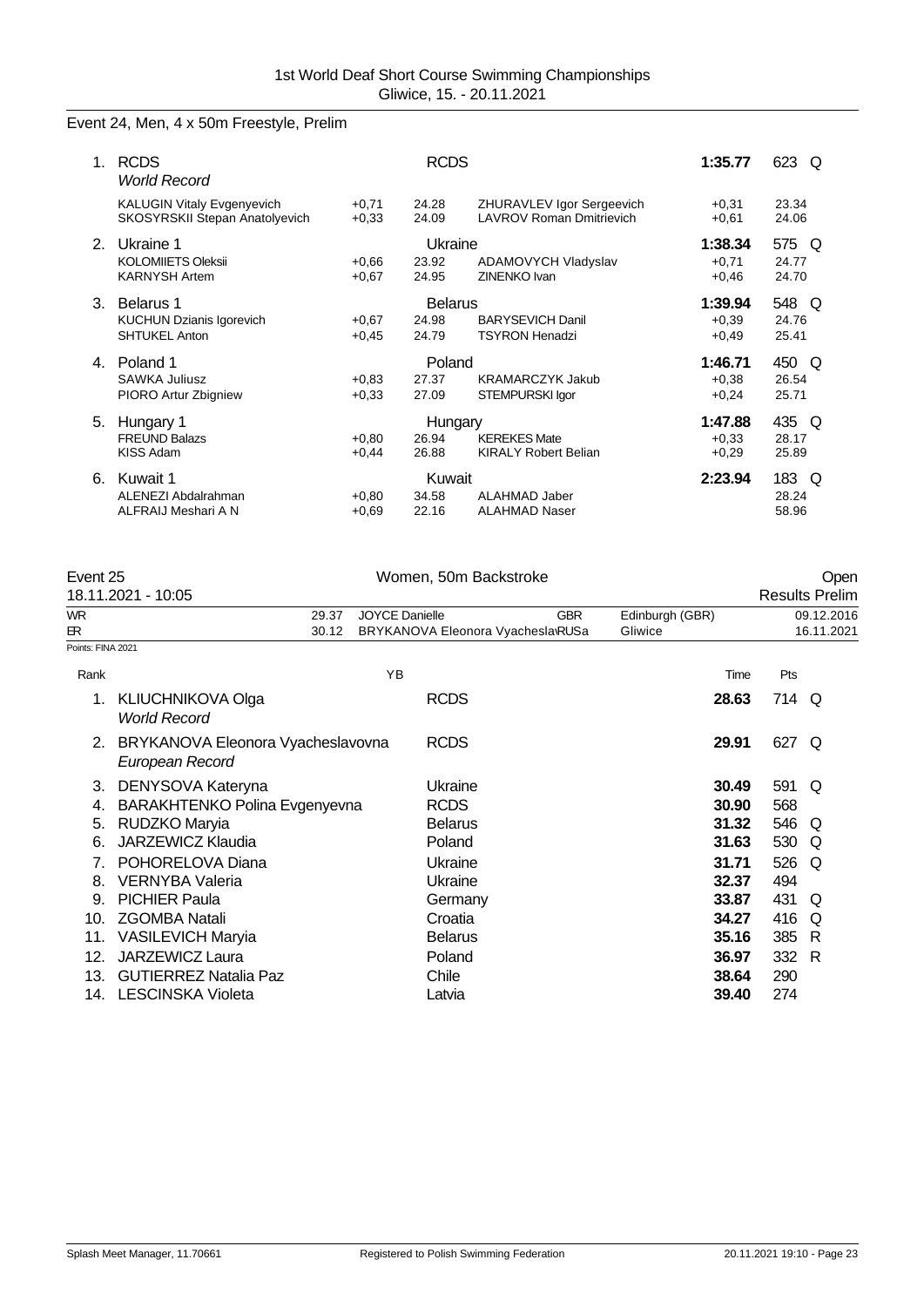| Event 26                               | 18.11.2021 - 10:05                                                                                                            |                    |                                                                         | Men, 100m Butterfly                  |                |                          |                                                                |                                           |                               |                                           | Open<br><b>Results Prelim</b>             |
|----------------------------------------|-------------------------------------------------------------------------------------------------------------------------------|--------------------|-------------------------------------------------------------------------|--------------------------------------|----------------|--------------------------|----------------------------------------------------------------|-------------------------------------------|-------------------------------|-------------------------------------------|-------------------------------------------|
| WR<br>ЕR.                              |                                                                                                                               | 54.86<br>54.86     | <b>KOCH Bjorn</b><br><b>KOCH Bjorn</b>                                  |                                      |                | <b>GER</b><br><b>GER</b> |                                                                | Hannover (GER)<br>Hannover (GER)          |                               |                                           | 21.11.2009<br>21.11.2009                  |
| Points: FINA 2021                      |                                                                                                                               |                    |                                                                         |                                      |                |                          |                                                                |                                           |                               |                                           |                                           |
| Rank                                   |                                                                                                                               | ΥB                 |                                                                         |                                      |                |                          | Time                                                           | Pts                                       |                               | 50 <sub>m</sub>                           | 100m                                      |
| 1.                                     | <b>ZHIVAEV Andrei Alexeevich</b><br><b>World Record</b>                                                                       |                    | <b>RCDS</b>                                                             |                                      |                |                          | 54.59                                                          | 670 Q                                     |                               | 25.79                                     | 28.80                                     |
| 2.<br>3.<br>4.<br>6.                   | MARTYNENKO D.<br>SKOSYRSKII Stepan Anatolyevich<br><b>YOUNG Nathan Alexander</b><br>POWROZNIK Konrad<br>YAKUBOVSKYI Rostyslav |                    | <b>RCDS</b><br><b>RCDS</b><br><b>Great Britain</b><br>Poland<br>Ukraine |                                      |                |                          | 54.89<br>56.13<br>56.56<br>56.56<br>56.62                      | 659 Q<br>616<br>602 Q<br>602 Q<br>600 Q   |                               | 25.77<br>26.21<br>26.78<br>26.39<br>26.59 | 29.12<br>29.92<br>29.78<br>30.17<br>30.03 |
| 7.<br>8.<br>9.<br>10.                  | <b>ZGOMBA Antonio</b><br><b>LLANOS Emanuel</b><br>ASKERKA Maksim<br><b>NOWICKI Kacper</b><br>RIZZO Jose Miguel                |                    | Croatia<br>Argentina<br><b>Belarus</b><br>Poland                        |                                      |                |                          | 57.02<br>57.21<br>58.65<br>1:00.37                             | 588 Q<br>582 Q<br>540 Q<br>495 R<br>464 R |                               | 26.66<br>26.69<br>27.14<br>28.33          | 30.36<br>30.52<br>31.51<br>32.04          |
| 11.<br>12.<br>13.<br>14.<br>15.<br>16. | <b>MUELLER Niklas</b><br><b>FREUND Balazs</b><br><b>WOJCIK Rafal</b><br>SHIVA Kevin Kejvan<br><b>VAZDIKIS Artis</b>           |                    | Ecuador<br>Germany<br>Hungary<br>Poland<br>Sweden<br>Latvia             |                                      |                |                          | 1:01.71<br>1:01.80<br>1:02.11<br>1:02.15<br>1:02.69<br>1:03.17 | 462<br>455<br>454<br>442<br>432           |                               | 29.01<br>28.80<br>28.80<br>28.91<br>29.73 | 32.79<br>33.31<br>33.35<br>33.78<br>33.44 |
| 17.<br>18.<br>19.<br>20.<br>21.        | <b>LUCAS Kevin</b><br><b>KEREKES Mate</b><br><b>KONKIN Viktor</b><br><b>SULTANOV Illia</b><br>SIAVICHAY Luis Bryan            |                    | <b>Netherlands</b><br>Hungary<br>Ukraine<br>Ukraine<br>Ecuador          |                                      |                |                          | 1:03.37<br>1:06.84<br>1:06.99<br>1:07.18<br>1:09.65            | 428<br>365<br>362<br>359<br>322           |                               | 29.15<br>31.27<br>31.42<br>31.23<br>31.44 | 34.22<br>35.57<br>35.57<br>35.95<br>38.21 |
| Event 27                               | 18.11.2021 - 10:15                                                                                                            |                    |                                                                         | Women, 400m Freestyle                |                |                          |                                                                |                                           |                               |                                           | Open<br><b>Results Prelim</b>             |
| <b>WR</b><br>ЕR.                       |                                                                                                                               | 4:34.53<br>4:34.53 |                                                                         | POLIVANCHUK Anna<br>POLIVANCHUK Anna |                | <b>SWE</b><br><b>SWE</b> |                                                                | Goteborg (SWE)<br>Goteborg (SWE)          |                               |                                           | 20.11.2004<br>20.11.2004                  |
| Points: FINA 2021                      |                                                                                                                               |                    |                                                                         |                                      |                |                          |                                                                |                                           |                               |                                           |                                           |
| Rank                                   |                                                                                                                               |                    | ΥB                                                                      |                                      |                |                          |                                                                |                                           | Time                          | Pts                                       |                                           |
| 1.                                     | <b>BILALOVA Polina</b><br><b>World Record</b>                                                                                 |                    |                                                                         | <b>RCDS</b>                          |                |                          |                                                                |                                           | 4:31.57                       | 639                                       | Q                                         |
|                                        | 50m:<br>31.25<br>31.25<br>100m: 1:04.95<br>33.70                                                                              |                    | 150m: 1:39.68<br>200m: 2:14.87                                          | 34.73<br>35.19                       | 250m:<br>300m: | 2:49.61<br>3:24.44       | 34.74<br>34.83                                                 | 350m:<br>400m:                            | 3:59.31<br>4:31.57            | 34.87<br>32.26                            |                                           |
|                                        | 2. EMBREKTE Zane<br>50m:<br>30.89<br>30.89<br>100m: 1:05.39<br>34.50                                                          |                    | 150m: 1:40.60<br>200m: 2:16.17                                          | Latvia<br>35.21<br>35.57             | 250m:<br>300m: | 2:51.82<br>3:27.89       | 35.65<br>36.07                                                 | 350m:<br>400m:                            | 4:38.48<br>4:03.93<br>4:38.48 | 592 Q<br>36.04<br>34.55                   |                                           |
|                                        | 3. DRAGAN Julia<br>50m:<br>31.64<br>31.64<br>100m: 1:06.62<br>34.98                                                           |                    | 150m: 1:42.19<br>200m: 2:17.60                                          | Poland<br>35.57<br>35.41             | 250m:<br>300m: | 2:53.21<br>3:29.12       | 35.61<br>35.91                                                 | 350m:<br>400m:                            | 4:39.47<br>4:03.02<br>4.39.47 | 586 Q<br>33.90<br>36.45                   |                                           |
|                                        | 4. TERENTEVA Viktoriia Aleksandrovna<br>31.90<br>31.90<br>50m:<br>100m:<br>1:06.56<br>34.66                                   |                    | 150m: 1:42.10<br>200m: 2:17.66                                          | <b>RCDS</b><br>35.54<br>35.56        | 250m:<br>300m: | 2:53.20<br>3:28.92       | 35.54<br>35.72                                                 | 350m:<br>400m:                            | 4:40.02<br>4:05.05<br>4:40.02 | 582 Q<br>36.13<br>34.97                   |                                           |
|                                        | 5. PUNET Maria Celeste<br>32.29<br>50m:<br>32.29<br>1:07.35<br>35.06<br>100m:                                                 |                    | 150m: 1:43.17<br>200m: 2:19.34                                          | Argentina<br>35.82<br>36.17          | 250m:<br>300m: | 2:55.67<br>3:32.33       | 36.33<br>36.66                                                 | 350m:<br>400m:                            | 4:45.16<br>4:09.18<br>4:45.16 | 551 Q<br>36.85<br>35.98                   |                                           |
| 6.                                     | <b>TARASENKO Daria</b><br>50m:<br>31.96<br>31.96<br>100m:<br>1:07.55<br>35.59                                                 | 150m:              | 1:43.61<br>200m: 2:20.07                                                | Ukraine<br>36.06<br>36.46            | 250m:<br>300m: | 2:57.19<br>3:34.67       | 37.12<br>37.48                                                 | 350m:<br>400m:                            | 4:48.45<br>4:12.04<br>4:48.45 | 533 Q<br>37.37<br>36.41                   |                                           |
|                                        | 7. VEYS Kristina Erastovna<br>50m: 32.63<br>32.63                                                                             |                    | 150m: 1:43.95                                                           | <b>RCDS</b><br>35.99                 |                | 250m: 2:58.64            | 37.77                                                          |                                           | 4:52.13<br>350m: 4:14.89      | 513<br>38.38                              |                                           |

100m: 1:07.96 35.33

50m: 32.63 32.63 150m: 1:43.95 35.99 250m: 2:58.64 37.77 350m: 4:14.89 38.38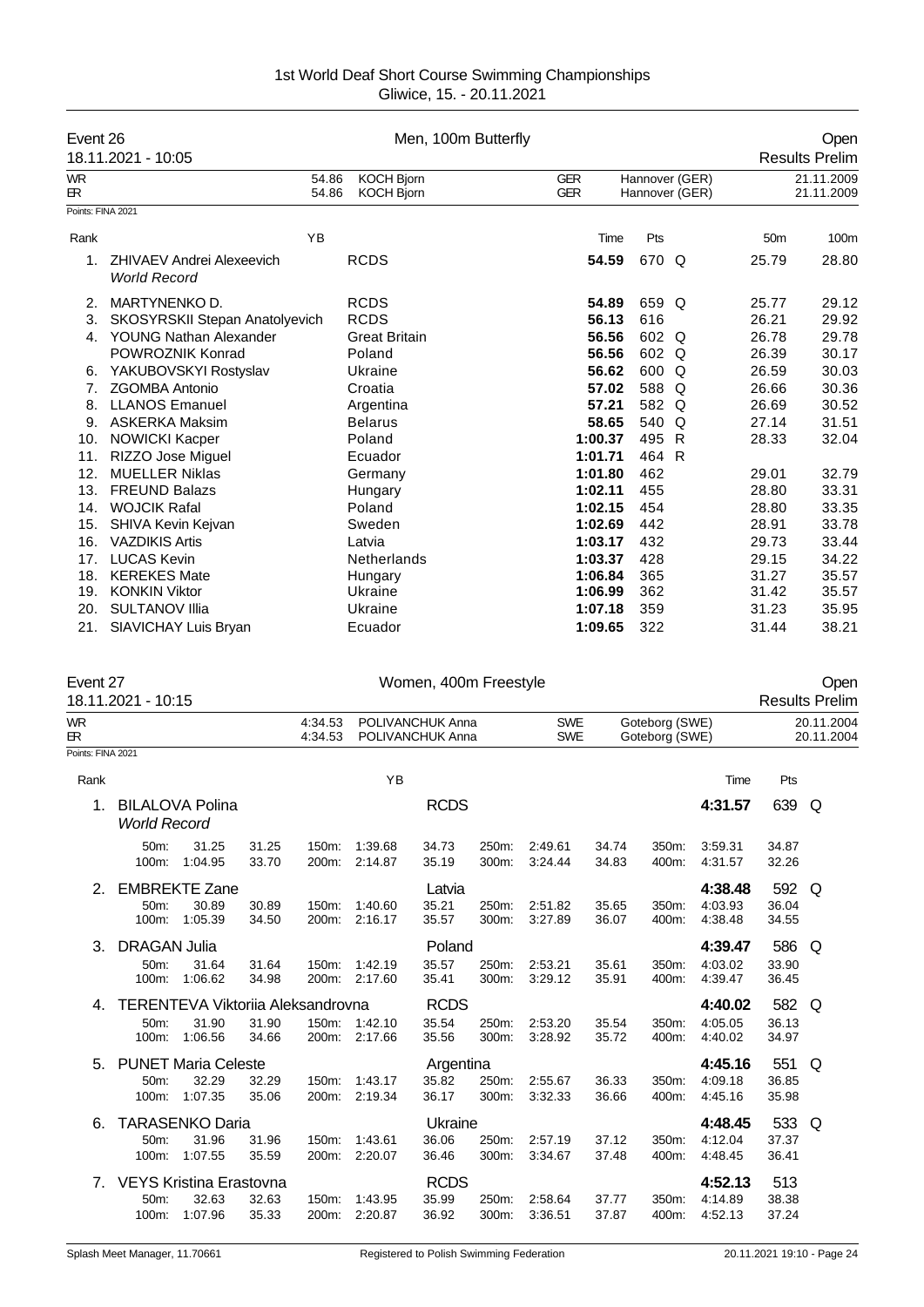#### Event 27, Women, 400m Freestyle, Prelim, Open

| Rank |                                  |         |       |       | ΥB      |           |       |         |       |       | Time    | Pts   |     |
|------|----------------------------------|---------|-------|-------|---------|-----------|-------|---------|-------|-------|---------|-------|-----|
| 8.   | <b>IVANENKO Kateryna</b>         |         |       |       |         | Ukraine   |       |         |       |       | 4:55.27 | 497   | O   |
|      | 50m                              | 31.84   | 31.84 | 150m: | 1:44.90 | 37.20     | 250m: | 3:01.01 | 38.25 | 350m: | 4:18.30 | 38.70 |     |
|      | 100m:                            | 1:07.70 | 35.86 | 200m: | 2:22.76 | 37.86     | 300m: | 3:39.60 | 38.59 | 400m: | 4:55.27 | 36.97 |     |
| 9.   | <b>BEBEN Amelia</b>              |         |       |       |         | Poland    |       |         |       |       | 5:08.17 | 437 Q |     |
|      | 50 <sub>m</sub> :                | 34.58   | 34.58 | 150m: | 1:51.00 | 38.92     | 250m: | 3:10.29 | 39.99 | 350m: | 4:30.15 | 39.60 |     |
|      | $100m$ :                         | 1:12.08 | 37.50 | 200m: | 2:30.30 | 39.30     | 300m: | 3:50.55 | 40.26 | 400m: | 5:08.17 | 38.02 |     |
| 10.  | <b>SEYFFART Alice Anna Heidi</b> |         |       |       |         | Sweden    |       |         |       |       | 5:10.04 | 429   | - R |
|      | 50 <sub>m</sub> :                | 33.91   | 33.91 | 150m: | 1:50.45 | 39.09     | 250m: | 3:10.11 | 40.03 | 350m: | 4:30.63 | 40.35 |     |
|      | 100m:                            | 1:11.36 | 37.45 | 200m: | 2:30.08 | 39.63     | 300m: | 3:50.28 | 40.17 | 400m: | 5:10.04 | 39.41 |     |
| 11.  | CARRIZO Natali Alejandra         |         |       |       |         | Argentina |       |         |       |       | 5:42.41 | 318 R |     |
|      | $50m$ :                          | 37.02   | 37.02 | 150m: | 2:02.55 | 43.65     | 250m: | 3.31.30 | 44.65 | 350m: | 5:00.78 | 45.02 |     |
|      | 100m:                            | 1:18.90 | 41.88 | 200m: | 2:46.65 | 44.10     | 300m: | 4:15.76 | 44.46 | 400m: | 5:42.41 | 41.63 |     |
| DSQ  | <b>JAEN ABAD Natalia</b>         |         |       |       |         | Spain     |       |         |       |       |         |       |     |

*(Time: 10:35), Falstart*

| Event 28          | 18.11.2021 - 10:25                                       | Men, 50m Breaststroke                            |                          |                            |       | Open<br><b>Results Prelim</b> |
|-------------------|----------------------------------------------------------|--------------------------------------------------|--------------------------|----------------------------|-------|-------------------------------|
| <b>WR</b><br>ВR.  | 27.71<br>28.79                                           | <b>TITUS Marcus</b><br><b>KOLOMIIETS Oleksii</b> | <b>USA</b><br><b>UKR</b> | Rochester (USA)<br>Gliwice |       | 15.01.2014<br>15.11.2021      |
| Points: FINA 2021 |                                                          |                                                  |                          |                            |       |                               |
| Rank              |                                                          | YB                                               |                          | Time                       | Pts   |                               |
| 1.                | DYATLOV Alexander Vladimirovich<br>European Record       | <b>RCDS</b>                                      |                          | 28.11                      | 724 Q |                               |
| 2.                | <b>KOLOMIIETS Oleksii</b>                                | Ukraine                                          |                          | 29.00                      | 660   | Q                             |
| 3.                | <b>FOMIN Martin Robertovich</b>                          | <b>RCDS</b>                                      |                          | 29.21                      | 645   | Q                             |
| 4.                | <b>KOCHMANN Lars</b>                                     | Germany                                          |                          | 29.26                      | 642 Q |                               |
| 5.                | <b>SEMIN Nikita Andreevich</b>                           | <b>RCDS</b>                                      |                          | 29.38                      | 634   |                               |
| 6.                | <b>HRYTSENKO Vladyslav</b>                               | Ukraine                                          |                          | 30.04                      | 593 Q |                               |
| 7 <sub>1</sub>    | <b>KONKIN Viktor</b>                                     | Ukraine                                          |                          | 30.19                      | 585   |                               |
| 8.                | <b>ZGOMBA Antonio</b>                                    | Croatia                                          |                          | 30.85                      | 548 Q |                               |
|                   | 9. LUCAS Kevin                                           | Netherlands                                      |                          | 31.17                      | 531   | Q                             |
| 10.               | <b>KUCHUN Dzianis Igorevich</b>                          | <b>Belarus</b>                                   |                          | 31.33                      | 523   | Q                             |
| 11.               | <b>STUPANS Rudolfs</b>                                   | Latvia                                           |                          | 31.89                      | 496   | $\mathsf{R}$                  |
| 12.               | <b>MIKHAILAU Dzianis</b>                                 | <b>Belarus</b>                                   |                          | 31.92                      | 494 R |                               |
|                   | 13. KALASOUSKI Adryian Juryevich                         | <b>Belarus</b>                                   |                          | 32.06                      | 488   |                               |
|                   | 14. RIZZO Jose Miguel                                    | Ecuador                                          |                          | 32.15                      | 484   |                               |
|                   | 15. TSYRON Henadzi                                       | <b>Belarus</b>                                   |                          | 32.21                      | 481   |                               |
|                   | DE BRUIJN Bart Joop Ad                                   | Netherlands                                      |                          | 32.21                      | 481   |                               |
| 17.               | DE FRUTOS DE PABLOS Alvaro                               | Spain                                            |                          | 32.52                      | 468   |                               |
|                   | 18. KISS Adam                                            | Hungary                                          |                          | 32.76                      | 457   |                               |
| 19.               | <b>MARTILLO Angel Abraham</b>                            | Ecuador                                          |                          | 34.04                      | 408   |                               |
| 20.               | <b>ROPUN Muhammad Suffian</b>                            | <b>Mauritius</b>                                 |                          | 35.60                      | 356   |                               |
| 21.               | <b>DRAGAN Dawid</b>                                      | Poland                                           |                          | 42.22                      | 213   |                               |
| 22.               | <b>VINCITORIO Julian</b>                                 | Argentina                                        |                          | 45.24                      | 173   |                               |
|                   | DSQ ALENEZI Abdalrahman                                  | Kuwait                                           |                          |                            |       |                               |
|                   | (Time: 10:54), One hand touchen                          |                                                  |                          |                            |       |                               |
| DSQ.              | <b>ALMEASEB Falah</b><br>(Time: 10:46), One hand touchen | Kuwait                                           |                          |                            |       |                               |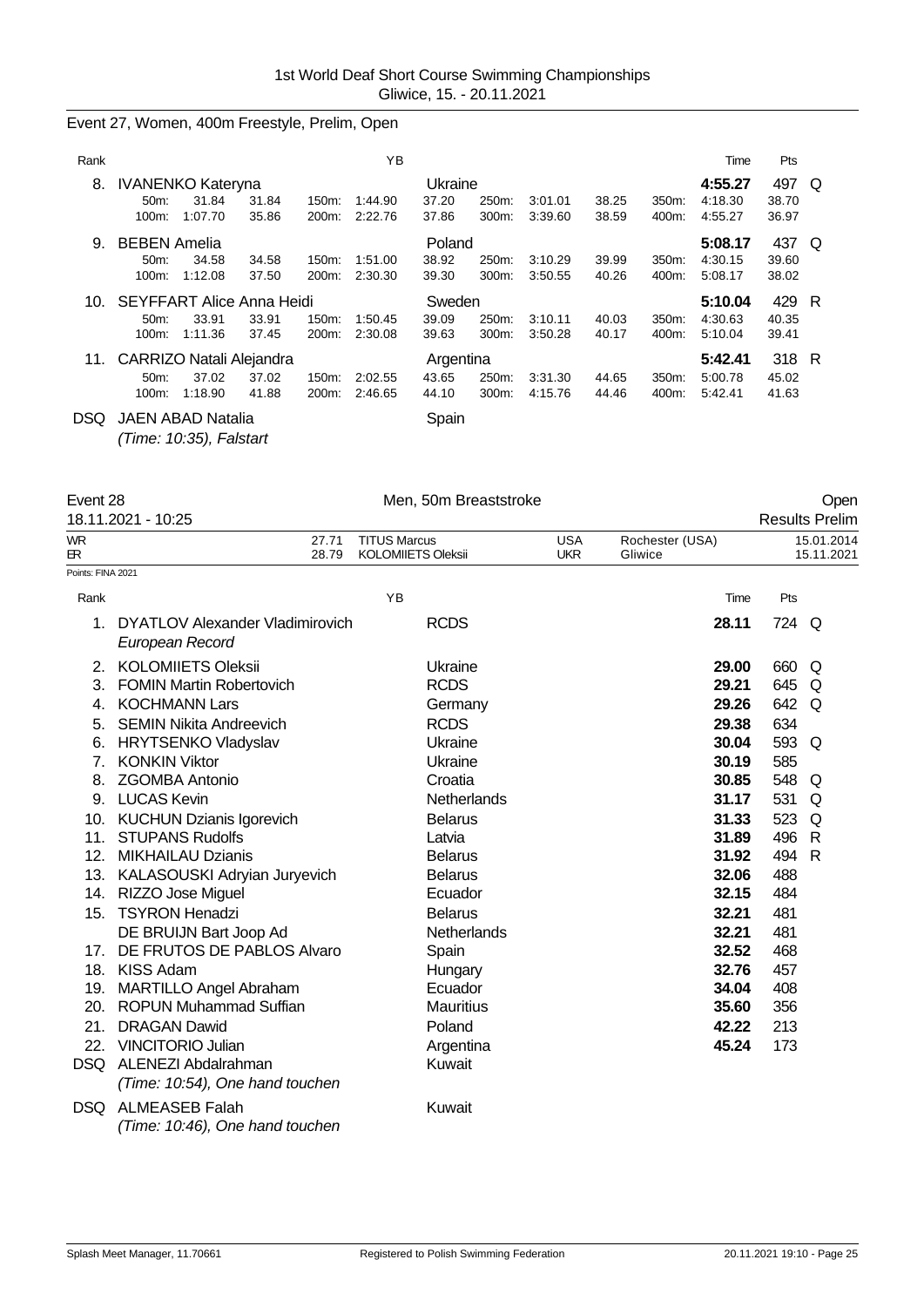| Event 29          | 18.11.2021 - 10:35            | Women, 100m Breaststroke |                                           |                          |      |       |                                    |                 | Open<br><b>Results Prelim</b> |
|-------------------|-------------------------------|--------------------------|-------------------------------------------|--------------------------|------|-------|------------------------------------|-----------------|-------------------------------|
| <b>WR</b><br>ЕR.  |                               | 1:11.56<br>1:11.56       | PETRUSHENKA Aksana<br>PETRUSCHENKA Aksana | <b>BLR</b><br><b>BLR</b> |      |       | Rochester (USA)<br>Rochester (USA) |                 | 16.01.2014<br>16.01.2014      |
| Points: FINA 2021 |                               |                          |                                           |                          |      |       |                                    |                 |                               |
| Rank              | YB.                           |                          |                                           |                          | Time | Pts   |                                    | 50 <sub>m</sub> | 100m                          |
|                   | PETRUSHENKA Aksana            |                          | <b>Belarus</b>                            | 1:13.09                  |      | 621 Q |                                    | 34.58           | 38.51                         |
| 2.                | SHAIAKHMETOVA Kristina        |                          | <b>RCDS</b>                               | 1:13.37                  |      | 613 Q |                                    | 35.16           | 38.21                         |
| 3.                | BARBATINA Elizaveta Andreevna |                          | <b>RCDS</b>                               | 1:13.50                  |      | 610 Q |                                    | 34.62           | 38.88                         |
| 4.                | TIKHONOVA Ksenija Andreevna   |                          | <b>RCDS</b>                               | 1:13.83                  |      | 602   |                                    | 35.40           | 38.43                         |
| 5.                | CHMIELEWSKA Julia             |                          | Poland                                    | 1:14.69                  |      | 582 Q |                                    | 35.39           | 39.30                         |
| 6.                | MAKHNYK Anita                 |                          | Ukraine                                   | 1:19.34                  |      | 485 Q |                                    | 37.87           | 41.47                         |
|                   | <b>CUADRADO MARTIN Elsa</b>   |                          | Spain                                     | 1:19.37                  |      | 485 Q |                                    | 37.13           | 42.24                         |
| 8.                | REZHYLO Marija                |                          | Ukraine                                   | 1:19.40                  |      | 484 Q |                                    | 37.63           | 41.77                         |
| 9.                | <b>PICHIER Paula</b>          |                          | Germany                                   | 1:20.15                  |      | 470 Q |                                    | 37.52           | 42.63                         |
| 10.               | ZSILINSZKI Orsolya            |                          | Hungary                                   | 1:20.63                  |      | 462 R |                                    | 37.65           | 42.98                         |

| Event 30           |         | Men, 4 x 200m Freestyle                |                 | Oper                  |
|--------------------|---------|----------------------------------------|-----------------|-----------------------|
| 18.11.2021 - 10:40 |         |                                        |                 | <b>Results Prelim</b> |
| <b>WR</b>          | 7:44.37 | Obotin, Grishin, Klimenko, Denisov RUS | Rochester (USA) | 17.01.2014            |
| $_{\rm{IR}}$       | 7:44.37 | Obotin, Grishin, Klimenko, Denisov RUS | Rochester (USA) | 17.01.2014            |
| Points: FINA 2021  |         |                                        |                 |                       |

| Rank |                                 |                |       |       |       |       | Time    | Pts   |   |
|------|---------------------------------|----------------|-------|-------|-------|-------|---------|-------|---|
| 1.   | RCDS <sub>1</sub>               | <b>RCDS</b>    |       |       |       |       | 7:44.77 | 670   | Q |
|      | SKOSYRSKII Stepan Anatolyevich  | $+0,78$        | 27.92 | 30.44 | 30.32 | 29.50 | 1:58.18 |       |   |
|      | <b>SEMIN Nikita Andreevich</b>  | $+0.61$        | 27.61 | 29.04 | 30.30 | 30.02 | 1:56.97 |       |   |
|      | <b>TROSHIN Mark Viktorovich</b> | $+0,58$        | 24.92 | 27.87 | 29.81 | 30.57 | 1:53.17 |       |   |
|      | <b>LAVROV Roman Dmitrievich</b> | $+0,55$        | 26.71 | 29.74 | 30.26 | 29.74 | 1:56.45 |       |   |
| 2.   | Ukraine 1                       | Ukraine        |       |       |       |       | 7:57.82 | 617 Q |   |
|      | <b>KHEILYK Dmytro</b>           | $+0.76$        | 27.26 | 30.51 | 31.13 | 29.93 | 1:58.83 |       |   |
|      | <b>HRYTSENKO Vladyslav</b>      | $+0,77$        | 28.05 | 31.13 | 32.77 | 32.48 | 2:04.43 |       |   |
|      | <b>ZAULICHNYI Yevhen</b>        | $+0,72$        | 27.81 | 30.26 | 31.14 | 30.71 | 1:59.92 |       |   |
|      | LYTVYNENKO Oleksii              | $+0.63$        | 26.47 | 28.71 | 29.51 | 29.95 | 1:54.64 |       |   |
| 3.   | Belarus 1                       | <b>Belarus</b> |       |       |       |       | 8:47.10 | 459   | Q |
|      | <b>BARYSEVICH Danil</b>         | $+0.60$        | 29.90 | 32.63 | 33.76 | 32.95 | 2:09.24 |       |   |
|      | KALASOUSKI Adryian Juryevich    | $+0.80$        | 30.63 | 34.55 | 35.92 | 35.68 | 2:16.78 |       |   |
|      | <b>SHTUKEL Anton</b>            | $+0.35$        | 31.14 | 35.11 | 35.90 | 34.23 | 2:16.38 |       |   |
|      | <b>KUCHUN Dzianis Igorevich</b> | $+0,51$        | 28.84 | 32.20 | 31.98 | 31.68 | 2:04.70 |       |   |
| 4.   | Poland 1                        | Poland         |       |       |       |       | 9:10.47 | 403   | Q |
|      | PIORO Artur Zbigniew            | $+0.90$        | 30.08 | 32.80 | 33.82 | 31.86 | 2:08.56 |       |   |
|      | <b>KRAMARCZYK Jakub</b>         | $+0,56$        | 28.29 | 31.54 | 32.36 | 31.56 | 2:03.75 |       |   |
|      | <b>WOJCIECHOWSKI Wiktor</b>     | $+0.61$        | 33.88 | 37.65 | 38.89 | 36.42 | 2:26.84 |       |   |
|      | <b>DRAGAN Dawid</b>             | $+0,39$        | 34.78 | 38.39 | 22.66 | 55.49 | 2:31.32 |       |   |
|      |                                 |                |       |       |       |       |         |       |   |

| Event 24<br>18.11.2021 - 17:00 |              | Men, 4 x 50m Freestyle |            |         | Open<br><b>Results Final</b> |
|--------------------------------|--------------|------------------------|------------|---------|------------------------------|
| <b>WR</b>                      | 1:35.77 RCDS |                        | <b>RUS</b> | Gliwice | 18.11.2021                   |
| œ.                             | 1:35.77 RCDS |                        | <b>RUS</b> | Gliwice | 18.11.2021                   |
| Points: FINA 2021              |              |                        |            |         |                              |

Rank **Time Pts**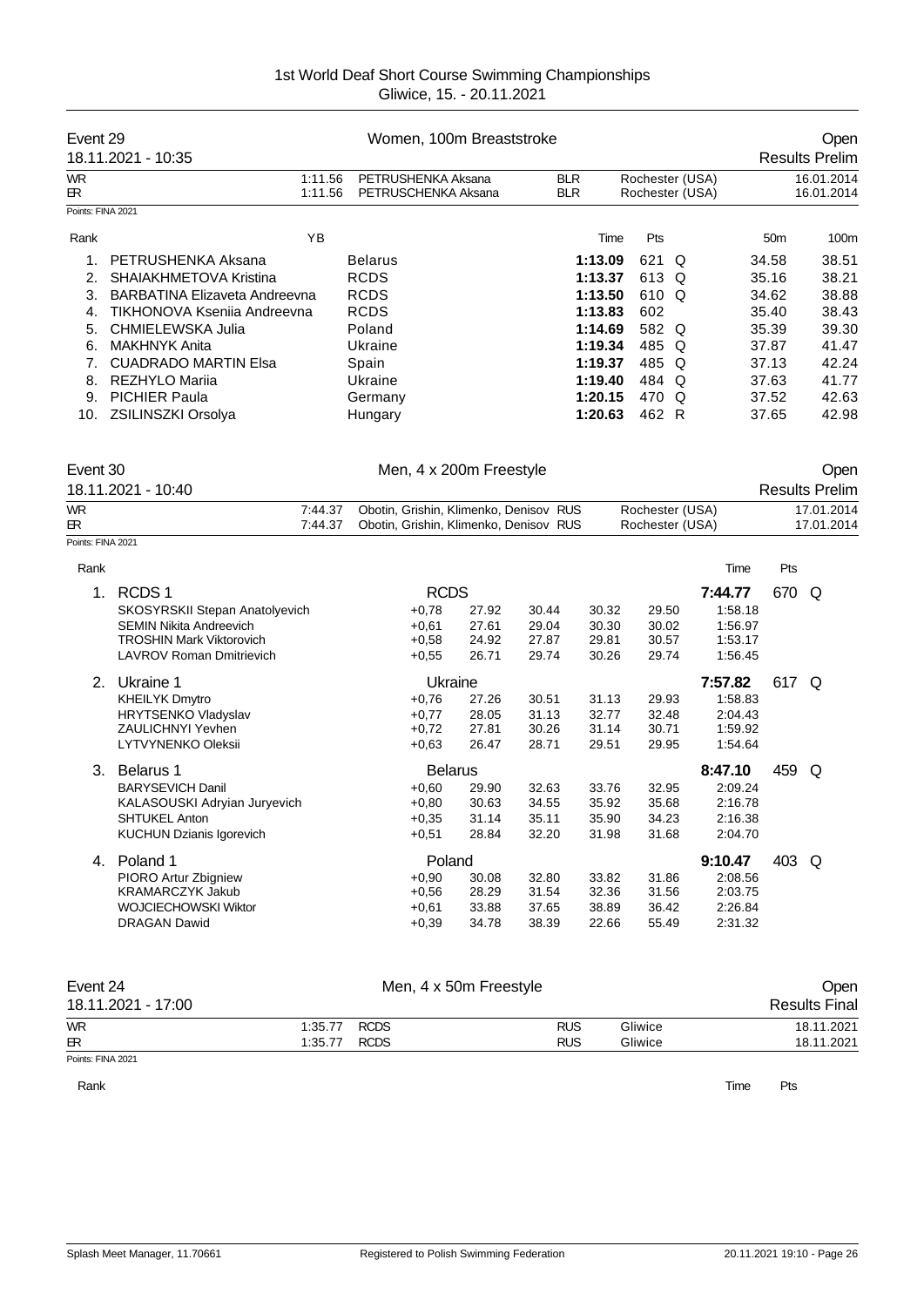# Event 24, Men, 4 x 50m Freestyle, Final

| 1             | <b>RCDS</b><br><b>World Record</b>                                  |                    | <b>RCDS</b>                      |                                                                   | 1:31.28                       | 719                   |
|---------------|---------------------------------------------------------------------|--------------------|----------------------------------|-------------------------------------------------------------------|-------------------------------|-----------------------|
|               | <b>TROSHIN Mark Viktorovich</b><br><b>ZHIVAEV Andrei Alexeevich</b> | $+0.75$<br>$+0.14$ | 23.76<br>22.89                   | <b>OBOTIN Vitalii Alexandrovich</b><br>DENISOV Miron Mikhaylovich | $+0,12$<br>$+0.32$            | 22.35<br>22.28        |
| $\mathcal{P}$ | Ukraine 1<br><b>SULTANOV IIIja</b><br><b>KONKIN Viktor</b>          | $+0.69$<br>$+0.28$ | Ukraine<br>23.23<br>23.54        | <b>LYTVYNENKO Oleksii</b><br><b>DUDNYK Maksym</b>                 | 1:33.54<br>$+0,28$<br>$+0,16$ | 668<br>23.26<br>23.51 |
| 3.            | Belarus 1<br><b>MIKHAILAU Dzianis</b><br><b>ASKERKA Maksim</b>      | $+0,71$<br>$+0.33$ | <b>Belarus</b><br>24.80<br>23.88 | <b>SHTUKEL Anton</b><br><b>TSYRON Henadzi</b>                     | 1:37.51<br>$+0,46$<br>$+0,39$ | 590<br>24.59<br>24.24 |
| 4.            | Poland 1<br><b>NOWICKI Kacper</b><br>PIORO Artur Zbigniew           | $+0.73$<br>$+0,40$ | Poland<br>25.62<br>26.75         | SAWKA Juliusz<br>STEMPURSKI Igor                                  | 1:44.45<br>$+0,36$<br>$+0.43$ | 480<br>26.27<br>25.81 |
| 5.            | Hungary 1<br><b>FREUND Balazs</b><br>KISS Adam                      | $+0.79$<br>$+0.42$ | Hungary<br>26.33<br>25.16        | <b>KEREKES Mate</b><br><b>KIRALY Robert Belian</b>                | 1:44.90<br>$+0,29$<br>$+0,36$ | 474<br>27.47<br>25.94 |
| 6.            | Kuwait 1<br>ALFRAIJ Meshari A N<br>ALENEZI Abdalrahman              | $+0.81$<br>$+0.58$ | Kuwait<br>35.91<br>36.33         | <b>ALAHMAD Jaber</b><br><b>ALAHMAD Naser</b>                      | 2:26.26<br>$+0.67$<br>$+0.49$ | 174<br>37.53<br>36.49 |

| Event 25<br>18.11.2021 - 17:03   |                                                                                                                                                                         |                |    | Women, 50m Backstroke                                                               |                          |                    |                                                             | Open<br><b>Results Final</b>                  |
|----------------------------------|-------------------------------------------------------------------------------------------------------------------------------------------------------------------------|----------------|----|-------------------------------------------------------------------------------------|--------------------------|--------------------|-------------------------------------------------------------|-----------------------------------------------|
| <b>WR</b><br>ЕR.                 |                                                                                                                                                                         | 28.63<br>28.63 |    | KLIUCHNIKOVA Olga<br>KLIUCHNIKOVA Olga                                              | <b>RUS</b><br><b>RUS</b> | Gliwice<br>Gliwice |                                                             | 18.11.2021<br>18.11.2021                      |
| Points: FINA 2021                |                                                                                                                                                                         |                |    |                                                                                     |                          |                    |                                                             |                                               |
| Rank                             |                                                                                                                                                                         |                | YB |                                                                                     |                          |                    | Time                                                        | Pts                                           |
| 1.                               | <b>KLIUCHNIKOVA Olga</b><br><b>World Record</b>                                                                                                                         |                |    | <b>RCDS</b>                                                                         |                          |                    | 28.57                                                       | 719                                           |
| 2.<br>3.<br>4.<br>5.<br>6.<br>8. | BRYKANOVA Eleonora Vyacheslavovna<br>DENYSOVA Kateryna<br>RUDZKO Maryia<br><b>JARZEWICZ Klaudia</b><br>POHORELOVA Diana<br><b>ZGOMBA Natali</b><br><b>PICHIER Paula</b> |                |    | <b>RCDS</b><br>Ukraine<br><b>Belarus</b><br>Poland<br>Ukraine<br>Croatia<br>Germany |                          |                    | 29.71<br>30.64<br>31.06<br>31.30<br>31.55<br>33.60<br>34.00 | 639<br>583<br>559<br>547<br>534<br>442<br>426 |
| EXH.                             | EXH VASILEVICH Maryia<br><b>JARZEWICZ Laura</b>                                                                                                                         |                |    | <b>Belarus</b><br>Poland                                                            |                          |                    |                                                             |                                               |

| Event 26           |       |                           | Open                  |      |         |                 |                      |
|--------------------|-------|---------------------------|-----------------------|------|---------|-----------------|----------------------|
| 18.11.2021 - 17:15 |       |                           |                       |      |         |                 | <b>Results Final</b> |
| <b>WR</b>          | 54.59 | ZHIVAEV Andrei Alexeevich | <b>RUS</b>            |      | Gliwice |                 | 18.11.2021           |
| $\mathbb{R}$       | 54.59 | ZHIVAEV Andrei Alexeevich | <b>RUS</b><br>Gliwice |      |         | 18.11.2021      |                      |
| Points: FINA 2021  |       |                           |                       |      |         |                 |                      |
| Rank               | YΒ    |                           |                       | Time | Pts     | 50 <sub>m</sub> | 100m                 |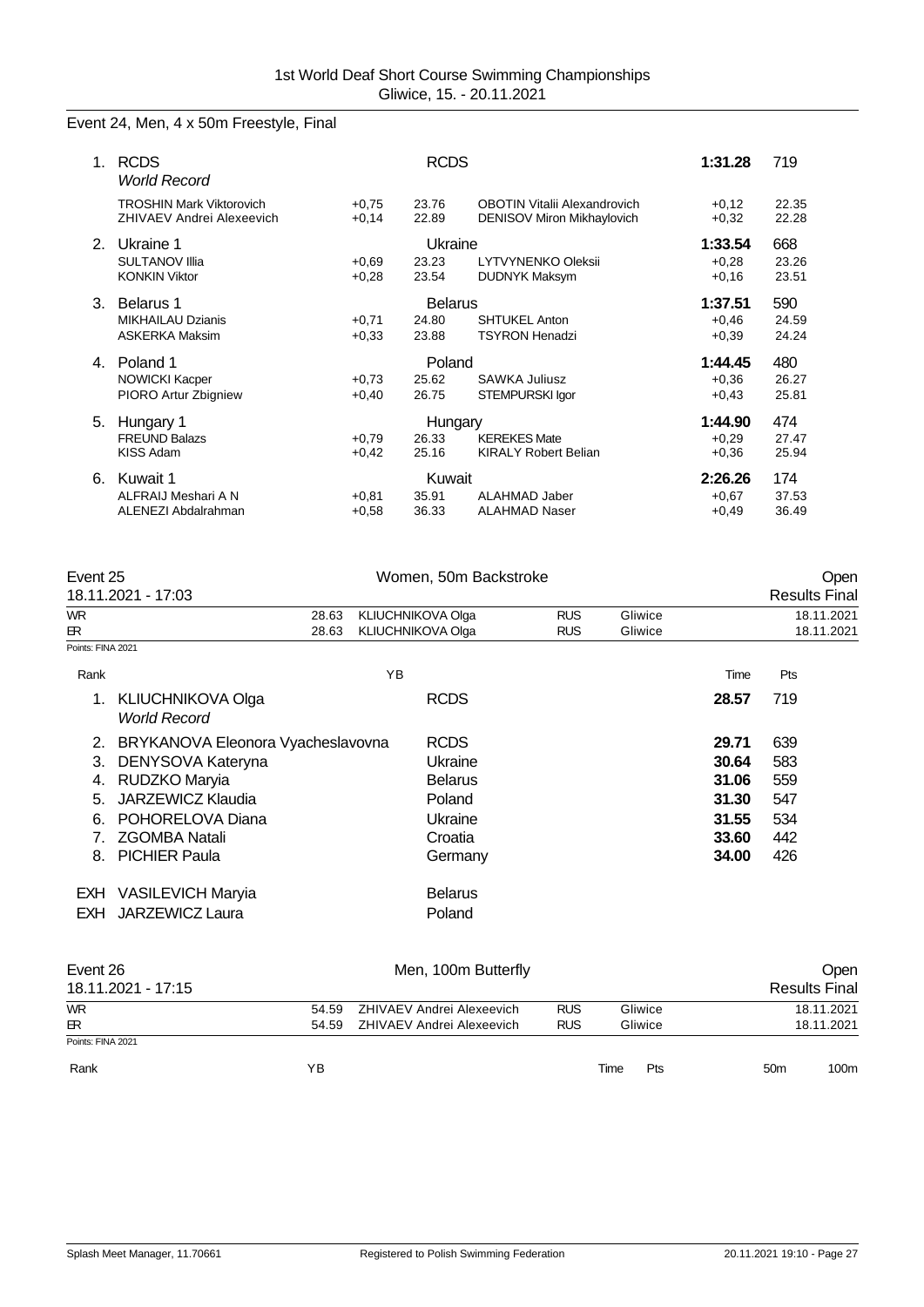# Event 26, Men, 100m Butterfly, Final

|             | MARTYNENKO D.<br><b>World Record</b> | <b>RCDS</b>          | 53.68 | 705 | 25.22 | 28.46 |
|-------------|--------------------------------------|----------------------|-------|-----|-------|-------|
| $2^{\circ}$ | ZHIVAEV Andrei Alexeevich            | <b>RCDS</b>          | 54.20 | 685 | 25.73 | 28.47 |
| 3.          | POWROZNIK Konrad                     | Poland               | 55.04 | 654 | 25.79 | 29.25 |
| 4.          | <b>YOUNG Nathan Alexander</b>        | <b>Great Britain</b> | 56.47 | 605 | 26.31 | 30.16 |
| 5.          | <b>ZGOMBA Antonio</b>                | Croatia              | 56.68 | 599 | 26.09 | 30.59 |
| 6.          | <b>LLANOS Emanuel</b>                | Argentina            | 56.83 | 594 | 26.44 | 30.39 |
| 7.          | YAKUBOVSKYI Rostyslav                | Ukraine              | 56.93 | 591 | 26.27 | 30.66 |
|             | 8. ASKERKA Maksim                    | <b>Belarus</b>       | 58.53 | 544 | 27.05 | 31.48 |
| EXH         | <b>NOWICKI Kacper</b>                | Poland               |       |     |       |       |
|             | EXH RIZZO Jose Miquel                | Ecuador              |       |     |       |       |
|             |                                      |                      |       |     |       |       |

| Event 27          | 18.11.2021 - 17:27                        |                                                       |                |                    |                                                  | Women, 400m Freestyle         |                |                          |                |                    |                               | Open<br><b>Results Final</b> |
|-------------------|-------------------------------------------|-------------------------------------------------------|----------------|--------------------|--------------------------------------------------|-------------------------------|----------------|--------------------------|----------------|--------------------|-------------------------------|------------------------------|
| <b>WR</b><br>ЕR.  |                                           |                                                       |                | 4:31.57<br>4:31.57 | <b>BILALOVA Polina</b><br><b>BILALOVA Polina</b> |                               |                | <b>RUS</b><br><b>RUS</b> |                | Gliwice<br>Gliwice |                               | 18.11.2021<br>18.11.2021     |
| Points: FINA 2021 |                                           |                                                       |                |                    |                                                  |                               |                |                          |                |                    |                               |                              |
| Rank              |                                           |                                                       |                |                    | YB                                               |                               |                |                          |                |                    | Time                          | Pts                          |
| 1.                | <b>World Record</b>                       | <b>BILALOVA Polina</b>                                |                |                    |                                                  | <b>RCDS</b>                   |                |                          |                |                    | 4:19.21                       | 734                          |
|                   | 50m:<br>100m:                             | 29.65<br>1:01.54                                      | 29.65<br>31.89 | 150m:<br>200m:     | 1:33.90<br>2:06.82                               | 32.36<br>32.92                | 250m:<br>300m: | 2:39.68<br>3:12.87       | 32.86<br>33.19 | 350m:<br>400m:     | 3:45.91<br>4:19.21            | 33.04<br>33.30               |
| 2.                | 50m:<br>100m:                             | TERENTEVA Viktoriia Aleksandrovna<br>29.79<br>1:01.85 | 29.79<br>32.06 | 200m:              | 150m: 1:34.16<br>2:07.09                         | <b>RCDS</b><br>32.31<br>32.93 | 250m:<br>300m: | 2:40.33<br>3:13.45       | 33.24<br>33.12 | 350m:<br>400m:     | 4:21.93<br>3:47.63<br>4:21.93 | 712<br>34.18<br>34.30        |
| 3.                | <b>DRAGAN Julia</b><br>50m:<br>100m:      | 31.05<br>1:05.08                                      | 31.05<br>34.03 | 150m:<br>200m:     | 1:39.81<br>2:14.84                               | Poland<br>34.73<br>35.03      | 250m:<br>300m: | 2:49.95<br>3:24.71       | 35.11<br>34.76 | 350m:<br>400m:     | 4:30.81<br>3:58.66<br>4:30.81 | 644<br>33.95<br>32.15        |
| 4.                | 50m:<br>100m:                             | <b>EMBREKTE Zane</b><br>29.61<br>1:01.89              | 29.61<br>32.28 | 150m:<br>200m:     | 1:35.54<br>2:09.93                               | Latvia<br>33.65<br>34.39      | 250m:<br>300m: | 2:45.41<br>3:21.30       | 35.48<br>35.89 | 350m:<br>400m:     | 4:31.01<br>3:57.45<br>4:31.01 | 643<br>36.15<br>33.56        |
| 5.                | 50m:<br>100m:                             | <b>TARASENKO Daria</b><br>31.57<br>1:06.65            | 31.57<br>35.08 | 150m:<br>200m:     | 1:42.42<br>2:19.13                               | Ukraine<br>35.77<br>36.71     | 250m:<br>300m: | 2:56.08<br>3:33.36       | 36.95<br>37.28 | 350m:<br>400m:     | 4:46.76<br>4:10.76<br>4:46.76 | 542<br>37.40<br>36.00        |
| 6.                | 50m:<br>100m:                             | <b>PUNET Maria Celeste</b><br>32.36<br>1:07.61        | 32.36<br>35.25 | 150m:<br>200m:     | 1:43.69<br>2:20.76                               | Argentina<br>36.08<br>37.07   | 250m:<br>300m: | 2:57.72<br>3:34.77       | 36.96<br>37.05 | 350m:<br>400m:     | 4:47.24<br>4:11.94<br>4:47.24 | 540<br>37.17<br>35.30        |
| 7.                | <b>IVANENKO Kateryna</b><br>50m:<br>100m: | 32.63<br>1:08.58                                      | 32.63<br>35.95 | 150m:<br>200m:     | 1:44.76<br>2:21.96                               | Ukraine<br>36.18<br>37.20     | 250m:<br>300m: | 2:58.60<br>3:36.09       | 36.64<br>37.49 | 350m:<br>400m:     | 4:48.85<br>4:13.40<br>4:48.85 | 531<br>37.31<br>35.45        |
| 8.                | <b>BEBEN Amelia</b><br>50m:<br>100m:      | 34.67<br>1:12.98                                      | 34.67<br>38.31 | 150m:<br>200m:     | 1:52.57<br>2:32.31                               | Poland<br>39.59<br>39.74      | 250m:<br>300m: | 3:11.96<br>3:50.78       | 39.65<br>38.82 | 350m:<br>400m:     | 5:06.06<br>4:29.75<br>5:06.06 | 446<br>38.97<br>36.31        |

EXH SEYFFART Alice Anna Heidi Sweden EXH CARRIZO Natali Alejandra **Argentina**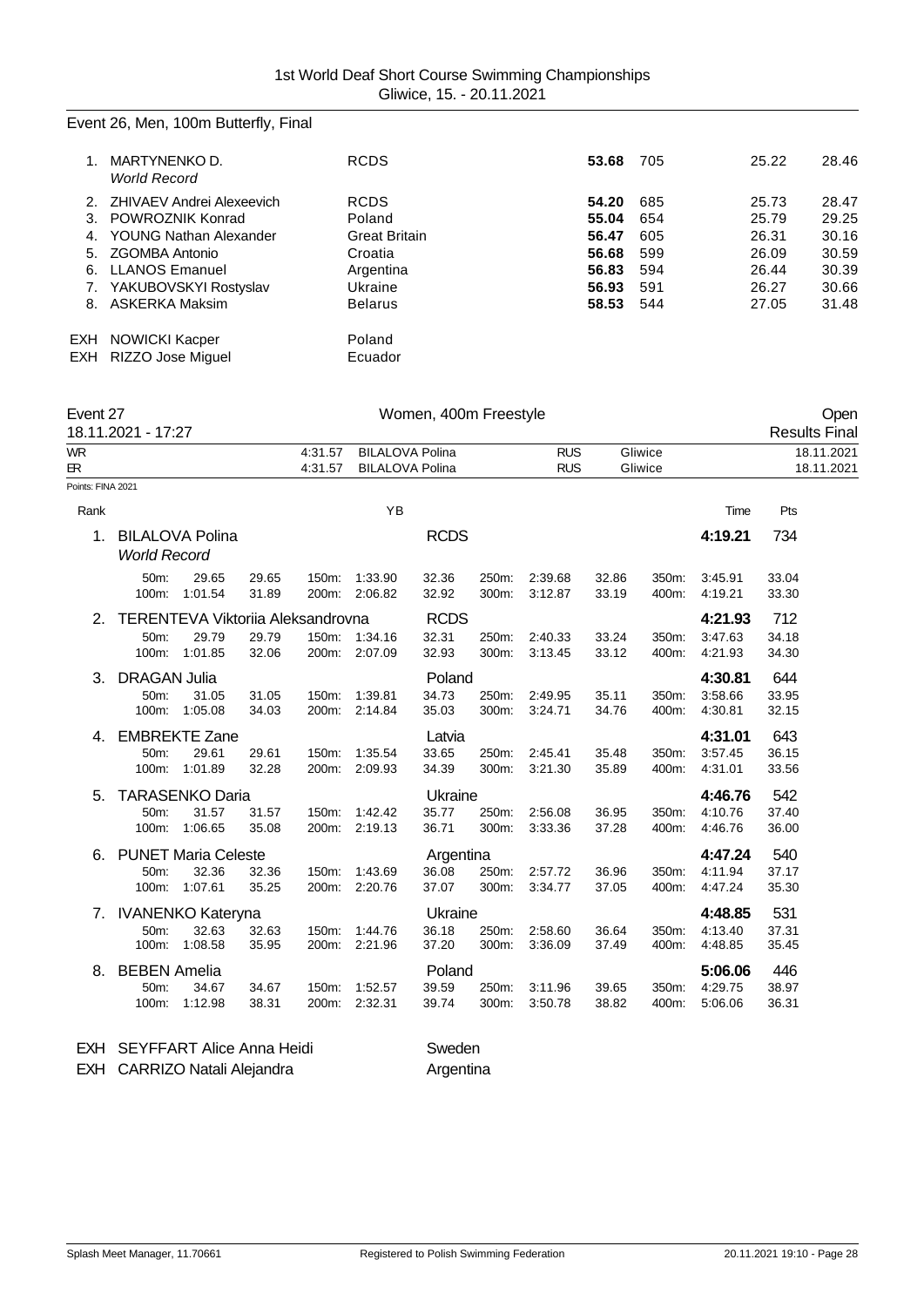| Event 28          | 18.11.2021 - 17:43                           | Men, 50m Breaststroke                                                   |                            |                          |  |  |  |  |
|-------------------|----------------------------------------------|-------------------------------------------------------------------------|----------------------------|--------------------------|--|--|--|--|
| <b>WR</b><br>ЕR   | 27.71<br>28.11                               | <b>TITUS Marcus</b><br><b>USA</b><br>DYATLOV Alexander VladimirovichRUS | Rochester (USA)<br>Gliwice | 15.01.2014<br>18.11.2021 |  |  |  |  |
| Points: FINA 2021 |                                              |                                                                         |                            |                          |  |  |  |  |
| Rank              |                                              | YB                                                                      | Time                       | Pts                      |  |  |  |  |
|                   | <b>KOLOMIIETS Oleksii</b><br>European Record | Ukraine                                                                 | 27.77                      | 751                      |  |  |  |  |
| 2 <sub>1</sub>    | <b>DYATLOV Alexander Vladimirovich</b>       | <b>RCDS</b>                                                             | 27.87                      | 743                      |  |  |  |  |
| 3.                | <b>KOCHMANN Lars</b>                         | Germany                                                                 | 28.49                      | 696                      |  |  |  |  |
| 4.                | <b>FOMIN Martin Robertovich</b>              | <b>RCDS</b>                                                             | 28.81                      | 673                      |  |  |  |  |
| 5.                | <b>HRYTSENKO Vladyslav</b>                   | Ukraine                                                                 | 29.79                      | 608                      |  |  |  |  |
| 6.                | <b>ZGOMBA Antonio</b>                        | Croatia                                                                 | 30.34                      | 576                      |  |  |  |  |
|                   | <b>LUCAS Kevin</b>                           | <b>Netherlands</b>                                                      | 31.16                      | 532                      |  |  |  |  |
| 8.                | <b>KUCHUN Dzianis Igorevich</b>              | <b>Belarus</b>                                                          | 31.67                      | 506                      |  |  |  |  |
| EXH.              | <b>STUPANS Rudolfs</b>                       | Latvia                                                                  |                            |                          |  |  |  |  |
| EXH .             | <b>MIKHAILAU Dzianis</b>                     | <b>Belarus</b>                                                          |                            |                          |  |  |  |  |

| Event 29          |                                           |                                | Women, 100m Breaststroke |                 |                 |                      |  |
|-------------------|-------------------------------------------|--------------------------------|--------------------------|-----------------|-----------------|----------------------|--|
|                   | 18.11.2021 - 17:55                        |                                |                          |                 |                 | <b>Results Final</b> |  |
| <b>WR</b>         |                                           | PETRUSHENKA Aksana<br>1:11.56  | <b>BLR</b>               | Rochester (USA) |                 | 16.01.2014           |  |
| <b>ER</b>         |                                           | PETRUSCHENKA Aksana<br>1:11.56 | <b>BLR</b>               | Rochester (USA) |                 | 16.01.2014           |  |
| Points: FINA 2021 |                                           |                                |                          |                 |                 |                      |  |
| Rank              | YB                                        |                                | Time                     | Pts             | 50 <sub>m</sub> | 100m                 |  |
| $\mathbf 1$       | PETRUSHENKA Aksana<br><b>World Record</b> | <b>Belarus</b>                 | 1:10.37                  | 695             | 32.95           | 37.42                |  |
| $\mathcal{P}$     | SHAIAKHMETOVA Kristina                    | <b>RCDS</b>                    | 1:12.31                  | 641             | 34.23           | 38.08                |  |
| 3.                | CHMIELEWSKA Julia                         | Poland                         | 1:13.78                  | 603             | 33.90           | 39.88                |  |
| 4.                | BARBATINA Elizaveta Andreevna             | <b>RCDS</b>                    | 1:13.81                  | 603             | 35.00           | 38.81                |  |
| 5.                | REZHYLO Marija                            | Ukraine                        | 1:16.79                  | 535             | 36.23           | 40.56                |  |
| 6.                | <b>MAKHNYK Anita</b>                      | Ukraine                        | 1:17.41                  | 522             | 37.45           | 39.96                |  |
|                   | <b>CUADRADO MARTIN Elsa</b>               | Spain                          | 1:20.57                  | 463             | 37.83           | 42.74                |  |
| 8.                | <b>PICHIER Paula</b>                      | Germany                        | 1:22.59                  | 430             | 39.04           | 43.55                |  |
|                   | EXH ZSILINSZKI Orsolya                    | Hungary                        |                          |                 |                 |                      |  |

| Event 30          | 18.11.2021 - 18:07                                                                                                             | Men, 4 x 200m Freestyle |                                                                                  |                                  |                                  |                                  |                                    | <b>Results Final</b>                                | Oper                     |  |
|-------------------|--------------------------------------------------------------------------------------------------------------------------------|-------------------------|----------------------------------------------------------------------------------|----------------------------------|----------------------------------|----------------------------------|------------------------------------|-----------------------------------------------------|--------------------------|--|
| WR.<br>ЕR.        |                                                                                                                                | 7:44.37<br>7:44.37      | Obotin, Grishin, Klimenko, Denisov RUS<br>Obotin, Grishin, Klimenko, Denisov RUS |                                  |                                  |                                  | Rochester (USA)<br>Rochester (USA) |                                                     | 17.01.2014<br>17.01.2014 |  |
| Points: FINA 2021 |                                                                                                                                |                         |                                                                                  |                                  |                                  |                                  |                                    |                                                     |                          |  |
| Rank              |                                                                                                                                |                         |                                                                                  |                                  |                                  |                                  |                                    | Time                                                | Pts                      |  |
| 1.                | RCDS <sub>1</sub><br><b>World Record</b>                                                                                       |                         | <b>RCDS</b>                                                                      |                                  |                                  |                                  |                                    | 7:36.10                                             | 709                      |  |
|                   | <b>MURATOV Fernando</b><br><b>OBOTIN Vitalii Alexandrovich</b><br><b>TORISHNII Filipp</b><br><b>KALUGIN Vitaly Evgenyevich</b> |                         | $+0.63$<br>$+0.23$<br>$+0.22$<br>$+0.35$                                         | 25.94<br>24.67<br>25.35<br>25.19 | 28.35<br>27.79<br>29.20<br>28.39 | 29.63<br>28.25<br>31.28<br>30.82 | 29.63<br>28.34<br>31.41<br>31.86   | 1:53.55<br>1:49.05<br>1:57.24<br>1:56.26            |                          |  |
| 2 <sup>1</sup>    | Ukraine 1<br>ADAMOVYCH Vladyslav<br>ZINENKO Ivan<br>DUDNYK Maksym<br><b>KARNYSH Artem</b>                                      |                         | Ukraine<br>$+0.69$<br>$+0.64$<br>$+0.30$<br>$+0.61$                              | 26.83<br>26.84<br>25.78<br>26.53 | 29.10<br>29.91<br>29.42<br>29.28 | 29.94<br>30.39<br>30.23<br>30.15 | 29.69<br>29.64<br>31.08<br>31.17   | 7:45.98<br>1:55.56<br>1:56.78<br>1:56.51<br>1:57.13 | 665                      |  |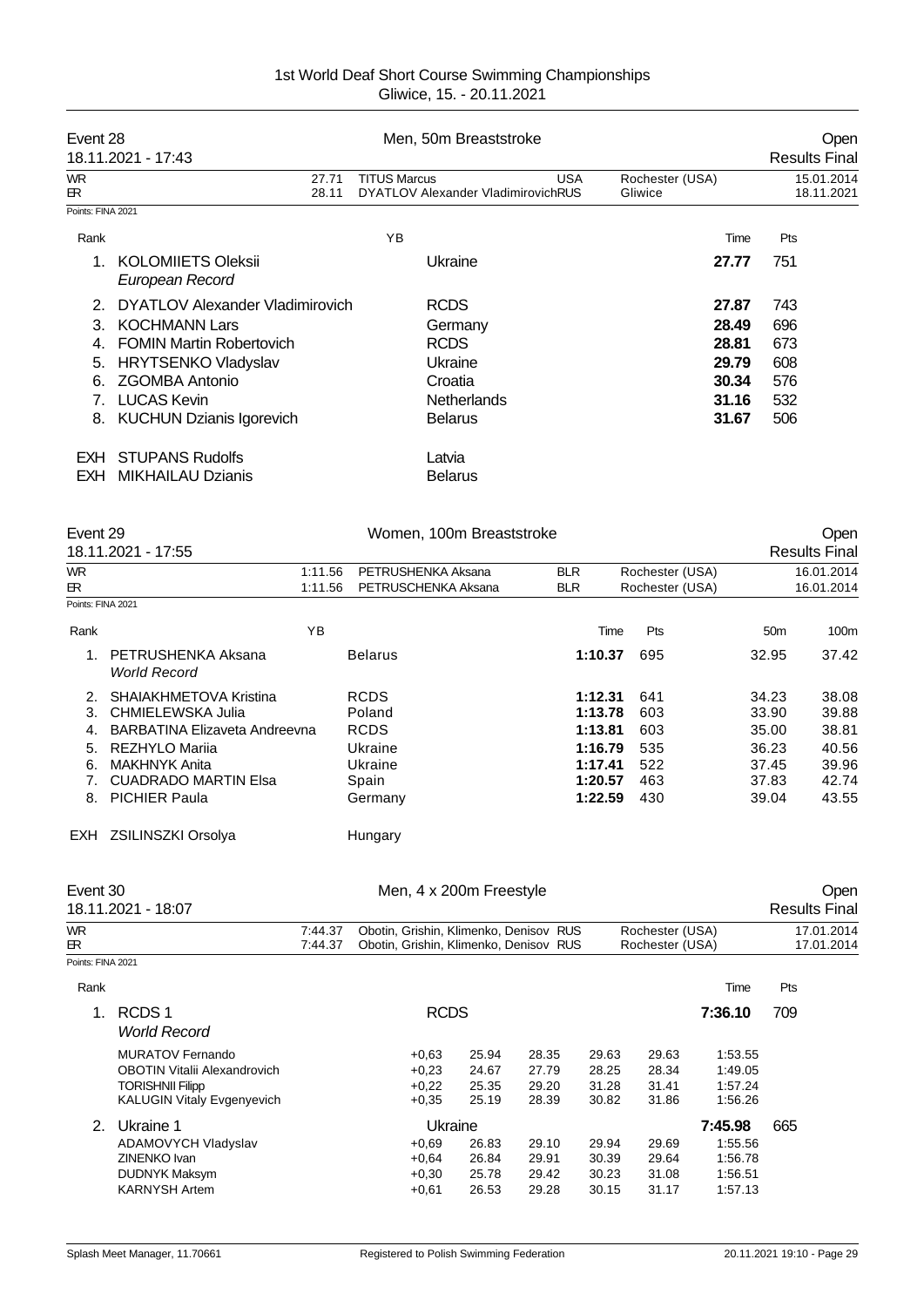# Event 30, Men, 4 x 200m Freestyle, Final, Open

| Rank |                                 |                |       |       |       |       | Time    | Pts |
|------|---------------------------------|----------------|-------|-------|-------|-------|---------|-----|
|      | Poland 1                        | Poland         |       |       |       |       | 7:58.86 | 613 |
|      | <b>WOJCIK Rafal</b>             | $+0.70$        | 27.43 | 30.29 | 30.97 | 30.63 | 1:59.32 |     |
|      | <b>KRAMARCZYK Jakub</b>         | $+0.36$        | 27.36 | 31.22 | 32.65 | 32.05 | 2:03.28 |     |
|      | STEMPURSKI Igor                 | $+0,42$        | 26.61 | 29.81 | 31.66 | 33.71 | 2:01.79 |     |
|      | POWROZNIK Konrad                | $+0.45$        | 25.32 | 28.58 | 30.10 | 30.47 | 1:54.47 |     |
| 4.   | Belarus 1                       | <b>Belarus</b> |       |       |       |       | 8:06.16 | 585 |
|      | <b>KUCHUN Dzianis Igorevich</b> | $+0.67$        | 27.00 | 30.89 | 31.61 | 30.78 | 2:00.28 |     |
|      | <b>MIKHAILAU Dzianis</b>        | $+0.45$        | 26.65 | 30.26 | 32.00 | 32.08 | 2:00.99 |     |
|      | <b>ASKERKA Maksim</b>           | $+0.53$        | 27.32 | 31.15 | 33.49 | 33.04 | 2:05.00 |     |
|      | <b>TSYRON Henadzi</b>           | $+0.45$        | 26.23 | 29.86 | 31.61 | 32.19 | 1:59.89 |     |
|      |                                 |                |       |       |       |       |         |     |

| Event 31          |                                                                |                    |                    |                               | Men, 4 x 50m Medley                                       |                   |                     |                    |                | Open                     |
|-------------------|----------------------------------------------------------------|--------------------|--------------------|-------------------------------|-----------------------------------------------------------|-------------------|---------------------|--------------------|----------------|--------------------------|
|                   | 19.11.2021 - 10:00                                             |                    |                    |                               |                                                           |                   |                     |                    |                | <b>Results Prelim</b>    |
| WR.<br>œ.         |                                                                | 1:49.17<br>1:57.58 |                    | Kanaji, Nakagawa, Ueda, Ibara | Sawka, Powro nik, Wróbel, Pióro                           | <b>JPN</b><br>POL | Saga (JPN)<br>Pozna |                    |                | 22.11.2015<br>18.11.2012 |
| Points: FINA 2021 |                                                                |                    |                    |                               |                                                           |                   |                     |                    |                |                          |
| Rank              |                                                                |                    |                    |                               |                                                           |                   |                     | Time               | Pts            |                          |
| 1.                | RCDS <sub>1</sub>                                              |                    |                    | <b>RCDS</b>                   |                                                           |                   |                     | 1:45.02            | 638 Q          |                          |
|                   | <b>World Record</b>                                            |                    |                    |                               |                                                           |                   |                     |                    |                |                          |
|                   | ZHURAVLEV Igor Sergeevich<br><b>MATIUSHIN Fedor Andreevich</b> |                    | $+0.68$<br>$+0.41$ | 26.20<br>29.77                | SKOSYRSKII Stepan Anatolyevich<br><b>MURATOV Fernando</b> |                   |                     | $+0,41$<br>$+0,50$ | 25.18<br>23.87 |                          |
| 2.                | Ukraine 1                                                      |                    |                    | Ukraine                       |                                                           |                   |                     | 1:46.89            | 605 Q          |                          |
|                   | <b>TOVKACH Bohdan</b>                                          |                    | $+0.63$            | 27.44                         | YAKUBOVSKYI Rostyslav                                     |                   |                     | $+0.42$            | 25.57          |                          |
|                   | <b>HRYTSENKO Vladyslav</b>                                     |                    | $+1,81$            | 30.20                         | <b>KONKIN Viktor</b>                                      |                   |                     | $+0,31$            | 23.68          |                          |
| 3.                | Belarus 1                                                      |                    |                    | <b>Belarus</b>                |                                                           |                   |                     | 1:52.48            | 519 Q          |                          |
|                   | <b>KUCHUN Dzianis Igorevich</b>                                |                    | $+0.64$            | 29.20                         | <b>BARYSEVICH Danil</b>                                   |                   |                     | $+0,11$            | 26.98          |                          |
|                   | KALASOUSKI Adryian Juryevich                                   |                    | $+0.60$            | 31.77                         | <b>SHTUKEL Anton</b>                                      |                   |                     | $+0.50$            | 24.53          |                          |
| 4.                | Hungary 1                                                      |                    |                    | Hungary                       |                                                           |                   |                     | 2:01.24            | 415 Q          |                          |
|                   | <b>FREUND Balazs</b>                                           |                    | $+0,72$            | 30.95                         | <b>KEREKES Mate</b>                                       |                   |                     | $+0,24$            | 30.46          |                          |
|                   | <b>KISS Adam</b>                                               |                    | $+0.48$            | 33.63                         | <b>KIRALY Robert Belian</b>                               |                   |                     | $+0,37$            | 26.20          |                          |
| 5.                | Poland 1                                                       |                    |                    | Poland                        |                                                           |                   |                     | 2:01.43            | 413 Q          |                          |
|                   | <b>SAWKA Juliusz</b>                                           |                    | $+0.79$            | 29.80                         | <b>STEMPURSKI Igor</b>                                    |                   |                     | $+0.39$            | 27.35          |                          |
|                   | <b>KRAMARCZYK Jakub</b>                                        |                    | $+0,50$            | 38.05                         | PIORO Artur Zbigniew                                      |                   |                     | $+0,20$            | 26.23          |                          |

| Event 32   | 19.11.2021 - 10:05                                           |    |                                 | Open<br><b>Results Prelim</b>              |                                                   |                          |                          |                         |                          |                         |
|------------|--------------------------------------------------------------|----|---------------------------------|--------------------------------------------|---------------------------------------------------|--------------------------|--------------------------|-------------------------|--------------------------|-------------------------|
| WR.<br>ER. |                                                              |    | 2:25.07<br>2:26.84              | CHMIELEWSKA Julia<br><b>JOYCE Danielle</b> |                                                   | <b>POL</b><br><b>GBR</b> | Pozna<br>Rochester (USA) |                         | 21.11.2020<br>17.01.2014 |                         |
|            | Points: FINA 2021                                            |    |                                 |                                            |                                                   |                          |                          |                         |                          |                         |
| Rank       |                                                              | ΥB |                                 |                                            | Time                                              | Pts                      | 50 <sub>m</sub>          | 100m                    | 150 <sub>m</sub>         | 200m                    |
|            | <b>BILALOVA Polina</b><br><b>World Record</b>                |    | <b>RCDS</b>                     |                                            | $2:23.48$ 612 Q                                   |                          | 31.06                    | 36.73                   | 41.67                    | 34.02                   |
| 3.         | 2. TERESHCHENKO Iryna<br>BARBATINA E.                        |    | Ukraine<br><b>RCDS</b>          |                                            | 2:27.28 566 Q<br>2:27.84 560 Q                    |                          | 31.48<br>33.19           | 38.63<br>36.70          | 41.99<br>41.62           | 35.18<br>36.33          |
| 6.         | 4. DRAGAN Julia<br>5. CHMIELEWSKA Julia<br>SKORIUPINA Polina |    | Poland<br>Poland<br><b>RCDS</b> |                                            | $2:29.10$ 545 Q<br>$2:33.97$ 495 Q<br>2:34.91 486 |                          | 33.30<br>33.99<br>32.84  | 39.20<br>40.11<br>37.63 | 42.40<br>42.13<br>45.73  | 34.20<br>37.74<br>38.71 |
| 8.         | 7. PUNET Maria Celeste<br><b>CUADRADO MARTIN Elsa</b>        |    | Argentina<br>Spain              |                                            | $2:35.58$ 480 Q<br>2:41.80 427 Q                  |                          | 32.72<br>33.45           | 39.97<br>41.19          | 46.31<br>45.79           | 36.58<br>41.37          |
| 9.<br>10.  | <b>MAKHNYK Anita</b><br>JARZEWICZ Klaudia                    |    | Ukraine<br>Poland               |                                            | $2:42.24$ 423 Q<br>2:43.46 414                    |                          | 34.72<br>35.36           | 43.81<br>41.39          | 45.02<br>49.44           | 38.69<br>37.27          |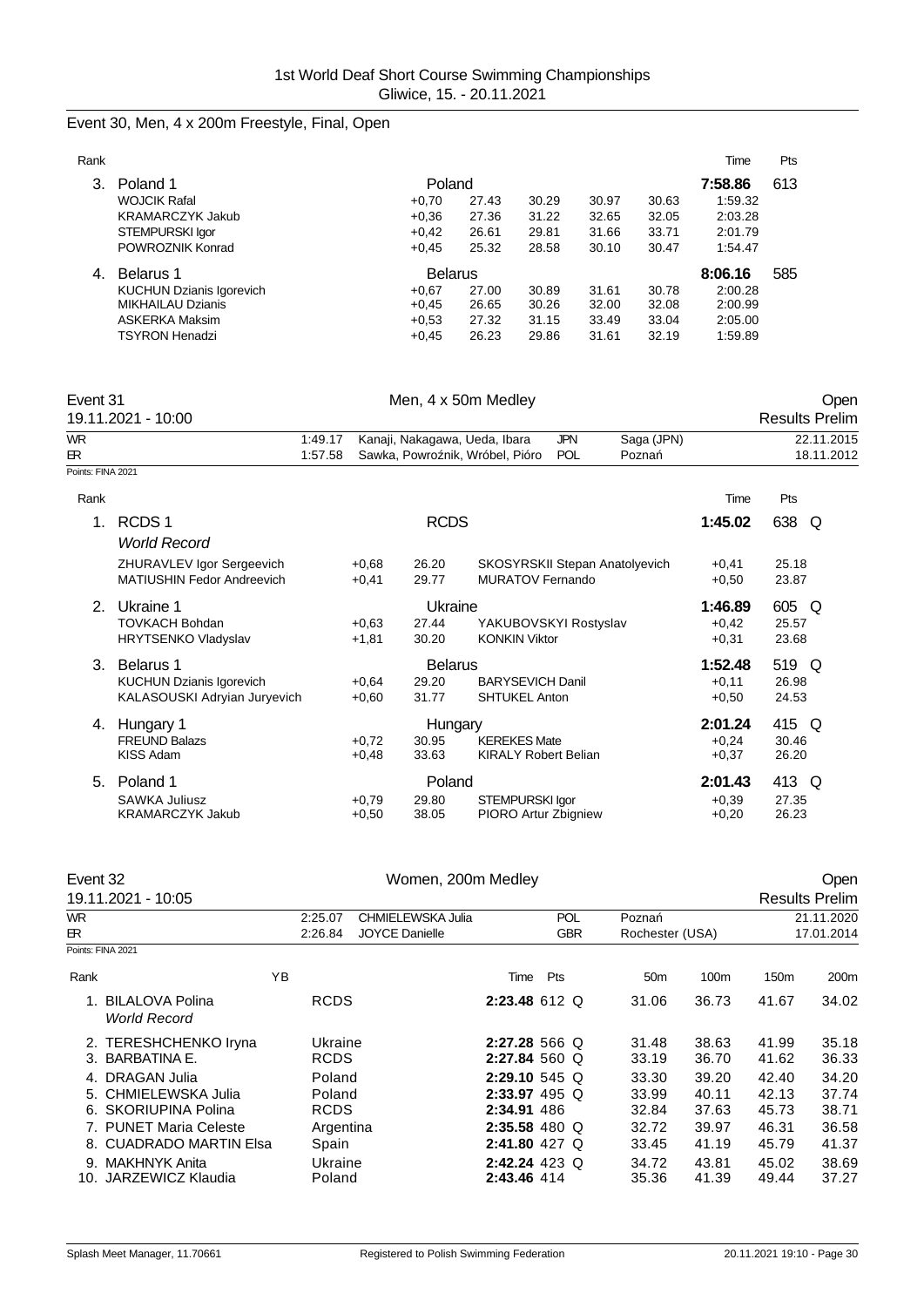| Event 33<br>19.11.2021 - 10:10 |                       |                                     |       | Men, 400m Medley   |                       |                  |       |                          |       |                         | Open<br><b>Results Prelim</b> |       |                          |
|--------------------------------|-----------------------|-------------------------------------|-------|--------------------|-----------------------|------------------|-------|--------------------------|-------|-------------------------|-------------------------------|-------|--------------------------|
| <b>WR</b><br>ЕR.               |                       |                                     |       | 4:10.39<br>4:29.64 | <b>PARKIN Terence</b> | POWRO NIK Konrad |       | <b>RSA</b><br><b>POL</b> |       | Berlin (GER)<br>Gliwice |                               |       | 26.01.2002<br>13.03.2015 |
| Points: FINA 2021              |                       |                                     |       |                    |                       |                  |       |                          |       |                         |                               |       |                          |
| Rank                           |                       |                                     |       |                    | YB                    |                  |       |                          |       |                         | Time                          | Pts   |                          |
| 1.                             |                       | STOJANOSKI Andrej                   |       |                    |                       | Macedonia        |       |                          |       |                         | 4:49.63                       | 532   | Q                        |
|                                | 50m:                  | 30.90                               | 30.90 | 150m:              | 1:44.58               | 40.22            | 250m: | 3:03.54                  | 42.49 | 350m:                   | 4:17.66                       | 36.04 |                          |
|                                | 100m:                 | 1:04.36                             | 33.46 | 200m:              | 2:21.05               | 36.47            | 300m: | 3:41.62                  | 38.08 | 400m:                   | 4:49.63                       | 31.97 |                          |
| 2.                             |                       | POWROZNIK Konrad                    |       |                    |                       | Poland           |       |                          |       |                         | 4:53.69                       | 511   | Q                        |
|                                | 50 <sub>m</sub> :     | 30.95                               | 30.95 | 150m:              | 1.44.95               | 38.92            | 250m: | 3:04.33                  | 40.93 | 350m:                   | 4:20.31                       | 34.39 |                          |
|                                | 100m:                 | 1:06.03                             | 35.08 | 200m:              | 2:23.40               | 38.45            | 300m: | 3:45.92                  | 41.59 | 400m:                   | 4:53.69                       | 33.38 |                          |
| 3.                             | <b>LUCAS Kevin</b>    |                                     |       |                    |                       | Netherlands      |       |                          |       |                         | 4:54.21                       | 508   | Q                        |
|                                | 50m:                  | 30.39                               | 30.39 | 150m:              | 1:45.82               | 39.18            | 250m: | 3:03.87                  | 40.33 | 350m:                   | 4:21.04                       | 35.82 |                          |
|                                | 100m:                 | 1:06.64                             | 36.25 | 200m:              | 2:23.54               | 37.72            | 300m: | 3:45.22                  | 41.35 | 400m:                   | 4:54.21                       | 33.17 |                          |
| 4.                             | <b>KHEILYK Dmytro</b> |                                     |       |                    |                       | Ukraine          |       |                          |       |                         | 4:54.24                       | 508   | Q                        |
|                                | 50m:                  | 30.55                               | 30.55 | 150m:              | 1:45.85               | 39.03            | 250m: | 3:03.33                  | 39.42 | 350m:                   | 4:19.80                       | 35.76 |                          |
|                                | 100m:                 | 1:06.82                             | 36.27 | 200m:              | 2:23.91               | 38.06            | 300m: | 3:44.04                  | 40.71 | 400m:                   | 4:54.24                       | 34.44 |                          |
| 5.                             | <b>FREUND Balazs</b>  |                                     |       |                    |                       | Hungary          |       |                          |       |                         | 4:57.00                       | 494   | Q                        |
|                                | 50m:                  | 30.61                               | 30.61 | $150m$ :           | 1:44.86               | 38.75            | 250m: | 3:04.47                  | 42.01 | 350m:                   | 4:22.71                       | 35.33 |                          |
|                                | 100m:                 | 1:06.11                             | 35.50 | 200m:              | 2:22.46               | 37.60            | 300m: | 3:47.38                  | 42.91 | 400m:                   | 4:57.00                       | 34.29 |                          |
| 6.                             |                       | SKOSYRSKII Stepan Anatolyevich      |       |                    |                       | <b>RCDS</b>      |       |                          |       |                         | 4:57.03                       | 494   | Q                        |
|                                | 50m:                  | 30.38                               | 30.38 | 150m:              | 1:44.60               | 38.56            | 250m: | 3:04.51                  | 42.46 | 350m:                   | 4:21.24                       | 34.71 |                          |
|                                | 100m:                 | 1:06.04                             | 35.66 | 200m:              | 2:22.05               | 37.45            | 300m: | 3:46.53                  | 42.02 | 400m:                   | 4:57.03                       | 35.79 |                          |
| 7.                             |                       | <b>OBOTIN Vitalii Alexandrovich</b> |       |                    |                       | <b>RCDS</b>      |       |                          |       |                         | 4:59.05                       | 484   | Q                        |
|                                | 50m:                  | 31.28                               | 31.28 | 150m:              | 1:47.33               | 38.32            | 250m: | 3:06.15                  | 41.36 | 350m:                   | 4:25.24                       | 36.84 |                          |
|                                | 100m:                 | 1:09.01                             | 37.73 | 200m:              | 2:24.79               | 37.46            | 300m: | 3:48.40                  | 42.25 | 400m:                   | 4:59.05                       | 33.81 |                          |
| 8.                             |                       | DE FRUTOS DE PABLOS Alvaro          |       |                    |                       | Spain            |       |                          |       |                         | 5:05.10                       | 455   | Q                        |
|                                | 50m:                  | 32.44                               | 32.44 | 150m:              | 1:48.33               | 39.49            | 250m: | 3:11.02                  | 43.51 | 350m:                   | 4:30.92                       | 35.83 |                          |
|                                | 100m:                 | 1:08.84                             | 36.40 | 200m:              | 2:27.51               | 39.18            | 300m: | 3:55.09                  | 44.07 | 400m:                   | 5:05.10                       | 34.18 |                          |

|                   | Event 34                    |                    | Women, 100m Butterfly                          |                          |      |       |                                    |                 | Open                     |  |  |
|-------------------|-----------------------------|--------------------|------------------------------------------------|--------------------------|------|-------|------------------------------------|-----------------|--------------------------|--|--|
|                   | 19.11.2021 - 10:15          |                    |                                                |                          |      |       |                                    |                 | <b>Results Prelim</b>    |  |  |
| <b>WR</b><br>ЕR.  |                             | 1:04.25<br>1:04.25 | POLIVANCHUK Alexandra<br>POLIVANCHUK Alexandra | <b>SWE</b><br><b>SWE</b> |      |       | Ostersund (SWE)<br>Ostersund (SWE) |                 | 30.03.2007<br>30.03.2007 |  |  |
| Points: FINA 2021 |                             |                    |                                                |                          |      |       |                                    |                 |                          |  |  |
| Rank              |                             | YB                 |                                                |                          | Time | Pts   |                                    | 50 <sub>m</sub> | 100m                     |  |  |
|                   | <b>BILALOVA Polina</b>      |                    | <b>RCDS</b>                                    | 1:04.54                  |      | 605 Q |                                    | 30.63           | 33.91                    |  |  |
| 2.                | <b>IVANENKO Kateryna</b>    |                    | Ukraine                                        | 1:05.63                  |      | 576 Q |                                    | 30.28           | 35.35                    |  |  |
| 3.                | TERESHCHENKO Iryna          |                    | Ukraine                                        | 1:06.88                  |      | 544 Q |                                    | 31.27           | 35.61                    |  |  |
| 4.                | ALEXEEVA Alena Sergeevna    |                    | <b>RCDS</b>                                    | 1:06.97                  |      | 542 Q |                                    | 30.88           | 36.09                    |  |  |
| 5.                | <b>MAKHNYK Anita</b>        |                    | Ukraine                                        | 1:07.05                  |      | 540   |                                    |                 |                          |  |  |
| 6.                | SEDOVA Ksenia Alexandrovna  |                    | <b>RCDS</b>                                    | 1:07.82                  |      | 522   |                                    |                 |                          |  |  |
| 7.                | <b>TARASENKO Daria</b>      |                    | Ukraine                                        | 1:10.62                  |      | 462   |                                    | 32.51           | 38.11                    |  |  |
| 8.                | <b>ZSILINSZKI Orsolya</b>   |                    | Hungary                                        | 1:12.33                  |      | 430 Q |                                    | 34.47           | 37.86                    |  |  |
| 9.                | <b>FILIPCHYK Anastasiya</b> |                    | <b>Belarus</b>                                 | 1:13.01                  |      | 418 Q |                                    | 33.83           | 39.18                    |  |  |
| 10.               | <b>JAEN ABAD Natalia</b>    |                    | Spain                                          | 1:13.60                  |      | 408 Q |                                    | 34.24           | 39.36                    |  |  |
| 11.               | <b>BEBEN Nina</b>           |                    | Poland                                         | 1:14.04                  |      | 401   | $\Omega$                           | 33.85           | 40.19                    |  |  |
| 12.               | VASILEVICH Maryia           |                    | <b>Belarus</b>                                 | 1:15.09                  |      | 384 R |                                    | 33.42           | 41.67                    |  |  |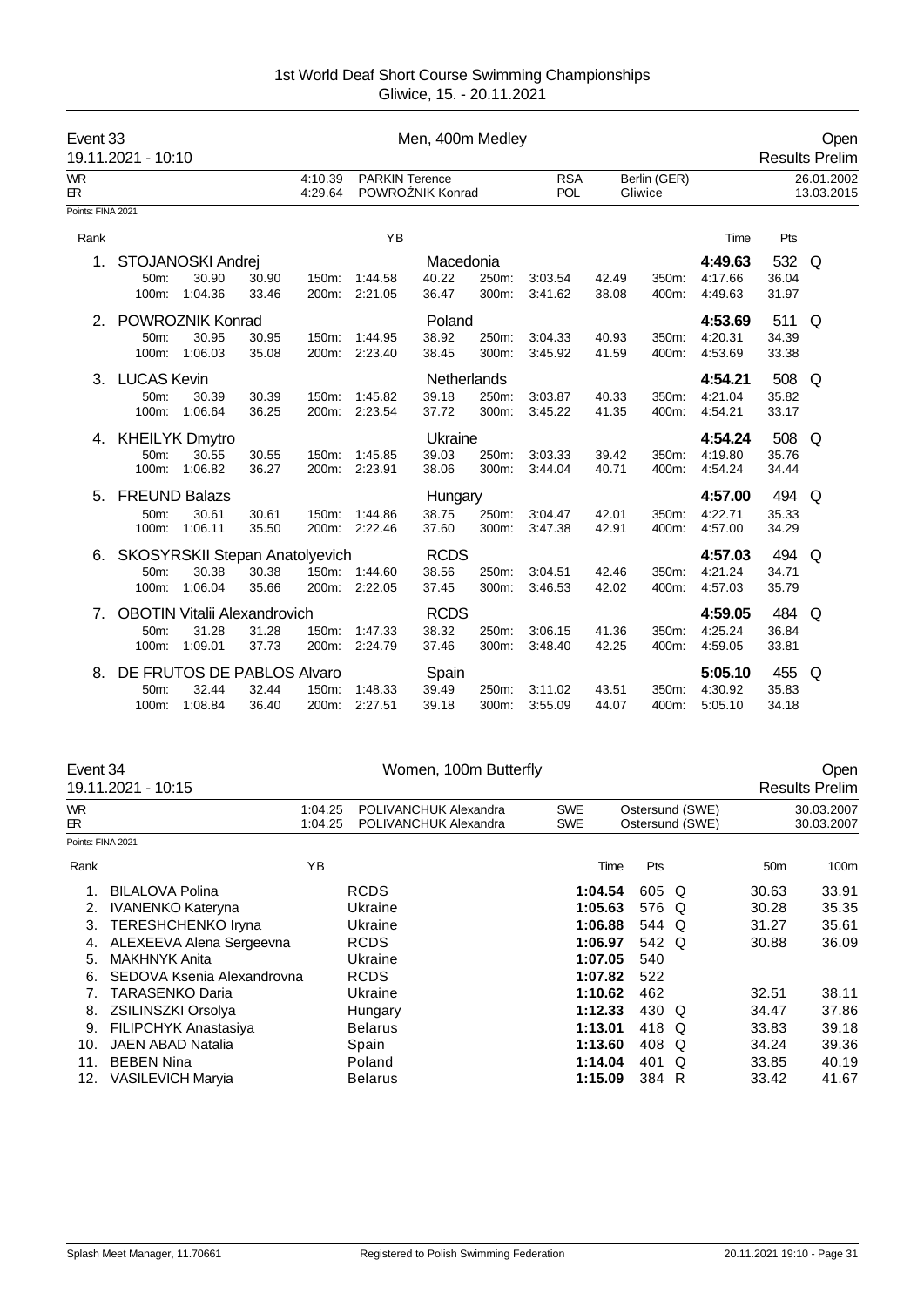| Event 35          | 19.11.2021 - 10:20                                       |                | Men, 100m Freestyle                                           |                          |                    |                 | Open<br><b>Results Prelim</b> |
|-------------------|----------------------------------------------------------|----------------|---------------------------------------------------------------|--------------------------|--------------------|-----------------|-------------------------------|
| <b>WR</b><br>ЕR   |                                                          | 50.21<br>50.21 | <b>ZHIVAEV Andrei Alexeevich</b><br>ZHIVAEV Andrei Alexeevich | <b>RUS</b><br><b>RUS</b> | Gliwice<br>Gliwice |                 | 15.11.2021<br>15.11.2021      |
| Points: FINA 2021 |                                                          |                |                                                               |                          |                    |                 |                               |
| Rank              |                                                          | YB             |                                                               | Time                     | Pts                | 50 <sub>m</sub> | 100m                          |
|                   |                                                          |                |                                                               |                          |                    |                 |                               |
| 1.                | <b>DENISOV Miron Mikhaylovich</b><br><b>World Record</b> |                | <b>RCDS</b>                                                   | 49.90                    | 730 Q              | 24.10           | 25.80                         |
|                   | 2. ZHIVAEV Andrei Alexeevich<br>European Record          |                | <b>RCDS</b>                                                   | 50.10                    | 721 Q              | 24.01           | 26.09                         |
| 3.                | <b>TROSHIN Mark Viktorovich</b>                          |                | <b>RCDS</b>                                                   | 51.02                    | 683                | 24.50           | 26.52                         |
| 4.                | <b>KONKIN Viktor</b>                                     |                | Ukraine                                                       | 52.02                    | 644 Q              | 25.12           | 26.90                         |
| 5.                | <b>KOLOMIIETS Oleksii</b>                                |                | Ukraine                                                       | 52.04                    | 644 Q              | 25.07           | 26.97                         |
| 6.                | <b>SULTANOV IIIia</b>                                    |                | Ukraine                                                       | 52.13                    | 640                | 24.78           | 27.35                         |
| 7.                | <b>KOCHMANN Lars</b>                                     |                | Germany                                                       | 52.25                    | 636 Q              | 25.29           | 26.96                         |
| 8.                | <b>DUDNYK Maksym</b>                                     |                | Ukraine                                                       | 52.37                    | 631                | 25.29           | 27.08                         |
| 9.                | YOUNG Nathan Alexander                                   |                | <b>Great Britain</b>                                          | 52.81                    | 616 Q              | 25.24           | 27.57                         |
| 10.               | <b>VAZDIKIS Artis</b>                                    |                | Latvia                                                        | 53.76                    | 584 Q              | 26.17           | 27.59                         |
| 11.               | <b>LLANOS Emanuel</b>                                    |                | Argentina                                                     | 53.88                    | 580 Q              | 25.91           | 27.97                         |
| 12.               | <b>ANTREAS GAVRIIL</b>                                   |                | Cyprus                                                        | 54.02                    | 575 R              | 25.92           | 28.10                         |
| 13.               | <b>ASKERKA Maksim</b>                                    |                | <b>Belarus</b>                                                | 54.27                    | 567 R              | 26.22           | 28.05                         |
| 14.               | <b>TSYRON Henadzi</b>                                    |                | <b>Belarus</b>                                                | 54.47                    | 561                | 25.69           | 28.78                         |
| 15.               | <b>STUPANS Rudolfs</b>                                   |                | Latvia                                                        | 54.70                    | 554                | 26.21           | 28.49                         |
| 16.               | <b>BARYSEVICH Danil</b>                                  |                | <b>Belarus</b>                                                | 54.74                    | 553                | 26.10           | 28.64                         |
| 17.               | SHIVA Kevin Kejvan                                       |                | Sweden                                                        | 55.26                    | 537                | 26.13           | 29.13                         |
| 18.               | <b>MIKHAILAU Dzianis</b>                                 |                | <b>Belarus</b>                                                | 55.32                    | 536                | 26.69           | 28.63                         |
| 19.               | <b>NOWICKI Kacper</b>                                    |                | Poland                                                        | 55.64                    | 526                | 26.60           | 29.04                         |
| 20.               | DE BRUIJN Bart Joop Ad                                   |                | Netherlands                                                   | 57.13                    | 486                | 27.13           | 30.00                         |
| 21.               | KISS Adam                                                |                | Hungary                                                       | 57.19                    | 485                | 26.79           | 30.40                         |
| 22.               | <b>KRAMARCZYK Jakub</b>                                  |                | Poland                                                        | 58.49                    | 453                | 27.86           | 30.63                         |
| 23.               | <b>KEREKES Mate</b>                                      |                | Hungary                                                       | 59.88                    | 422                | 28.66           | 31.22                         |
| 24.               | PIORO Artur Zbigniew                                     |                | Poland                                                        | 1:00.63                  | 407                | 28.91           | 31.72                         |
| 25.               | <b>CORRIEANEVES Diogo Francisco</b>                      |                | Portugal                                                      | 1:00.64                  | 407                | 28.97           | 31.67                         |
| 26.               | <b>MARTILLO Angel Abraham</b>                            |                | Ecuador                                                       | 1:00.68                  | 406                | 29.42           | 31.26                         |
| 27.               | SIAVICHAY Luis Bryan                                     |                | Ecuador                                                       | 1:00.74                  | 405                | 29.73           | 31.01                         |
| 28.               | <b>ROPUN Muhammad Suffian</b>                            |                | Mauritius                                                     | 1:03.38                  | 356                | 30.95           | 32.43                         |
| 29.               | WOJCIECHOWSKI Wiktor                                     |                | Poland                                                        | 1:04.61                  | 336                | 31.44           | 33.17                         |
| 30.               | <b>CHATZIVASSILIOU Michalis</b>                          |                | Cyprus                                                        | 1:05.13                  | 328                | 31.15           | 33.98                         |
| 31.               | <b>VINCITORIO Julian</b>                                 |                | Argentina                                                     | 1:14.28                  | 221                | 35.20           | 39.08                         |
| 32.               | ALFRAIJ Meshari A N                                      |                | Kuwait                                                        | 1:27.16                  | 137                | 37.71           | 49.45                         |

| Event 36          |                                  | Women, 50m Freestyle  | Open       |                 |       |                       |
|-------------------|----------------------------------|-----------------------|------------|-----------------|-------|-----------------------|
|                   | 19.11.2021 - 10:30               |                       |            |                 |       | <b>Results Prelim</b> |
| WR.               | 25.81                            | <b>JOYCE Danielle</b> | <b>GBR</b> | Edinburgh (GBR) |       | 10.12.2016            |
| R                 | 26.07                            | <b>JOYCE Danielle</b> | <b>GBR</b> | Edinburgh (GBR) |       | 12.12.2015            |
| Points: FINA 2021 |                                  |                       |            |                 |       |                       |
| Rank              |                                  | ΥB                    |            | Time            | Pts   |                       |
|                   | <b>EMBREKTE Zane</b>             | Latvia                |            | 25.92           | 692 Q |                       |
|                   | European Record                  |                       |            |                 |       |                       |
| 2.                | <b>KLIUCHNIKOVA Olga</b>         | <b>RCDS</b>           |            | 26.03           | 683 Q |                       |
| 3.                | <b>TANYAN Daria Vladimirovna</b> | <b>RCDS</b>           |            | 27.25           | 595   | O                     |
| 4.                | ZEMSKOVA Polina Igorevna         | <b>RCDS</b>           |            | 27.30           | 592   |                       |
| 5.                | AHEICHYK Aliaksandra Valerjevna  | <b>Belarus</b>        |            | 27.71           | 566   | O                     |
| 6.                | REZHYLO Marija                   | Ukraine               |            | 28.05           | 546   | O                     |
|                   | JARZEWICZ Klaudia                | Poland                |            | 28.46           | 523   | Q                     |
| 8.                | POHORELOVA Diana                 | Ukraine               |            | 28.55           | 518 Q |                       |
| 9.                | NOWICKA Weronika                 | Poland                |            | 28.58           | 516   | Q                     |
| 10.               | DENYSOVA Kateryna                | Ukraine               |            | 28.73           | 508   |                       |
|                   |                                  |                       |            |                 |       |                       |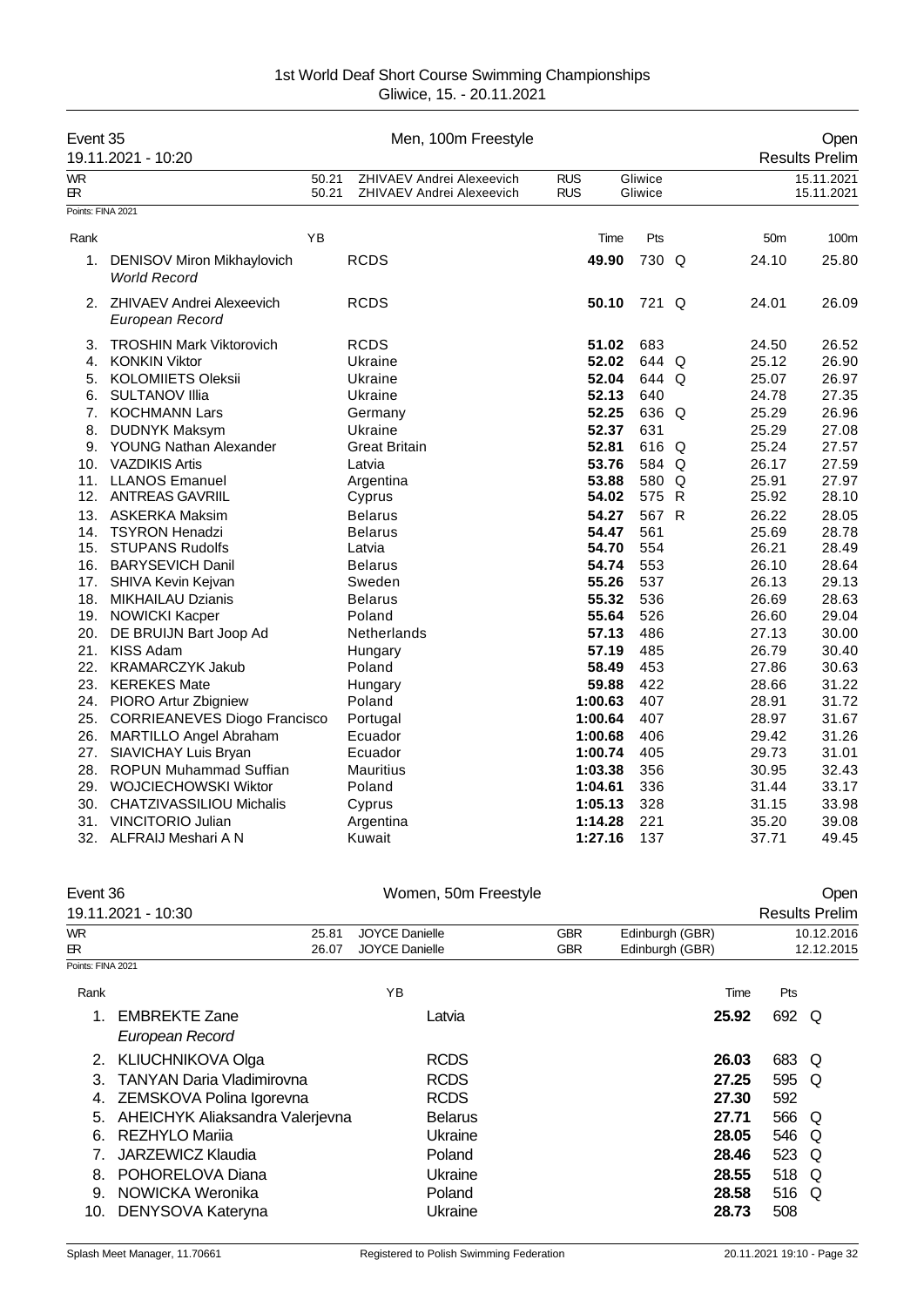# Event 36, Women, 50m Freestyle, Prelim, Open

| Rank            |                           | YΒ      | Time  | Pts   |  |
|-----------------|---------------------------|---------|-------|-------|--|
| 11 <sub>1</sub> | ZGOMBA Natali             | Croatia | 29.06 | 491 ? |  |
|                 | <b>PICHIER Paula</b>      | Germany | 29.06 | 491 ? |  |
|                 | 13. BEBEN Amelia          | Poland  | 31.08 | 401   |  |
|                 | 14. GUTIERREZ Natalia Paz | Chile   | 32.16 | 362   |  |
|                 | 15. JARZEWICZ Laura       | Poland  | 32.22 | 360   |  |
|                 | 16. LESCINSKA Violeta     | Latvia  | 32.58 | 348   |  |

| Event 37          |                                      |          | Men, 1500m Freestyle                     |       | Open  |       |                 |          |     |                       |  |
|-------------------|--------------------------------------|----------|------------------------------------------|-------|-------|-------|-----------------|----------|-----|-----------------------|--|
|                   | 19.11.2021 - 10:35                   |          |                                          |       |       |       |                 |          |     | <b>Results Prelim</b> |  |
| <b>WR</b>         |                                      | 15:42.52 | PIÓRO Artur                              |       | POL   |       | Pozna           |          |     | 17.12.2011            |  |
| <b>ER</b>         |                                      | 15:42.52 | PIÓRO Artur                              |       | POL   |       | Pozna           |          |     | 17.12.2011            |  |
| Points: FINA 2021 |                                      |          |                                          |       |       |       |                 |          |     |                       |  |
| Rank              |                                      |          | YB                                       |       |       |       |                 | Time     | Pts |                       |  |
| Event 38          |                                      |          | Women, 4 x 200m Freestyle                |       |       |       |                 |          |     | Open                  |  |
|                   | 19.11.2021 - 10:55                   |          |                                          |       |       |       |                 |          |     | <b>Results Prelim</b> |  |
| <b>WR</b>         |                                      | 8:56.77  | Alexxeva, Terenteva, Kalinina, BrykRUSva |       |       |       | Rochester (USA) |          |     | 17.01.2014            |  |
| <b>ER</b>         |                                      | 8:56.77  | Alekseeva, Kulikova, Savchenko, BRUSnova |       |       |       | Rochester (USA) |          |     | 15.01.2014            |  |
| Points: FINA 2021 |                                      |          |                                          |       |       |       |                 |          |     |                       |  |
| Rank              |                                      |          |                                          |       |       |       |                 | Time     | Pts |                       |  |
| 1 <sub>1</sub>    | RCDS <sub>1</sub>                    |          | <b>RCDS</b>                              |       |       |       |                 | 9:13.82  | 546 | Q                     |  |
|                   | <b>VEYS Kristina Erastovna</b>       |          | $+0,74$                                  | 30.64 | 33.73 | 34.90 | 35.38           | 2:14.65  |     |                       |  |
|                   | <b>BARBATINA Elizaveta Andreevna</b> |          | $+0,54$                                  | 31.95 | 35.85 | 35.82 | 34.87           | 2:18.49  |     |                       |  |
|                   | SEDOVA Ksenia Alexandrovna           |          | $+0,68$                                  | 33.13 | 36.27 | 37.21 | 37.42           | 2:24.03  |     |                       |  |
|                   | <b>SKORIUPINA Polina</b>             |          | $+0.25$                                  | 31.85 | 34.69 | 35.65 | 34.46           | 2:16.65  |     |                       |  |
| 2.                | Ukraine 1                            |          | Ukraine                                  |       |       |       |                 | 9:17.67  | 535 | Q                     |  |
|                   | DENYSOVA Kateryna                    |          | $+0.73$                                  | 31.83 | 35.69 | 37.85 | 37.25           | 2:22.62  |     |                       |  |
|                   | <b>VERNYBA Valeria</b>               |          | $+0,39$                                  | 32.45 | 36.21 | 35.22 | 35.90           | 2:19.78  |     |                       |  |
|                   | POHORELOVA Diana                     |          | $+0.79$                                  | 32.09 | 34.12 | 34.52 | 33.38           | 2:14.11  |     |                       |  |
|                   | <b>REZHYLO Marija</b>                |          | $+0.45$                                  | 31.05 | 34.39 | 37.47 | 38.25           | 2:21.16  |     |                       |  |
| 3.                | Belarus 1                            |          | <b>Belarus</b>                           |       |       |       |                 | 9:30.00  | 501 | Q                     |  |
|                   | ERAMTSOVA Katsiaryna                 |          | $+0,77$                                  | 32.78 | 35.70 | 37.03 | 36.37           | 2:21.88  |     |                       |  |
|                   | PETRUSHENKA Aksana                   |          | $+0,44$                                  | 31.73 | 35.70 | 36.07 | 35.86           | 2:19.36  |     |                       |  |
|                   | <b>VASILEVICH Maryia</b>             |          | $+0.54$                                  | 33.88 | 38.07 | 38.85 | 38.07           | 2:28.87  |     |                       |  |
|                   | AHEICHYK Aliaksandra Valerjevna      |          | $+0,42$                                  | 32.45 | 35.88 | 36.17 | 35.39           | 2:19.89  |     |                       |  |
| 4.                | Poland 1                             |          | Poland                                   |       |       |       |                 | 10:04.15 | 421 | Q                     |  |
|                   | NOWICKA Weronika                     |          | $+0,71$                                  | 33.21 | 36.04 | 37.14 | 35.95           | 2:22.34  |     |                       |  |
|                   | <b>BEBEN Amelia</b>                  |          | $+0,41$                                  | 35.77 | 40.31 | 41.39 | 38.49           | 2:35.96  |     |                       |  |
|                   | <b>BEBEN Nina</b>                    |          | $+0.52$                                  | 34.14 | 37.85 | 37.97 | 37.15           | 2:27.11  |     |                       |  |
|                   | JARZEWICZ Laura                      |          | $+0.47$                                  | 34.82 | 40.34 | 42.71 | 40.87           | 2:38.74  |     |                       |  |

| Event 31           |              | Men, 4 x 50m Medley |            |         | Open                 |  |  |
|--------------------|--------------|---------------------|------------|---------|----------------------|--|--|
| 19.11.2021 - 17:00 |              |                     |            |         | <b>Results Final</b> |  |  |
| <b>WR</b>          | 1:45.02 RCDS |                     | <b>RUS</b> | Gliwice | 19.11.2021           |  |  |
| <b>ER</b>          | 1:45.02 RCDS |                     | <b>RUS</b> | Gliwice | 19.11.2021           |  |  |
| Points: FINA 2021  |              |                     |            |         |                      |  |  |

Rank **Time Pts**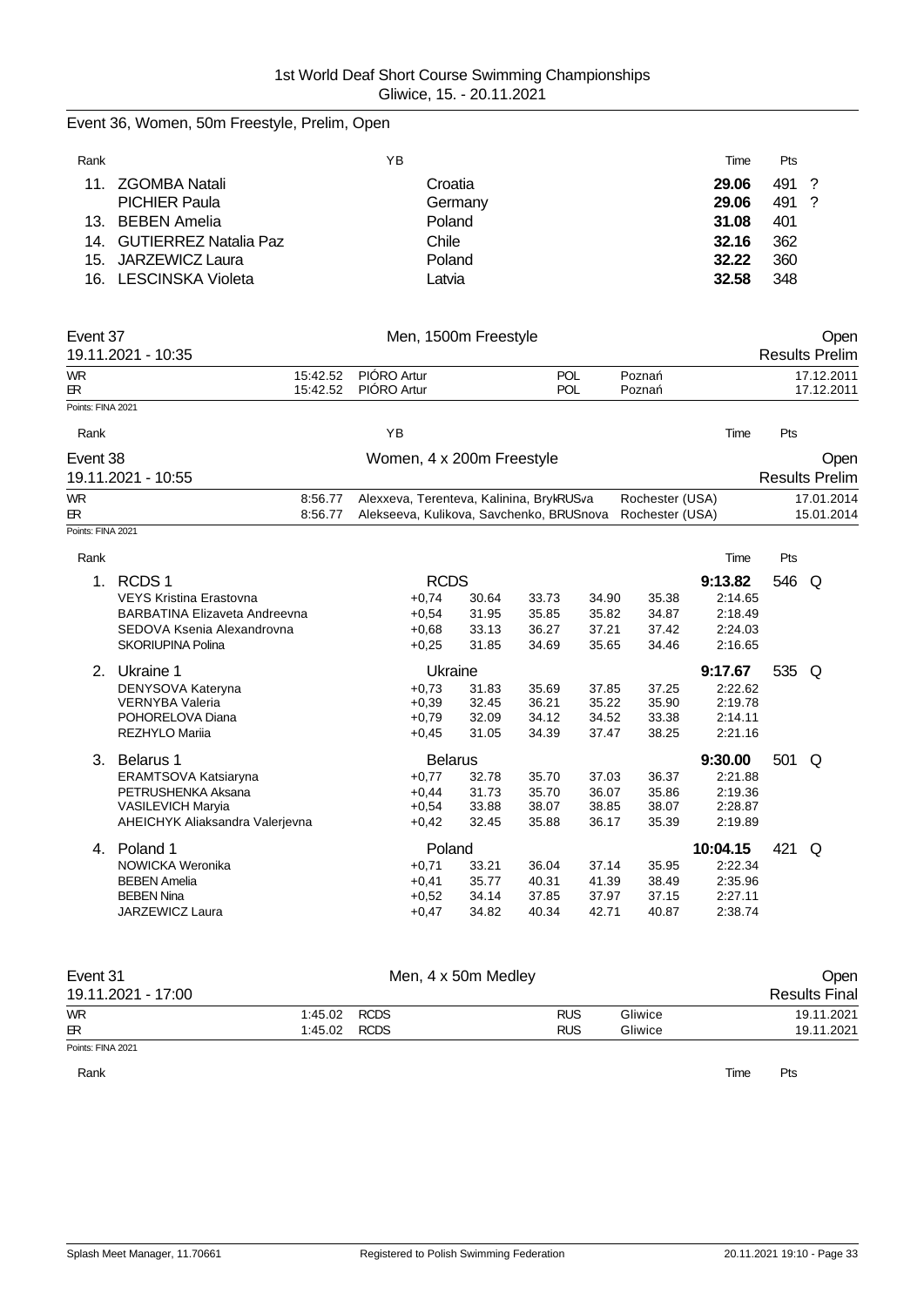# Event 31, Men, 4 x 50m Medley, Final

|    | RCDS <sub>1</sub><br><b>World Record</b>                           |                     | 1:40.28        | 733                                                                            |                    |                |
|----|--------------------------------------------------------------------|---------------------|----------------|--------------------------------------------------------------------------------|--------------------|----------------|
|    | <b>TROSHIN Mark Viktorovich</b><br><b>FOMIN Martin Robertovich</b> | $+0.62$<br>$+1,53$  | 25.64<br>28.43 | <b>MARTYNENKO Denis Konstantinovich</b><br><b>OBOTIN Vitalii Alexandrovich</b> | $+1.52$<br>$+0,12$ | 23.59<br>22.62 |
| 2. | Ukraine 1                                                          |                     | Ukraine        |                                                                                | 1:42.92            | 678            |
|    | DUDNYK Maksym                                                      | $+0.66$             | 26.83          | <b>SULTANOV IIIa</b>                                                           | $+0,42$            | 24.90          |
|    | <b>KOLOMIIETS Oleksii</b>                                          | $+0.33$             | 27.85          | <b>LYTVYNENKO Oleksii</b>                                                      | $+0,27$            | 23.34          |
| 3. | Belarus 1                                                          |                     | <b>Belarus</b> |                                                                                | 1:50.60            | 546            |
|    | <b>BARYSEVICH Danil</b>                                            | $+0.57$             | 28.24          | <b>ASKERKA Maksim</b>                                                          | $+0.32$            | 25.68          |
|    | <b>KUCHUN Dzianis Igorevich</b>                                    | $+0,42$             | 31.77          | <b>TSYRON Henadzi</b>                                                          | $+0.54$            | 24.91          |
| 4. | Poland 1                                                           |                     | Poland         |                                                                                | 1:58.04            | 449            |
|    | <b>SAWKA Juliusz</b>                                               | $+0.74$             | 29.19          | <b>NOWICKI Kacper</b>                                                          | $+0,61$            | 27.06          |
|    | STEMPURSKI lgor                                                    | $+0,48$             | 32.78          | <b>WOJCIECHOWSKI Wiktor</b>                                                    | $+0,18$            | 29.01          |
| 5. | Hungary 1                                                          |                     | Hungary        |                                                                                | 1:58.92            | 439            |
|    | <b>FREUND Balazs</b>                                               | <b>KEREKES Mate</b> | $+0.53$        | 29.69                                                                          |                    |                |
|    | KISS Adam                                                          | $+0.26$             | 32.42          | <b>KIRALY Robert Belian</b>                                                    | $+0,41$            | 26.19          |

| Event 32   | 19.11.2021 - 17:03                                                                                                                |    |                                                                   | Women, 200m Medley                               | Open<br><b>Results Final</b>                                                           |                          |                                                    |                                                    |                                                    |                                                    |
|------------|-----------------------------------------------------------------------------------------------------------------------------------|----|-------------------------------------------------------------------|--------------------------------------------------|----------------------------------------------------------------------------------------|--------------------------|----------------------------------------------------|----------------------------------------------------|----------------------------------------------------|----------------------------------------------------|
| WR.<br>ЕR. |                                                                                                                                   |    | 2:23.48<br>2.23.48                                                | <b>BILALOVA Polina</b><br><b>BILALOVA Polina</b> |                                                                                        | <b>RUS</b><br><b>RUS</b> | Gliwice<br>Gliwice                                 |                                                    |                                                    | 19.11.2021<br>19.11.2021                           |
|            | Points: FINA 2021                                                                                                                 |    |                                                                   |                                                  |                                                                                        |                          |                                                    |                                                    |                                                    |                                                    |
| Rank       |                                                                                                                                   | ΥB |                                                                   |                                                  | Time                                                                                   | Pts                      | 50 <sub>m</sub>                                    | 100m                                               | 150 <sub>m</sub>                                   | 200 <sub>m</sub>                                   |
|            | 1. BILALOVA Polina<br><b>World Record</b>                                                                                         |    | <b>RCDS</b>                                                       |                                                  | 2:19.21 670                                                                            |                          | 30.30                                              | 35.16                                              | 40.70                                              | 33.05                                              |
| 5.         | 2. TERESHCHENKO Iryna<br>3. MAKHNYK Anita<br>4. DRAGAN Julia<br>BARBATINA E.<br>6. PUNET Maria Celeste<br>7. CUADRADO MARTIN Elsa |    | Ukraine<br>Ukraine<br>Poland<br><b>RCDS</b><br>Argentina<br>Spain |                                                  | 2:22.76 621<br>2:23.08 617<br>2:23.40 613<br>2:25.60 586<br>2:35.18 484<br>2:41.70 428 |                          | 30.16<br>30.62<br>31.73<br>32.46<br>33.30<br>34.31 | 37.66<br>37.93<br>37.65<br>36.97<br>40.21<br>42.72 | 41.40<br>41.42<br>42.00<br>41.91<br>45.89<br>45.29 | 33.54<br>33.11<br>32.02<br>34.26<br>35.78<br>39.38 |

| Event 33          | 19.11.2021 - 17:16                    |                                                        |                |                | Men, 400m Medley      |                  |                |                    |                |                | Open<br><b>Results Final</b> |                |            |
|-------------------|---------------------------------------|--------------------------------------------------------|----------------|----------------|-----------------------|------------------|----------------|--------------------|----------------|----------------|------------------------------|----------------|------------|
| WR.               |                                       |                                                        |                | 4:10.39        | <b>PARKIN Terence</b> |                  |                | <b>RSA</b>         |                | Berlin (GER)   |                              |                | 26.01.2002 |
| 田                 |                                       |                                                        |                | 4:29.64        |                       | POWRO NIK Konrad |                | <b>POL</b>         |                | Gliwice        |                              |                | 13.03.2015 |
| Points: FINA 2021 |                                       |                                                        |                |                |                       |                  |                |                    |                |                |                              |                |            |
| Rank              |                                       |                                                        |                |                | ΥB                    |                  |                |                    |                |                | Time                         | Pts            |            |
|                   |                                       | <b>OBOTIN Vitalii Alexandrovich</b><br>European Record |                |                |                       | <b>RCDS</b>      |                |                    |                |                | 4:22.48                      | 715            |            |
|                   | 50m:<br>100m:                         | 29.11<br>1:03.21                                       | 29.11<br>34.10 | 150m:<br>200m: | 1:38.88<br>2:12.70    | 35.67<br>33.82   | 250m:<br>300m: | 2:48.62<br>3:25.19 | 35.92<br>36.57 | 350m:<br>400m: | 3:54.49<br>4:22.48           | 29.30<br>27.99 |            |
| $\mathcal{P}$     |                                       | POWROZNIK Konrad                                       |                |                |                       | Poland           |                |                    |                |                | 4:27.18                      | 678            |            |
|                   | $50m$ :                               | 27.89                                                  | 27.89          | 150m:          | 1:35.34               | 35.12            | 250m:          | 2:47.73            | 37.87          | 350m:          | 3:57.09                      | 30.63          |            |
|                   | $100m$ :                              | 1:00.22                                                | 32.33          | 200m:          | 2:09.86               | 34.52            | 300m:          | 3:26.46            | 38.73          | 400m:          | 4:27.18                      | 30.09          |            |
| 3.                | <b>SKOSYRSKII Stepan Anatolyevich</b> |                                                        |                |                |                       | <b>RCDS</b>      |                |                    |                |                | 4:36.82                      | 610            |            |
|                   | 50m:                                  | 27.76                                                  | 27.76          | 150m:          | 1:36.14               | 35.94            | 250m:          | 2:51.77            | 40.72          | 350m:          | 4:05.47                      | 33.08          |            |
|                   | $100m$ :                              | 1:00.20                                                | 32.44          | 200m:          | 2:11.05               | 34.91            | 300m:          | 3:32.39            | 40.62          | 400m:          | 4:36.82                      | 31.35          |            |
| 4.                |                                       | STOJANOSKI Andrej                                      |                |                |                       | Macedonia        |                |                    |                |                | 4:40.73                      | 585            |            |
|                   | 50m:                                  | 28.61                                                  | 28.61          | 150m:          | 1:38.52               | 36.63            | 250m:          | 2:53.19            | 38.68          | 350m:          | 4:06.50                      | 33.50          |            |
|                   | 100m:                                 | 1:01.89                                                | 33.28          | 200m:          | 2:14.51               | 35.99            | 300m:          | 3:33.00            | 39.81          | 400m:          | 4:40.73                      | 34.23          |            |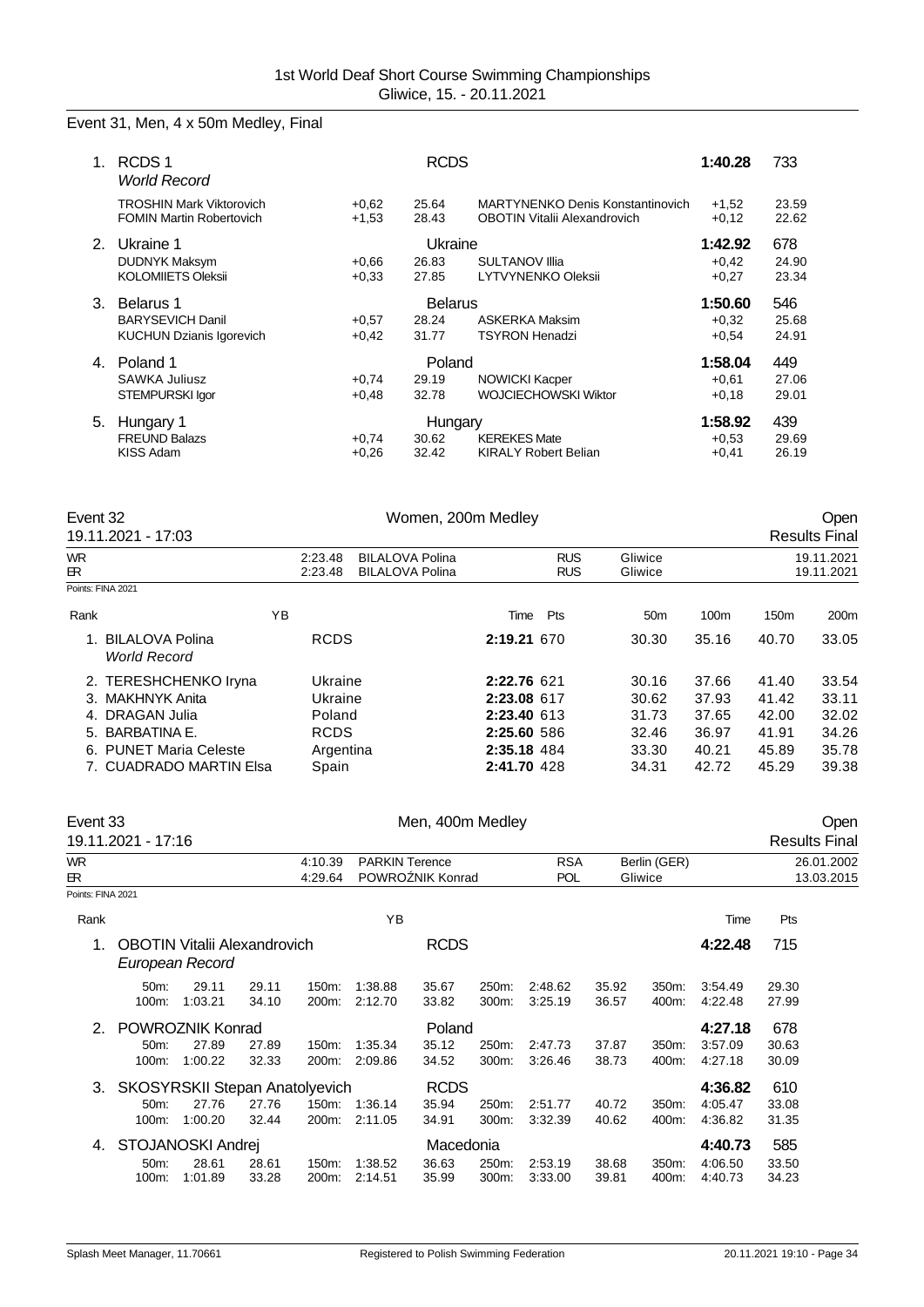Event 33, Men, 400m Medley, Final, Open

| Rank |                                                     |                                                |                |                | ΥB                 |                               |                   |                    |                |                   | Time                          | Pts                   |
|------|-----------------------------------------------------|------------------------------------------------|----------------|----------------|--------------------|-------------------------------|-------------------|--------------------|----------------|-------------------|-------------------------------|-----------------------|
| 5.   | <b>KHEILYK Dmytro</b><br>50m<br>$100m$ :            | 28.63<br>1:02.11                               | 28.63<br>33.48 | 150m:<br>200m: | 1:39.57<br>2:16.48 | Ukraine<br>37.46<br>36.91     | 250m:<br>$300m$ : | 2:55.53<br>3:35.08 | 39.05<br>39.55 | $350m$ :<br>400m: | 4:43.25<br>4:09.80<br>4:43.25 | 569<br>34.72<br>33.45 |
| 6.   | <b>LUCAS Kevin</b><br>50 <sub>m</sub> :<br>$100m$ : | 30.36<br>1:05.84                               | 30.36<br>35.48 | 150m:<br>200m: | 1:44.33<br>2:21.57 | Netherlands<br>38.49<br>37.24 | 250m:<br>$300m$ : | 3:01.37<br>3:42.54 | 39.80<br>41.17 | 350m:<br>400m:    | 4:49.27<br>4:17.04<br>4:49.27 | 534<br>34.50<br>32.23 |
| 7.   | <b>FREUND Balazs</b><br>$50m$ :<br>$100m$ :         | 30.33<br>1:05.13                               | 30.33<br>34.80 | 150m:<br>200m: | 1:42.82<br>2:19.54 | Hungary<br>37.69<br>36.72     | 250m:<br>300m:    | 3:00.81<br>3:43.50 | 41.27<br>42.69 | 350m:<br>400m:    | 4:52.96<br>4:18.59<br>4:52.96 | 514<br>35.09<br>34.37 |
| 8.   | 50 <sub>m</sub> :<br>$100m$ :                       | DE FRUTOS DE PABLOS Alvaro<br>31.68<br>1:08.80 | 31.68<br>37.12 | 150m:<br>200m: | 1:49.08<br>2:28.74 | Spain<br>40.28<br>39.66       | 250m:<br>300m:    | 3:11.56<br>3:55.47 | 42.82<br>43.91 | 350m:<br>400m:    | 5:06.82<br>4:31.88<br>5:06.82 | 448<br>36.41<br>34.94 |

| Event 34                         | 19.11.2021 - 17:31                                                                                                                                                 |                    | Women, 100m Butterfly                                                   |                                                                |                                        |                                                    | Open<br><b>Results Final</b>                       |
|----------------------------------|--------------------------------------------------------------------------------------------------------------------------------------------------------------------|--------------------|-------------------------------------------------------------------------|----------------------------------------------------------------|----------------------------------------|----------------------------------------------------|----------------------------------------------------|
| WR.<br>ER.                       |                                                                                                                                                                    | 1:04.25<br>1:04.25 | POLIVANCHUK Alexandra<br>POLIVANCHUK Alexandra                          | <b>SWE</b><br><b>SWE</b>                                       | Ostersund (SWE)<br>Ostersund (SWE)     |                                                    | 30.03.2007<br>30.03.2007                           |
| Points: FINA 2021                |                                                                                                                                                                    |                    |                                                                         |                                                                |                                        |                                                    |                                                    |
| Rank                             |                                                                                                                                                                    | YB                 |                                                                         | Time                                                           | Pts                                    | 50 <sub>m</sub>                                    | 100m                                               |
|                                  | <b>BILALOVA Polina</b><br><b>World Record</b>                                                                                                                      |                    | <b>RCDS</b>                                                             | 1:03.41                                                        | 638                                    | 29.90                                              | 33.51                                              |
| 2.<br>3.<br>4.<br>5.<br>6.<br>7. | <b>TERESHCHENKO Iryna</b><br>ALEXEEVA Alena Sergeevna<br><b>IVANENKO Kateryna</b><br><b>FILIPCHYK Anastasiya</b><br><b>ZSILINSZKI Orsolya</b><br>JAEN ABAD Natalia |                    | Ukraine<br><b>RCDS</b><br>Ukraine<br><b>Belarus</b><br>Hungary<br>Spain | 1:05.14<br>1:06.55<br>1:06.72<br>1:07.61<br>1:12.36<br>1:12.38 | 589<br>552<br>548<br>526<br>429<br>429 | 30.64<br>31.16<br>29.85<br>31.54<br>34.70<br>33.58 | 34.50<br>35.39<br>36.87<br>36.07<br>37.66<br>38.80 |
| 8.                               | <b>BEBEN Nina</b>                                                                                                                                                  |                    | Poland                                                                  | 1:12.49                                                        | 427                                    | 33.19                                              | 39.30                                              |
| EXH.                             | VASILEVICH Maryia                                                                                                                                                  |                    | <b>Belarus</b>                                                          |                                                                |                                        |                                                    |                                                    |

| Event 35          | 19.11.2021 - 17:42                                     | Men, 100m Freestyle |                                                                        |                          |                    |            | Open<br><b>Results Final</b> |                |
|-------------------|--------------------------------------------------------|---------------------|------------------------------------------------------------------------|--------------------------|--------------------|------------|------------------------------|----------------|
| <b>WR</b><br>ER   |                                                        | 49.90<br>49.90      | <b>DENISOV Miron Mikhaylovich</b><br><b>DENISOV Miron Mikhaylovich</b> | <b>RUS</b><br><b>RUS</b> | Gliwice<br>Gliwice |            | 19.11.2021<br>19.11.2021     |                |
| Points: FINA 2021 |                                                        |                     |                                                                        |                          |                    |            |                              |                |
| Rank              |                                                        | ΥB                  |                                                                        |                          | Time               | Pts        | 50 <sub>m</sub>              | 100m           |
|                   | ZHIVAEV Andrei Alexeevich<br><b>World Record</b>       |                     | <b>RCDS</b>                                                            |                          | 49.74              | 737        | 24.16                        | 25.58          |
| 2.<br>3.          | DENISOV Miron Mikhaylovich<br><b>DUDNYK Maksym</b>     |                     | <b>RCDS</b><br>Ukraine                                                 |                          | 50.06<br>51.72     | 723<br>656 | 24.17<br>24.95               | 25.89<br>26.77 |
| 4.                | <b>KOCHMANN Lars</b>                                   |                     | Germany                                                                |                          | 51.76              | 654        | 25.31                        | 26.45          |
| 5.                | <b>KONKIN Viktor</b>                                   |                     | Ukraine                                                                |                          | 52.38              | 631        | 24.77                        | 27.61          |
| 6.                | <b>VAZDIKIS Artis</b>                                  |                     | Latvia                                                                 |                          | 53.35              | 597        | 25.75                        | 27.60          |
| DSQ.              | <b>LLANOS Emanuel</b><br><b>YOUNG Nathan Alexander</b> |                     | Argentina<br><b>Great Britain</b>                                      |                          | 55.23              | 538        | 26.39                        | 28.84          |

*(Time: 17:44), Any swimmer starting before signal will be disqualified*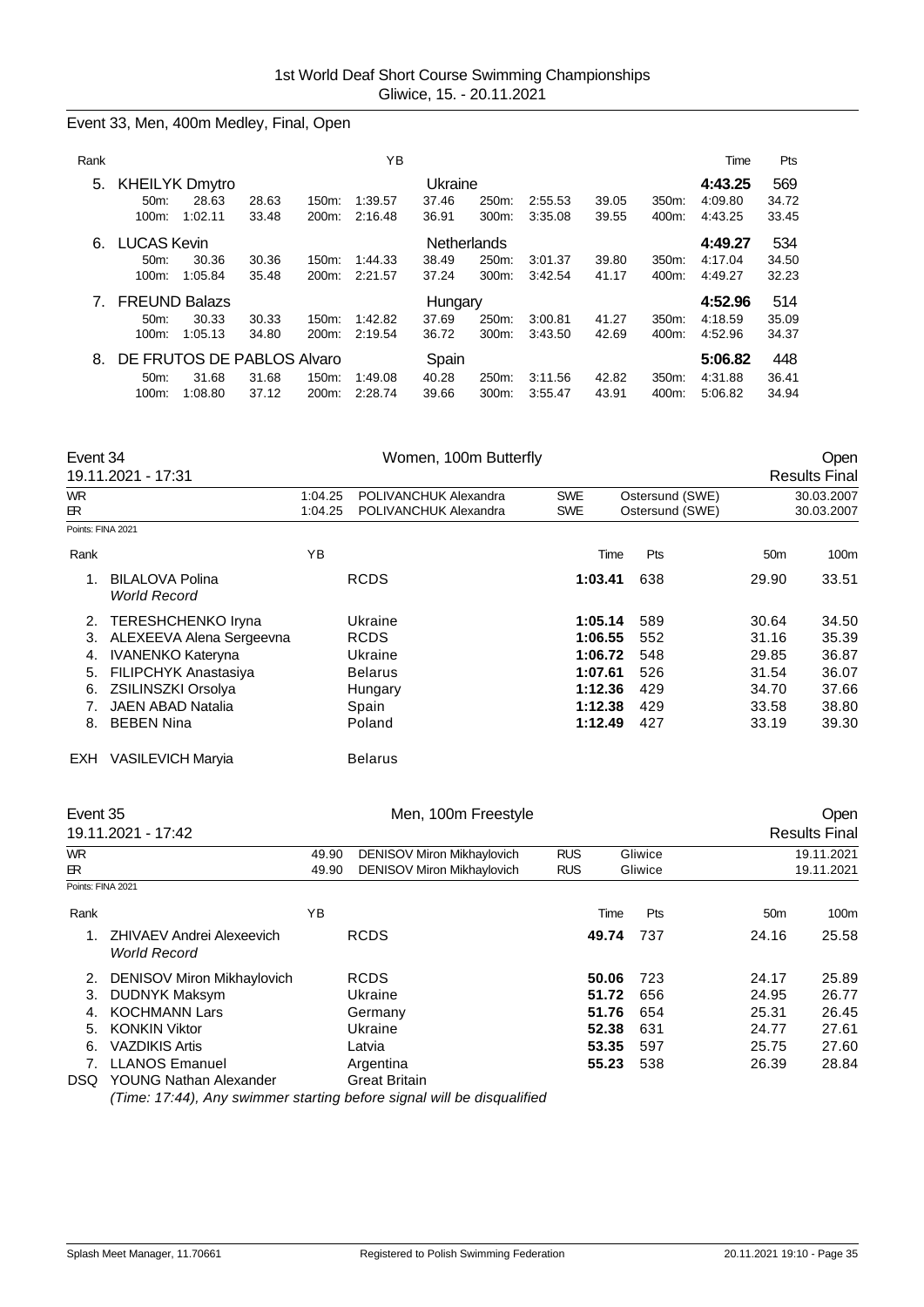Event 35, Men, 100m Freestyle, Final

| EXH ANTREAS GAVRIIL | Cyprus         |
|---------------------|----------------|
| EXH ASKERKA Maksim  | <b>Belarus</b> |

| Event 36          | 19.11.2021 - 17:53                          | Women, 50m Freestyle                          |                   |                            | Open<br><b>Results Final</b> |
|-------------------|---------------------------------------------|-----------------------------------------------|-------------------|----------------------------|------------------------------|
| <b>WR</b><br>БR.  | 25.81<br>25.92                              | <b>JOYCE Danielle</b><br><b>EMBREKTE Zane</b> | <b>GBR</b><br>LAT | Edinburgh (GBR)<br>Gliwice | 10.12.2016<br>19.11.2021     |
| Points: FINA 2021 |                                             |                                               |                   |                            |                              |
| Rank              |                                             | ΥB                                            |                   | Time                       | Pts                          |
| 1.                | <b>EMBREKTE Zane</b><br><b>World Record</b> | Latvia                                        |                   | 25.56                      | 721                          |
| 2.                | <b>KLIUCHNIKOVA Olga</b>                    | <b>RCDS</b>                                   |                   | 25.80                      | 702                          |
| 3.                | <b>TANYAN Daria Vladimirovna</b>            | <b>RCDS</b>                                   |                   | 26.65                      | 636                          |
| 4.                | REZHYLO Marija                              | Ukraine                                       |                   | 27.55                      | 576                          |
| 5.                | AHEICHYK Aliaksandra Valerjevna             | <b>Belarus</b>                                |                   | 27.69                      | 567                          |
| 6.                | JARZEWICZ Klaudia                           | Poland                                        |                   | 28.43                      | 524                          |
|                   | NOWICKA Weronika                            | Poland                                        |                   | 28.52                      | 519                          |
| 8.                | <b>ZGOMBA Natali</b>                        | Croatia                                       |                   | 28.89                      | 499                          |
| EXH.              | <b>BEBEN Amelia</b>                         | Poland                                        |                   |                            |                              |
| EXH.              | <b>GUTIERREZ Natalia Paz</b>                | Chile                                         |                   |                            |                              |

| Event 37           | Men, 1500m Freestyle |            |       |                      |  |  |
|--------------------|----------------------|------------|-------|----------------------|--|--|
| 19.11.2021 - 18:03 |                      |            |       | <b>Results Final</b> |  |  |
| <b>WR</b>          | 15:42.52 PIÓRO Artur | <b>POL</b> | Pozna | 17.12.2011           |  |  |
| $\mathbb{R}$       | 15:42.52 PIÓRO Artur | <b>POL</b> | Pozna | 17.12.2011           |  |  |
| Points: FINA 2021  |                      |            |       |                      |  |  |

| Rank |                                   |         |         |       | YB      |             |       |                 |         | Time            | Pts     |
|------|-----------------------------------|---------|---------|-------|---------|-------------|-------|-----------------|---------|-----------------|---------|
| 1.   | <b>MUELLER Niklas</b>             |         |         |       |         | Germany     |       |                 |         | 16:27.09        | 634     |
|      | $100m$ :                          | 1:01.39 | 1:01.39 | 500m: | 5:22.09 | 1:05.92     | 900m: | 9:47.45         | 1:06.46 | 1300m: 14:14.48 | 1:07.11 |
|      | $200m$ :                          | 2:05.82 | 1:04.43 | 600m: | 6:28.01 | 1:05.92     |       | 1000m: 10:53.84 | 1:06.39 | 1400m: 15:21.46 | 1:06.98 |
|      | 300m:                             | 3:10.37 | 1:04.55 | 700m: | 7:34.71 | 1:06.70     |       | 1100m: 12:00.46 | 1:06.62 | 1500m: 16:27.09 | 1:05.63 |
|      | 400m:                             | 4:16.17 | 1:05.80 | 800m: | 8:40.99 | 1:06.28     |       | 1200m: 13:07.37 | 1:06.91 |                 |         |
| 2.   | <b>WOJCIK Rafal</b>               |         |         |       |         | Poland      |       |                 |         | 16:31.44        | 625     |
|      | 100m:                             | 1:02.75 | 1:02.75 | 500m: | 5:26.76 | 1:05.78     | 900m: | 9:53.12         | 1:06.87 | 1300m: 14:20.69 | 1:07.17 |
|      | 200m:                             | 2:09.02 | 1:06.27 | 600m: | 6:33.43 | 1:06.67     |       | 1000m: 10:59.81 | 1:06.69 | 1400m: 15:27.58 | 1:06.89 |
|      | 300m.                             | 3:15.11 | 1:06.09 | 700m: | 7:40.18 | 1:06.75     |       | 1100m: 12:06.73 | 1:06.92 | 1500m: 16:31.44 | 1:03.86 |
|      | 400m:                             | 4:20.98 | 1:05.87 | 800m: | 8:46.25 | 1:06.07     |       | 1200m: 13:13.52 | 1:06.79 |                 |         |
| 3.   | <b>TORISHNII Filipp</b>           |         |         |       |         | <b>RCDS</b> |       |                 |         | 16:47.51        | 596     |
|      | $100m$ :                          | 1:01.67 | 1:01.67 | 500m: | 5:23.04 | 1:06.20     | 900m: | 9:54.22         | 1:08.60 | 1300m: 14:31.65 | 1:09.75 |
|      | 200m:                             | 2:06.37 | 1:04.70 | 600m: | 6.29.54 | 1:06.50     |       | 1000m: 11:03.10 | 1:08.88 | 1400m: 15:40.85 | 1:09.20 |
|      | 300m:                             | 3:11.01 | 1:04.64 | 700m: | 7:37.09 | 1:07.55     |       | 1100m: 12:11.94 | 1:08.84 | 1500m: 16:47.51 | 1:06.66 |
|      | 400m:                             | 4:16.84 | 1:05.83 | 800m: | 8:45.62 | 1:08.53     |       | 1200m: 13:21.90 | 1:09.96 |                 |         |
| 4.   | <b>KRAMARCZYK Jakub</b>           |         |         |       |         | Poland      |       |                 |         | 17:21.92        | 539     |
|      | 100m:                             | 1:02.95 | 1:02.95 | 500m: | 5:41.66 | 1:10.40     |       | 900m: 10:23.99  | 1:10.45 | 1300m: 15:05.28 | 1:10.24 |
|      | 200m:                             | 2:12.26 | 1:09.31 | 600m: | 6:52.40 | 1:10.74     |       | 1000m: 11:34.62 | 1:10.63 | 1400m: 16:14.68 | 1:09.40 |
|      | 300m.                             | 3:21.32 | 1:09.06 | 700m: | 8:03.25 | 1:10.85     |       | 1100m: 12:44.85 | 1:10.23 | 1500m: 17:21.92 | 1:07.24 |
|      | 400m:                             | 4:31.26 | 1:09.94 | 800m: | 9:13.54 | 1:10.29     |       | 1200m: 13:55.04 | 1:10.19 |                 |         |
| 5.   | <b>KALUGIN Vitaly Evgenyevich</b> |         |         |       |         | <b>RCDS</b> |       |                 |         | 17:27.43        | 530     |
|      | 100m:                             | 1:03.33 | 1:03.33 | 500m: | 5:42.69 | 1:10.32     |       | 900m: 10:26.08  | 1:10.86 | 1300m: 15:08.72 | 1:09.22 |
|      | 200m:                             | 2:12.95 | 1:09.62 | 600m: | 6:53.50 | 1:10.81     |       | 1000m: 11:37.30 | 1:11.22 | 1400m: 16:18.81 | 1:10.09 |
|      | 300m:                             | 3:22.65 | 1:09.70 | 700m: | 8:04.22 | 1:10.72     |       | 1100m: 12:48.48 | 1:11.18 | 1500m: 17:27.43 | 1:08.62 |
|      | 400m:                             | 4:32.37 | 1:09.72 | 800m: | 9:15.22 | 1:11.00     |       | 1200m: 13:59.50 | 1:11.02 |                 |         |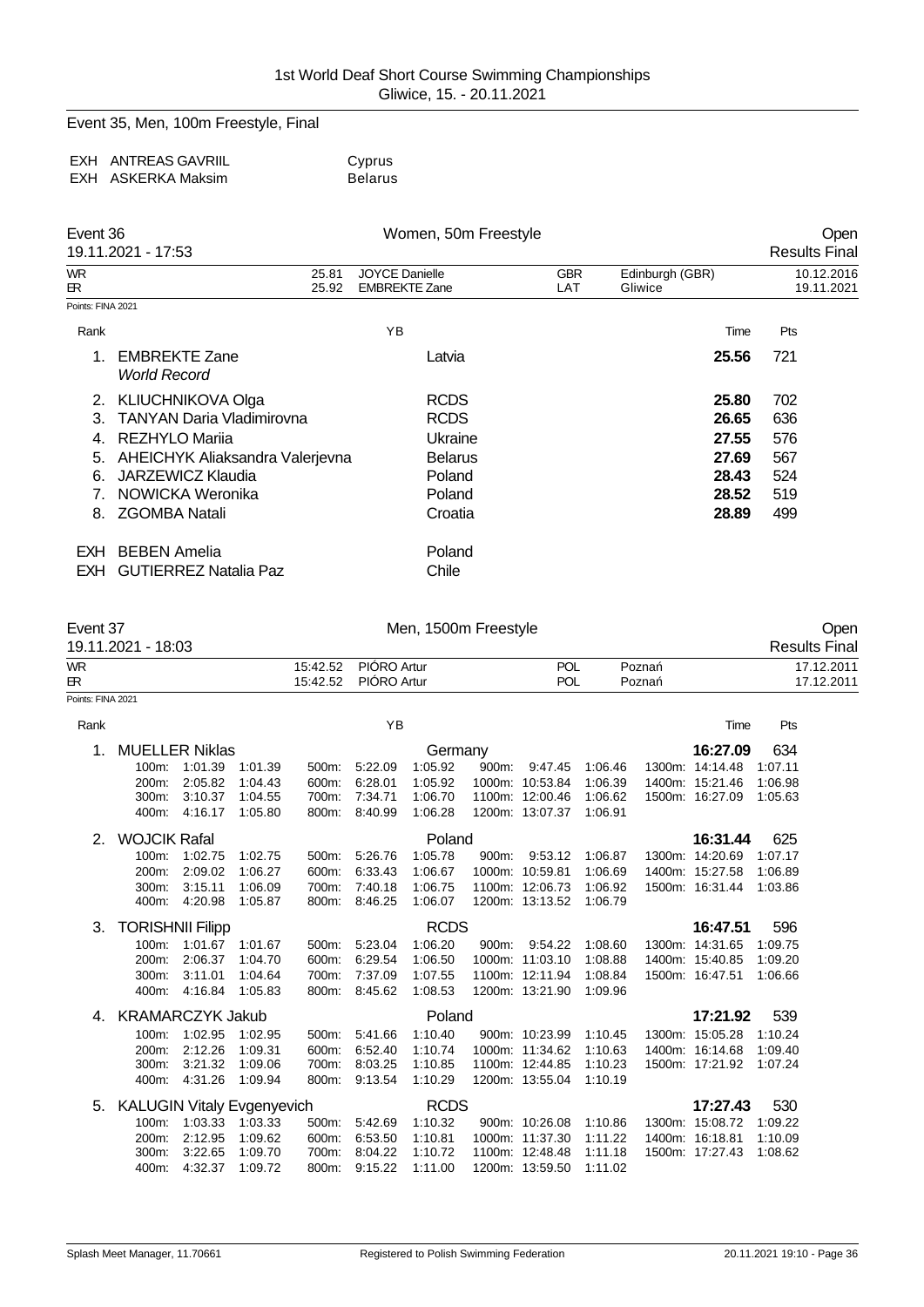|                   | Event 37, Men, 1500m Freestyle, Final, Open                                                                                                               |                                  |                                          |                                                                                               |                                  |                                                                         |                                          |                                    |                                                                   |                                      |
|-------------------|-----------------------------------------------------------------------------------------------------------------------------------------------------------|----------------------------------|------------------------------------------|-----------------------------------------------------------------------------------------------|----------------------------------|-------------------------------------------------------------------------|------------------------------------------|------------------------------------|-------------------------------------------------------------------|--------------------------------------|
| Rank              |                                                                                                                                                           |                                  | YB                                       |                                                                                               |                                  |                                                                         |                                          |                                    | Time                                                              | Pts                                  |
| 6.                | <b>GUILLEN MARTINEZ Mario</b><br>100m:<br>1:07.84<br>1:07.84<br>200m:<br>2:20.30<br>1:12.46<br>300m:<br>3:34.05<br>1:13.75<br>400m:<br>4:47.58<br>1:13.53 | 500m:<br>600m:<br>700m:<br>800m: | 6.01.46<br>7:15.64<br>8:30.29<br>9:44.56 | Spain<br>1:13.88<br>1:14.18<br>1:14.65<br>1:14.27                                             |                                  | 900m: 10:59.29<br>1000m: 12:14.19<br>1100m: 13:29.29<br>1200m: 14:43.90 | 1.14.73<br>1:14.90<br>1:15.10<br>1:14.61 |                                    | 18:28.15<br>1300m: 15:59.00<br>1400m: 17:13.65<br>1500m: 18:28.15 | 448<br>1:15.10<br>1:14.65<br>1:14.50 |
| Event 38          | 19.11.2021 - 18:32                                                                                                                                        |                                  |                                          | Women, 4 x 200m Freestyle                                                                     |                                  |                                                                         |                                          |                                    |                                                                   | Open<br><b>Results Final</b>         |
| WR<br>БR.         |                                                                                                                                                           | 8:56.77<br>8:56.77               |                                          | Alexxeva, Terenteva, Kalinina, BrykRUSva<br>Alekseeva, Kulikova, Savchenko, BRUSnova          |                                  |                                                                         |                                          | Rochester (USA)<br>Rochester (USA) |                                                                   | 17.01.2014<br>15.01.2014             |
| Points: FINA 2021 |                                                                                                                                                           |                                  |                                          |                                                                                               |                                  |                                                                         |                                          |                                    |                                                                   |                                      |
| Rank              |                                                                                                                                                           |                                  |                                          |                                                                                               |                                  |                                                                         |                                          |                                    | Time                                                              | Pts                                  |
| 1.                | RCDS <sub>1</sub><br><b>World Record</b>                                                                                                                  |                                  |                                          | <b>RCDS</b>                                                                                   |                                  |                                                                         |                                          |                                    | 8:29.22                                                           | 703                                  |
|                   | KLIUCHNIKOVA Olga<br><b>TANYAN Daria Vladimirovna</b><br>TERENTEVA Viktorija Aleksandrovna<br><b>BILALOVA Polina</b>                                      |                                  |                                          | $+0,81$<br>$+0,64$<br>$+0,45$<br>$+0,41$                                                      | 29.39<br>30.15<br>28.08<br>29.25 | 32.52<br>32.97<br>30.83<br>31.42                                        | 33.94<br>34.54<br>32.28<br>32.54         | 32.44<br>33.40<br>33.33<br>32.14   | 2:08.29<br>2:11.06<br>2:04.52<br>2:05.35                          |                                      |
|                   | 2. Ukraine 1<br><b>MAKHNYK Anita</b><br><b>IVANENKO Kateryna</b><br><b>TARASENKO Daria</b><br><b>TERESHCHENKO Iryna</b>                                   |                                  |                                          | Ukraine<br>$+0,80$<br>$+0,43$<br>$+0,40$<br>$+0,25$                                           | 31.76<br>30.02<br>29.56<br>29.40 | 33.12<br>33.88<br>33.21<br>33.14                                        | 33.23<br>36.16<br>34.60<br>34.42         | 32.50<br>36.32<br>34.38<br>34.30   | 8:50.00<br>2:10.61<br>2:16.38<br>2:11.75<br>2:11.26               | 623                                  |
|                   | 3. Poland 1<br>NOWICKA Weronika<br><b>JARZEWICZ Klaudia</b><br>CHMIELEWSKA Julia<br><b>DRAGAN Julia</b>                                                   |                                  |                                          | Poland<br>$+0,83$<br>$+0,24$<br>$+0,39$<br>$+0,43$                                            | 32.31<br>30.25<br>29.12<br>28.89 | 34.61<br>34.16<br>32.27<br>32.65                                        | 35.46<br>35.95<br>33.68<br>34.17         | 34.26<br>35.64<br>34.31<br>33.72   | 8:51.45<br>2:16.64<br>2:16.00<br>2:09.38<br>2:09.43               | 618                                  |
|                   | 4. Belarus 1<br>AHEICHYK Aliaksandra Valerjevna<br>ERAMTSOVA Katsiaryna<br>RUDZKO Maryia<br>FILIPCHYK Anastasiya                                          |                                  |                                          | <b>Belarus</b><br>$+0,77$<br>$+0,52$<br>$+0,37$<br>$+0,41$                                    | 32.33<br>30.95<br>31.34<br>29.99 | 34.35<br>34.75<br>34.21<br>34.41                                        | 35.83<br>35.73<br>34.91<br>35.74         | 34.93<br>33.73<br>34.03<br>35.63   | 9:02.86<br>2:17.44<br>2:15.16<br>2:14.49<br>2:15.77               | 580                                  |
| Event 39          | 20.11.2021 - 10:00                                                                                                                                        |                                  |                                          | Women, 4 x 50m Freestyle                                                                      |                                  |                                                                         |                                          |                                    |                                                                   | Open<br><b>Results Prelim</b>        |
| WR.<br>BR.        |                                                                                                                                                           | 1:52.24<br>1:55.89               |                                          | Sharp, Mcclafferty, Gotta, Joyce<br>Polivanchuk, Westerlund, Polivanch SWE rikssorMalmo (SWE) |                                  | <b>GBR</b>                                                              |                                          | Loughborough (GBR)                 |                                                                   | 30.03.2019<br>06.05.2005             |
| Points: FINA 2021 |                                                                                                                                                           |                                  |                                          |                                                                                               |                                  |                                                                         |                                          |                                    |                                                                   |                                      |
| Rank              |                                                                                                                                                           |                                  |                                          |                                                                                               |                                  |                                                                         |                                          |                                    | Time                                                              | Pts                                  |
| 1.                | <b>Belarus 1</b><br>European Record                                                                                                                       |                                  |                                          | <b>Belarus</b>                                                                                |                                  |                                                                         |                                          |                                    | 1:53.23                                                           | 545 Q                                |
|                   | LIFIOUND AIL                                                                                                                                              |                                  |                                          |                                                                                               | $1100H - 11011$                  |                                                                         |                                          |                                    |                                                                   | 0000                                 |

|    | AHEICHYK Aliaksandra Valerjevna<br>ERAMTSOVA Katsiaryna | $+0.70$<br>$+0.55$ | 28.03<br>28.05 | <b>VASILEVICH Maryia</b><br><b>FILIPCHYK Anastasiya</b>    | $+0.53$<br>$+0.46$ | 28.90<br>28.25 |
|----|---------------------------------------------------------|--------------------|----------------|------------------------------------------------------------|--------------------|----------------|
| 2. | RCDS <sub>1</sub>                                       |                    | <b>RCDS</b>    |                                                            | 1:53.36            | 543 Q          |
|    | ZEMSKOVA Polina Igorevna<br>LEVASHOVA Ksenija Denisovna | $+0.79$<br>$+0.43$ | 27.41<br>29.99 | ALEXEEVA Alena Sergeevna<br><b>VEYS Kristina Erastovna</b> | $+0.30$<br>$+0.53$ | 27.65<br>28.31 |
| 3. | Ukraine 1                                               |                    | Ukraine        |                                                            | 1:55.95            | 507<br>- Q     |
|    | DENYSOVA Kateryna                                       | $+0.69$            | 28.89          | <b>MAKHNYK Anita</b>                                       |                    | 28.98          |
|    | <b>VERNYBA Valeria</b>                                  |                    | 29.17          | <b>IVANENKO Kateryna</b>                                   |                    | 28.91          |
| 4. | Poland 1                                                |                    | Poland         |                                                            | 2:02.25            | 433 Q          |
|    | JARZEWICZ Laura                                         | $+0.73$            | 32.88          | NOWICKA Weronika                                           | $+0.27$            | 29.31          |
|    | <b>BEBEN Nina</b>                                       | $+0.45$            | 30.61          | DRAGAN Julia                                               | $+0.51$            | 29.45          |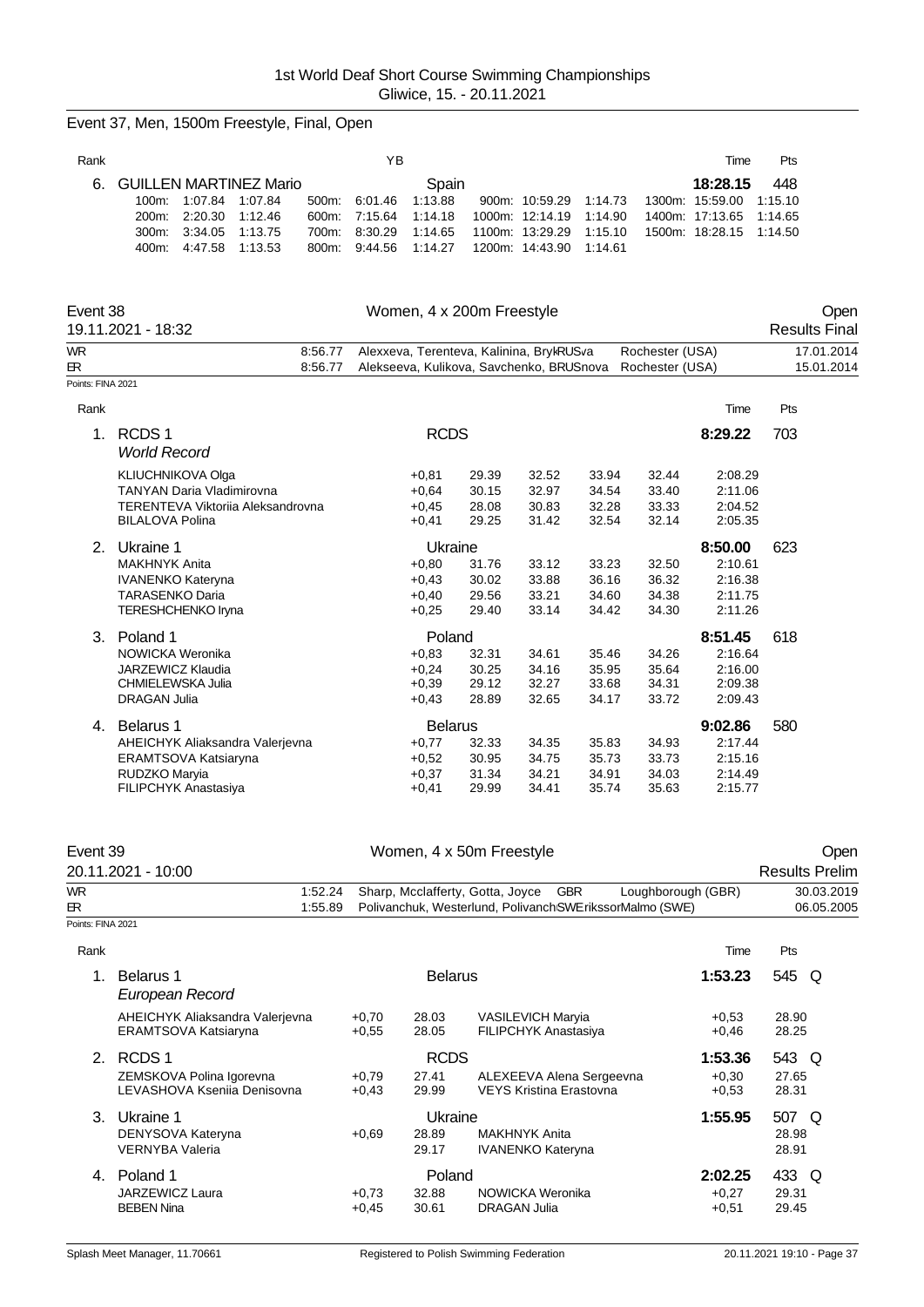| Event 40                                           |                    | Men, 200m Backstroke                          |                 |                          |                         |       |                  | Open                     |
|----------------------------------------------------|--------------------|-----------------------------------------------|-----------------|--------------------------|-------------------------|-------|------------------|--------------------------|
| 20.11.2021 - 10:05                                 |                    |                                               |                 |                          |                         |       |                  | <b>Results Prelim</b>    |
| <b>WR</b><br>БR.                                   | 2:02.83<br>2:06.93 | <b>PARKIN Terence</b><br><b>SAWKA Juliusz</b> |                 | <b>RSA</b><br><b>POL</b> | Durban (RSA)<br>Gliwice |       |                  | 27.09.2009<br>15.03.2015 |
| Points: FINA 2021                                  |                    |                                               |                 |                          |                         |       |                  |                          |
| Rank                                               | ΥB                 |                                               | Time            | Pts                      | 50 <sub>m</sub>         | 100m  | 150 <sub>m</sub> | 200m                     |
| <b>TROSHIN Mark Viktorovich</b><br>European Record | <b>RCDS</b>        |                                               | 2:03.86620      |                          | 28.09                   | 31.26 | 32.40            | 32.11                    |
| 2. LAVROV Roman Dmitrievich                        | <b>RCDS</b>        |                                               | 2:04.53610 Q    |                          | 29.24                   | 32.15 | 31.47            | 31.67                    |
| 3. ZHURAVLEV Igor Sergeevich                       | <b>RCDS</b>        |                                               | 2:07.52 568     |                          | 28.20                   | 31.02 | 33.07            | 35.23                    |
| 4. SAWKA Juliusz                                   | Poland             |                                               |                 | 2:13.78 492 Q            | 31.43                   | 34.04 | 34.67            | 33.64                    |
| 5. TOVKACH Bohdan                                  | Ukraine            |                                               | $2:15.39$ 474 Q |                          | 30.53                   | 34.32 | 35.25            | 35.29                    |
| 6. KUCHUN Dzianis Igorevich                        | <b>Belarus</b>     |                                               | $2:16.98$ 458 Q |                          | 32.02                   | 34.31 | 35.25            | 35.40                    |
| 7. ADAMOVYCH Vladyslav                             | Ukraine            |                                               | $2:17.35$ 454 Q |                          | 31.73                   | 34.32 | 35.68            | 35.62                    |
| 8. WOJCIK Rafal                                    | Poland             |                                               | 2:18.07 447 Q   |                          | 31.88                   | 34.47 | 36.01            | 35.71                    |
| 9. STEMPURSKI Igor                                 | Poland             |                                               | 2:18.29 445     |                          | 32.58                   | 35.19 | 35.29            | 35.23                    |
| 10. FREUND Balazs                                  | Hungary            |                                               | 2:18.89 439 Q   |                          | 32.58                   | 35.14 | 35.68            | 35.49                    |
| 11. GUILLEN MARTINEZ Mario                         | Spain              |                                               | 2:30.78 343 R   |                          | 36.52                   | 37.63 | 38.59            | 38.04                    |
| 12. SIAVICHAY Luis Bryan                           | Ecuador            |                                               | 2:38.58 295 R   |                          | 36.93                   | 40.52 | 42.05            | 39.08                    |
| 13. WOJCIECHOWSKI Wiktor                           | Poland             |                                               | 2:45.64 259     |                          | 39.57                   | 42.61 | 42.77            | 40.69                    |
| Event 41                                           |                    | Women, 200m Breaststroke                      |                 |                          |                         |       |                  | Open                     |
| $20.11.2021 - 10.15$                               |                    |                                               |                 |                          |                         |       |                  | <b>Doculte Drolim</b>    |

|           | 20.11.2021 - 10:15        |                |                     |                 |                 |       |                  | <b>Results Prelim</b> |
|-----------|---------------------------|----------------|---------------------|-----------------|-----------------|-------|------------------|-----------------------|
| <b>WR</b> |                           | 2:33.46        | CHMIELEWSKA Julia   | <b>POL</b>      | Lublin          |       |                  | 13.12.2020            |
| ЕR.       |                           | 2:33.80        | PETRUSCHENKA Aksana | <b>BLR</b>      | Rochester (USA) |       |                  | 17.01.2014            |
|           | Points: FINA 2021         |                |                     |                 |                 |       |                  |                       |
| Rank      | ΥB                        |                | Time                | Pts             | 50 <sub>m</sub> | 100m  | 150 <sub>m</sub> | 200m                  |
|           | 1. PETRUSHENKA Aksana     | <b>Belarus</b> |                     | $2:39.30602$ Q  | 35.51           | 39.39 | 40.15            | 44.25                 |
|           | 2. BARBATINA E.           | <b>RCDS</b>    |                     | $2:39.63599$ Q  | 37.76           | 41.07 | 40.21            | 40.59                 |
|           | 3. SHAIAKHMETOVA Kristina | <b>RCDS</b>    |                     | $2:40.66587$ Q  | 37.37           | 40.55 | 41.15            | 41.59                 |
|           | 4. TIKHONOVA K.           | <b>RCDS</b>    | 2:42.53 567         |                 | 36.64           | 40.65 | 42.26            | 42.98                 |
|           | 5. CHMIELEWSKA Julia      | Poland         |                     | $2:45.28539$ Q  | 37.98           | 41.93 | 43.14            | 42.23                 |
| 6.        | MAKHNYK Anita             | Ukraine        |                     | 2:47.47 518 Q   | 39.23           | 43.32 | 42.39            | 42.53                 |
|           | 7. ZSILINSZKI Orsolya     | Hungary        |                     | 2:55.74 448 Q   | 40.70           | 44.80 | 45.20            | 45.04                 |
|           | 8. PICHIER Paula          | Germany        |                     | $2:55.96$ 447 Q | 40.19           | 44.97 | 46.30            | 44.50                 |
|           | 9. CUADRADO MARTIN Elsa   | Spain          |                     | 3:00.65 413 Q   | 41.82           | 45.51 | 45.94            | 47.38                 |

| Event 42        |                                                |                                            | Men, 200m Breaststroke |                          |                                 |                |                  | <b>Open</b>              |
|-----------------|------------------------------------------------|--------------------------------------------|------------------------|--------------------------|---------------------------------|----------------|------------------|--------------------------|
|                 | 20.11.2021 - 10:20                             |                                            |                        |                          |                                 |                |                  | <b>Results Prelim</b>    |
| <b>WR</b><br>ЕR |                                                | 2:08.91<br><b>FORMIN Martin</b><br>2:20.78 | <b>PARKIN Terence</b>  | <b>RSA</b><br><b>RUS</b> | Berlin (GER)<br>Rochester (USA) |                |                  | 26.01.2002<br>16.01.2014 |
|                 | Points: FINA 2021                              |                                            |                        |                          |                                 |                |                  |                          |
| Rank            | ΥB                                             |                                            | Time                   | Pts                      | 50 <sub>m</sub>                 | 100m           | 150 <sub>m</sub> | 200m                     |
|                 | 1. FOMIN Martin Robertovich<br>European Record | <b>RCDS</b>                                |                        | 2:19.58 637 Q            | 31.80                           | 35.60          | 36.16            | 36.02                    |
|                 | 2. DYATLOV A.<br>3. SEMIN Nikita Andreevich    | <b>RCDS</b><br><b>RCDS</b>                 | 2:21.97 606            | $2:20.93619$ Q           | 32.14<br>31.63                  | 35.98<br>35.73 | 36.87<br>37.05   | 35.94<br>37.56           |
|                 | 4. HRYTSENKO Vladyslav                         | Ukraine                                    |                        | $2:23.055592$ Q          | 33.04                           | 36.90          | 37.39            | 35.72                    |
| 5.              | <b>MATIUSHIN F.</b>                            | <b>RCDS</b>                                | 2:24.85 570            |                          | 33.11                           | 37.17          | 37.80            | 36.77                    |
|                 | 6. KOLOMIIETS Oleksii                          | Ukraine                                    |                        | $2:25.57562$ Q           | 32.92                           | 38.00          | 37.50            | 37.15                    |
|                 | 7. RIZZO Jose Miguel                           | Ecuador                                    |                        | 2:31.84 495 Q            | 34.02                           | 38.10          | 39.44            | 40.28                    |
|                 | <b>LUCAS Kevin</b>                             | <b>Netherlands</b>                         |                        | $2:31.84$ 495 Q          | 33.69                           | 38.70          | 39.72            | 39.73                    |
| 9.              | <b>ZGOMBA Antonio</b>                          | Croatia                                    |                        | 2:32.53 488 Q            | 33.15                           | 38.66          | 40.27            | 40.45                    |
| 10.             | DE FRUTOS DE PABLOS A.                         | Spain                                      |                        | 2:35.58 460 Q            | 34.56                           | 39.74          | 40.63            | 40.65                    |
|                 | 11. DE BRUIJN Bart Joop Ad                     | <b>Netherlands</b>                         | 2:36.24 454 R          |                          | 34.59                           | 39.32          | 40.70            | 41.63                    |
|                 | 12. MARTILLO Angel Abraham                     | Ecuador                                    | 2:39.78 425 R          |                          | 36.96                           | 40.40          | 41.62            | 40.80                    |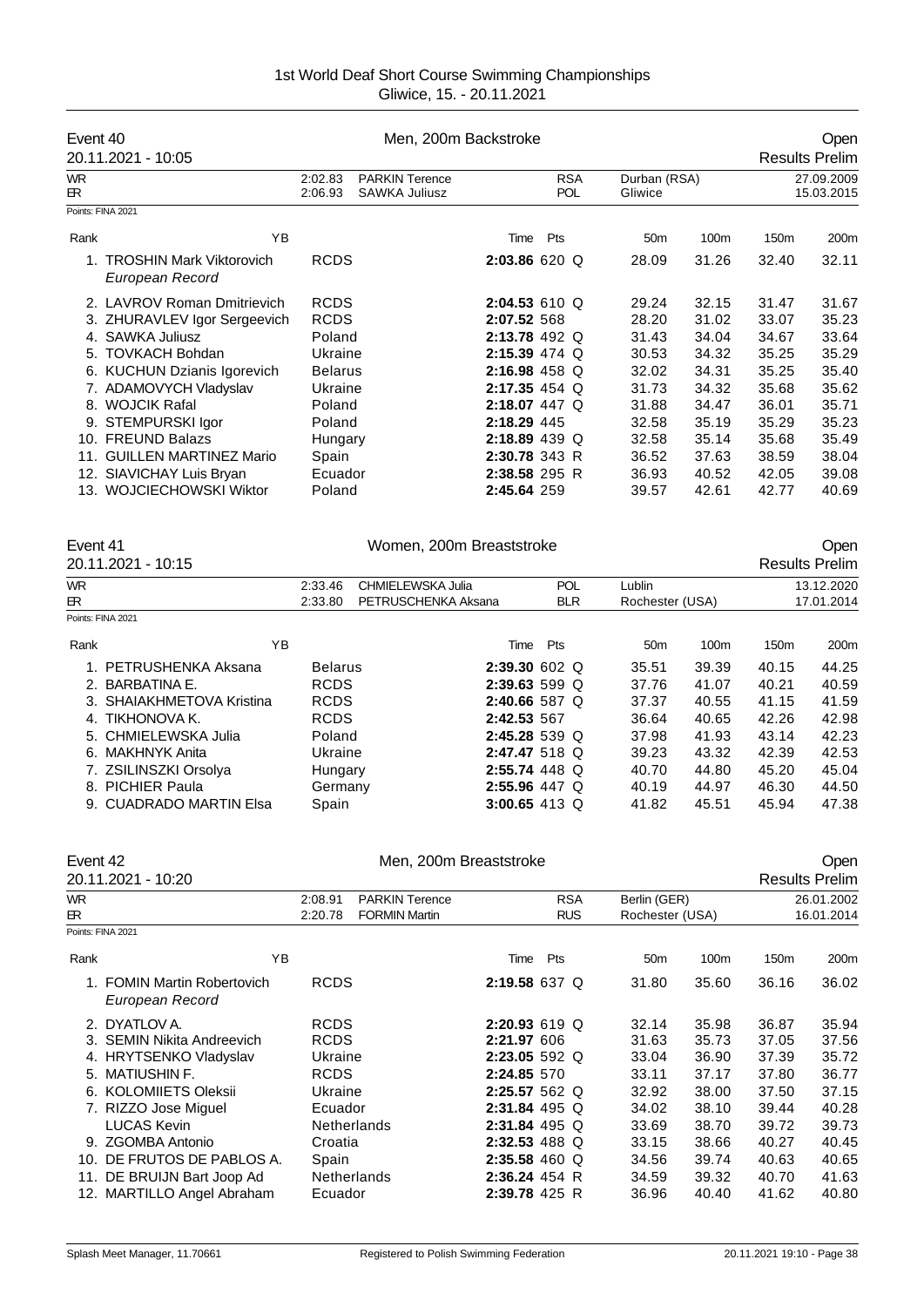| Event 43         | 20.11.2021 - 10:30               | Women, 100m Backstroke |                                                |                  |               |     |                          |                 | Open<br><b>Results Prelim</b>      |       |                 |                               |
|------------------|----------------------------------|------------------------|------------------------------------------------|------------------|---------------|-----|--------------------------|-----------------|------------------------------------|-------|-----------------|-------------------------------|
| <b>WR</b><br>ЕR. |                                  | 1:02.56<br>1:02.65     | <b>JOYCE Danielle</b><br><b>JOYCE Danielle</b> |                  |               |     | <b>GBR</b><br><b>GBR</b> |                 | Edinburgh (GBR)<br>Edinburgh (GBR) |       |                 | 11.12.2016<br>13.12.2015      |
|                  | Points: FINA 2021                |                        |                                                |                  |               |     |                          |                 |                                    |       |                 |                               |
|                  |                                  |                        |                                                |                  |               |     |                          |                 |                                    |       |                 |                               |
| Rank             |                                  | YB                     |                                                |                  |               |     | Time                     | Pts             |                                    |       | 50 <sub>m</sub> | 100m                          |
| 1.               | <b>KLIUCHNIKOVA Olga</b>         |                        | <b>RCDS</b>                                    |                  |               |     | 1:03.53                  | 644 Q           |                                    |       | 30.21           | 33.32                         |
| 2.               | <b>BRYKANOVA E.</b>              |                        | <b>RCDS</b>                                    |                  |               |     | 1:06.65                  | 558 Q           |                                    |       | 31.50           | 35.15                         |
| 3.               | <b>BARAKHTENKO P.</b>            |                        | <b>RCDS</b>                                    |                  |               |     | 1:06.83                  | 554             |                                    |       | 31.92           | 34.91                         |
| 4.               | DENYSOVA Kateryna                |                        | Ukraine                                        |                  |               |     | 1:07.74                  | 532 Q           |                                    |       | 33.01           | 34.73                         |
| 5.               | POHORELOVA Diana                 |                        | Ukraine                                        |                  |               |     | 1:08.05                  | 524 Q           |                                    |       | 33.41           | 34.64                         |
| 6.               | <b>VERNYBA Valeria</b>           |                        | Ukraine                                        |                  |               |     | 1:08.86                  | 506             |                                    |       | 32.86           | 36.00                         |
| 7.               | RUDZKO Maryia                    |                        | <b>Belarus</b>                                 |                  |               |     | 1:09.61                  | 490 Q           |                                    |       | 33.66           | 35.95                         |
| 8.               | JARZEWICZ Klaudia                |                        | Poland                                         |                  |               |     | 1:11.17                  | 458 Q           |                                    |       | 34.78           | 36.39                         |
| 9.               | <b>SEYFFART Alice Anna Heidi</b> |                        | Sweden                                         |                  |               |     | 1:16.85                  | 364 Q           |                                    |       | 38.12           | 38.73                         |
| 10.              | <b>BEBEN Amelia</b>              |                        | Poland                                         |                  |               |     | 1:22.14                  | 298 Q           |                                    |       | 41.32           | 40.82                         |
| 11.              | JARZEWICZ Laura                  |                        | Poland                                         |                  |               |     | 1:23.59                  | 283             |                                    |       | 39.87           | 43.72                         |
| 12.              | <b>LESCINSKA Violeta</b>         |                        | Latvia                                         |                  |               |     | 1:30.46                  | 223 R           |                                    |       | 40.36           | 50.10                         |
| Event 44         | 20.11.2021 - 10:35               |                        |                                                | Men, 200m Medley |               |     |                          |                 |                                    |       |                 | Open<br><b>Results Prelim</b> |
| <b>WR</b>        |                                  | 1:58.64                | <b>PARKIN Terrence</b>                         |                  |               |     | <b>RSA</b>               |                 | Stockholm (SWE)                    |       |                 | 21.01.2002                    |
| ЕR.              | Points: FINA 2021                | 2:06.10                |                                                | POWRO NIK Konrad |               |     | <b>POL</b>               | Łód             |                                    |       |                 | 19.12.2017                    |
|                  |                                  |                        |                                                |                  |               |     |                          |                 |                                    |       |                 |                               |
| Rank             | YB                               |                        |                                                |                  | Time          | Pts |                          | 50 <sub>m</sub> |                                    | 100m  | 150m            | 200m                          |
|                  | 1. SEMIN Nikita Andreevich       | <b>RCDS</b>            |                                                |                  | 2:08.73 617 Q |     |                          | 28.05           |                                    | 34.54 | 35.96           | 30.18                         |
|                  | 2. OBOTIN Vitalii Alexandrovich  | <b>RCDS</b>            |                                                |                  | 2:10.38 594 Q |     |                          | 28.18           |                                    | 34.48 | 37.27           | 30.45                         |
|                  | 3. KOCHMANN Lars                 | Germany                |                                                |                  | 2:10.70 590 Q |     |                          | 27.56           |                                    | 33.99 | 37.56           | 31.59                         |
|                  | 4. POWROZNIK Konrad              | Poland                 |                                                |                  | 2:10.98 586 Q |     |                          | 27.71           |                                    | 34.25 | 37.99           | 31.03                         |
|                  | 5. STOJANOSKI Andrej             | Macedonia              |                                                |                  | 2:11.72 576 Q |     |                          | 28.43           |                                    | 34.84 | 37.75           | 30.70                         |
|                  | 6. YOUNG Nathan Alexander        |                        | <b>Great Britain</b>                           |                  | 2:13.62 552 Q |     |                          | 27.25           |                                    | 34.83 | 39.56           | 31.98                         |
|                  | 7. LLANOS Emanuel                | Argentina              |                                                |                  | 2:14.39 542 Q |     |                          | 27.67           |                                    | 35.45 | 40.64           | 30.63                         |
|                  | 8. STUPANS Rudolfs               | Latvia                 |                                                |                  | 2:16.24 521 Q |     |                          | 28.70           |                                    | 35.14 | 40.58           | 31.82                         |
|                  | 9. KHEILYK Dmytro                | Ukraine                |                                                |                  | 2:16.34 519 R |     |                          | 28.98           |                                    | 35.58 | 38.63           | 33.15                         |
|                  | 10. FREUND Balazs                | Hungary                |                                                |                  | 2:18.84 492 R |     |                          | 29.66           |                                    | 35.02 | 40.69           | 33.47                         |
|                  | 11. HRYTSENKO Vladyslav          | Ukraine                |                                                |                  | 2:19.53 485   |     |                          | 31.52           |                                    | 36.90 | 37.78           | 33.33                         |
|                  | 12. RIZZO Jose Miguel            | Ecuador                |                                                |                  | 2:19.79 482   |     |                          | 29.80           |                                    | 37.86 | 38.66           | 33.47                         |
|                  | 13. MUELLER Niklas               | Germany                |                                                |                  | 2:21.40 466   |     |                          | 29.82           |                                    | 37.20 | 41.58           | 32.80                         |

| Event 45          |                                                                         |                    |                |                                      | Women, 4 x 100m Medley                                  |                    |                           |                             |            | Oper |
|-------------------|-------------------------------------------------------------------------|--------------------|----------------|--------------------------------------|---------------------------------------------------------|--------------------|---------------------------|-----------------------------|------------|------|
|                   | 20.11.2021 - 10:45                                                      |                    |                |                                      |                                                         |                    |                           | <b>Results Prelim</b>       |            |      |
| <b>WR</b>         |                                                                         | 4:37.60            |                |                                      | Alexeeva, Kulikova, Savchenko, BrRUSova                 | Rochester (USA)    |                           |                             | 15.01.2014 |      |
| ЕR                |                                                                         | 4:28.06            |                |                                      | Alekseeva, Kulikova, Savchenko, BRUSnova                | Rochester (USA)    |                           |                             | 15.01.2014 |      |
| Points: FINA 2021 |                                                                         |                    |                |                                      |                                                         |                    |                           |                             |            |      |
| Rank              |                                                                         |                    |                |                                      |                                                         |                    | Time                      | Pts                         |            |      |
| 1.                | RCDS <sub>1</sub><br><b>World Record</b>                                |                    |                | <b>RCDS</b>                          |                                                         |                    | 4:32.87                   | 557                         | Q          |      |
|                   | BARAKHTENKO Polina Evgeny +0,72<br>BARBATINA Elizaveta Andreevi+0,67    |                    | 33.15<br>36.13 | 1:09.71<br>1:16.05                   | ALEXEEVA Alena Sergeevna<br>TANYAN Daria Vladimirovna   | $+0.43$<br>$+0,51$ | 31.15<br>28.14            | 1:08.06<br>59.05            |            |      |
| 2.                | Ukraine<br><b>VERNYBA Valeria</b><br><b>REZHYLO Marija</b>              | $+0.75$<br>$+0,29$ | 34.50<br>36.10 | Ukraine<br>1:11.66<br>1:17.90        | <b>IVANENKO Kateryna</b><br>POHORELOVA Diana            | $+0.34$<br>$+0.55$ | 4:43.74<br>30.72<br>31.63 | 495 Q<br>1:07.97<br>1:06.21 |            |      |
| 3.                | Belarus 1<br>ERAMTSOVA Katsiaryna<br>AHEICHYK Aliaksandra Valerie\+0,34 | $+0.87$            | 38.13<br>39.00 | <b>Belarus</b><br>1:18.49<br>1:23.26 | <b>VASILEVICH Maryia</b><br><b>FILIPCHYK Anastasiya</b> | $+0.49$<br>$+0,48$ | 5:05.75<br>34.50<br>31.31 | 395 Q<br>1:18.79<br>1:05.21 |            |      |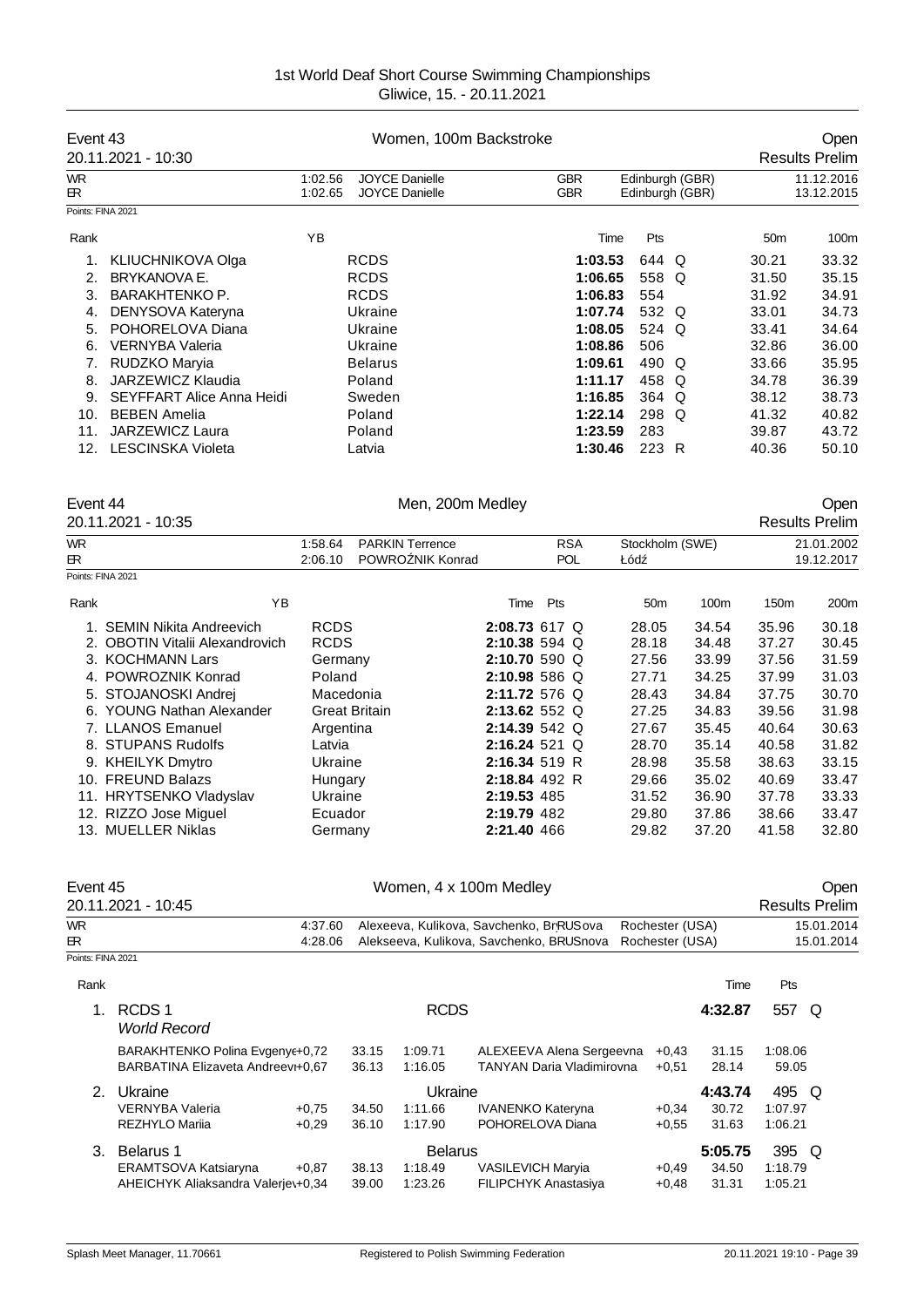| Rank |                     |         |       |         |                   |         | Time    | Pts     |
|------|---------------------|---------|-------|---------|-------------------|---------|---------|---------|
| 4.   | Poland 1            |         |       | Poland  |                   |         | 5:07.04 | 391 Q   |
|      | JARZEWICZ Laura     | $+0.76$ | 41.13 | 1:26.58 | <b>BEBEN Nina</b> | $+0.41$ | 33.51   | 1:13.73 |
|      | <b>DRAGAN Julia</b> | $+0.44$ | 38.31 | 1:22.62 | NOWICKA Weronika  | $+0.10$ | 30.92   | 1:04.11 |
|      |                     |         |       |         |                   |         |         |         |

Event 45, Women, 4 x 100m Medley, Prelim, Open

| Event 46           |         | Men, 4 x 100m Medley                   |  | Open            |                       |  |
|--------------------|---------|----------------------------------------|--|-----------------|-----------------------|--|
| 20.11.2021 - 10:50 |         |                                        |  |                 | <b>Results Prelim</b> |  |
| WR                 | 3:50.89 | Kolpakov, Fomin, Trishkin, Obotin RUS  |  | Rochester (USA) | 15.01.2014            |  |
| FR.                | 3:50.89 | Kolpakov, Formin, Trishkin, Obotin RUS |  | Rochester (USA) | 15.01.2014            |  |
| Points: FINA 2021  |         |                                        |  |                 |                       |  |

|                             |         |                                                                                                   |         |                           |                                                    | Time                              | Pts     |  |
|-----------------------------|---------|---------------------------------------------------------------------------------------------------|---------|---------------------------|----------------------------------------------------|-----------------------------------|---------|--|
| RCDS <sub>1</sub>           |         |                                                                                                   |         |                           |                                                    | 3:52.03                           | 632 Q   |  |
|                             | $+0.69$ | 28.36                                                                                             | 58.35   |                           |                                                    | 25.30                             | 55.72   |  |
|                             |         | 30.71                                                                                             | 1:05.81 | <b>MURATOV Fernando</b>   | $+0.41$                                            | 24.88                             | 52.15   |  |
| Ukraine                     |         |                                                                                                   |         |                           |                                                    | 4:00.82                           | 565 Q   |  |
| <b>TOVKACH Bohdan</b>       | $+0.66$ | 28.91                                                                                             | 1:00.69 | <b>KARNYSH Artem</b>      | $+0.67$                                            | 28.18                             | 1:01.56 |  |
| <b>KHEILYK Dmytro</b>       | $+0,60$ | 31.29                                                                                             | 1:06.22 | <b>LYTVYNENKO Oleksii</b> | $+0.49$                                            | 24.93                             | 52.35   |  |
| Belarus 1                   |         |                                                                                                   |         |                           |                                                    | 4:18.26                           | 458 Q   |  |
| <b>MIKHAILAU Dzianis</b>    | $+0.67$ | 30.05                                                                                             | 1:01.60 | <b>BARYSEVICH Danil</b>   | $+0.27$                                            | 29.60                             | 1:07.32 |  |
|                             |         | 34.29                                                                                             | 1:13.86 | <b>SHTUKEL Anton</b>      | $+0.23$                                            | 26.42                             | 55.48   |  |
| Poland 1                    |         |                                                                                                   |         |                           |                                                    | 4:44.97                           | 341 Q   |  |
| <b>PIORO Artur Zbigniew</b> | $+0.88$ | 34.12                                                                                             | 1:10.80 | <b>NOWICKI Kacper</b>     | $+0.67$                                            | 30.30                             | 1:04.53 |  |
| <b>DRAGAN Dawid</b>         |         | 41.50                                                                                             | 1:27.90 | <b>KRAMARCZYK Jakub</b>   | $+0.34$                                            | 29.10                             | 1:01.74 |  |
|                             |         | ZHURAVLEV Igor Sergeevich<br>MATIUSHIN Fedor Andreevich +0.57<br>KALASOUSKI Adryian Juryevic+0,58 |         |                           | <b>RCDS</b><br>Ukraine<br><b>Belarus</b><br>Poland | SKOSYRSKII Stepan Anatolyevi+0,30 |         |  |

| Event 39                  | 20.11.2021 - 17:00                                           |                    |                | Women, 4 x 50m Freestyle                        |                          |                                   |                    | <b>Results Final</b>     | Open |
|---------------------------|--------------------------------------------------------------|--------------------|----------------|-------------------------------------------------|--------------------------|-----------------------------------|--------------------|--------------------------|------|
| <b>WR</b><br>$\mathbb{R}$ | 1:52.24<br>1:53.23                                           | <b>Belarus</b>     |                | Sharp, Mcclafferty, Gotta, Joyce                | <b>GBR</b><br><b>BLR</b> | Loughborough (GBR)<br>Gliwice     |                    | 30.03.2019<br>20.11.2021 |      |
| Points: FINA 2021         |                                                              |                    |                |                                                 |                          |                                   |                    |                          |      |
| Rank                      |                                                              |                    |                |                                                 |                          |                                   | Time               | Pts                      |      |
| $\overline{1}$ .          | RCDS <sub>1</sub><br><b>World Record</b>                     |                    | <b>RCDS</b>    |                                                 |                          |                                   | 1:45.70            | 670                      |      |
|                           | KLIUCHNIKOVA Olga<br>BRYKANOVA Eleonora Vyacheslavovna +0,46 | $+0.79$            | 26.09<br>26.60 | <b>TANYAN Daria Vladimirovna</b>                |                          | TERENTEVA Viktorija Aleksandrovna | $+0.54$<br>$+0.55$ | 26.45<br>26.56           |      |
| 2 <sup>1</sup>            | Ukraine 1                                                    |                    | Ukraine        |                                                 |                          |                                   | 1:49.53            | 602                      |      |
|                           | TERESHCHENKO Iryna<br>POHORELOVA Diana                       | $+0.73$<br>$+0.65$ | 27.50<br>27.71 | <b>TARASENKO Daria</b><br><b>REZHYLO Marija</b> |                          |                                   | $+0,25$<br>$+0,23$ | 27.19<br>27.13           |      |
| 3.                        | Belarus 1                                                    |                    | <b>Belarus</b> |                                                 |                          |                                   | 1:51.33            | 573                      |      |
|                           | <b>FILIPCHYK Anastasiya</b>                                  | $+0,76$            | 27.69          | <b>VASILEVICH Maryia</b>                        |                          |                                   | $+0,46$            | 28.62                    |      |
|                           | ERAMTSOVA Katsiaryna                                         | $+0,52$            | 27.84          |                                                 |                          | AHEICHYK Aliaksandra Valerjevna   | $+0,34$            | 27.18                    |      |
| 4.                        | Poland 1                                                     |                    | Poland         |                                                 |                          |                                   | 2:00.96            | 447                      |      |
|                           | JARZEWICZ Laura                                              | $+0.73$            | 32.76          | NOWICKA Weronika                                |                          |                                   | $+0,40$            | 28.93                    |      |
|                           | <b>BEBEN Nina</b>                                            | $+0,51$            | 30.63          | <b>DRAGAN Julia</b>                             |                          |                                   | $+0,57$            | 28.64                    |      |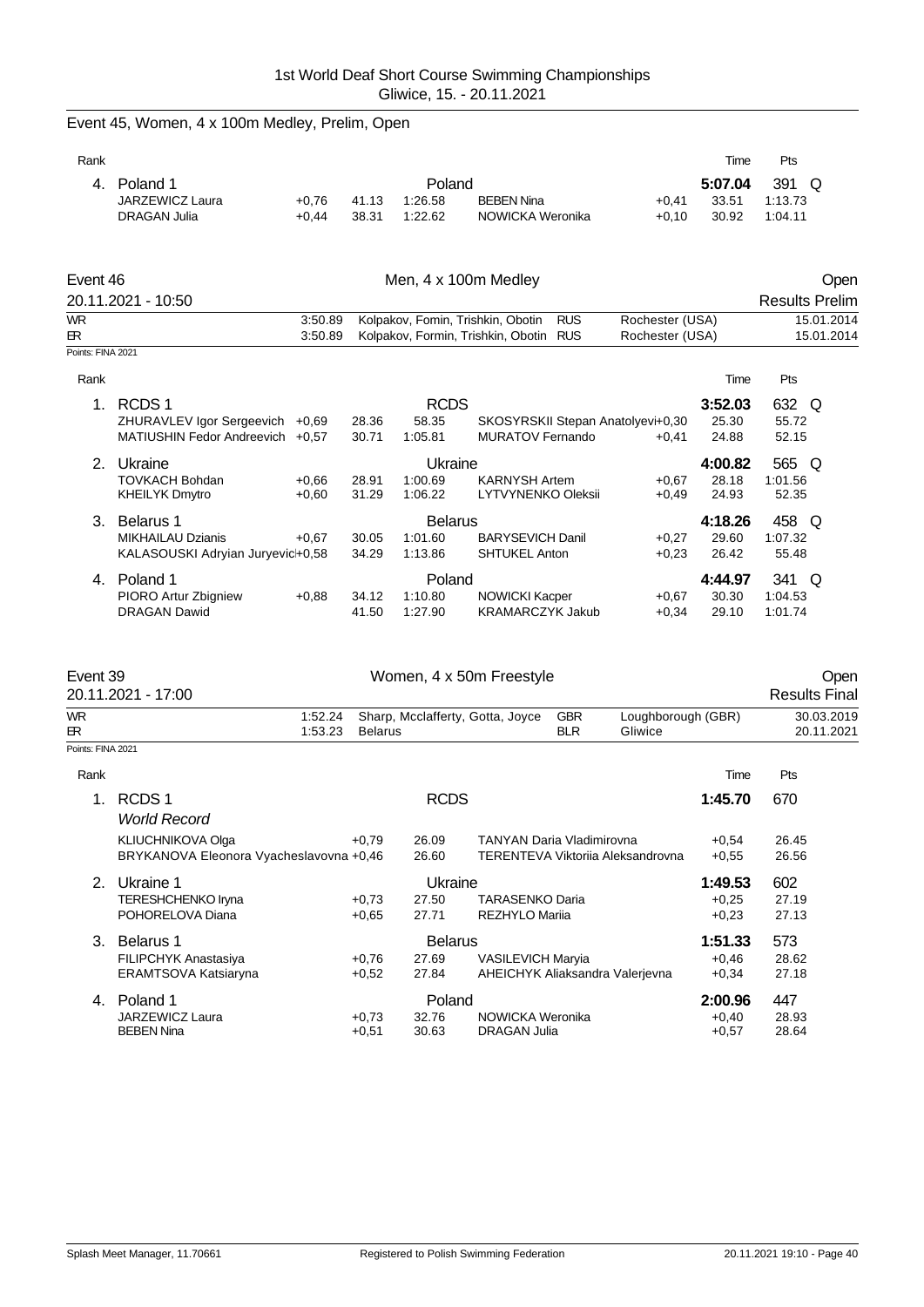| Event 40         | 20.11.2021 - 17:03                                            |                    | Men, 200m Backstroke                                     |                          | Open<br><b>Results Final</b> |       |                  |                          |
|------------------|---------------------------------------------------------------|--------------------|----------------------------------------------------------|--------------------------|------------------------------|-------|------------------|--------------------------|
| <b>WR</b><br>ER. |                                                               | 2:02.83<br>2:03.86 | <b>PARKIN Terence</b><br><b>TROSHIN Mark Viktorovich</b> | <b>RSA</b><br><b>RUS</b> | Durban (RSA)<br>Gliwice      |       |                  | 27.09.2009<br>20.11.2021 |
|                  | Points: FINA 2021                                             |                    |                                                          |                          |                              |       |                  |                          |
| Rank             | ΥB                                                            |                    | Time                                                     | Pts                      | 50 <sub>m</sub>              | 100m  | 150 <sub>m</sub> | 200 <sub>m</sub>         |
|                  | <b>TROSHIN Mark Viktorovich</b><br><b>World Record</b>        | <b>RCDS</b>        | 2:00.73 669                                              |                          | 27.51                        | 30.30 | 31.79            | 31.13                    |
|                  | 2. LAVROV Roman Dmitrievich                                   | <b>RCDS</b>        | 2:03.24 629                                              |                          | 28.55                        | 30.94 | 31.62            | 32.13                    |
|                  | 3. SAWKA Juliusz                                              | Poland             | 2:08.03 561                                              |                          | 29.55                        | 32.16 | 33.04            | 33.28                    |
|                  | 4. TOVKACH Bohdan                                             | Ukraine            | 2:11.75 515                                              |                          | 29.41                        | 32.84 | 34.49            | 35.01                    |
|                  | 5. ADAMOVYCH Vladyslav                                        | Ukraine            | 2:13.65 493                                              |                          | 31.35                        | 33.24 | 34.79            | 34.27                    |
|                  | 6. WOJCIK Rafal                                               | Poland             | 2:14.81 481                                              |                          | 31.58                        | 34.27 | 35.11            | 33.85                    |
|                  | 7. KUCHUN Dzianis Igorevich                                   | <b>Belarus</b>     | 2:15.60 472                                              |                          | 31.93                        | 34.32 | 34.99            | 34.36                    |
|                  | 8. FREUND Balazs                                              | Hungary            | 2:20.97 420                                              |                          | 32.32                        | 35.21 | 36.86            | 36.58                    |
|                  | EXH GUILLEN MARTINEZ Mario<br><b>EXH SIAVICHAY Luis Bryan</b> | Spain<br>Ecuador   |                                                          |                          |                              |       |                  |                          |

| Event 41  |                                              | Women, 200m Breaststroke |                     |            |                 |       |                  | Open                 |
|-----------|----------------------------------------------|--------------------------|---------------------|------------|-----------------|-------|------------------|----------------------|
|           | 20.11.2021 - 17:15                           |                          |                     |            |                 |       |                  | <b>Results Final</b> |
| <b>WR</b> |                                              | 2:33.46                  | CHMIELEWSKA Julia   | <b>POL</b> | Lublin          |       |                  | 13.12.2020           |
| ЕR.       |                                              | 2:33.80                  | PETRUSCHENKA Aksana | <b>BLR</b> | Rochester (USA) |       |                  | 17.01.2014           |
|           | Points: FINA 2021                            |                          |                     |            |                 |       |                  |                      |
| Rank      |                                              | ΥB                       | Time                | Pts        | 50 <sub>m</sub> | 100m  | 150 <sub>m</sub> | 200m                 |
|           | 1. PETRUSHENKA Aksana<br><b>World Record</b> | <b>Belarus</b>           | 2:31.93 694         |            | 35.06           | 38.47 | 38.93            | 39.47                |
|           | 2. CHMIELEWSKA Julia                         | Poland                   | 2:37.90 619         |            | 34.89           | 39.27 | 40.94            | 42.80                |
|           | 3. BARBATINA E.                              | <b>RCDS</b>              | 2:39.11 604         |            | 36.20           | 41.19 | 41.09            | 40.63                |
|           | 4. SHAIAKHMETOVA Kristina                    | <b>RCDS</b>              | 2:40.07 594         |            | 37.79           | 40.76 | 40.96            | 40.56                |
|           | 5. ZSILINSZKI Orsolya                        | Hungary                  | 2:52.68 473         |            | 40.15           | 43.76 | 44.04            | 44.73                |
|           | 6. PICHIER Paula                             | Germany                  | 2:53.68 465         |            | 39.40           | 44.96 | 44.72            | 44.60                |
|           | 7. MAKHNYK Anita                             | Ukraine                  | 2:55.10 453         |            | 39.78           | 45.22 | 45.41            | 44.69                |
|           | 8. CUADRADO MARTIN Elsa                      | Spain                    | 2:59.62 420         |            | 40.33           | 44.94 | 47.46            | 46.89                |

| Event 42   | 20.11.2021 - 17:28                                                                                                                                                 | Men, 200m Breaststroke |                                                                                            |                                                          |                                                                                                       |                          |                                                             | <b>Open</b><br><b>Results Final</b>                         |                                                             |                                                             |
|------------|--------------------------------------------------------------------------------------------------------------------------------------------------------------------|------------------------|--------------------------------------------------------------------------------------------|----------------------------------------------------------|-------------------------------------------------------------------------------------------------------|--------------------------|-------------------------------------------------------------|-------------------------------------------------------------|-------------------------------------------------------------|-------------------------------------------------------------|
| WR.<br>ЕR. |                                                                                                                                                                    |                        | 2:08.91<br>2:19.58                                                                         | <b>PARKIN Terence</b><br><b>FOMIN Martin Robertovich</b> |                                                                                                       | <b>RSA</b><br><b>RUS</b> | Berlin (GER)<br>Gliwice                                     |                                                             |                                                             | 26.01.2002<br>20.11.2021                                    |
|            | Points: FINA 2021                                                                                                                                                  |                        |                                                                                            |                                                          |                                                                                                       |                          |                                                             |                                                             |                                                             |                                                             |
| Rank       |                                                                                                                                                                    | ΥB                     |                                                                                            |                                                          | Time                                                                                                  | Pts                      | 50 <sub>m</sub>                                             | 100m                                                        | 150 <sub>m</sub>                                            | 200m                                                        |
|            | 1. KOLOMIIETS Oleksii<br>European Record                                                                                                                           |                        | Ukraine                                                                                    |                                                          | 2:15.32 700                                                                                           |                          | 31.74                                                       | 35.16                                                       | 35.38                                                       | 33.04                                                       |
|            | 2. DYATLOV A.<br>3. FOMIN Martin Robertovich<br>4. HRYTSENKO Vladyslav<br>5. ZGOMBA Antonio<br>6. LUCAS Kevin<br>7. RIZZO Jose Miguel<br>8. DE FRUTOS DE PABLOS A. |                        | <b>RCDS</b><br><b>RCDS</b><br>Ukraine<br>Croatia<br><b>Netherlands</b><br>Ecuador<br>Spain |                                                          | 2:15.42 698<br>2:18.43 654<br>2:20.41 626<br>2:29.42 520<br>2:29.88 515<br>2:30.14 512<br>2:35.86 458 |                          | 31.25<br>31.24<br>31.78<br>33.97<br>32.84<br>33.25<br>34.51 | 35.01<br>35.49<br>35.89<br>38.23<br>38.05<br>37.51<br>38.92 | 35.42<br>36.19<br>36.16<br>38.78<br>39.57<br>39.21<br>40.62 | 33.74<br>35.51<br>36.58<br>38.44<br>39.42<br>40.17<br>41.81 |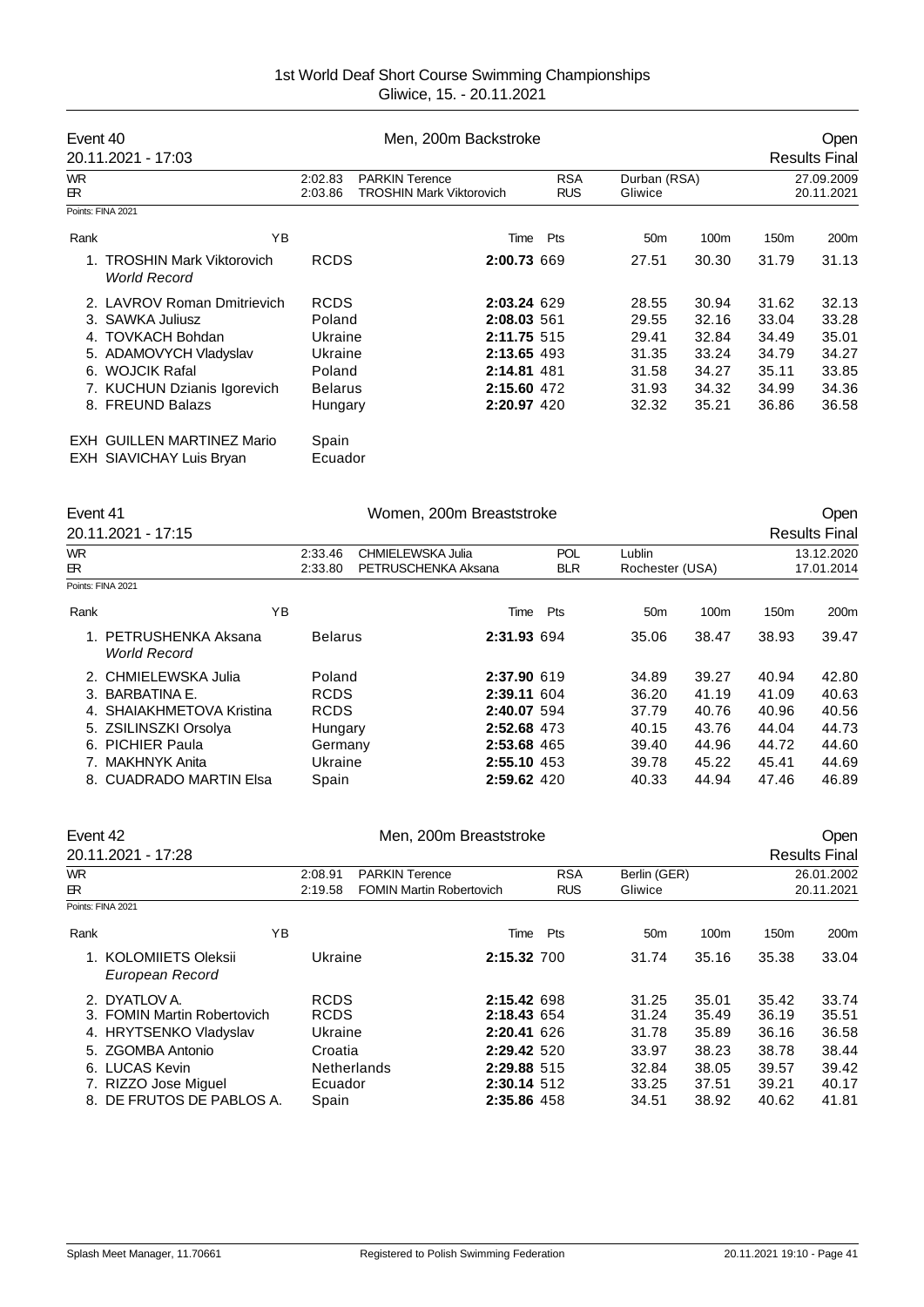#### Event 42, Men, 200m Breaststroke, Final

| EXH DE BRUIJN Bart Joop Ad | Netherlands |
|----------------------------|-------------|
| EXH MARTILLO Angel Abraham | Ecuador     |

|                   | Event 43<br>20.11.2021 - 17:41           |                    | Women, 100m Backstroke                         | Open<br><b>Results Final</b> |                                    |                 |                          |
|-------------------|------------------------------------------|--------------------|------------------------------------------------|------------------------------|------------------------------------|-----------------|--------------------------|
| <b>WR</b><br>ЕR.  |                                          | 1:02.56<br>1:02.65 | <b>JOYCE Danielle</b><br><b>JOYCE Danielle</b> | <b>GBR</b><br><b>GBR</b>     | Edinburgh (GBR)<br>Edinburgh (GBR) |                 | 11.12.2016<br>13.12.2015 |
| Points: FINA 2021 |                                          |                    |                                                |                              |                                    |                 |                          |
| Rank              |                                          | YB                 |                                                | Time                         | <b>Pts</b>                         | 50 <sub>m</sub> | 100m                     |
|                   | KLIUCHNIKOVA Olga<br><b>World Record</b> |                    | <b>RCDS</b>                                    | 1:01.89                      | 697                                | 30.04           | 31.85                    |
| 2.                | <b>BRYKANOVA E.</b>                      |                    | <b>RCDS</b>                                    | 1:05.20                      | 596                                | 31.72           | 33.48                    |
| 3.                | RUDZKO Maryia                            |                    | <b>Belarus</b>                                 | 1:05.94                      | 576                                | 31.52           | 34.42                    |
| 4.                | POHORELOVA Diana                         |                    | Ukraine                                        | 1:08.17                      | 522                                | 33.33           | 34.84                    |
| 5.                | DENYSOVA Kateryna                        |                    | Ukraine                                        | 1:08.71                      | 509                                | 32.33           | 36.38                    |
| 6.                | JARZEWICZ Klaudia                        |                    | Poland                                         | 1:11.41                      | 454                                | 34.82           | 36.59                    |
| 7.                | SEYFFART Alice Anna Heidi                |                    | Sweden                                         | 1:16.33                      | 371                                | 37.08           | 39.25                    |
| 8.                | <b>BEBEN Amelia</b>                      |                    | Poland                                         | 1:18.15                      | 346                                | 38.42           | 39.73                    |
| <b>EXH</b>        | <b>LESCINSKA Violeta</b>                 |                    | Latvia                                         |                              |                                    |                 |                          |

| Event 44         |                                                                                                                                          |                                                                    | Men, 200m Medley |                                                                                        |                          |                                                    |                                                    |                                                    | <b>Open</b>                                        |
|------------------|------------------------------------------------------------------------------------------------------------------------------------------|--------------------------------------------------------------------|------------------|----------------------------------------------------------------------------------------|--------------------------|----------------------------------------------------|----------------------------------------------------|----------------------------------------------------|----------------------------------------------------|
|                  | 20.11.2021 - 17:52                                                                                                                       |                                                                    |                  |                                                                                        |                          |                                                    |                                                    |                                                    | <b>Results Final</b>                               |
| <b>WR</b><br>ЕR. |                                                                                                                                          | <b>PARKIN Terrence</b><br>1:58.64<br>POWRO NIK Konrad<br>2:06.10   |                  |                                                                                        | <b>RSA</b><br><b>POL</b> | Stockholm (SWE)<br>Łód                             |                                                    | 21.01.2002<br>19.12.2017                           |                                                    |
|                  | Points: FINA 2021                                                                                                                        |                                                                    |                  |                                                                                        |                          |                                                    |                                                    |                                                    |                                                    |
| Rank             | ΥB                                                                                                                                       |                                                                    |                  | Time                                                                                   | Pts                      | 50 <sub>m</sub>                                    | 100m                                               | 150 <sub>m</sub>                                   | 200 <sub>m</sub>                                   |
|                  | <b>OBOTIN Vitalii Alexandrovich</b><br>European Record                                                                                   | <b>RCDS</b>                                                        |                  | 2:01.43 735                                                                            |                          | 26.11                                              | 31.72                                              | 34.87                                              | 28.73                                              |
|                  | 2. POWROZNIK Konrad<br>3. KOCHMANN Lars<br>4. SEMIN Nikita Andreevich<br>5. STOJANOSKI Andrei<br>6. KHEILYK Dmytro<br>7. STUPANS Rudolfs | Poland<br>Germany<br><b>RCDS</b><br>Macedonia<br>Ukraine<br>Latvia |                  | 2:03.26 703<br>2:04.65 680<br>2:05.60 664<br>2:10.51 592<br>2:11.40 580<br>2:16.88 513 |                          | 26.66<br>26.92<br>26.65<br>28.46<br>27.93<br>28.80 | 32.18<br>32.15<br>32.90<br>34.69<br>34.08<br>36.10 | 35.21<br>36.66<br>35.39<br>37.17<br>38.03<br>40.41 | 29.21<br>28.92<br>30.66<br>30.19<br>31.36<br>31.57 |
|                  | <b>EXH FREUND Balazs</b><br>EXH HRYTSENKO Vladyslav                                                                                      | Hungary<br>Ukraine                                                 |                  |                                                                                        |                          |                                                    |                                                    |                                                    |                                                    |

| Event 45           |              | Open                                                     |            |         |                      |
|--------------------|--------------|----------------------------------------------------------|------------|---------|----------------------|
| 20.11.2021 - 18:05 |              |                                                          |            |         | <b>Results Final</b> |
| <b>WR</b>          | 4:32.87 RCDS |                                                          | <b>RUS</b> | Gliwice | 20.11.2021           |
| $\mathbb{R}$       | 4:28.06      | Alekseeva, Kulikova, Savchenko, BRUSnova Rochester (USA) |            |         | 15.01.2014           |
| Points: FINA 2021  |              |                                                          |            |         |                      |

Rank **Time Pts**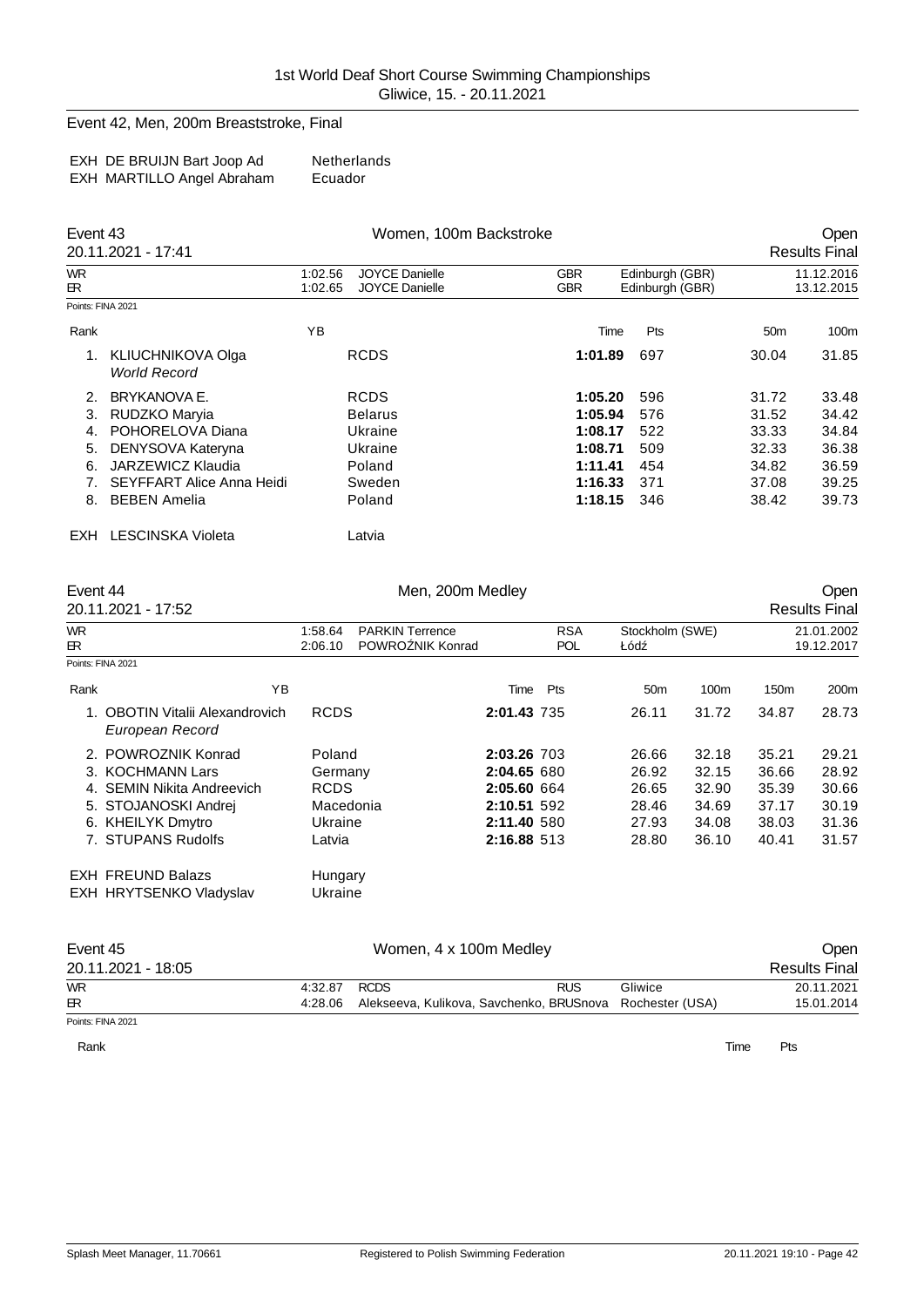# Event 45, Women, 4 x 100m Medley, Final

|    | RCDS <sub>1</sub><br><b>World Record</b>           |                    |                | <b>RCDS</b>        |                                                              |         | 4:17.64        | 661              |
|----|----------------------------------------------------|--------------------|----------------|--------------------|--------------------------------------------------------------|---------|----------------|------------------|
|    | <b>KLIUCHNIKOVA Olga</b><br>SHAIAKHMETOVA Kristina | $+0,77$<br>$+0.49$ | 30.20<br>34.77 | 1:02.88<br>1:13.66 | <b>BILALOVA Polina</b><br>TERENTEVA Viktoriia Aleksandr+0,52 | $+0.46$ | 29.56<br>27.93 | 1:03.73<br>57.37 |
| 2. | Ukraine                                            |                    |                | Ukraine            |                                                              |         | 4:26.56        | 597              |
|    | DENYSOVA Kateryna                                  | $+0.62$            | 33.14          | 1:08.67            | MAKHNYK Anita                                                | $+0.57$ | 30.25          | 1:05.69          |
|    | <b>TERESHCHENKO Iryna</b>                          | $+0.34$            | 33.71          | 1:12.98            | <b>TARASENKO Daria</b>                                       | $+0.22$ | 28.61          | 59.22            |
| 3. | Belarus 1                                          |                    |                | <b>Belarus</b>     |                                                              |         | 4:27.83        | 589              |
|    | RUDZKO Maryia                                      | $+0,74$            | 33.97          | 1:08.79            | <b>FILIPCHYK Anastasiya</b>                                  | $+0.40$ | 31.26          | 1:08.15          |
|    | PETRUSHENKA Aksana                                 | $+0,47$            | 33.47          | 1:10.56            | AHEICHYK Aliaksandra Valeriev+0,35                           |         | 28.42          | 1:00.33          |
| 4. | Poland 1                                           |                    |                | Poland             |                                                              |         | 4:36.38        | 536              |
|    | JARZEWICZ Klaudia                                  | $+0.75$            | 33.99          | 1:10.07            | DRAGAN Julia                                                 | $+0.50$ | 31.22          | 1:08.23          |
|    | CHMIELEWSKA Julia                                  | $+0.58$            | 34.54          | 1:15.16            | NOWICKA Weronika                                             | $+0.14$ | 29.78          | 1:02.92          |

| Event 46          |                                          |         | Open  |                |                                                  |                 |         |                      |
|-------------------|------------------------------------------|---------|-------|----------------|--------------------------------------------------|-----------------|---------|----------------------|
|                   | 20.11.2021 - 18:20                       |         |       |                |                                                  |                 |         | <b>Results Final</b> |
| <b>WR</b>         |                                          | 3:50.89 |       |                | Kolpakov, Fomin, Trishkin, Obotin<br><b>RUS</b>  | Rochester (USA) |         | 15.01.2014           |
| ЕR.               |                                          | 3:50.89 |       |                | Kolpakov, Formin, Trishkin, Obotin<br><b>RUS</b> | Rochester (USA) |         | 15.01.2014           |
| Points: FINA 2021 |                                          |         |       |                |                                                  |                 |         |                      |
| Rank              |                                          |         |       |                |                                                  |                 | Time    | <b>Pts</b>           |
| 1.                | RCDS <sub>1</sub><br><b>World Record</b> |         |       | <b>RCDS</b>    |                                                  |                 | 3:39.50 | 746                  |
|                   | <b>TROSHIN Mark Viktorovich</b>          | $+0.59$ | 26.88 | 55.51          | MARTYNENKO Denis Konstanti+0,41                  |                 | 24.43   | 53.87                |
|                   | DYATLOV Alexander Vladimiro+0,59         |         | 28.02 | 1:00.59        | ZHIVAEV Andrei Alexeevich                        | $+0.08$         | 23.51   | 49.53                |
| 2.                | Ukraine                                  |         |       | Ukraine        |                                                  |                 | 3:48.06 | 665                  |
|                   | DUDNYK Maksym                            | $+0.60$ | 28.20 | 58.84          | YAKUBOVSKYI Rostyslav                            | $+0,44$         | 26.22   | 56.90                |
|                   | <b>KOLOMIIETS Oleksii</b>                | $+0.42$ | 28.83 | 1:01.51        | <b>SULTANOV Illia</b>                            | $+0.07$         | 23.70   | 50.81                |
| 3.                | Poland 1                                 |         |       | Poland         |                                                  |                 | 4:00.18 | 570                  |
|                   | <b>SAWKA Juliusz</b>                     | $+0,74$ | 28.63 | 59.79          | POWROZNIK Konrad                                 | $+0,42$         | 25.90   | 55.98                |
|                   | STEMPURSKI Igor                          | $+0,33$ | 32.51 | 1:09.86        | <b>NOWICKI Kacper</b>                            | $+0.34$         | 25.74   | 54.55                |
| 4.                | Belarus 1                                |         |       | <b>Belarus</b> |                                                  |                 | 4:05.08 | 536                  |
|                   | <b>MIKHAILAU Dzianis</b>                 | $+0.65$ | 29.64 | 1:00.75        | <b>ASKERKA Maksim</b>                            | $-0.02$         | 26.27   | 58.62                |
|                   | KALASOUSKI Adryian Juryevic+0,57         |         | 32.14 | 1:12.17        | <b>TSYRON Henadzi</b>                            | $+0.05$         | 24.87   | 53.54                |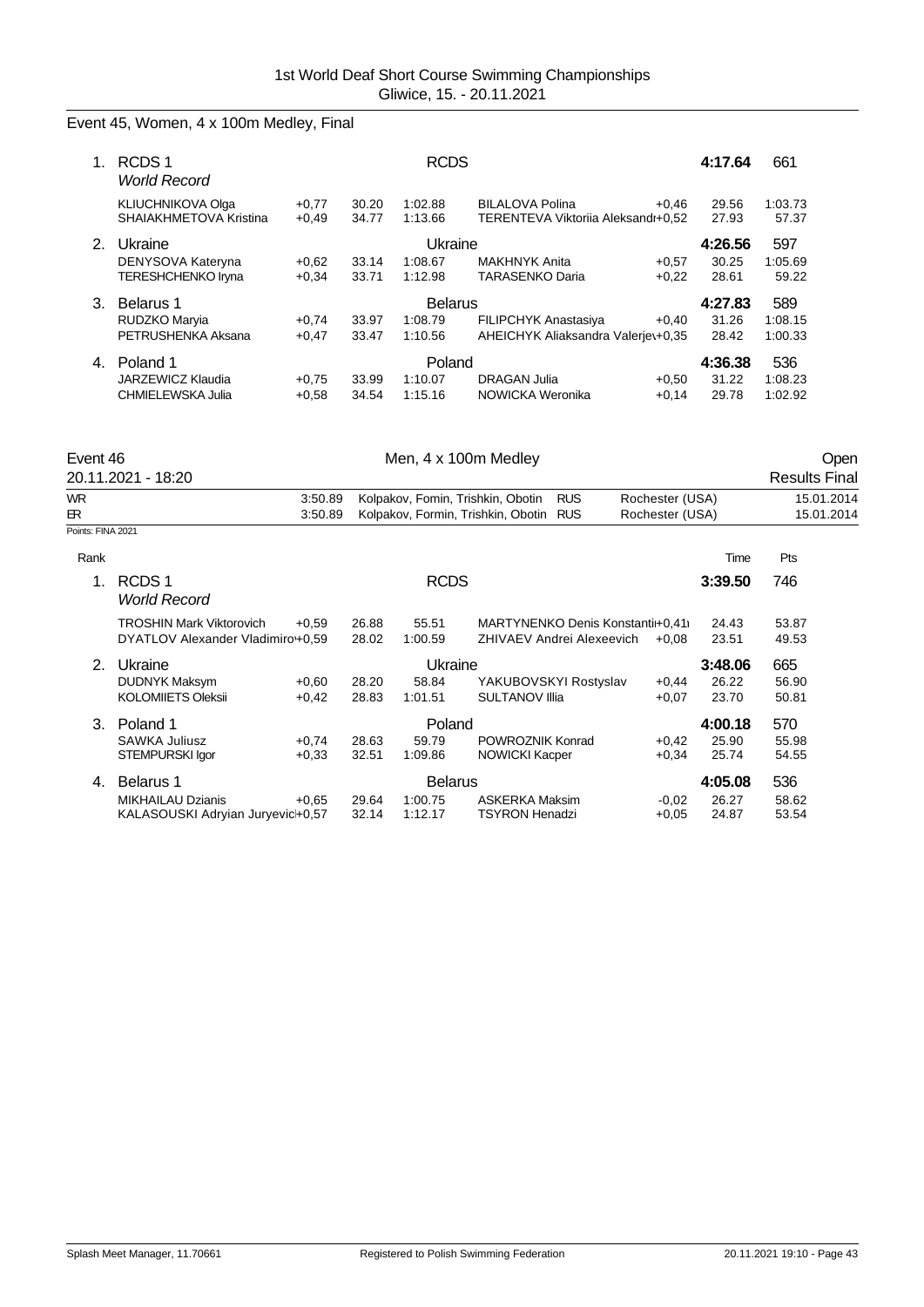# Progression of Athletes - Details All Events

| Event                                                                                                                                    | Round                                                 | Place                            | <b>Total time</b>                                      | Pts                                    | Entry time                                           | Date | %                                       | PB |
|------------------------------------------------------------------------------------------------------------------------------------------|-------------------------------------------------------|----------------------------------|--------------------------------------------------------|----------------------------------------|------------------------------------------------------|------|-----------------------------------------|----|
| Argentina                                                                                                                                |                                                       |                                  |                                                        |                                        |                                                      |      |                                         | 20 |
| CARRIZO Natali Alejandra,                                                                                                                |                                                       |                                  |                                                        |                                        |                                                      |      |                                         | 4  |
| 100m Freestyle                                                                                                                           | Prelim                                                | 19.                              | 1:14.98                                                | 301                                    | 1:21.20                                              |      | 117%                                    |    |
| 200m Freestyle                                                                                                                           | Prelim                                                | 15.                              | 2:43.91                                                | 305                                    | 2:58.00                                              |      | 118%                                    |    |
| 400m Freestyle                                                                                                                           | Final                                                 |                                  |                                                        |                                        | 5:42.41                                              |      |                                         |    |
| 400m Freestyle                                                                                                                           | Prelim                                                | 11.                              | 5:42.41                                                | 318                                    | 6:11.00                                              |      | 117%                                    |    |
| 50m Butterfly<br><b>LLANOS Emanuel,</b>                                                                                                  | Prelim                                                | 17.                              | 37.34                                                  | 278                                    | 39.29                                                |      | 111%                                    | 10 |
|                                                                                                                                          | Final                                                 |                                  |                                                        |                                        | 24.81                                                |      |                                         |    |
| 50m Freestyle<br>50m Freestyle                                                                                                           | Prelim                                                | 12.                              | 24.81                                                  | 536                                    | 25.72                                                |      | 107%                                    |    |
| 100m Freestyle                                                                                                                           | Final                                                 | 7.                               | 55.23                                                  | 538                                    | 53.88                                                |      | 95%                                     |    |
| 100m Freestyle                                                                                                                           | Prelim                                                | 11.                              | 53.88                                                  | 580                                    | 54.89                                                |      | 104%                                    |    |
| 50m Butterfly                                                                                                                            | Final                                                 | 7.                               | 25.69                                                  | 606                                    | 26.00                                                |      | 102%                                    |    |
| 50m Butterfly                                                                                                                            | Prelim                                                | 8.                               | 26.00                                                  | 585                                    | 26.94                                                |      | 107%                                    |    |
| 100m Butterfly                                                                                                                           | Final                                                 | 6.                               | 56.83                                                  | 594                                    | 57.21                                                |      | 101%                                    |    |
| 100m Butterfly                                                                                                                           | Prelim                                                | 8.                               | 57.21                                                  | 582                                    | 58.36                                                |      | 104%                                    |    |
| 200m Butterfly                                                                                                                           | Final                                                 | 6.                               | 2:09.61                                                | 582                                    | 2:10.92                                              |      | 102%                                    |    |
| 200m Butterfly                                                                                                                           | Prelim                                                | 6.                               | 2:10.92                                                | 565                                    | 2:35.80                                              |      | 142%                                    |    |
| 100m Medley                                                                                                                              | Prelim                                                | 9.                               | 1:00.38                                                | 543                                    | 1:16.00                                              |      | 158%                                    |    |
| 200m Medley                                                                                                                              | Prelim                                                | 7.                               | 2:14.39                                                | 542                                    | 2:18.40                                              |      | 106%                                    |    |
| <b>PUNET Maria Celeste,</b>                                                                                                              |                                                       |                                  |                                                        |                                        |                                                      |      |                                         | 5  |
| 400m Freestyle                                                                                                                           | Final                                                 | 6.                               | 4:47.24                                                | 540                                    | 4:45.16                                              |      | 99%                                     |    |
| 400m Freestyle<br>800m Freestyle                                                                                                         | Prelim                                                | 5.                               | 4:45.16                                                | 551                                    | 4:45.90                                              |      | 101%                                    |    |
| 200m Medley                                                                                                                              | Final<br>Final                                        | 4.<br>6.                         | 9:48.27<br>2:35.18                                     | 541<br>484                             | 9:50.50<br>2:35.58                                   |      | 101%<br>101%                            |    |
| 200m Medley                                                                                                                              | Prelim                                                | 7.                               | 2:35.58                                                | 480                                    | 2:35.30                                              |      | 100%                                    |    |
| 400m Medley                                                                                                                              | Final                                                 | 6.                               | 5:23.55                                                | 512                                    | 5:25.11                                              |      | 101%                                    |    |
| 400m Medley                                                                                                                              | Prelim                                                | 6.                               | 5:25.11                                                | 505                                    | 5:28.80                                              |      | 102%                                    |    |
| VINCITORIO Julian,                                                                                                                       |                                                       |                                  |                                                        |                                        |                                                      |      |                                         | 1  |
| 50m Freestyle                                                                                                                            | Prelim                                                | 33.                              | 34.07                                                  | 207                                    | 33.11                                                |      | 94%                                     |    |
| 100m Freestyle                                                                                                                           | Prelim                                                | 31.                              | 1:14.28                                                | 221                                    | 1:12.70                                              |      | 96%                                     |    |
| 50m Breaststroke                                                                                                                         | Prelim                                                | 22.                              | 45.24                                                  | 173                                    | 46.48                                                |      | 106%                                    |    |
| AHEICHYK Aliaksandra Valerjevna,<br>50m Freestyle<br>50m Freestyle<br>100m Freestyle<br>100m Freestyle<br>50m Butterfly<br>50m Butterfly | Final<br>Prelim<br>Final<br>Prelim<br>Final<br>Prelim | 5.<br>5.<br>6.<br>5.<br>7.<br>8. | 27.69<br>27.71<br>1:00.98<br>1:00.19<br>30.42<br>30.13 | 567<br>566<br>559<br>581<br>514<br>529 | 27.71<br>27.00<br>1:00.19<br>59.40<br>30.13<br>29.00 |      | 100%<br>95%<br>97%<br>97%<br>98%<br>93% | 1  |
| ASKERKA Maksim,                                                                                                                          |                                                       |                                  |                                                        |                                        |                                                      |      |                                         | 4  |
| 50m Freestyle<br>50m Freestyle                                                                                                           | Final<br>Prelim                                       | 7.<br>10.                        | 24.75<br>24.68                                         | 540<br>545                             | 24.68<br>24.80                                       |      | 99%<br>101%                             |    |
| 100m Freestyle                                                                                                                           | Final                                                 |                                  |                                                        |                                        | 54.27                                                |      |                                         |    |
| 100m Freestyle                                                                                                                           | Prelim                                                | 13.                              | 54.27                                                  | 567                                    | 55.00                                                |      | 103%                                    |    |
| 50m Butterfly                                                                                                                            | Final                                                 | 8.                               | 26.39                                                  | 559                                    | 26.15                                                |      | 98%                                     |    |
| 50m Butterfly                                                                                                                            | Prelim                                                | 9.                               | 26.15                                                  | 575                                    | 26.10                                                |      | 100%                                    |    |
| 100m Butterfly                                                                                                                           | Final                                                 | 8.                               | 58.53                                                  | 544                                    | 58.65                                                |      | 100%                                    |    |
| 100m Butterfly                                                                                                                           | Prelim                                                | 9.                               | 58.65                                                  | 540                                    | 59.00                                                |      | 101%                                    |    |
| BARYSEVICH Danil,                                                                                                                        |                                                       |                                  |                                                        |                                        |                                                      |      |                                         | 2  |
| 50m Freestyle                                                                                                                            | Prelim                                                | 17.                              | 25.14                                                  | 515                                    | 24.70                                                |      | 97%                                     |    |
| 100m Freestyle                                                                                                                           | Prelim                                                | 16.                              | 54.74                                                  | 553                                    | 54.60                                                |      | 99%                                     |    |
| 50m Backstroke                                                                                                                           | Final                                                 | 7.                               | 27.96                                                  | 501                                    | 27.95                                                |      | 100%                                    |    |
| 50m Backstroke<br>100m Backstroke                                                                                                        | Prelim                                                | 8.                               | 27.95                                                  | 502                                    | 28.60                                                |      | 105%                                    |    |
| 100m Backstroke                                                                                                                          | Final<br>Prelim                                       | 8.<br>10.                        | 1:02.11<br>1:03.55                                     | 471<br>439                             | 1:03.55<br>1:01.50                                   |      | 105%<br>94%                             |    |
| ERAMTSOVA Katsiaryna,                                                                                                                    |                                                       |                                  |                                                        |                                        |                                                      |      |                                         |    |
|                                                                                                                                          |                                                       |                                  |                                                        |                                        |                                                      |      |                                         |    |
| 50m Butterfly                                                                                                                            | Final                                                 | 6.<br>9.                         | 30.26<br>30.24                                         | 522<br>524                             | 30.24                                                |      | 100%<br>95%                             |    |
| 50m Butterfly<br>FILIPCHYK Anastasiya,                                                                                                   | Prelim                                                |                                  |                                                        |                                        | 29.50                                                |      |                                         | 2  |
|                                                                                                                                          |                                                       |                                  |                                                        |                                        |                                                      |      |                                         |    |
| 100m Freestyle                                                                                                                           | Final<br>Prelim                                       | 3.                               | 59.68                                                  | 596                                    | 59.87                                                |      | 101%                                    |    |
| 100m Freestyle<br>100m Butterfly                                                                                                         | Final                                                 | 4.<br>5.                         | 59.87<br>1:07.61                                       | 591<br>526                             | 59.00<br>1:13.01                                     |      | 97%<br>117%                             |    |
| 100m Butterfly                                                                                                                           | Prelim                                                | 9.                               | 1:13.01                                                | 418                                    | 1:06.50                                              |      | 83%                                     |    |
| KALASOUSKI Adryian Juryevich,                                                                                                            |                                                       |                                  |                                                        |                                        |                                                      |      |                                         |    |
| 50m Breaststroke                                                                                                                         | Prelim                                                | 13.                              | 32.06                                                  | 488                                    | 30.90                                                |      | 93%                                     |    |
| 100m Breaststroke                                                                                                                        | Prelim                                                | 15.                              | 1:12.76                                                | 439                                    | 1:10.50                                              |      | 94%                                     |    |
| 50m Butterfly                                                                                                                            | Prelim                                                | 17.                              | 28.68                                                  | 436                                    | 27.70                                                |      | 93%                                     |    |
| 100m Medley                                                                                                                              | Prelim                                                | 18.                              | 1:05.29                                                | 430                                    | ΝT                                                   |      |                                         |    |
| KUCHUN Dzianis Igorevich,                                                                                                                |                                                       |                                  |                                                        |                                        |                                                      |      |                                         | 4  |
| 400m Freestyle                                                                                                                           | Final                                                 | 8.                               | 4:38.63                                                | 442                                    | 4:26.20                                              |      | 91%                                     |    |
| 400m Freestyle                                                                                                                           | Prelim                                                | 11.                              | 4:26.20                                                | 506                                    | 4:35.00                                              |      | 107%                                    |    |
| 50m Backstroke                                                                                                                           | Prelim                                                | 11.                              | 28.91                                                  | 454                                    | 28.50                                                |      | 97%                                     |    |
|                                                                                                                                          |                                                       |                                  |                                                        |                                        |                                                      |      |                                         |    |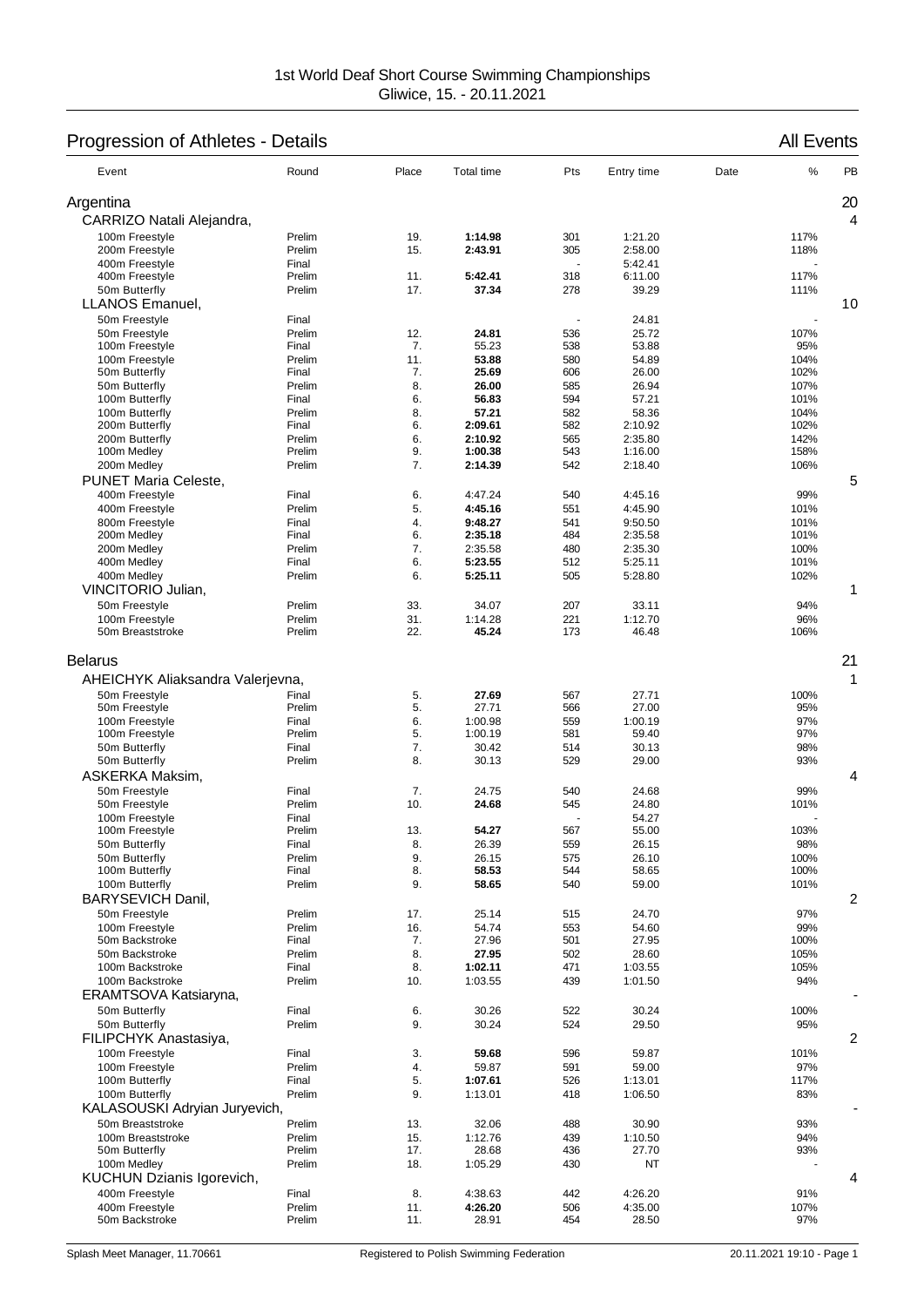| 100m Backstroke<br>100m Backstroke<br>200m Backstroke<br>200m Backstroke<br>50m Breaststroke<br>50m Breaststroke<br>MIKHAILAU Dzianis. | Final            |            |                    |            |                    |              |  |
|----------------------------------------------------------------------------------------------------------------------------------------|------------------|------------|--------------------|------------|--------------------|--------------|--|
|                                                                                                                                        |                  | 7.         | 1:01.56            | 483        | 1:02.02            | 102%         |  |
|                                                                                                                                        | Prelim           | 8.         | 1:02.02            | 473        | 1:00.50            | 95%          |  |
|                                                                                                                                        | Final            | 7.         | 2:15.60            | 472        | 2:16.98            | 102%         |  |
|                                                                                                                                        | Prelim           | 6.         | 2:16.98            | 458        | 2:16.00            | 99%          |  |
|                                                                                                                                        | Final            | 8.         | 31.67              | 506        | 31.33              | 98%          |  |
|                                                                                                                                        | Prelim           | 10.        | 31.33              | 523        | 32.30              | 106%<br>1    |  |
| 100m Freestyle                                                                                                                         | Prelim           | 18.        | 55.32              | 536        | 54.10              | 96%          |  |
| 200m Freestyle                                                                                                                         | Final            |            |                    |            | 2:01.62            |              |  |
| 200m Freestyle                                                                                                                         | Prelim           | 12.        | 2:01.62            | 545        | 2:01.00            | 99%          |  |
| 50m Backstroke                                                                                                                         | Final            | 6.         | 27.55              | 524        | 28.67              | 108%         |  |
| 50m Backstroke                                                                                                                         | Prelim           | 9.         | 28.67              | 465        | 27.80              | 94%          |  |
| 50m Breaststroke                                                                                                                       | Final            |            |                    |            | 31.92              |              |  |
| 50m Breaststroke                                                                                                                       | Prelim           | 12.        | 31.92              | 494        | 31.00              | 94%          |  |
| 100m Medley<br>100m Medley                                                                                                             | Final<br>Prelim  | 10.        | 1:01.23            | 521        | 1:01.23<br>NT      |              |  |
| PETRUSHENKA Aksana,                                                                                                                    |                  |            |                    |            |                    | 4            |  |
| 50m Breaststroke                                                                                                                       | Final            | 1.         | 32.55              | 675        | 32.79              | 101%         |  |
| 50m Breaststroke                                                                                                                       | Prelim           | 1.         | 32.79              | 660        | 31.70              | 93%          |  |
| 100m Breaststroke                                                                                                                      | Final            | 1.         | 1:10.37            | 695        | 1:13.09            | 108%         |  |
| 100m Breaststroke                                                                                                                      | Prelim           | 1.         | 1:13.09            | 621        | 1:11.10            | 95%          |  |
| 200m Breaststroke                                                                                                                      | Final            | 1.         | 2:31.93            | 694        | 2:39.30            | 110%         |  |
| 200m Breaststroke                                                                                                                      | Prelim           | 1.         | 2:39.30            | 602        | 2:33.50            | 93%          |  |
| 100m Medley                                                                                                                            | Final            | 2.         | 1:05.03            | 656        | 1:07.69            | 108%         |  |
| 100m Medley                                                                                                                            | Prelim           | 2.         | 1:07.69            | 581        | NT                 |              |  |
| RUDZKO Maryia,                                                                                                                         |                  |            |                    |            |                    | 3            |  |
| 50m Backstroke                                                                                                                         | Final            | 4.         | 31.06              | 559        | 31.32              | 102%         |  |
| 50m Backstroke                                                                                                                         | Prelim           | 5.         | 31.32              | 546        | 30.50              | 95%          |  |
| 100m Backstroke<br>100m Backstroke                                                                                                     | Final<br>Prelim  | 3.<br>7.   | 1:05.94<br>1:09.61 | 576<br>490 | 1:09.61<br>1:06.20 | 111%<br>90%  |  |
| 200m Backstroke                                                                                                                        | Final            | 2.         | 2:25.69            | 544        | 2:32.28            | 109%         |  |
| 200m Backstroke                                                                                                                        | Prelim           | 5.         | 2:32.28            | 476        | 2:25.00            | 91%          |  |
| <b>SHTUKEL Anton,</b>                                                                                                                  |                  |            |                    |            |                    |              |  |
| 50m Freestyle                                                                                                                          | Prelim           | 14.        | 24.92              | 529        | 24.70              | 98%          |  |
| 200m Freestyle                                                                                                                         | Prelim           | 21.        | 2:14.26            | 405        | 2:10.00            | 94%          |  |
| <b>TSYRON Henadzi,</b>                                                                                                                 |                  |            |                    |            |                    |              |  |
| 50m Freestyle                                                                                                                          | Final            | 8.         | 24.79              | 537        | 24.58              | 98%          |  |
| 50m Freestyle                                                                                                                          | Prelim           | 8.         | 24.58              | 551        | 24.20              | 97%          |  |
| 100m Freestyle                                                                                                                         | Prelim           | 14.        | 54.47              | 561        | 54.10              | 99%          |  |
| 50m Backstroke                                                                                                                         | Prelim           | 12.        | 29.03              | 448        | 28.10              | 94%          |  |
| 50m Breaststroke                                                                                                                       | Prelim           | 15.        | 32.21              | 481        | 31.00              | 93%          |  |
| 50m Butterfly<br>50m Butterfly                                                                                                         | Final<br>Prelim  | 13.        | 27.29              | 506        | 27.29<br>26.50     | 94%          |  |
|                                                                                                                                        |                  |            |                    |            |                    |              |  |
| VASILEVICH Maryia,<br>50m Backstroke                                                                                                   | Final            |            |                    |            | 35.16              |              |  |
| 50m Backstroke                                                                                                                         | Prelim           | 11.        | 35.16              | 385        | 33.90              | 93%          |  |
| 50m Breaststroke                                                                                                                       | Final            | 7.         | 39.17              | 387        | 38.66              | 97%          |  |
| 50m Breaststroke                                                                                                                       | Prelim           | 10.        | 38.66              | 403        | 36.00              | 87%          |  |
| 50m Butterfly                                                                                                                          | Prelim           | 13.        | 32.36              | 427        | 30.10              | 87%          |  |
| 100m Butterfly                                                                                                                         | Final            |            |                    |            | 1:15.09            |              |  |
| 100m Butterfly                                                                                                                         | Prelim           | 12.        | 1:15.09            | 384        | 1:09.00            | 84%          |  |
| Chile                                                                                                                                  |                  |            |                    |            |                    |              |  |
|                                                                                                                                        |                  |            |                    |            |                    |              |  |
| GUTIERREZ Natalia Paz,                                                                                                                 |                  |            |                    |            |                    | 1            |  |
| 50m Freestyle                                                                                                                          | Final            |            |                    |            | 32.16              |              |  |
| 50m Freestyle<br>100m Freestyle                                                                                                        | Prelim<br>Prelim | 14.<br>18. | 32.16<br>1:12.91   | 362<br>327 | 32.00<br>1:14.50   | 99%<br>104%  |  |
| 50m Backstroke                                                                                                                         | Prelim           | 13.        | 38.64              | 290        | 37.15              | 92%          |  |
| 50m Breaststroke                                                                                                                       | Prelim           | 13.        | 46.54              | 231        | 39.80              | 73%          |  |
|                                                                                                                                        |                  |            |                    |            |                    |              |  |
|                                                                                                                                        |                  |            |                    |            |                    | 17           |  |
|                                                                                                                                        |                  |            |                    |            |                    | 10           |  |
| Croatia                                                                                                                                |                  |            | 24.84              | 534        | 25.00              | 101%         |  |
| ZGOMBA Antonio,                                                                                                                        |                  |            |                    |            |                    | 103%         |  |
| 50m Freestyle<br>50m Breaststroke                                                                                                      | Prelim<br>Final  | 13.<br>6.  | 30.34              | 576        | 30.85              |              |  |
| 50m Breaststroke                                                                                                                       | Prelim           | 8.         | 30.85              | 548        | 31.00              | 101%         |  |
| 100m Breaststroke                                                                                                                      | Final            | 7.         | 1:06.40            | 578        | 1:06.45            | 100%         |  |
| 100m Breaststroke                                                                                                                      | Prelim           | 9.         | 1:06.45            | 577        | 1:09.00            | 108%         |  |
| 200m Breaststroke                                                                                                                      | Final            | 5.         | 2:29.42            | 520        | 2:32.53            | 104%         |  |
| 200m Breaststroke                                                                                                                      | Prelim           | 9.         | 2:32.53            | 488        | 2:32.00            | 99%          |  |
| 50m Butterfly                                                                                                                          | Final            | 6.         | 25.60              | 613        | 25.65              | 100%         |  |
| 50m Butterfly<br>100m Butterfly                                                                                                        | Prelim<br>Final  | 7.<br>5.   | 25.65<br>56.68     | 609<br>599 | 26.30<br>57.02     | 105%<br>101% |  |
| 100m Butterfly                                                                                                                         | Prelim           | 7.         | 57.02              | 588        | 58.80              | 106%         |  |
| 100m Medley                                                                                                                            | Prelim           | 14.        | 1:02.69            | 485        | 1:00.20            | 92%          |  |
| <b>ZGOMBA Natali,</b>                                                                                                                  |                  |            |                    |            |                    | 7            |  |
| 50m Freestyle                                                                                                                          | Final            | 8.         | 28.89              | 499        | 29.06              | 101%         |  |
| 50m Freestyle                                                                                                                          | Prelim           | 11.        | 29.06              | 491        | 29.20              | 101%         |  |
| 100m Freestyle<br>100m Freestyle                                                                                                       | Final<br>Prelim  | 11.        | 1:04.20            | 479        | 1:04.20<br>1:02.80 | 96%          |  |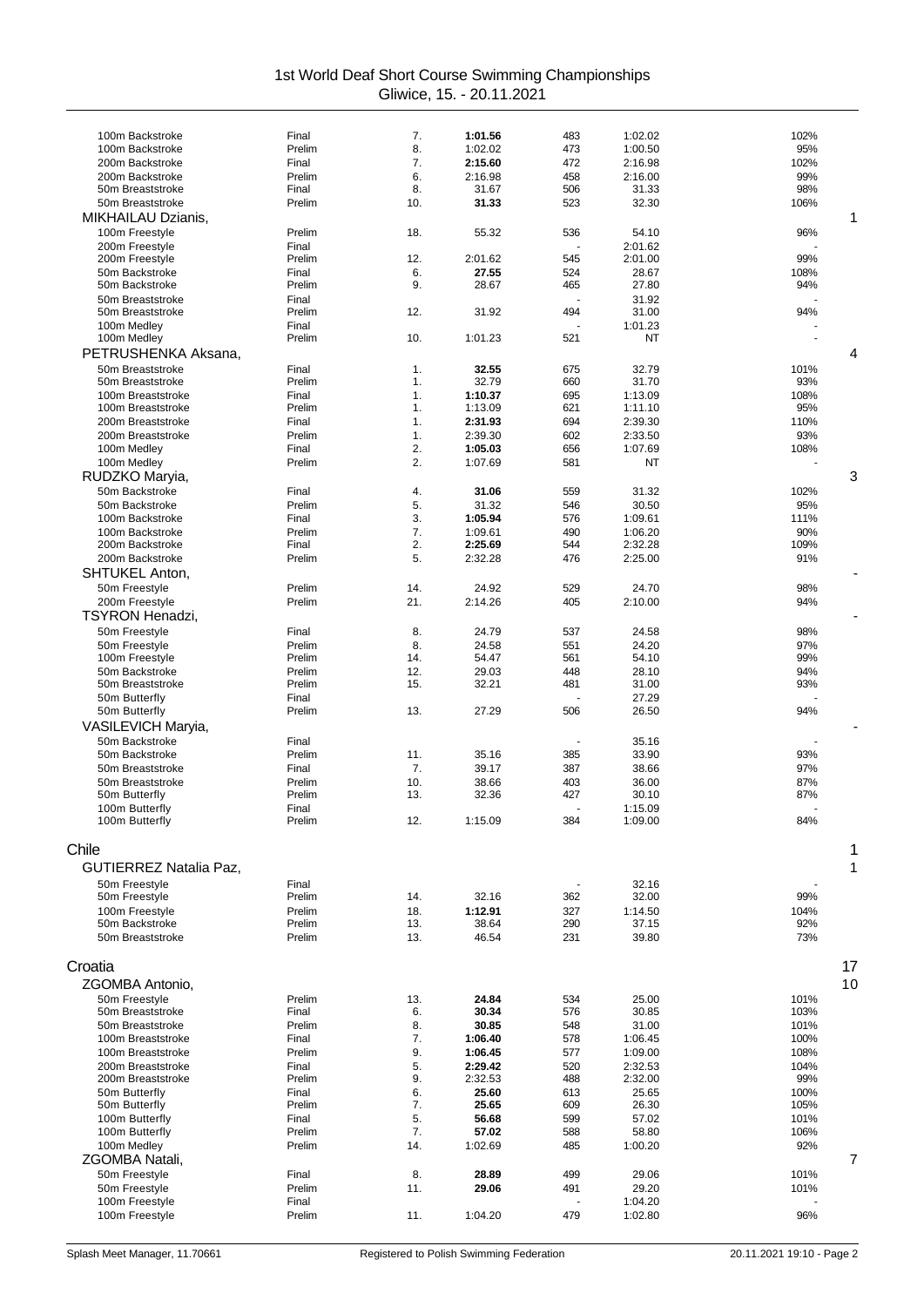| 200m Freestyle                         | Final            | 8.         | 2:20.34            | 487                  | 2:22.44            | 103%         |
|----------------------------------------|------------------|------------|--------------------|----------------------|--------------------|--------------|
| 200m Freestyle                         | Prelim           | 10.        | 2:22.44            | 465                  | 2:17.00            | 93%          |
| 50m Backstroke                         | Final            | 7.         | 33.60              | 442                  | 34.27              | 104%         |
| 50m Backstroke                         | Prelim           | 10.        | 34.27              | 416                  | 33.40              | 95%          |
| 50m Butterfly                          | Final            | 8.         | 30.98              | 487                  | 31.47              | 103%         |
| 50m Butterfly                          | Prelim           | 11.        | 31.47              | 464                  | 32.00              | 103%         |
| 100m Medley                            | Final            | 8.         | 1:13.46            | 455                  | 1:13.86            | 101%         |
| 100m Medley                            | Prelim           | 11.        | 1:13.86            | 447                  | 1:12.60            | 97%          |
| Cyprus                                 |                  |            |                    |                      |                    | 5            |
|                                        |                  |            |                    |                      |                    |              |
| <b>ANTREAS GAVRIIL.</b>                |                  |            |                    |                      |                    | 4            |
| 50m Freestyle<br>50m Freestyle         | Final<br>Prelim  | 11.        | 24.69              | 544                  | 24.69<br>24.19     | 96%          |
| 100m Freestyle                         | Final            |            |                    | $\ddot{\phantom{1}}$ | 54.02              |              |
| 100m Freestyle                         | Prelim           | 12.        | 54.02              | 575                  | 54.60              | 102%         |
| 200m Freestyle                         | Final            | 7.         | 1:57.09            | 611                  | 2:00.55            | 106%         |
| 200m Freestyle                         | Prelim           | 11.        | 2:00.55            | 560                  | 2:00.00            | 99%          |
| 400m Freestyle                         | Final            | 6.         | 4:15.89            | 570                  | 4:20.64            | 104%         |
| 400m Freestyle                         | Prelim           | 8.         | 4:20.64            | 540                  | 4:21.00            | 100%         |
| CHATZIVASSILIOU Michalis,              |                  |            |                    |                      |                    | 1            |
| 50m Freestyle                          | Prelim           | 31.        | 28.78              | 343                  | 28.65              | 99%          |
| 100m Freestyle                         | Prelim           | 30.        | 1:05.13            | 328                  | 1:06.40            | 104%         |
|                                        |                  |            |                    |                      |                    |              |
| Ecuador                                |                  |            |                    |                      |                    | 17           |
| MARTILLO Angel Abraham,                |                  |            |                    |                      |                    | 5            |
| 50m Freestyle                          | Prelim           | 27.        | 27.95              | 375                  | 29.00              | 108%         |
| 100m Freestyle                         | Prelim           | 26.        | 1:00.68            | 406                  | 1:04.40            | 113%         |
| 200m Freestyle                         | Prelim           | 23.        | 2:17.36            | 378                  | 2:22.70            | 108%         |
| 50m Breaststroke<br>100m Breaststroke  | Prelim<br>Prelim | 19.<br>16. | 34.04<br>1:13.22   | 408<br>431           | 34.43<br>1:12.70   | 102%<br>99%  |
| 200m Breaststroke                      | Final            |            |                    |                      | 2:39.78            |              |
| 200m Breaststroke                      | Prelim           | 12.        | 2:39.78            | 425                  | 2:52.50            | 117%         |
| RIZZO Jose Miguel,                     |                  |            |                    |                      |                    | 7            |
| 50m Breaststroke                       | Prelim           | 14.        | 32.15              | 484                  | 32.18              | 100%         |
| 100m Breaststroke                      | Final            |            |                    |                      | 1:10.38            |              |
| 100m Breaststroke                      | Prelim           | 11.        | 1:10.38            | 486                  | 1:17.50            | 121%         |
| 200m Breaststroke                      | Final            | 7.         | 2:30.14            | 512                  | 2:31.84            | 102%         |
| 200m Breaststroke                      | Prelim           | 7.         | 2:31.84            | 495                  | 2:37.20            | 107%         |
| 50m Butterfly                          | Prelim           | 16.        | 27.79              | 479                  | 28.84              | 108%         |
| 100m Butterfly                         | Final            |            |                    |                      | 1:01.71            |              |
| 100m Butterfly                         | Prelim           | 11.        | 1:01.71            | 464                  | 1:03.20            | 105%         |
| 100m Medley<br>200m Medley             | Prelim<br>Prelim | 15.<br>12. | 1:02.92<br>2:19.79 | 480<br>482           | NT<br>2:23.00      | 105%         |
|                                        |                  |            |                    |                      |                    | 5            |
| SIAVICHAY Luis Bryan,                  |                  |            |                    |                      |                    |              |
| 50m Freestyle                          | Prelim<br>Prelim | 25.<br>27. | 27.69<br>1:00.74   | 385                  | 28.60              | 107%         |
| 100m Freestyle<br>200m Freestyle       | Prelim           | 20.        | 2:14.04            | 405<br>407           | 1:04.00<br>2:18.10 | 111%<br>106% |
| 400m Freestyle                         | Final            |            |                    |                      | 4:51.31            |              |
| 400m Freestyle                         | Prelim           | 14.        | 4:51.31            | 386                  | 4:50.50            | 99%          |
| 50m Backstroke                         | Final            |            |                    |                      | 34.03              |              |
| 50m Backstroke                         | Prelim           | 14.        | 34.03              | 278                  | 34.30              | 102%         |
| 100m Backstroke                        | Prelim           | 14.        | 1:16.06            | 256                  | 1:13.60            | 94%          |
| 200m Backstroke                        | Final            |            |                    |                      | 2:38.58            |              |
| 200m Backstroke                        | Prelim           | 12.        | 2:38.58            | 295                  | 2:36.80            | 98%          |
| 50m Butterfly<br>100m Butterfly        | Prelim<br>Prelim | 23.<br>21. | 30.25<br>1:09.65   | 371<br>322           | 30.60<br>1:09.20   | 102%<br>99%  |
|                                        |                  |            |                    |                      |                    |              |
| Germany                                |                  |            |                    |                      |                    | 23           |
| <b>KOCHMANN Lars,</b>                  |                  |            |                    |                      |                    | 11           |
| 100m Freestyle                         | Final            | 4.         | 51.76              | 654                  | 52.25              | 102%         |
| 100m Freestyle                         | Prelim           | 7.         | 52.25              | 636                  | 52.00              | 99%          |
| 50m Backstroke                         | Final            | 2.         | 25.58              | 655                  | 25.88              | 102%         |
| 50m Backstroke                         | Prelim           | 2.         | 25.88              | 632                  | 26.40              | 104%         |
| 100m Backstroke                        | Final            | 1.         | 55.11              | 674                  | 56.99              | 107%         |
| 100m Backstroke                        | Prelim           | 2.         | 56.99              | 609                  | 56.10              | 97%          |
| 50m Breaststroke                       | Final            | 3.         | 28.49              | 696                  | 29.26              | 105%         |
| 50m Breaststroke                       | Prelim           | 4.         | 29.26              | 642                  | 29.60              | 102%         |
| 100m Breaststroke<br>100m Breaststroke | Final            | 3.         | 1:02.19            | 704                  | 1:04.50            | 108%         |
| 100m Medley                            | Prelim<br>Final  | 5.<br>3.   | 1:04.50<br>57.12   | 631<br>642           | 1:06.10<br>58.68   | 105%<br>106% |
| 100m Medley                            | Prelim           | 3.         | 58.68              | 592                  | 58.09              | 98%          |
| 200m Medley                            | Final            | 3.         | 2:04.65            | 680                  | 2:10.70            | 110%         |
| 200m Medley                            | Prelim           | 3.         | 2:10.70            | 590                  | 2:15.00            | 107%         |
| <b>MUELLER Niklas,</b>                 |                  |            |                    |                      |                    | 4            |
| 200m Freestyle                         | Prelim           | 16.        | 2:02.99            | 527                  | 2:08.30            | 109%         |
| 1500m Freestyle                        | Final            | 1.         | 16:27.09           | 634                  | 17:11.80           | 109%         |
| 100m Butterfly                         | Prelim           | 12.        | 1:01.80            | 462                  | 1:02.80            | 103%         |
| 200m Butterfly                         | Final            | 7.         | 2:12.55            | 544                  | 2:12.15            | 99%          |
| 200m Butterfly                         | Prelim           | 7.         | 2:12.15            | 549                  | 2:11.60            | 99%          |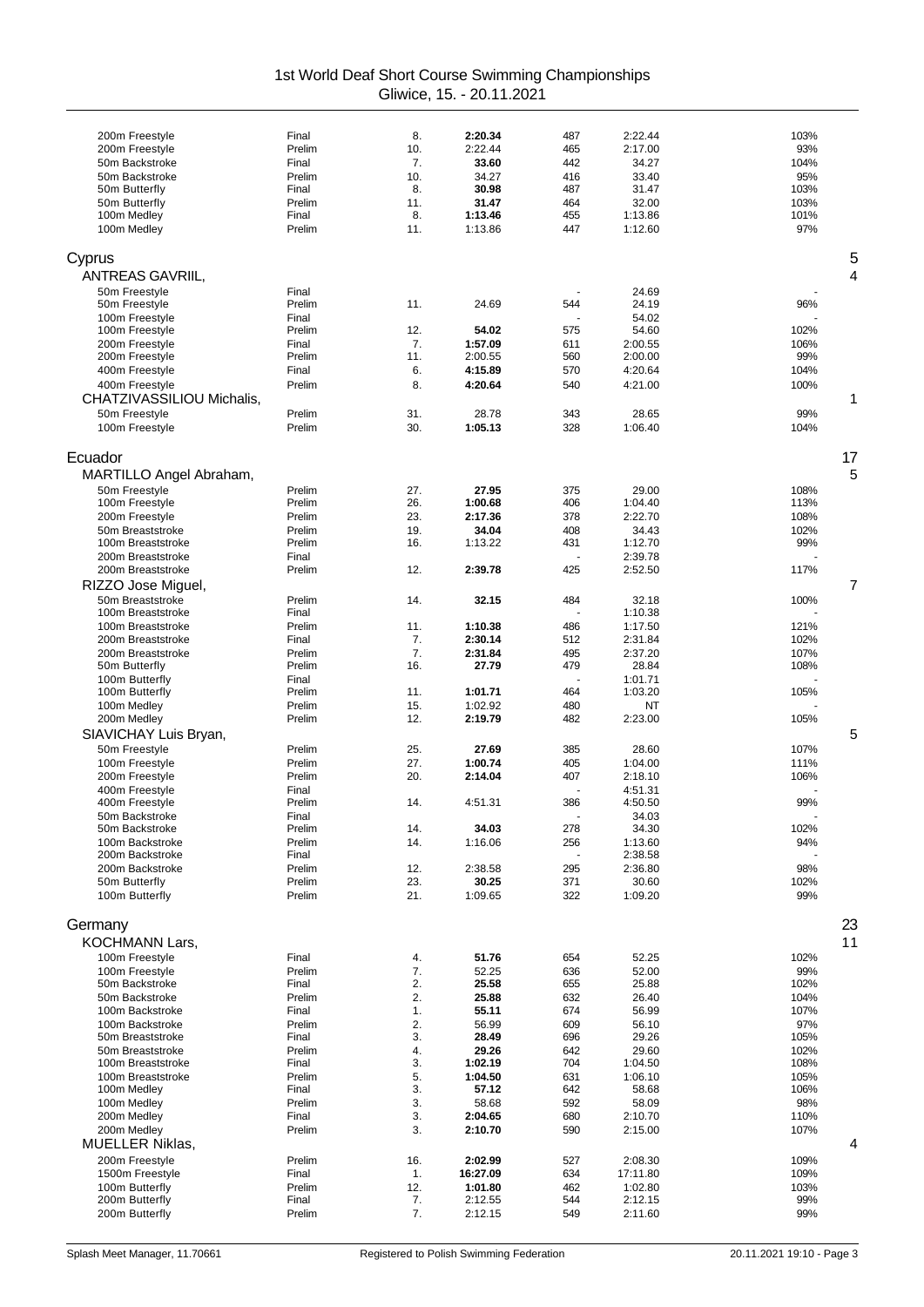| 200m Medley               | Prelim | 13. | 2:21.40  | 466 | 2:24.30  | 104%           |
|---------------------------|--------|-----|----------|-----|----------|----------------|
| PICHIER Paula,            |        |     |          |     |          | 8              |
| 50m Freestyle             | Prelim | 11. | 29.06    | 491 | 30.30    | 109%           |
| 100m Freestyle            | Prelim | 14. | 1:06.04  | 440 | 1:08.50  | 108%           |
| 200m Freestyle            | Final  |     |          |     | 2:25.47  |                |
| 200m Freestyle            | Prelim | 13. | 2:25.47  | 437 | 2:32.60  | 110%           |
| 50m Backstroke            | Final  | 8.  | 34.00    | 426 | 33.87    | 99%            |
| 50m Backstroke            | Prelim | 9.  | 33.87    | 431 | 35.80    | 112%           |
| 200m Backstroke           | Final  | 6.  | 2:36.84  | 436 | 2:36.06  | 99%            |
| 200m Backstroke           | Prelim | 8.  | 2:36.06  | 442 | 2:44.30  | 111%           |
| 100m Breaststroke         | Final  | 8.  | 1:22.59  | 430 | 1:20.15  | 94%            |
| 100m Breaststroke         | Prelim | 9.  | 1:20.15  | 470 | 1:30.70  | 128%           |
| 200m Breaststroke         | Final  | 6.  | 2:53.68  | 465 | 2:55.96  | 103%           |
| 200m Breaststroke         | Prelim | 8.  | 2:55.96  | 447 | 3:09.20  | 116%           |
| <b>Great Britain</b>      |        |     |          |     |          | 7              |
| YOUNG Nathan Alexander,   |        |     |          |     |          | 7              |
| 50m Freestyle             | Final  | 5.  | 24.33    | 568 | 24.19    | 99%            |
| 50m Freestyle             | Prelim | 7.  | 24.19    | 578 | 24.50    | 103%           |
| 100m Freestyle            | Prelim | 9.  | 52.81    | 616 | 52.60    | 99%            |
| 200m Freestyle            | Final  | 5.  | 1:55.58  | 635 | 1:56.22  | 101%           |
| 200m Freestyle            | Prelim | 3.  | 1:56.22  | 625 | 1:53.60  | 96%            |
| 100m Butterfly            | Final  | 4.  | 56.47    | 605 | 56.56    | 100%           |
| 100m Butterfly            | Prelim | 4.  | 56.56    | 602 | 57.60    | 104%           |
| 200m Butterfly            | Final  | 4.  | 2:04.98  | 649 | 2:07.62  | 104%           |
| 200m Butterfly            | Prelim | 5.  | 2:07.62  | 610 | 2:06.40  | 98%            |
| 100m Medley               | Final  | 6.  | 59.47    | 569 | 59.76    | 101%           |
| 100m Medley               | Prelim | 6.  | 59.76    | 560 | NT       |                |
| 200m Medley               | Prelim | 6.  | 2:13.62  | 552 | 2:14.00  | 101%           |
|                           |        |     |          |     |          |                |
| Greece                    |        |     |          |     |          | $\overline{c}$ |
| DONTSIOU Stavroula,       |        |     |          |     |          | 2              |
| 100m Freestyle            | Prelim | 16. | 1:11.63  | 345 | 1:11.50  | 100%           |
| 200m Freestyle            | Prelim | 14. | 2:39.07  | 334 | 2:45.00  | 108%           |
| 100m Medley               | Final  |     |          |     | 1:28.29  |                |
| 100m Medley               | Prelim | 14. | 1:28.29  | 262 | 1:30.00  | 104%           |
| XANTHOPOULOUS Dimitrios,  |        |     |          |     |          |                |
| 50m Freestyle             | Prelim | 29. | 28.35    | 359 | 27.50    | 94%            |
| 200m Freestyle            | Prelim | 22. | 2:17.05  | 381 | 2:14.50  | 96%            |
| 100m Medley               | Prelim | 22. | 1:12.61  | 312 | 1:11.00  | 96%            |
| XANTHOPOULOUS Panagiotis, |        |     |          |     |          |                |
| 50m Freestyle             | Prelim | 28. | 28.06    | 370 | 28.00    | 100%           |
| 100m Breaststroke         | Prelim | 17. | 1:16.78  | 374 | 1:16.00  | 98%            |
| 100m Medley               | Prelim | 21. | 1:11.09  | 333 | 1:10.00  | 97%            |
|                           |        |     |          |     |          |                |
| Hungary                   |        |     |          |     |          | 24             |
| <b>FREUND Balazs,</b>     |        |     |          |     |          | $\overline{7}$ |
| 200m Freestyle            | Prelim | 15. | 2:02.95  | 527 | 2:06.10  | 105%           |
| 100m Backstroke           | Final  |     |          |     | 1:04.50  |                |
| 100m Backstroke           | Prelim | 12. | 1:04.50  | 420 | 1:06.10  | 105%           |
| 200m Backstroke           | Final  | 8.  | 2:20.97  | 420 | 2:18.89  | 97%            |
| 200m Backstroke           | Prelim | 10. | 2:18.89  | 439 | 2:24.10  | 108%           |
| 100m Butterfly            | Prelim | 13. | 1:02.11  | 455 | 1:02.10  | 100%           |
| 200m Butterfly            | Final  | 8.  | 2:19.80  | 464 | 2:17.30  | 96%            |
| 200m Butterfly            | Prelim | 8.  | 2:17.30  | 489 | 2:21.00  | 105%           |
| 100m Medley               | Prelim | 16. | 1:04.59  | 444 | NT       |                |
| 200m Medley               | Final  |     |          |     | 2:18.84  |                |
| 200m Medley               | Prelim | 10. | 2:18.84  | 492 | 2:20.10  | 102%           |
| 400m Medley               | Final  | 7.  | 4:52.96  | 514 | 4:57.00  | 103%           |
| 400m Medley               | Prelim | 5.  | 4:57.00  | 494 | 5:05.10  | 106%           |
| <b>KEREKES Mate,</b>      |        |     |          |     |          | 2              |
| 50m Freestyle             | Prelim | 26. | 27.82    | 380 | 30.10    | 117%           |
| 100m Freestyle            | Prelim | 23. | 59.88    | 422 | 59.30    | 98%            |
| 50m Butterfly             | Prelim | 21. | 29.95    | 382 | 33.10    | 122%           |
| 100m Butterfly            | Prelim | 18. | 1:06.84  | 365 | NT       |                |
| 100m Medley               | Prelim | 20. | 1:08.76  | 368 | NT       |                |
| KIRALY Robert Belian,     |        |     |          |     |          | 2              |
| 50m Freestyle             | Prelim | 22. | 26.66    | 432 | 27.00    | 103%           |
| 50m Backstroke            | Final  |     |          |     | 31.13    |                |
| 50m Backstroke            | Prelim | 13. | 31.13    | 363 | 35.00    | 126%           |
|                           |        |     |          |     |          |                |
| KISS Adam,                |        |     |          |     |          | 4              |
| 50m Freestyle             | Prelim | 18. | 25.49    | 494 | 26.10    | 105%           |
| 100m Freestyle            | Prelim | 21. | 57.19    | 485 | 59.10    | 107%           |
| 50m Breaststroke          | Prelim | 18. | 32.76    | 457 | 34.10    | 108%           |
| 100m Breaststroke         | Prelim | 14. | 1:12.52  | 444 | 1:16.00  | 110%           |
| ZSILINSZKI Orsolya,       |        |     |          |     |          | 9              |
| 800m Freestyle            | Final  | 6.  | 10:21.54 | 458 | 10:50.00 | 109%           |
| 50m Breaststroke          | Final  | 6.  | 37.47    | 442 | 37.11    | 98%            |
| 50m Breaststroke          | Prelim | 8.  | 37.11    | 455 | 35.10    | 89%            |
|                           |        |     |          |     |          |                |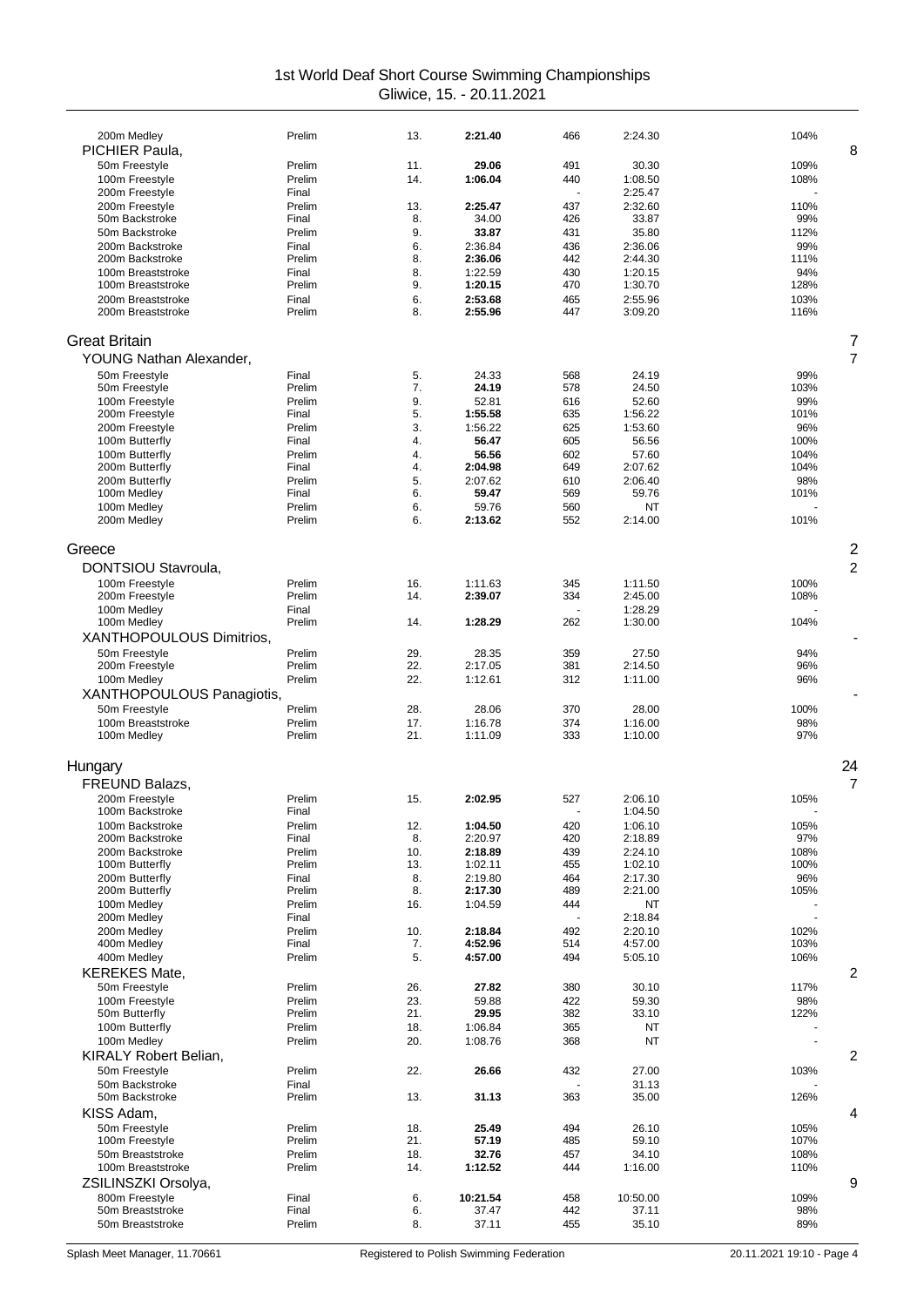| 100m Breaststroke       | Final  |            |         | ä,  | 1:20.63 |                |
|-------------------------|--------|------------|---------|-----|---------|----------------|
|                         |        |            |         |     |         |                |
| 100m Breaststroke       | Prelim | 10.        | 1:20.63 | 462 | 1:22.00 | 103%           |
| 200m Breaststroke       | Final  | 5.         | 2:52.68 | 473 | 2:55.74 | 104%           |
| 200m Breaststroke       | Prelim | 7.         | 2:55.74 | 448 | 2:59.10 | 104%           |
| 100m Butterfly          | Final  | 6.         | 1:12.36 | 429 | 1:12.33 | 100%           |
|                         |        |            |         |     |         |                |
| 100m Butterfly          | Prelim | 8.         | 1:12.33 | 430 | 1:14.10 | 105%           |
| 200m Butterfly          | Final  | 4.         | 2:37.36 | 439 | 2:41.03 | 105%           |
| 200m Butterfly          | Prelim | 5.         | 2:41.03 | 409 | 2:43.10 | 103%           |
| 400m Medley             | Final  | 7.         | 5:31.01 | 478 | 5:34.74 | 102%           |
|                         |        | 8.         |         |     |         |                |
| 400m Medley             | Prelim |            | 5:34.74 | 462 | 5:44.00 | 106%           |
|                         |        |            |         |     |         |                |
| India                   |        |            |         |     |         |                |
|                         |        |            |         |     |         |                |
|                         |        |            |         |     |         |                |
| Kazakhstan              |        |            |         |     |         |                |
|                         |        |            |         |     |         |                |
|                         |        |            |         |     |         |                |
| Kuwait                  |        |            |         |     |         | 3              |
| ALAHMAD Naser,          |        |            |         |     |         |                |
|                         |        |            |         |     |         |                |
| 200m Freestyle          | Prelim | <b>DNF</b> |         |     | 4:05.50 |                |
| ALENEZI Abdalrahman,    |        |            |         |     |         | 1              |
| 50m Freestvle           | Prelim | 34.        | 34.32   | 202 | 50.00   | 212%           |
|                         |        |            |         |     |         |                |
| ALFRAIJ Meshari A N,    |        |            |         |     |         | 1              |
| 100m Freestyle          | Prelim | 32.        | 1:27.16 | 137 | 1:54.90 | 174%           |
|                         |        |            |         |     |         |                |
| ALMEASEB Falah,         |        |            |         |     |         | 1              |
| 50m Freestyle           | Prelim | 35.        | 45.59   | 86  | 57.80   | 161%           |
|                         |        |            |         |     |         |                |
| Latvia                  |        |            |         |     |         | 19             |
|                         |        |            |         |     |         |                |
| <b>EMBREKTE Zane,</b>   |        |            |         |     |         | 8              |
| 50m Freestyle           | Final  | 1.         | 25.56   | 721 | 25.92   | 103%           |
| 50m Freestyle           | Prelim | 1.         | 25.92   | 692 | 25.90   | 100%           |
| 100m Freestyle          | Final  | 1.         | 56.16   | 716 | 58.14   | 107%           |
|                         |        |            |         |     |         |                |
| 100m Freestyle          | Prelim | 1.         | 58.14   | 645 | 55.80   | 92%            |
| 200m Freestyle          | Final  | 2.         | 2:03.70 | 711 | 2:08.44 | 108%           |
| 200m Freestyle          | Prelim | 1.         | 2:08.44 | 635 | 2:03.90 | 93%            |
| 400m Freestyle          | Final  | 4.         | 4:31.01 | 643 | 4:38.48 | 106%           |
| 400m Freestyle          | Prelim | 2.         | 4:38.48 | 592 | 4:38.60 | 100%           |
|                         |        |            |         |     |         |                |
| 50m Butterfly           | Final  | 2.         | 28.22   | 644 | 28.66   | 103%           |
| 50m Butterfly           | Prelim | 2.         | 28.66   | 615 | 28.90   | 102%           |
| 100m Medley             | Final  | 3.         | 1:05.84 | 632 | 1:07.84 | 106%           |
| 100m Medley             | Prelim | 3.         | 1:07.84 | 577 | NT      |                |
| LESCINSKA Violeta,      |        |            |         |     |         | 3              |
|                         |        |            |         |     |         |                |
| 50m Freestyle           | Prelim | 16.        | 32.58   | 348 | 35.60   | 119%           |
| 50m Backstroke          | Prelim | 14.        | 39.40   | 274 | 42.00   | 114%           |
| 100m Backstroke         | Final  |            |         |     | 1:30.46 |                |
| 100m Backstroke         | Prelim | 12.        | 1:30.46 | 223 | 1:35.90 | 112%           |
|                         |        |            |         |     |         |                |
| <b>STUPANS Rudolfs,</b> |        |            |         |     |         | $\overline{c}$ |
| 50m Freestyle           | Prelim | 15.        | 24.98   | 525 | 24.30   | 95%            |
| 100m Freestyle          | Prelim | 15.        | 54.70   | 554 | 53.70   | 96%            |
|                         |        |            |         |     | 2:02.26 |                |
| 200m Freestyle          | Final  |            |         |     |         |                |
| 200m Freestyle          | Prelim | 13.        | 2:02.26 | 536 | 2:03.50 | 102%           |
| 50m Breaststroke        | Final  |            |         |     | 31.89   |                |
| 50m Breaststroke        | Prelim | 11.        | 31.89   | 496 | 32.50   | 104%           |
| 100m Medley             | Final  |            |         |     | 1:02.21 |                |
| 100m Medley             | Prelim | 12.        | 1:02.21 | 497 | NT      |                |
| 200m Medley             | Final  | 7.         | 2:16.88 | 513 | 2:16.24 | 99%            |
|                         |        |            |         |     |         |                |
| 200m Medley             | Prelim | 8.         | 2:16.24 | 521 | NT      |                |
| <b>VAZDIKIS Artis,</b>  |        |            |         |     |         | 6              |
| 50m Freestyle           | Final  | 6.         | 24.42   | 562 | 24.58   | 101%           |
| 50m Freestyle           | Prelim | 8.         | 24.58   | 551 | 25.50   | 108%           |
| 100m Freestyle          | Final  |            |         | 597 |         | 102%           |
|                         |        | 6.         | 53.35   |     | 53.76   |                |
| 100m Freestyle          | Prelim | 10.        | 53.76   | 584 | 55.60   | 107%           |
| 200m Freestyle          | Final  | 8.         | 1:59.38 | 576 | 1:58.64 | 99%            |
| 200m Freestyle          | Prelim | 10.        | 1:58.64 | 587 | 2:06.60 | 114%           |
| 100m Butterfly          | Prelim | 16.        | 1:03.17 | 432 | 1:10.60 | 125%           |
|                         |        |            |         |     |         |                |
|                         |        |            |         |     |         |                |
| Macedonia               |        |            |         |     |         | 5              |
| STOJANOSKI Andrej,      |        |            |         |     |         | 5              |
|                         |        |            |         |     |         |                |
| 200m Freestyle          | Final  | 4.         | 1:54.37 | 655 | 1:56.45 | 104%           |
| 200m Freestyle          | Prelim | 4.         | 1:56.45 | 621 | 1:53.36 | 95%            |
| 100m Breaststroke       | Final  | 5.         | 1:05.05 | 615 | 1:05.35 | 101%           |
| 100m Breaststroke       | Prelim | 8.         | 1:05.35 | 607 | 1:05.35 | 100%           |
| 100m Medley             | Final  | 8.         | 59.94   | 555 | 59.98   | 100%           |
| 100m Medley             | Prelim | 7.         | 59.98   | 554 | 59.39   | 98%            |
|                         |        |            |         |     |         |                |
| 200m Medley             | Final  | 5.         | 2:10.51 | 592 | 2:11.72 | 102%           |
| 200m Medley             | Prelim | 5.         | 2:11.72 | 576 | 2:08.39 | 95%            |
| 400m Medley             | Final  | 4.         | 4:40.73 | 585 | 4:49.63 | 106%           |
| 400m Medley             | Prelim | 1.         | 4:49.63 | 532 | 4:33.64 | 89%            |
|                         |        |            |         |     |         |                |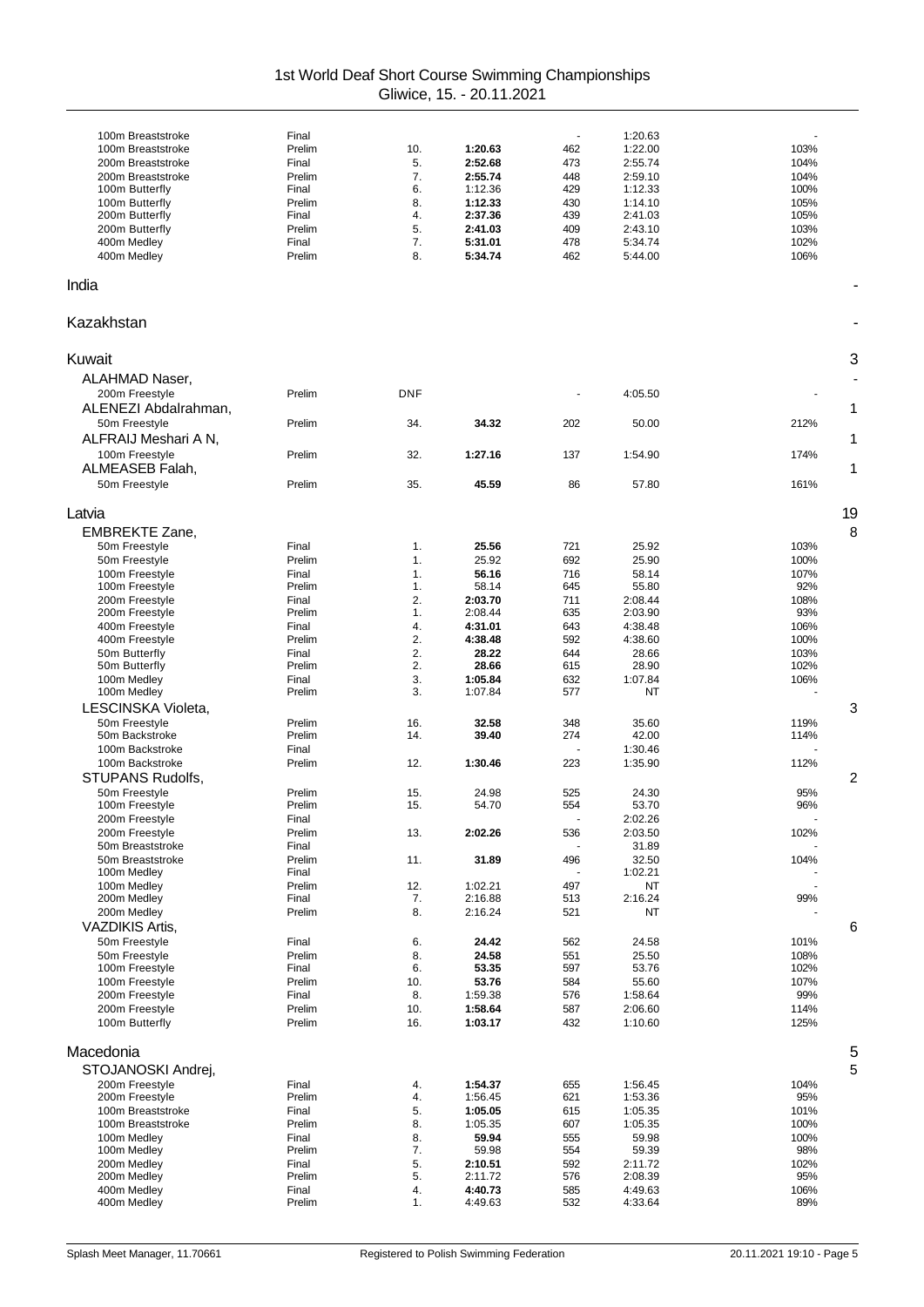| <b>Mauritius</b>                      |                  |            |                    |            |                    |              |    |
|---------------------------------------|------------------|------------|--------------------|------------|--------------------|--------------|----|
| ROPUN Muhammad Suffian,               |                  |            |                    |            |                    |              |    |
| 50m Freestyle                         | Prelim           | 30.        | 28.73              | 345        | NT                 |              |    |
| 100m Freestyle                        | Prelim           | 28.        | 1:03.38            | 356        | NT                 |              |    |
| 50m Breaststroke<br>100m Medley       | Prelim<br>Prelim | 20.<br>23. | 35.60<br>1:16.96   | 356<br>262 | NT<br><b>NT</b>    |              |    |
|                                       |                  |            |                    |            |                    |              |    |
| Netherlands                           |                  |            |                    |            |                    |              | 18 |
| DE BRUIJN Bart Joop Ad,               |                  |            |                    |            |                    |              | 5  |
| 50m Freestyle                         | Prelim           | 21.        | 26.34              | 448        | 26.41              | 101%         |    |
| 100m Freestyle                        | Prelim           | 20.        | 57.13              | 486        | 57.11              | 100%         |    |
| 50m Breaststroke<br>100m Breaststroke | Prelim<br>Prelim | 15.<br>13. | 32.21<br>1:11.68   | 481<br>460 | 32.68              | 103%<br>102% |    |
| 200m Breaststroke                     | Final            |            |                    |            | 1:12.50<br>2:36.24 |              |    |
| 200m Breaststroke                     | Prelim           | 11.        | 2:36.24            | 454        | 2:39.80            | 105%         |    |
| 50m Butterfly                         | Prelim           | 20.        | 29.20              | 413        | 29.60              | 103%         |    |
| LUCAS Kevin,                          |                  |            |                    |            |                    |              | 13 |
| 50m Freestyle                         | Prelim           | 20.        | 25.97              | 467        | 26.45              | 104%         |    |
| 200m Freestyle                        | Prelim           | 17.        | 2:03.64            | 519        | 2:04.30            | 101%         |    |
| 50m Breaststroke<br>50m Breaststroke  | Final<br>Prelim  | 7.<br>9.   | 31.16<br>31.17     | 532<br>531 | 31.17<br>31.34     | 100%<br>101% |    |
| 100m Breaststroke                     | Final            | 8.         | 1:08.11            | 536        | 1:08.39            | 101%         |    |
| 100m Breaststroke                     | Prelim           | 10.        | 1:08.39            | 529        | 1:08.90            | 101%         |    |
| 200m Breaststroke                     | Final            | 6.         | 2:29.88            | 515        | 2:31.84            | 103%         |    |
| 200m Breaststroke                     | Prelim           | 7.         | 2:31.84            | 495        | 2:35.10            | 104%         |    |
| 50m Butterfly                         | Prelim<br>Prelim | 19.<br>17. | 29.02<br>1:03.37   | 421<br>428 | 28.47<br>1:04.00   | 96%<br>102%  |    |
| 100m Butterfly<br>200m Butterfly      | Final            |            |                    |            | 2:24.02            |              |    |
| 200m Butterfly                        | Prelim           | 12.        | 2:24.02            | 424        | 2:24.60            | 101%         |    |
| 100m Medley                           | Prelim           | 13.        | 1:02.62            | 487        | 1:04.30            | 105%         |    |
| 400m Medley                           | Final            | 6.         | 4:49.27            | 534        | 4:54.21            | 103%         |    |
| 400m Medley                           | Prelim           | 3.         | 4:54.21            | 508        | 5:00.00            | 104%         |    |
| Poland                                |                  |            |                    |            |                    |              | 68 |
| <b>BEBEN Amelia,</b>                  |                  |            |                    |            |                    |              | 8  |
| 50m Freestyle                         | Final            |            |                    |            | 31.08              |              |    |
| 50m Freestyle                         | Prelim           | 13.        | 31.08              | 401        | 32.30              | 108%         |    |
| 100m Freestyle                        | Prelim           | 15.        | 1:07.62            | 410        | 1:11.30            | 111%         |    |
| 400m Freestyle                        | Final            | 8.         | 5:06.06            | 446        | 5:08.17            | 101%         |    |
| 400m Freestyle                        | Prelim           | 9.         | 5:08.17            | 437        | 5:22.30            | 109%         |    |
| 100m Backstroke<br>100m Backstroke    | Final<br>Prelim  | 8.<br>10.  | 1:18.15<br>1:22.14 | 346<br>298 | 1:22.14<br>1:23.32 | 110%<br>103% |    |
| 50m Breaststroke                      | Final            |            |                    |            | 41.39              |              |    |
| 50m Breaststroke                      | Prelim           | 11.        | 41.39              | 328        | 43.20              | 109%         |    |
| 50m Butterfly                         | Prelim           | 16.        | 36.69              | 293        | 37.30              | 103%         |    |
| <b>BEBEN Nina,</b>                    |                  |            |                    |            |                    |              | 2  |
| 200m Freestyle                        | Prelim           | 11.        | 2:24.21            | 449        | 2:18.50            | 92%          |    |
| 50m Butterfly                         | Final            |            |                    |            | 32.46              |              |    |
| 50m Butterfly<br>100m Butterfly       | Prelim<br>Final  | 14.<br>8   | 32.46<br>1:12.49   | 423<br>427 | 31.40<br>1:14.04   | 94%<br>104%  |    |
| 100m Butterfly                        | Prelim           | 11.        | 1:14.04            | 401        | 1:10.30            | 90%          |    |
| 200m Butterfly                        | Final            | 6.         | 2:52.98            | 330        | 2:53.59            | 101%         |    |
| 200m Butterfly                        | Prelim           | 7.         | 2:53.59            | 327        | 2:18.50            | 64%          |    |
| CHMIELEWSKA Julia,                    |                  |            |                    |            |                    |              | 4  |
| 200m Freestyle                        | Final            | 4.         | 2:10.86            | 600        | 2:12.62            | 103%         |    |
| 200m Freestyle<br>50m Breaststroke    | Prelim           | 4.         | 2:12.62            | 577        | 2:07.30            | 92%          |    |
| 50m Breaststroke                      | Final<br>Prelim  | 2.<br>3.   | 33.46<br>33.84     | 621<br>601 | 33.84<br>32.60     | 102%<br>93%  |    |
| 100m Breaststroke                     | Final            | 3.         | 1:13.78            | 603        | 1:14.69            | 102%         |    |
| 100m Breaststroke                     | Prelim           | 5.         | 1:14.69            | 582        | 1:12.20            | 93%          |    |
| 200m Breaststroke                     | Final            | 2.         | 2:37.90            | 619        | 2:45.28            | 110%         |    |
| 200m Breaststroke                     | Prelim           | 5.         | 2:45.28            | 539        | 2:33.50            | 86%          |    |
| 100m Medley<br>200m Medley            | Prelim<br>Prelim | 6.<br>5.   | 1:08.98<br>2:33.97 | 549<br>495 | ΝT<br>2:25.10      | 89%          |    |
| DRAGAN Dawid,                         |                  |            |                    |            |                    |              | 3  |
| 50m Backstroke                        | Prelim           | 16.        | 38.20              | 196        | 38.00              | 99%          |    |
| 100m Backstroke                       | Prelim           | 15.        | 1:22.50            | 201        | 1:22.90            | 101%         |    |
| 50m Breaststroke                      | Prelim           | 21.        | 42.22              | 213        | 43.00              | 104%         |    |
| 100m Breaststroke                     | Prelim           | 18.        | 1:35.91            | 192        | 1:37.50            | 103%         |    |
| 100m Medley                           | Prelim           | 24.        | 1:21.54            | 220        | NT                 |              |    |
| DRAGAN Julia,                         |                  |            |                    |            |                    |              | 6  |
| 200m Freestyle<br>200m Freestyle      | Final<br>Prelim  | 3.<br>5.   | 2:07.71<br>2:12.69 | 646<br>576 | 2:12.69<br>2:11.70 | 108%<br>99%  |    |
| 400m Freestyle                        | Final            | 3.         | 4:30.81            | 644        | 4:39.47            | 106%         |    |
| 400m Freestyle                        | Prelim           | 3.         | 4:39.47            | 586        | 4:41.90            | 102%         |    |
| 800m Freestyle                        | Final            | 3.         | 9:25.65            | 608        | 9:36.40            | 104%         |    |
| 100m Medley                           | Prelim           | 8.         | 1:09.47            | 538        | ΝT                 |              |    |
| 200m Medley<br>200m Medlev            | Final<br>Prelim  | 4.<br>4.   | 2:23.40<br>2:29.10 | 613<br>545 | 2:29.10<br>2:24.40 | 108%<br>94%  |    |
|                                       |                  |            |                    |            |                    |              |    |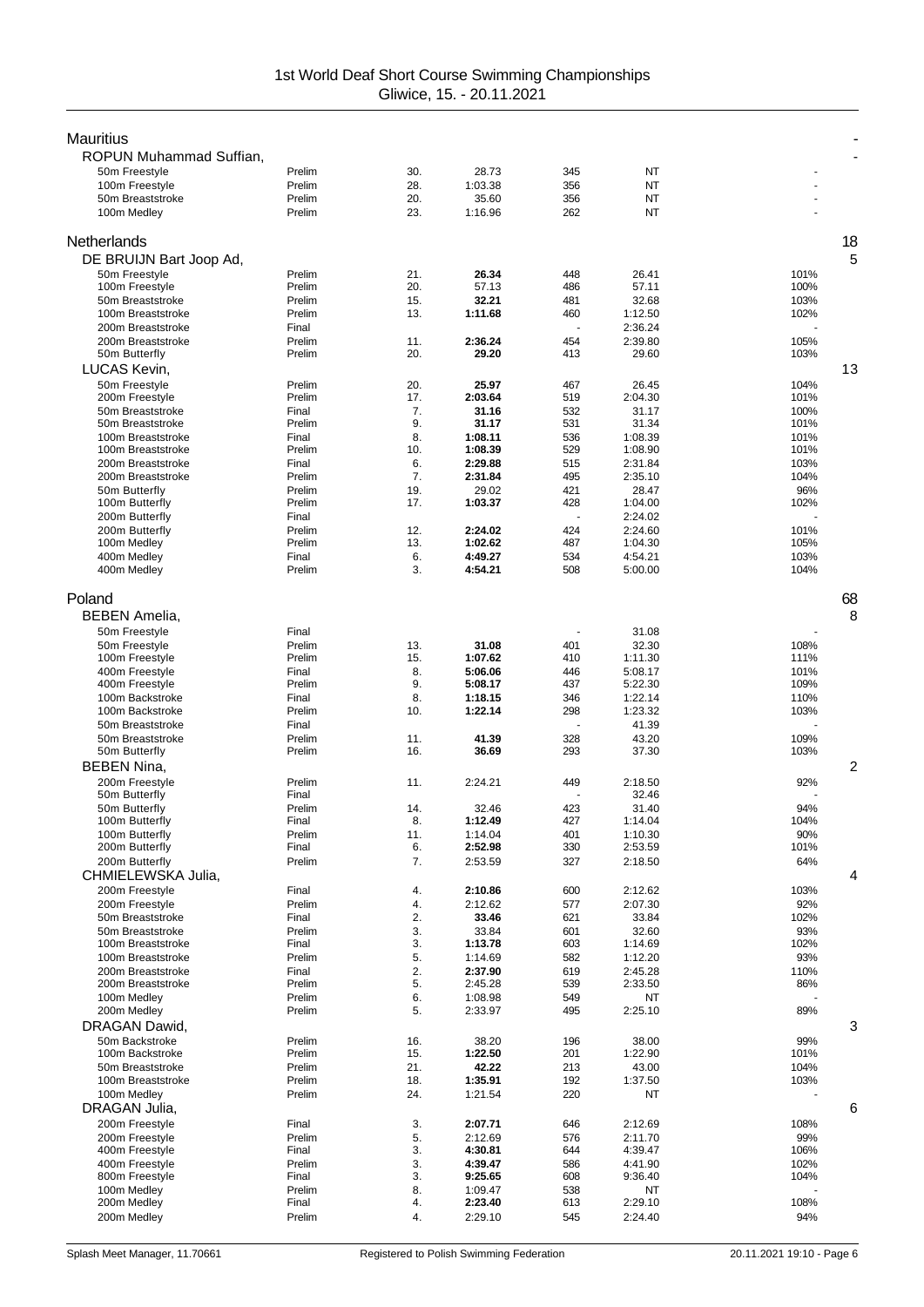| 400m Medley                        | Final           | 2.        | 4:59.38             | 647        | 5:10.96             | 108%         |
|------------------------------------|-----------------|-----------|---------------------|------------|---------------------|--------------|
| 400m Medley                        | Prelim          | 2.        | 5:10.96             | 577        | 5:02.50             | 95%          |
| JARZEWICZ Klaudia,                 |                 |           |                     |            |                     | 8            |
| 50m Freestyle                      | Final           | 6.        | 28.43               | 524        | 28.46               | 100%         |
| 50m Freestyle                      | Prelim          | 7.        | 28.46               | 523        | 29.50               | 107%         |
| 100m Freestyle                     | Final           | 7.<br>8.  | 1:02.43             | 521        | 1:02.16<br>1:05.60  | 99%          |
| 100m Freestyle<br>50m Backstroke   | Prelim<br>Final | 5.        | 1:02.16<br>31.30    | 528<br>547 | 31.63               | 111%<br>102% |
| 50m Backstroke                     | Prelim          | 6.        | 31.63               | 530        | 32.90               | 108%         |
| 100m Backstroke                    | Final           | 6.        | 1:11.41             | 454        | 1:11.17             | 99%          |
| 100m Backstroke                    | Prelim          | 8.        | 1:11.17             | 458        | 1:11.70             | 101%         |
| 200m Backstroke                    | Final           | 5.        | 2:33.67             | 463        | 2:32.43             | 98%          |
| 200m Backstroke                    | Prelim          | 6.        | 2:32.43             | 475        | 2:43.60             | 115%         |
| 200m Medley                        | Prelim          | 10.       | 2:43.46             | 414        | 2:47.10             | 105%         |
| JARZEWICZ Laura.                   |                 |           |                     |            |                     | 4            |
| 50m Freestyle                      | Prelim          | 15.       | 32.22               | 360        | 37.30               | 134%         |
| 100m Freestyle<br>50m Backstroke   | Prelim<br>Final | 17.       | 1:12.17             | 337        | 1:21.20<br>36.97    | 127%         |
| 50m Backstroke                     | Prelim          | 12.       | 36.97               | 332        | 42.00               | 129%         |
| 100m Backstroke                    | Prelim          | 11.       | 1:23.59             | 283        | 1:23.20             | 99%          |
| 50m Breaststroke                   | Final           |           |                     |            | 43.31               |              |
| 50m Breaststroke                   | Prelim          | 12.       | 43.31               | 286        | 45.10               | 108%         |
| 100m Medley                        | Final           |           |                     |            | 1:25.31             |              |
| 100m Medley                        | Prelim          | 13.       | 1:25.31             | 290        | NT                  |              |
| KRAMARCZYK Jakub,                  |                 |           |                     |            |                     | 1            |
| 100m Freestyle                     | Prelim          | 22.       | 58.49               | 453        | 56.80               | 94%          |
| 200m Freestyle                     | Prelim          | 18.       | 2:05.10             | 501        | 2:01.83             | 95%          |
| 400m Freestyle                     | Final           | 7.        | 4:22.15             | 530        | 4:23.20             | 101%         |
| 400m Freestyle                     | Prelim          | 9.        | 4:23.20             | 524        | 4:11.90             | 92%          |
| 1500m Freestyle<br>200m Butterfly  | Final<br>Prelim | 4.<br>10. | 17:21.92<br>2:20.72 | 539<br>455 | 16:24.40<br>2:12.80 | 89%<br>89%   |
| NOWICKA Weronika,                  |                 |           |                     |            |                     | 4            |
|                                    |                 |           |                     |            |                     |              |
| 50m Freestyle<br>50m Freestyle     | Final<br>Prelim | 7.<br>9.  | 28.52<br>28.58      | 519<br>516 | 28.58<br>28.70      | 100%<br>101% |
| 100m Freestyle                     | Final           |           |                     |            | 1:02.86             |              |
| 100m Freestyle                     | Prelim          | 10.       | 1:02.86             | 510        | 1:02.90             | 100%         |
| 200m Freestyle                     | Prelim          | 9.        | 2:15.22             | 544        | 2:19.70             | 107%         |
| 50m Butterfly                      | Final           |           |                     |            | 32.19               |              |
| 50m Butterfly                      | Prelim          | 12.       | 32.19               | 434        | 32.10               | 99%          |
| NOWICKI Kacper,                    |                 |           |                     |            |                     | 4            |
| 50m Freestyle                      | Prelim          | 19.       | 25.68               | 483        | 26.20               | 104%         |
| 100m Freestyle                     | Prelim          | 19.       | 55.64               | 526        | 57.20               | 106%         |
| 50m Butterfly                      | Prelim          | 14.       | 27.30               | 505        | 27.70               | 103%         |
| 100m Butterfly<br>100m Butterfly   | Final<br>Prelim | 10.       | 1:00.37             | 495        | 1:00.37<br>1:01.10  |              |
| 200m Butterfly                     | Final           |           |                     |            | 2:18.38             | 102%         |
| 200m Butterfly                     | Prelim          | 9.        | 2:18.38             | 478        | 2:17.90             | 99%          |
| PIORO Artur Zbigniew,              |                 |           |                     |            |                     |              |
| 50m Freestyle                      | Prelim          | 23.       | 27.18               | 408        | 25.50               | 88%          |
| 100m Freestyle                     | Prelim          | 24.       | 1:00.63             | 407        | 56.50               | 87%          |
| 200m Freestyle                     | Prelim          | 19.       | 2:05.36             | 498        | 1:57.50             | 88%          |
| 400m Freestyle                     | Prelim          | 12.       | 4:31.43             | 478        | 4:08.50             | 84%          |
| POWROZNIK Konrad,                  |                 |           |                     |            |                     | 7            |
| 50m Butterfly                      | Final           | 4.        | 25.26               | 638        | 25.46               | 102%         |
| 50m Butterfly                      | Prelim          | 5.        | 25.46               | 623        | 25.70               | 102%         |
| 100m Butterfly                     | Final           | 3.        | 55.04               | 654        | 56.56               | 106%         |
| 100m Butterfly<br>200m Butterfly   | Prelim<br>Final | 4.<br>1.  | 56.56<br>2:01.84    | 602<br>701 | 56.00<br>2:06.84    | 98%<br>108%  |
| 200m Butterfly                     | Prelim          | 2.        | 2:06.84             | 621        | 2:01.30             | 91%          |
| 100m Medley                        | Final           | 2.        | 57.08               | 643        | 59.13               | 107%         |
| 100m Medley                        | Prelim          | 5.        | 59.13               | 578        | ΝT                  |              |
| 200m Medley                        | Final           | 2.        | 2:03.26             | 703        | 2:10.98             | 113%         |
| 200m Medley                        | Prelim          | 4.        | 2:10.98             | 586        | 2:03.10             | 88%          |
| 400m Medley                        | Final           | 2.        | 4:27.18             | 678        | 4:53.69             | 121%         |
| 400m Medley                        | Prelim          | 2.        | 4:53.69             | 511        | 4:22.30             | 80%          |
| SAWKA Juliusz,                     |                 |           |                     |            |                     | 1            |
| 50m Backstroke                     | Prelim          | 6.        | 27.52               | 526        | 27.10               | 97%          |
| 100m Backstroke                    | Final           | 5.        | 59.61               | 532        | 59.60               | 100%         |
| 100m Backstroke                    | Prelim          | 6.        | 59.60               | 533        | 57.60               | 93%          |
| 200m Backstroke<br>200m Backstroke | Final<br>Prelim | 3.<br>4.  | 2:08.03<br>2:13.78  | 561<br>492 | 2:13.78<br>2:03.10  | 109%<br>85%  |
| 50m Butterfly                      | Prelim          | 18.       | 28.98               | 422        | 27.10               | 87%          |
| STEMPURSKI Igor,                   |                 |           |                     |            |                     | 3            |
| 50m Backstroke                     | Final           | 8.        | 28.50               | 473        | 28.76               | 102%         |
| 50m Backstroke                     | Prelim          | 10.       | 28.76               | 461        | 29.26               | 104%         |
| 100m Backstroke                    | Final           |           |                     |            | 1:04.32             |              |
| 100m Backstroke                    | Prelim          | 11.       | 1:04.32             | 424        | 1:03.20             | 97%          |
| 200m Backstroke                    | Prelim          | 9.        | 2:18.29             | 445        | 2:17.15             | 98%          |
| 50m Butterfly                      | Prelim          | 15.       | 27.41               | 499        | 29.30               | 114%         |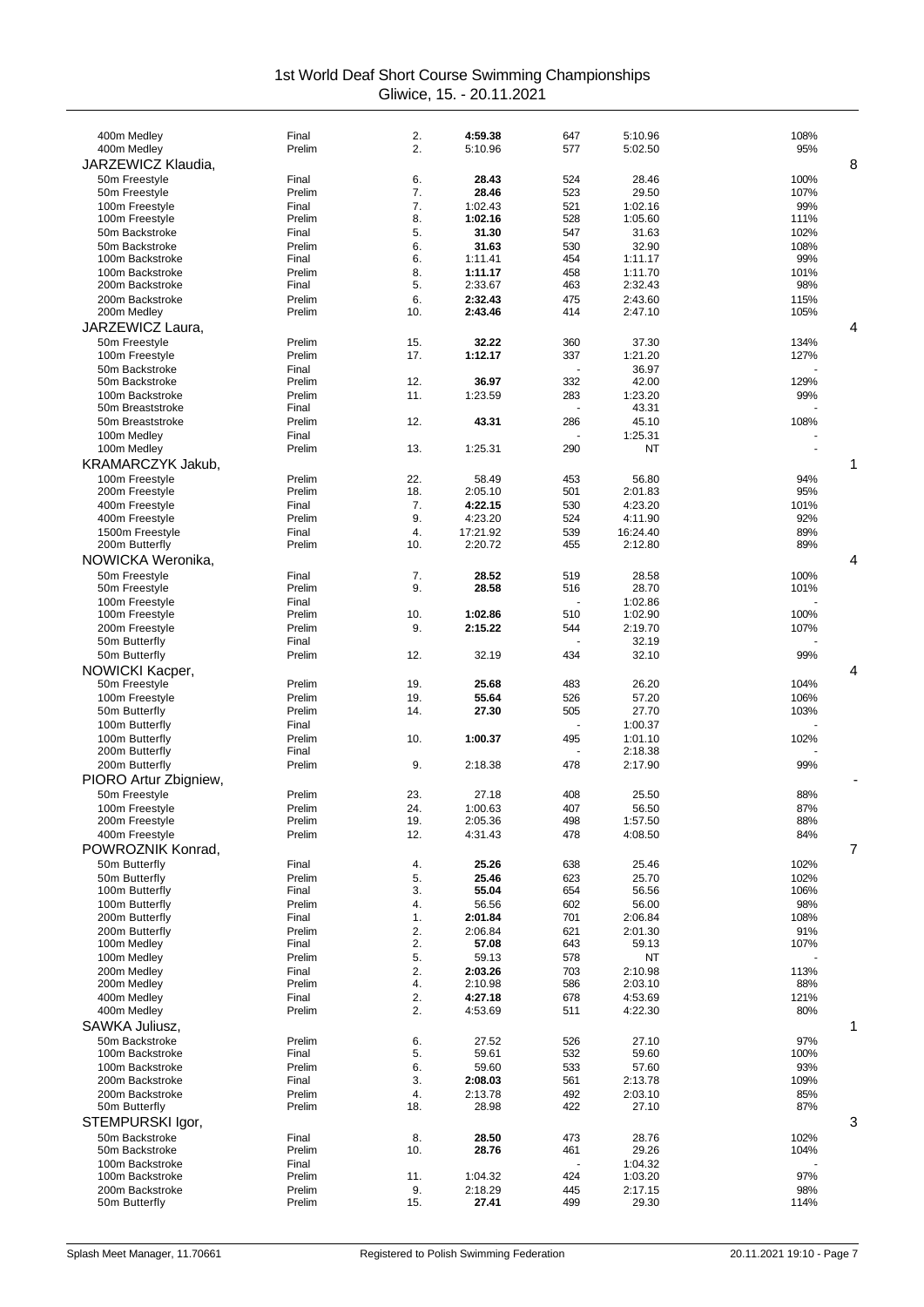| WOJCIECHOWSKI Wiktor,              |                  |            |                     |            |                     | 6            |
|------------------------------------|------------------|------------|---------------------|------------|---------------------|--------------|
| 50m Freestyle                      | Prelim           | 32.        | 29.95               | 304        | 30.60               | 104%         |
| 100m Freestyle                     | Prelim           | 29.        | 1:04.61             | 336        | 1:09.10             | 114%         |
| 400m Freestyle                     | Prelim           | 15.        | 4:55.23             | 371        | 5:50.00             | 141%         |
| 50m Backstroke                     | Prelim           | 15.        | 35.05               | 254        | 37.30               | 113%         |
| 100m Backstroke                    | Prelim           | 13.        | 1:14.47             | 273        | 1:20.10             | 116%         |
| 200m Backstroke                    | Prelim           | 13.        | 2:45.64             | 259        | 3:10.00             | 132%         |
| <b>WOJCIK Rafal.</b>               |                  |            |                     |            |                     | 7            |
| 200m Freestyle                     | Prelim           | 14.        | 2:02.76             | 530        | 2:07.20             | 107%         |
| 400m Freestyle                     | Final            | 5.         | 4:10.52             | 608        | 4:15.18             | 104%         |
| 400m Freestyle                     | Prelim           | 3.         | 4:15.18             | 575        | 4:29.20             | 111%         |
| 1500m Freestyle<br>200m Backstroke | Final<br>Final   | 2.<br>6.   | 16:31.44<br>2:14.81 | 625<br>481 | 17:15.30<br>2:18.07 | 109%<br>105% |
| 200m Backstroke                    | Prelim           | 8.         | 2:18.07             | 447        | 2:39.40             | 133%         |
| 100m Butterfly                     | Prelim           | 14.        | 1:02.15             | 454        | 1:06.00             | 113%         |
| 200m Butterfly                     | Prelim           | 11.        | 2:21.92             | 443        | 2:21.40             | 99%          |
| 100m Medley                        | Prelim           | 17.        | 1:04.68             | 442        | NT                  |              |
|                                    |                  |            |                     |            |                     |              |
| Portugal                           |                  |            |                     |            |                     | 3            |
| CORRIEANEVES Diogo Francisco,      |                  |            |                     |            |                     | 3            |
| 50m Freestyle                      | Prelim           | 24.        | 27.43               | 397        | 29.20               | 113%         |
| 100m Freestyle                     | Prelim           | 25.        | 1:00.64             | 407        | 1:01.10             | 102%         |
| 400m Freestyle                     | Prelim           | 16.        | 5:05.91             | 334        | 4:55.20             | 93%          |
| 50m Butterfly                      | Prelim           | 22.        | 30.07               | 378        | 31.16               | 107%         |
| RCDS                               |                  |            |                     |            |                     | 90           |
|                                    |                  |            |                     |            |                     | 1            |
| ALEXEEVA Alena Sergeevna,          |                  |            |                     |            |                     |              |
| 50m Butterfly                      | Prelim           | 4.         | 29.57               | 560        | 29.50               | 100%         |
| 100m Butterfly<br>100m Butterfly   | Final<br>Prelim  | 3.<br>4.   | 1:06.55<br>1:06.97  | 552<br>542 | 1:06.97<br>1:05.00  | 101%<br>94%  |
|                                    |                  |            |                     |            |                     | 3            |
| BARAKHTENKO Polina Evgenyevna,     |                  |            |                     |            |                     |              |
| 50m Backstroke<br>100m Backstroke  | Prelim<br>Prelim | 4.<br>3.   | 30.90<br>1:06.83    | 568<br>554 | 31.33<br>1:08.00    | 103%<br>104% |
| 200m Backstroke                    | Prelim           | 3.         | 2:26.71             | 532        | 2:28.20             | 102%         |
| BARBATINA Elizaveta Andreevna,     |                  |            |                     |            |                     | 5            |
| 50m Breaststroke                   | Prelim           | 6.         | 34.82               | 551        | 34.72               | 99%          |
| 100m Breaststroke                  | Final            | 4.         | 1:13.81             | 603        | 1:13.50             | 99%          |
| 100m Breaststroke                  | Prelim           | 3.         | 1:13.50             | 610        | 1:14.30             | 102%         |
| 200m Breaststroke                  | Final            | 3.         | 2:39.11             | 604        | 2:39.63             | 101%         |
| 200m Breaststroke                  | Prelim           | 2.         | 2:39.63             | 599        | 2:39.10             | 99%          |
| 100m Medley                        | Prelim           | 5.         | 1:08.96             | 550        | 1:07.60             | 96%          |
| 200m Medley                        | Final            | 5.         | 2:25.60             | 586        | 2:27.84             | 103%         |
| 200m Medley                        | Prelim           | 3.         | 2:27.84             | 560        | 2:28.00             | 100%         |
| 400m Medley                        | Final            | 4.         | 5:16.11             | 549        | 5:24.28             | 105%         |
| 400m Medley                        | Prelim           | 5.         | 5:24.28             | 509        | 5:19.30             | 97%          |
| BILALOVA Polina,                   |                  |            |                     |            |                     | 8            |
| 400m Freestyle                     | Final            | 1.         | 4:19.21             | 734        | 4:31.57             | 110%         |
| 400m Freestyle                     | Prelim           | 1.         | 4:31.57             | 639        | 4:26.20             | 96%          |
| 800m Freestyle<br>100m Butterfly   | Final<br>Final   | 1.<br>1.   | 9:04.03<br>1:03.41  | 684<br>638 | 9:09.80<br>1:04.54  | 102%<br>104% |
| 100m Butterfly                     | Prelim           | 1.         | 1:04.54             | 605        | 1:04.20             | 99%          |
| 200m Butterfly                     | Final            | 1.         | 2:18.57             | 643        | 2:22.55             | 106%         |
| 200m Butterfly                     | Prelim           | 1.         | 2:22.55             | 590        | 2:22.60             | 100%         |
| 200m Medlev                        | Final            | 1.         | 2:19.21             | 670        | 2:23.48             | 106%         |
| 200m Medley                        | Prelim           | 1.         | 2:23.48             | 612        | 2:24.50             | 101%         |
| 400m Medley                        | Final            | 1.         | 4:54.10             | 682        | 5:06.71             | 109%         |
| 400m Medley                        | Prelim           | 1.         | 5:06.71             | 601        | 4:58.00             | 94%          |
| BRYKANOVA Eleonora Vyacheslavovna, |                  |            |                     |            |                     | 6            |
| 50m Backstroke                     | Final            | 2.         | 29.71               | 639        | 29.91               | 101%         |
| 50m Backstroke                     | Prelim           | 2.         | 29.91               | 627        | 30.06               | 101%         |
| 100m Backstroke                    | Final            | 2.         | 1:05.20             | 596        | 1:06.65             | 104%         |
| 100m Backstroke                    | Prelim           | 2.         | 1:06.65             | 558        | 1:07.00             | 101%         |
| 100m Medlev<br>100m Medley         | Final<br>Prelim  | 5.<br>4.   | 1:07.19<br>1:08.14  | 594<br>570 | 1:08.14<br>1:09.00  | 103%         |
|                                    |                  |            |                     |            |                     | 103%<br>3    |
| DENISOV Miron Mikhaylovich,        |                  |            |                     |            |                     |              |
| 50m Freestyle<br>50m Freestyle     | Final<br>Prelim  | 2.<br>3.   | 22.84<br>23.46      | 687<br>634 | 23.46<br>23.84      | 106%<br>103% |
| 100m Freestyle                     | Final            | 2.         | 50.06               | 723        | 49.90               | 99%          |
| 100m Freestyle                     | Prelim           | 1.         | 49.90               | 730        | 50.65               | 103%         |
| 200m Freestyle                     | Final            | 2.         | 1:51.47             | 708        | 1:51.46             | 100%         |
| 200m Freestyle                     | Prelim           | 1.         | 1:51.46             | 708        | 1:51.40             | 100%         |
| 100m Medley                        | Prelim           | <b>DNF</b> |                     |            | 58.38               |              |
| DYATLOV Alexander Vladimirovich,   |                  |            |                     |            |                     | 5            |
| 50m Breaststroke                   | Final            | 2.         | 27.87               | 743        | 28.11               | 102%         |
| 50m Breaststroke                   | Prelim           | 1.         | 28.11               | 724        | 28.72               | 104%         |
| 100m Breaststroke                  | Final            | 1.         | 1:00.68             | 758        | 1:02.98             | 108%         |
| 100m Breaststroke                  | Prelim           | 2.         | 1:02.98             | 678        | 1:02.30             | 98%          |
| 200m Breaststroke                  | Final            | 2.         | 2:15.42             | 698        | 2:20.93             | 108%         |
| 200m Breaststroke                  | Prelim           | 2.         | 2:20.93             | 619        | 2:25.30             | 106%         |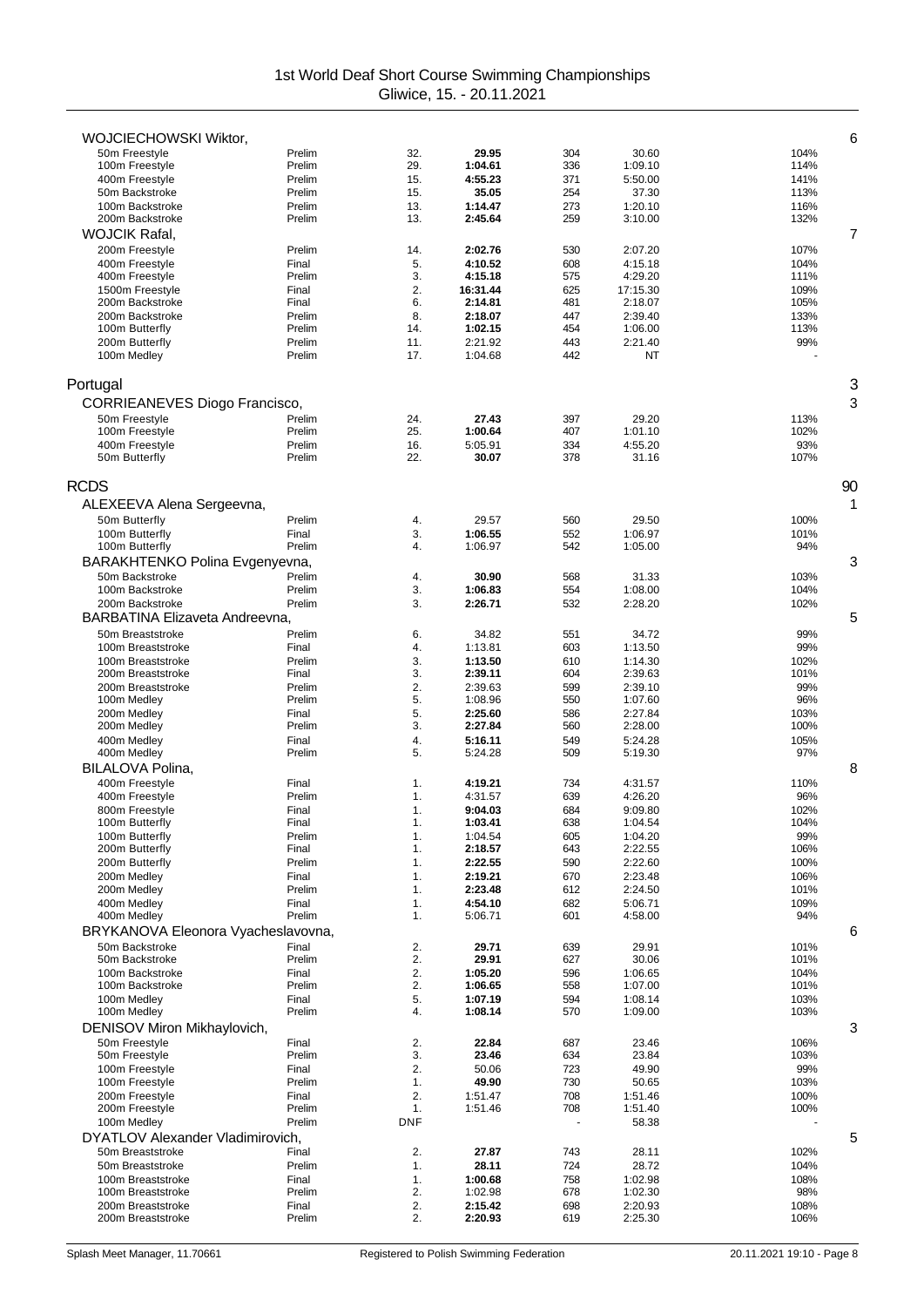| <b>FOMIN Martin Robertovich,</b>                        |                 |            |                    |            |                    | 2            |
|---------------------------------------------------------|-----------------|------------|--------------------|------------|--------------------|--------------|
| 50m Breaststroke                                        | Final           | 4.         | 28.81              | 673        | 29.21              | 103%         |
| 50m Breaststroke                                        | Prelim          | 3.         | 29.21              | 645        | 28.00              | 92%          |
| 100m Breaststroke                                       | Prelim          | 4.         | 1:03.19            | 671        | 1:01.60            | 95%          |
| 200m Breaststroke                                       | Final           | 3.         | 2:18.43            | 654        | 2:19.58            | 102%         |
| 200m Breaststroke<br><b>KALUGIN Vitaly Evgenyevich,</b> | Prelim          | 1.         | 2:19.58            | 637        | 2:16.00            | 95%          |
| 200m Freestyle                                          | Prelim          | 7.         | 1:57.45            | 605        | 1:53.30            | 93%          |
| 400m Freestyle                                          | Prelim          | 10.        | 4:26.17            | 507        | 4:10.50            | 89%          |
| 1500m Freestyle                                         | Final           | 5.         | 17:27.43           | 530        | 16:55.00           | 94%          |
| KLIUCHNIKOVA Olga,                                      |                 |            |                    |            |                    | 7            |
| 50m Freestyle                                           | Final           | 2.         | 25.80              | 702        | 26.03              | 102%         |
| 50m Freestyle<br>50m Backstroke                         | Prelim<br>Final | 2.<br>1.   | 26.03<br>28.57     | 683<br>719 | 26.04<br>28.63     | 100%<br>100% |
| 50m Backstroke                                          | Prelim          | 1.         | 28.63              | 714        | 28.54              | 99%          |
| 100m Backstroke                                         | Final           | 1.         | 1:01.89            | 697        | 1:03.53            | 105%         |
| 100m Backstroke                                         | Prelim          | 1.         | 1:03.53            | 644        | 1:02.00            | 95%          |
| 200m Backstroke                                         | Final           | 1.         | 2:20.33            | 608        | 2:22.42            | 103%         |
| 200m Backstroke                                         | Prelim          | 1.         | 2:22.42            | 582        | 2:19.00            | 95%          |
| 50m Butterfly<br>50m Butterfly                          | Final<br>Prelim | 1.<br>1.   | 27.45<br>27.86     | 700<br>670 | 27.86<br>27.69     | 103%<br>99%  |
| 100m Medley                                             | Final           | 1.         | 1:02.93            | 724        | 1:06.73            | 112%         |
| 100m Medley                                             | Prelim          | 1.         | 1:06.73            | 607        | 1:02.70            | 88%          |
| KOROLEVA Anastasiia Vladimirovna,                       |                 |            |                    |            |                    |              |
| 50m Butterfly                                           | Final           | 3.         | 29.27              | 577        | 29.20              | 100%         |
| 50m Butterfly                                           | Prelim          | 3.         | 29.20              | 582        | 29.00              | 99%          |
| 200m Butterfly                                          | Final           | 5.         | 2:37.64            | 436        | 2:35.22            | 97%          |
| 200m Butterfly                                          | Prelim          | 2.         | 2:35.22            | 457        | 2:33.00            | 97%          |
| LAVROV Roman Dmitrievich,                               |                 |            |                    |            |                    | 1            |
| 100m Backstroke                                         | Prelim          | 4.         | 57.83              | 583        | 56.82              | 97%          |
| 200m Backstroke<br>200m Backstroke                      | Final<br>Prelim | 2.<br>2.   | 2:03.24<br>2:04.53 | 629<br>610 | 2:04.53<br>2:04.00 | 102%<br>99%  |
| LEVASHOVA Kseniia Denisovna,                            |                 |            |                    |            |                    |              |
| 200m Butterfly                                          | Prelim          | 4.         | 2:40.31            | 415        | 2:39.00            | 98%          |
| 400m Medley                                             | Prelim          | 7.         | 5:28.07            | 491        | 5:20.80            | 96%          |
| MARTYNENKO Denis Konstantinovich,                       |                 |            |                    |            |                    | 4            |
| 50m Backstroke                                          | Prelim          | 4.         | 25.92              | 629        | 25.99              | 101%         |
| 50m Butterfly                                           | Final           | 1.         | 24.38              | 710        | 24.18              | 98%          |
| 50m Butterfly                                           | Prelim          | 1.         | 24.18              | 727        | 24.38              | 102%         |
| 100m Butterfly                                          | Final           | 1.         | 53.68              | 705        | 54.89              | 105%         |
| 100m Butterfly                                          | Prelim          | 2.         | 54.89              | 659        | 53.44              | 95%          |
| 200m Butterfly<br>200m Butterfly                        | Final<br>Prelim | 2.<br>4.   | 2:02.37<br>2:07.48 | 692<br>612 | 2:07.48<br>2:05.00 | 109%<br>96%  |
| MATIUSHIN Fedor Andreevich,                             |                 |            |                    |            |                    | 1            |
| 200m Breaststroke                                       | Prelim          | 5.         | 2:24.85            | 570        | 2:25.20            | 100%         |
| MURATOV Fernando.                                       |                 |            |                    |            |                    | 1            |
| 400m Freestyle                                          | Final           | 4.         | 4:09.01            | 619        | 4:17.40            | 107%         |
| 400m Freestyle                                          | Prelim          | 6.         | 4:17.40            | 560        | 4:10.00            | 94%          |
| OBOTIN Vitalii Alexandrovich,                           |                 |            |                    |            |                    | 3            |
| 100m Medley                                             | Final           | 1.         | 56.14              | 676        | 58.23              | 108%         |
| 100m Medley                                             | Prelim          | 2.         | 58.23              | 606        | 56.60              | 94%          |
| 200m Medley                                             | Final           | 1.         | 2:01.43            | 735        | 2:10.38            | 115%         |
| 200m Medley<br>400m Medley                              | Prelim<br>Final | 2.<br>1.   | 2:10.38<br>4:22.48 | 594<br>715 | 2:03.80<br>4:59.05 | 90%<br>130%  |
| 400m Medley                                             | Prelim          | 7.         | 4:59.05            | 484        | 4:25.90            | 79%          |
| SEDOVA Ksenia Alexandrovna,                             |                 |            |                    |            |                    |              |
| 100m Butterfly                                          | Prelim          | 6.         | 1:07.82            | 522        | 1:05.90            | 94%          |
| <b>SEMIN Nikita Andreevich,</b>                         |                 |            |                    |            |                    | 4            |
| 50m Breaststroke                                        | Prelim          | 5.         | 29.38              | 634        | 29.66              | 102%         |
| 100m Breaststroke                                       | Final           | 4.         | 1:02.45            | 695        | 1:03.18            | 102%         |
| 100m Breaststroke                                       | Prelim          | 3.         | 1:03.18            | 672        | 1:03.60            | 101%         |
| 200m Breaststroke<br>200m Medley                        | Prelim<br>Final | 3.<br>4.   | 2:21.97<br>2:05.60 | 606<br>664 | 2:14.70<br>2:08.73 | 90%<br>105%  |
| 200m Medley                                             | Prelim          | 1.         | 2:08.73            | 617        | 2:08.60            | 100%         |
| SHAIAKHMETOVA Kristina,                                 |                 |            |                    |            |                    | 5            |
| 50m Breaststroke                                        | Final           | 3.         | 33.74              | 606        | 33.75              | 100%         |
| 50m Breaststroke                                        | Prelim          | 2.         | 33.75              | 605        | 34.50              | 104%         |
| 100m Breaststroke                                       | Final           | 2.         | 1:12.31            | 641        | 1:13.37            | 103%         |
| 100m Breaststroke                                       | Prelim          | 2.         | 1:13.37            | 613        | 1:14.10            | 102%         |
| 200m Breaststroke                                       | Final           | 4.         | 2:40.07            | 594        | 2:40.66            | 101%         |
| 200m Breaststroke<br>SKORIUPINA Polina,                 | Prelim          | 3.         | 2:40.66            | 587        | 2:40.20            | 99%<br>1     |
| 800m Freestyle                                          | Prelim          | <b>WDR</b> |                    |            | 10:03.60           |              |
| 200m Backstroke                                         | Final           | 3.         | 2:26.46            | 535        | 2:25.52            | 99%          |
| 200m Backstroke                                         | Prelim          | 2.         | 2:25.52            | 546        | 2:28.90            | 105%         |
| 200m Medley                                             | Prelim          | 6.         | 2:34.91            | 486        | 2:30.40            | 94%          |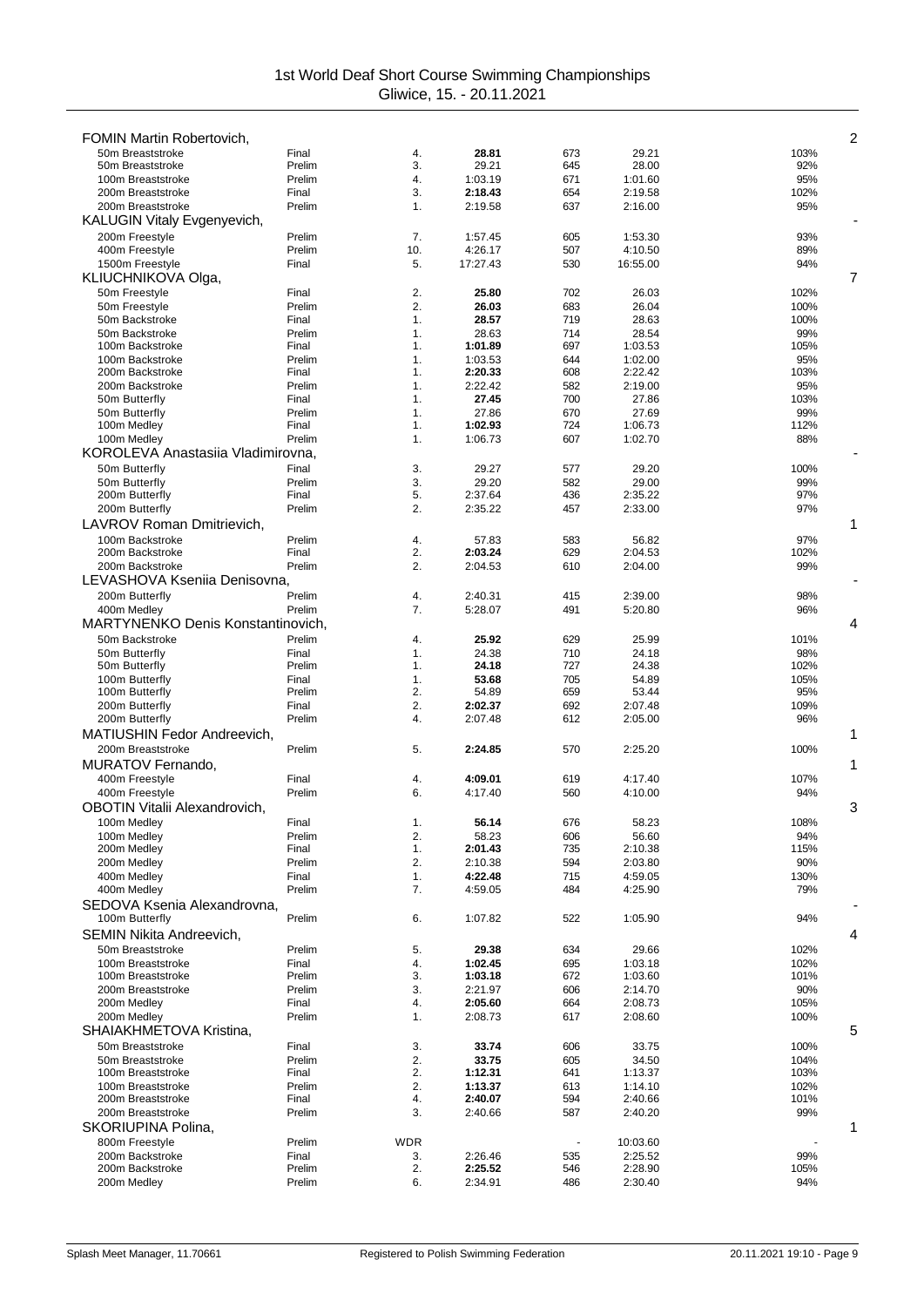| SKOSYRSKII Stepan Anatolyevich,    |                 |          |                    |            |                    | $\overline{2}$ |
|------------------------------------|-----------------|----------|--------------------|------------|--------------------|----------------|
| 50m Butterfly                      | Prelim          | 6.       | 25.62              | 611        | 25.33              | 98%            |
| 100m Butterfly                     | Prelim          | 3.       | 56.13              | 616        | 55.11              | 96%            |
| 200m Butterfly                     | Final           | 3.       | 2:03.88            | 667        | 2:04.75            | 101%           |
| 200m Butterfly                     | Prelim          | 1.       | 2:04.75            | 653        | 2:04.60            | 100%           |
| 400m Medlev                        | Final<br>Prelim | 3.<br>6. | 4:36.82<br>4:57.03 | 610<br>494 | 4:57.03<br>4:47.30 | 115%<br>94%    |
| 400m Medley                        |                 |          |                    |            |                    |                |
| TANYAN Daria Vladimirovna,         |                 |          |                    |            |                    | 4              |
| 50m Freestyle                      | Final           | 3.       | 26.65              | 636        | 27.25              | 105%           |
| 50m Freestyle<br>100m Freestyle    | Prelim<br>Final | 3.<br>4. | 27.25<br>59.81     | 595<br>593 | 27.46<br>59.47     | 102%<br>99%    |
| 100m Freestyle                     | Prelim          | 3.       | 59.47              | 603        | 1:00.30            | 103%           |
| 200m Freestyle                     | Final           | 6.       | 2:13.34            | 568        | 2:11.94            | 98%            |
| 200m Freestyle                     | Prelim          | 3.       | 2:11.94            | 586        | 2:12.00            | 100%           |
| TERENTEVA Viktoriia Aleksandrovna, |                 |          |                    |            |                    | 3              |
| 100m Freestyle                     | Final           | 2.       | 57.65              | 662        | 59.41              | 106%           |
| 100m Freestyle                     | Prelim          | 2.       | 59.41              | 605        | 58.67              | 98%            |
| 200m Freestyle                     | Final           | 1.       | 2:03.54            | 714        | 2:10.54            | 112%           |
| 200m Freestyle                     | Prelim          | 2.       | 2:10.54            | 605        | 2:04.60            | 91%            |
| 400m Freestyle                     | Final<br>Prelim | 2.<br>4. | 4:21.93<br>4:40.02 | 712<br>582 | 4:40.02<br>4:24.80 | 114%           |
| 400m Freestyle<br>800m Freestyle   | Final           | 2.       | 9:15.67            | 641        | 9:15.00            | 89%<br>100%    |
| TIKHONOVA Kseniia Andreevna.       |                 |          |                    |            |                    | 3              |
| 50m Breaststroke                   | Final           | 4.       | 34.03              | 591        | 33.95              | 100%           |
| 50m Breaststroke                   | Prelim          | 4.       | 33.95              | 595        | 34.57              | 104%           |
| 100m Breaststroke                  | Prelim          | 4.       | 1:13.83            | 602        | 1:16.00            | 106%           |
| 200m Breaststroke                  | Prelim          | 4.       | 2:42.53            | 567        | 2:44.90            | 103%           |
| <b>TORISHNII Filipp,</b>           |                 |          |                    |            |                    | 1              |
| 400m Freestyle                     | Final           | 1.       | 4:03.65            | 661        | 4:17.07            | 111%           |
| 400m Freestyle                     | Prelim          | 5.       | 4:17.07            | 562        | 4:05.40            | 91%            |
| 1500m Freestyle                    | Final           | 3.       | 16:47.51           | 596        | 16:30.00           | 97%            |
| TROSHIN Mark Viktorovich,          |                 |          |                    |            |                    | 5              |
| 100m Freestyle                     | Prelim          | 3.       | 51.02              | 683        | 51.64              | 102%           |
| 50m Backstroke                     | Final           | 1.       | 25.34              | 674        | 25.67              | 103%           |
| 50m Backstroke<br>100m Backstroke  | Prelim<br>Final | 1.<br>2. | 25.67<br>55.29     | 648<br>667 | 25.97<br>55.79     | 102%<br>102%   |
| 100m Backstroke                    | Prelim          | 1.       | 55.79              | 650        | 55.78              | 100%           |
| 200m Backstroke                    | Final           | 1.       | 2:00.73            | 669        | 2:03.86            | 105%           |
| 200m Backstroke                    | Prelim          | 1.       | 2:03.86            | 620        | 2:02.40            | 98%            |
| VEYS Kristina Erastovna,           |                 |          |                    |            |                    |                |
| 400m Freestyle                     | Prelim          | 7.       | 4:52.13            | 513        | 4:51.00            | 99%            |
| ZEMSKOVA Polina Igorevna,          |                 |          |                    |            |                    |                |
| 50m Freestyle                      | Prelim          | 4.       | 27.30              | 592        | 27.04              | 98%            |
| 100m Freestyle                     | Prelim          | 9.       | 1:02.18            | 527        | 1:00.30            | 94%            |
| ZHIVAEV Andrei Alexeevich,         |                 |          |                    |            |                    | 9              |
| 50m Freestyle                      | Final           | 1.       | 22.82              | 689        | 22.89              | 101%           |
| 50m Freestyle                      | Prelim          | 1.       | 22.89              | 683        | 22.97              | 101%           |
| 100m Freestyle                     | Final           | 1.       | 49.74              | 737        | 50.10              | 101%           |
| 100m Freestyle                     | Prelim          | 2.       | 50.10              | 721        | 50.89              | 103%           |
| 200m Freestyle<br>200m Freestyle   | Final<br>Prelim | 1.       | 1:50.91            | 719        | 1:56.03<br>1:50.80 | 109%<br>91%    |
| 50m Butterfly                      | Final           | 2.<br>2. | 1:56.03<br>24.67   | 628<br>685 | 24.72              | 100%           |
| 50m Butterfly                      | Prelim          | 2.       | 24.72              | 681        | 24.78              | 100%           |
| 100m Butterfly                     | Final           | 2.       | 54.20              | 685        | 54.59              | 101%           |
| 100m Butterfly                     | Prelim          | 1.       | 54.59              | 670        | 54.00              | 98%            |
| 100m Medley                        | Final           | 4.       | 57.33              | 635        | 57.73              | 101%           |
| 100m Medley                        | Prelim          | 1.       | 57.73              | 622        | 57.47              | 99%            |
| ZHURAVLEV Igor Sergeevich,         |                 |          |                    |            |                    | 3              |
| 50m Backstroke                     | Final           | 3.       | 25.81              | 638        | 25.89              | 101%           |
| 50m Backstroke<br>100m Backstroke  | Prelim<br>Final | 3.<br>3. | 25.89              | 632        | 26.58              | 105%<br>103%   |
| 100m Backstroke                    | Prelim          | 3.       | 56.35<br>57.31     | 630<br>599 | 57.31<br>56.50     | 97%            |
| 200m Backstroke                    | Prelim          | 3.       | 2:07.52            | 568        | 2:06.30            | 98%            |
|                                    |                 |          |                    |            |                    |                |
| Spain                              |                 |          |                    |            |                    | 16             |
| <b>CUADRADO MARTIN Elsa,</b>       |                 |          |                    |            |                    | 6              |
| 50m Breaststroke                   | Final           | 5.       | 36.78              | 468        | 36.60              | 99%            |
| 50m Breaststroke                   | Prelim          | 7.       | 36.60              | 475        | 37.60              | 106%           |
| 100m Breaststroke                  | Final           | 7.       | 1:20.57            | 463        | 1:19.37            | 97%            |
| 100m Breaststroke                  | Prelim          | 7.       | 1:19.37            | 485        | 1:19.60            | 101%           |
| 200m Breaststroke                  | Final           | 8.       | 2:59.62            | 420        | 3:00.65            | 101%           |
| 200m Breaststroke                  | Prelim          | 9.       | 3:00.65            | 413        | 2:57.90            | 97%            |
| 100m Medley                        | Final           | 7.       | 1:12.65            | 470        | 1:12.23            | 99%            |
| 100m Medley                        | Prelim          | 10.      | 1:12.23            | 478        | 1:17.40            | 115%           |
| 200m Medley<br>200m Medley         | Final<br>Prelim | 7.<br>8. | 2:41.70<br>2:41.80 | 428<br>427 | 2:41.80<br>2:42.10 | 100%<br>100%   |
|                                    |                 |          |                    |            |                    |                |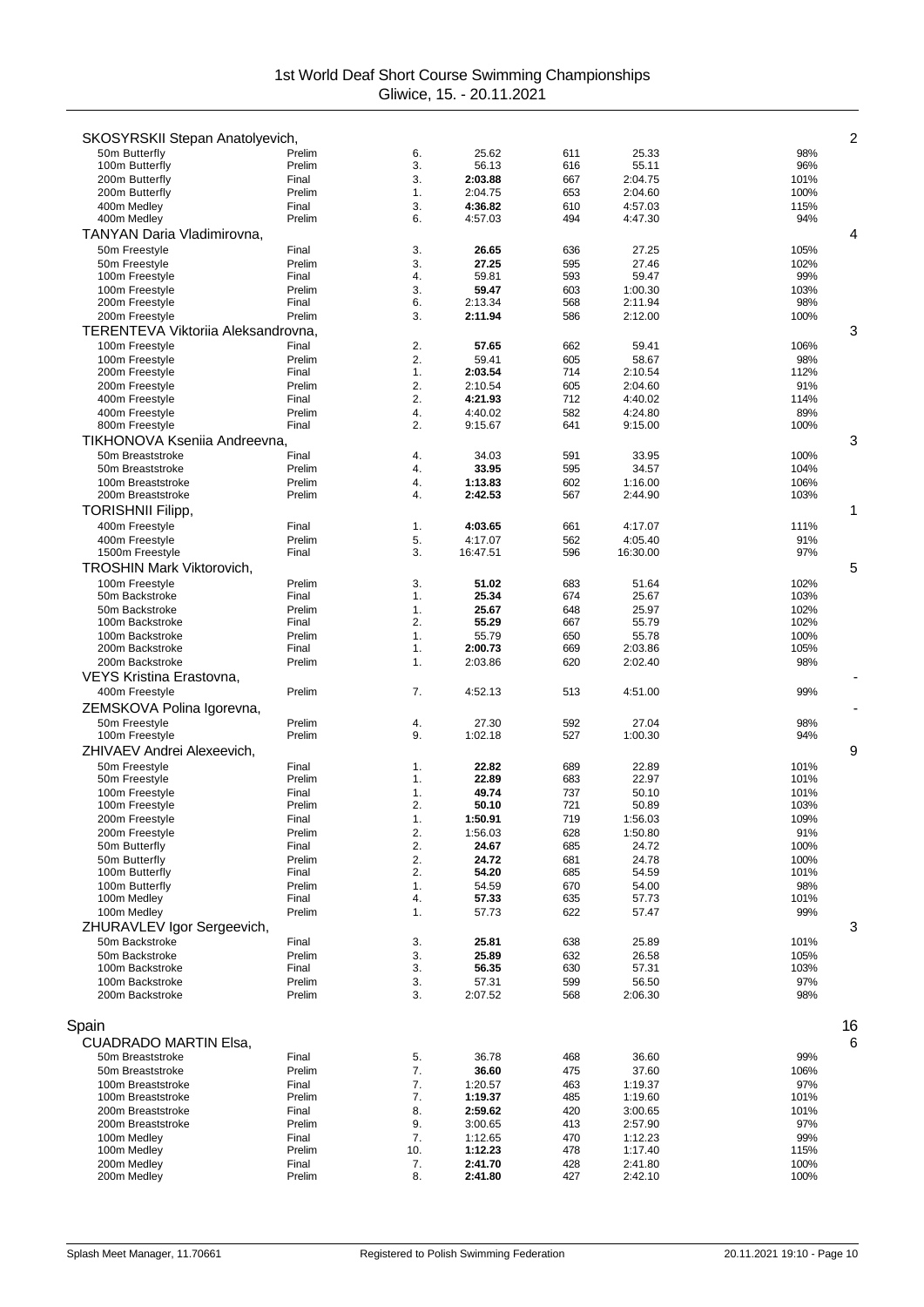| DE FRUTOS DE PABLOS Alvaro,            |                  |           |                    |            |                    | 5              |
|----------------------------------------|------------------|-----------|--------------------|------------|--------------------|----------------|
| 50m Breaststroke                       | Prelim           | 17.       | 32.52              | 468        | 32.80              | 102%           |
| 100m Breaststroke                      | Final            |           |                    |            | 1:10.46            |                |
| 100m Breaststroke<br>200m Breaststroke | Prelim<br>Final  | 12.<br>8. | 1:10.46<br>2:35.86 | 484<br>458 | 1:11.60<br>2:35.58 | 103%<br>100%   |
| 200m Breaststroke                      | Prelim           | 10.       | 2:35.58            | 460        | 2:38.60            | 104%           |
| 100m Medley                            | Prelim           | 19.       | 1:06.52            | 406        | 1:12.40            | 118%           |
| 400m Medley                            | Final            | 8.        | 5:06.82            | 448        | 5:05.10            | 99%            |
| 400m Medley                            | Prelim           | 8.        | 5:05.10            | 455        | 5:15.00            | 107%           |
| <b>GUILLEN MARTINEZ Mario,</b>         |                  |           |                    |            |                    | 2              |
| 400m Freestyle                         | Final            |           |                    |            | 4:47.88            |                |
| 400m Freestyle                         | Prelim           | 13.       | 4:47.88            | 400        | 4:42.90            | 97%            |
| 1500m Freestyle                        | Final            | 6.        | 18:28.15           | 448        | 18:44.00           | 103%           |
| 200m Backstroke<br>200m Backstroke     | Final<br>Prelim  | 11.       | 2:30.78            | 343        | 2:30.78<br>2:35.70 | 107%           |
|                                        |                  |           |                    |            |                    | 3              |
| JAEN ABAD Natalia,<br>800m Freestyle   | Final            | 5.        | 10:14.64           | 474        | 10:13.40           | 100%           |
| 200m Backstroke                        | Final            | 8.        | 2:46.42            | 365        | 2:49.91            | 104%           |
| 200m Backstroke                        | Prelim           | 10.       | 2:49.91            | 343        | 2:59.10            | 111%           |
| 50m Butterfly                          | Prelim           | 15.       | 32.76              | 412        | 32.70              | 100%           |
| 100m Butterfly                         | Final            | 7.        | 1:12.38            | 429        | 1:13.60            | 103%           |
| 100m Butterfly                         | Prelim           | 10.       | 1:13.60            | 408        | 1:12.70            | 98%            |
| Sweden                                 |                  |           |                    |            |                    | 11             |
| SEYFFART Alice Anna Heidi,             |                  |           |                    |            |                    | $\overline{7}$ |
| 200m Freestyle                         | Final            |           |                    |            | 2:25.01            |                |
| 200m Freestyle                         | Prelim           | 12.       | 2:25.01            | 441        | 2:33.30            | 112%           |
| 400m Freestyle<br>400m Freestyle       | Final<br>Prelim  | 10.       | 5:10.04            | 429        | 5:10.04<br>5:25.10 | 110%           |
| 800m Freestyle                         | Final            | 7.        | 10:45.68           | 409        | 11:14.70           | 109%           |
| 100m Backstroke                        | Final            | 7.        | 1:16.33            | 371        | 1:16.85            | 101%           |
| 100m Backstroke                        | Prelim           | 9.        | 1:16.85            | 364        | 1:18.00            | 103%           |
| 200m Backstroke                        | Final            | 7.        | 2:44.44            | 378        | 2:46.81            | 103%           |
| 200m Backstroke                        | Prelim           | 9.        | 2:46.81            | 362        | 2:47.50            | 101%           |
| SHIVA Kevin Kejvan,                    |                  |           |                    |            |                    | 4              |
| 50m Freestyle                          | Prelim           | 16.       | 25.12              | 516        | 25.43              | 102%           |
| 100m Freestyle                         | Prelim           | 17.       | 55.26              | 537        | 55.87              | 102%           |
| 50m Butterfly<br>50m Butterfly         | Final<br>Prelim  | 12.       | 27.20              | 511        | 27.20<br>27.52     | 102%           |
| 100m Butterfly                         | Prelim           | 15.       | 1:02.69            | 442        | 1:05.20            | 108%           |
|                                        |                  |           |                    |            |                    |                |
| Ukraine                                |                  |           |                    |            |                    | 92             |
|                                        |                  |           |                    |            |                    |                |
| ADAMOVYCH Vladyslav,                   |                  |           |                    |            |                    | 4              |
| 400m Freestyle                         | Prelim           | 4.        | 4:16.59            | 566        | 4:20.00            | 103%           |
| 100m Backstroke                        | Prelim           | 9.        | 1:03.41            | 442        | 1:04.50            | 103%           |
| 200m Backstroke                        | Final            | 5.        | 2:13.65            | 493        | 2:17.35            | 106%           |
| 200m Backstroke                        | Prelim           | 7.        | 2:17.35            | 454        | 2:21.50            | 106%           |
| DENYSOVA Kateryna,                     |                  |           |                    |            |                    | 1              |
| 50m Freestyle                          | Prelim           | 10.       | 28.73              | 508        | 26.50              | 85%            |
| 100m Freestyle                         | Prelim           | 13.       | 1:05.67            | 448        | 1:00.00            | 83%            |
| 50m Backstroke<br>50m Backstroke       | Final<br>Prelim  | 3.<br>3.  | 30.64<br>30.49     | 583<br>591 | 30.49<br>31.50     | 99%<br>107%    |
| 100m Backstroke                        | Final            | 5.        | 1:08.71            | 509        | 1:07.74            | 97%            |
| 100m Backstroke                        | Prelim           | 4.        | 1:07.74            | 532        | 1:06.00            | 95%            |
| 200m Backstroke                        | Prelim           | 7.        | 2:32.89            | 470        | 2:26.50            | 92%            |
| DUDNYK Maksym,                         |                  |           |                    |            |                    | 6              |
| 50m Freestyle                          | Final            | 4.        | 23.77              | 610        | 23.78              | 100%           |
| 50m Freestyle                          | Prelim           | 4.        | 23.78              | 609        | 24.00              | 102%           |
| 100m Freestyle                         | Final            | 3.        | 51.72              | 656        | 52.37              | 103%           |
| 100m Freestyle                         | Prelim           | 8.        | 52.37              | 631        | 52.00              | 99%            |
| 50m Backstroke<br>50m Backstroke       | Final<br>Prelim  | 4.<br>7.  | 27.03              | 555        | 27.66              | 105%<br>95%    |
| 100m Backstroke                        | Final            | 4.        | 27.66<br>58.27     | 518<br>570 | 27.00<br>58.67     | 101%           |
| 100m Backstroke                        | Prelim           | 5.        | 58.67              | 558        | 59.50              | 103%           |
| 50m Butterfly                          | Prelim           | 10.       | 26.21              | 571        | 25.80              | 97%            |
| HRYTSENKO Vladyslav,                   |                  |           |                    |            |                    | 6              |
| 50m Breaststroke                       | Final            | 5.        | 29.79              | 608        | 30.04              | 102%           |
| 50m Breaststroke                       | Prelim           | 6.        | 30.04              | 593        | 31.90              | 113%           |
| 100m Breaststroke                      | Final            | 6.        | 1:05.54            | 602        | 1:04.87            | 98%            |
| 100m Breaststroke                      | Prelim           | 6.        | 1:04.87            | 620        | 1:11.80            | 123%           |
| 200m Breaststroke                      | Final            | 4.        | 2:20.41            | 626        | 2:23.05            | 104%           |
| 200m Breaststroke                      | Prelim<br>Prelim | 4.<br>11. | 2:23.05            | 592        | 2:36.20            | 119%           |
| 100m Medley<br>200m Medley             | Final            |           | 1:01.29            | 519        | NT<br>2:19.53      |                |
| 200m Medley                            | Prelim           | 11.       | 2:19.53            | 485        | 2:34.30            | 122%           |
| IVANENKO Kateryna,                     |                  |           |                    |            |                    | 4              |
| 200m Freestyle                         | Prelim           | 8.        | 2:14.05            | 559        | 2:18.10            | 106%           |
| 400m Freestyle<br>400m Freestyle       | Final<br>Prelim  | 7.<br>8.  | 4:48.85<br>4:55.27 | 531<br>497 | 4:55.27<br>4:49.00 | 104%<br>96%    |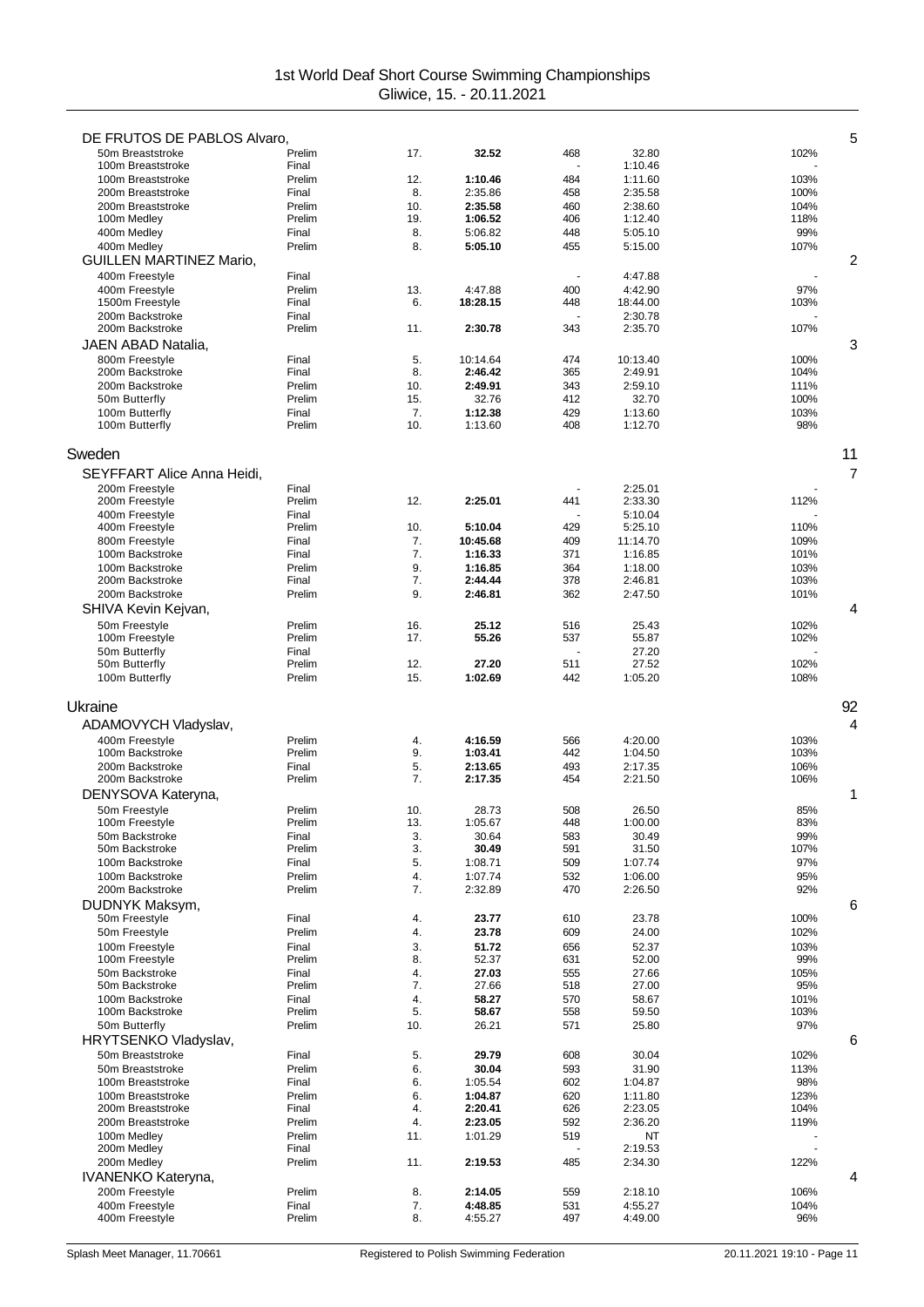| 50m Butterfly                        | Final            | 5.        | 29.57              | 560        | 29.72              | 101%         |
|--------------------------------------|------------------|-----------|--------------------|------------|--------------------|--------------|
| 50m Butterfly                        | Prelim           | 5.        | 29.72              | 552        | 29.10              | 96%          |
| 100m Butterfly                       | Final            | 4.        | 1:06.72            | 548        | 1:05.63            | 97%          |
| 100m Butterfly<br>100m Medley        | Prelim<br>Prelim | 2.<br>12. | 1:05.63<br>1:14.49 | 576<br>436 | 1:07.00<br>ΝT      | 104%         |
| KARNYSH Artem,                       |                  |           |                    |            |                    | 3            |
| 200m Freestyle                       | Final            | 6.        | 1:56.30            | 623        | 1:56.89            | 101%         |
| 200m Freestyle                       | Prelim           | 6.        | 1:56.89            | 614        | 1:58.40            | 103%         |
| 400m Freestyle                       | Final            | 2.        | 4:05.87            | 643        | 4:13.33            | 106%         |
| 400m Freestyle                       | Prelim           | 1.        | 4:13.33            | 588        | 4:11.10            | 98%          |
| KHEILYK Dmytro,                      |                  |           |                    |            |                    | 5            |
| 100m Breaststroke                    | Prelim           | 7.<br>7.  | 1:04.97            | 617        | 1:12.00            | 123%         |
| 100m Medley<br>100m Medley           | Final<br>Prelim  | 8.        | 59.64<br>1:00.31   | 564<br>545 | 1:00.31<br>NT      | 102%         |
| 200m Medley                          | Final            | 6.        | 2:11.40            | 580        | 2:16.34            | 108%         |
| 200m Medley                          | Prelim           | 9.        | 2:16.34            | 519        | 2:15.70            | 99%          |
| 400m Medley                          | Final            | 5.        | 4:43.25            | 569        | 4:54.24            | 108%         |
| 400m Medley                          | Prelim           | 4.        | 4:54.24            | 508        | 5:03.60            | 106%         |
| <b>KOLOMIIETS Oleksii,</b>           |                  |           |                    |            |                    | 9            |
| 100m Freestyle                       | Prelim           | 5.        | 52.04              | 644        | 53.10              | 104%         |
| 50m Breaststroke<br>50m Breaststroke | Final<br>Prelim  | 1.<br>2.  | 27.77<br>29.00     | 751<br>660 | 29.00<br>29.20     | 109%<br>101% |
| 100m Breaststroke                    | Final            | 2.        | 1:01.15            | 741        | 1:01.67            | 102%         |
| 100m Breaststroke                    | Prelim           | 1.        | 1:01.67            | 722        | 1:03.70            | 107%         |
| 200m Breaststroke                    | Final            | 1.        | 2:15.32            | 700        | 2:25.57            | 116%         |
| 200m Breaststroke                    | Prelim           | 6.        | 2:25.57            | 562        | 2:19.80            | 92%          |
| 50m Butterfly                        | Final            | 5.        | 25.30              | 635        | 25.37              | 101%         |
| 50m Butterfly                        | Prelim           | 4.        | 25.37              | 630        | 25.80              | 103%         |
| 100m Medley<br>100m Medley           | Final<br>Prelim  | 5.<br>4.  | 57.37<br>58.98     | 633<br>583 | 58.98<br>ΝT        | 106%         |
| <b>KONKIN Viktor,</b>                |                  |           |                    |            |                    | 3            |
| 50m Freestyle                        | Prelim           | 6.        | 24.16              | 581        | 24.30              | 101%         |
| 100m Freestyle                       | Final            | 5.        | 52.38              | 631        | 52.02              | 99%          |
| 100m Freestyle                       | Prelim           | 4.        | 52.02              | 644        | 53.50              | 106%         |
| 50m Breaststroke                     | Prelim           | 7.        | 30.19              | 585        | 32.00              | 112%         |
| 100m Butterfly                       | Prelim           | 19.       | 1:06.99            | 362        | 1:01.00            | 83%          |
| LYTVYNENKO Oleksii,                  |                  |           |                    |            |                    | 3            |
| 50m Freestyle<br>200m Freestyle      | Prelim<br>Final  | 5.<br>3.  | 23.93<br>1:54.21   | 597<br>658 | 24.00<br>1:56.83   | 101%<br>105% |
| 200m Freestyle                       | Prelim           | 5.        | 1:56.83            | 615        | 1:57.90            | 102%         |
| 50m Butterfly                        | Prelim           | 11.       | 26.89              | 529        | 26.70              | 99%          |
| <b>MAKHNYK Anita.</b>                |                  |           |                    |            |                    | 8            |
| 100m Breaststroke                    | Final            | 6.        | 1:17.41            | 522        | 1:19.34            | 105%         |
| 100m Breaststroke                    | Prelim           | 6.        | 1:19.34            | 485        | 1:19.90            | 101%         |
| 200m Breaststroke                    | Final            | 7.        | 2:55.10            | 453        | 2:47.47            | 91%          |
| 200m Breaststroke                    | Prelim           | 6.        | 2:47.47            | 518        | 2:48.10            | 101%         |
| 100m Butterfly<br>200m Butterfly     | Prelim<br>Final  | 5.<br>2.  | 1:07.05<br>2:25.10 | 540<br>560 | 1:09.00<br>2:37.80 | 106%<br>118% |
| 200m Butterfly                       | Prelim           | 3.        | 2:37.80            | 435        | 2:29.70            | 90%          |
| 200m Medley                          | Final            | 3.        | 2:23.08            | 617        | 2:42.24            | 129%         |
| 200m Medley                          | Prelim           | 9.        | 2:42.24            | 423        | 2:31.20            | 87%          |
| 400m Medley                          | Final            | 3.        | 5:05.87            | 606        | 5:14.44            | 106%         |
| 400m Medley                          | Prelim           | 3.        | 5:14.44            | 558        | 5:16.90            | 102%         |
| POHORELOVA Diana,                    |                  |           |                    |            |                    | 6            |
| 50m Freestyle<br>100m Freestyle      | Prelim<br>Prelim | 8.<br>7.  | 28.55<br>1:01.17   | 518<br>554 | 29.50<br>1:03.70   | 107%<br>108% |
| 200m Freestyle                       | Final            | 7.        | 2:15.99            | 535        | 2:12.97            | 96%          |
| 200m Freestyle                       | Prelim           | 7.        | 2:12.97            | 572        | 2:19.30            | 110%         |
| 50m Backstroke                       | Final            | 6.        | 31.55              | 534        | 31.71              | 101%         |
| 50m Backstroke                       | Prelim           | 7.        | 31.71              | 526        | 33.00              | 108%         |
| 100m Backstroke                      | Final            | 4.        | 1:08.17            | 522        | 1:08.05            | 100%         |
| 100m Backstroke                      | Prelim           | 5.        | 1:08.05            | 524        | 1:12.00            | 112%         |
| REZHYLO Mariia,                      |                  |           |                    |            |                    | 2            |
| 50m Freestyle<br>50m Freestyle       | Final<br>Prelim  | 4.<br>6.  | 27.55<br>28.05     | 576<br>546 | 28.05<br>26.50     | 104%<br>89%  |
| 100m Freestyle                       | Prelim           | 12.       | 1:04.74            | 467        | 57.00              | 78%          |
| 50m Breaststroke                     | Prelim           | 5.        | 34.75              | 555        | 31.60              | 83%          |
| 100m Breaststroke                    | Final            | 5.        | 1:16.79            | 535        | 1:19.40            | 107%         |
| 100m Breaststroke                    | Prelim           | 8.        | 1:19.40            | 484        | 1:10.50            | 79%          |
| 50m Butterfly                        | Prelim           | 7.        | 29.96              | 538        | 28.00              | 87%          |
| SULTANOV IIIia,                      |                  |           |                    |            |                    | 2            |
| 50m Freestyle                        | Final            | 3.        | 23.18              | 657        | 23.18              | 100%         |
| 50m Freestyle                        | Prelim           | 2.        | 23.18              | 657        | 24.00              | 107%         |
| 100m Freestyle<br>50m Butterfly      | Prelim<br>Final  | 6.<br>3.  | 52.13<br>24.99     | 640<br>659 | 51.80<br>24.93     | 99%<br>100%  |
| 50m Butterfly                        | Prelim           | 3.        | 24.93              | 664        | 25.50              | 105%         |
| 100m Butterfly                       | Prelim           | 20.       | 1:07.18            | 359        | 57.00              | 72%          |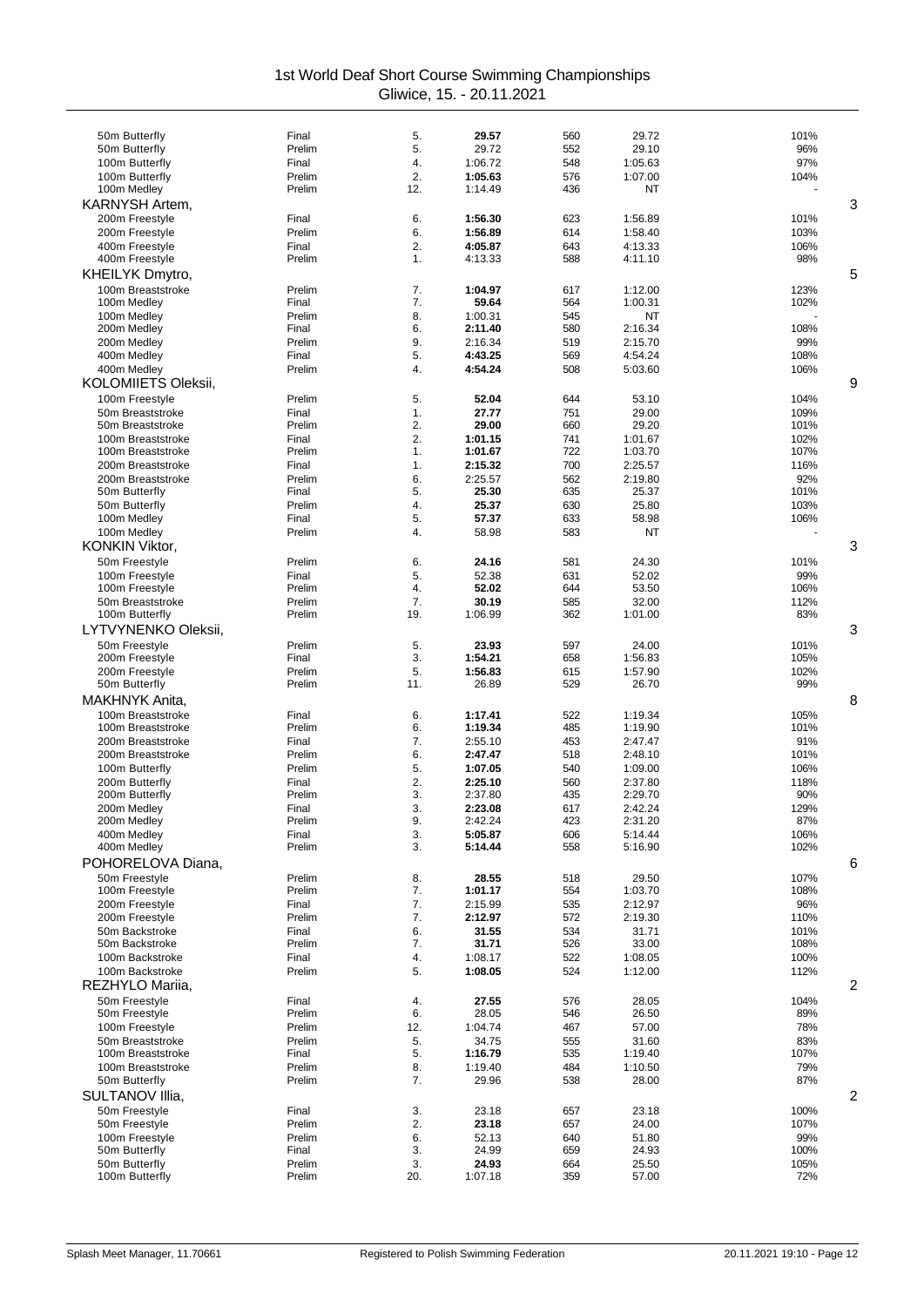| TARASENKO Daria,                 |                 |                  |                    |            |                    | 6              |
|----------------------------------|-----------------|------------------|--------------------|------------|--------------------|----------------|
|                                  |                 |                  |                    |            |                    | 101%           |
| 100m Freestyle<br>100m Freestyle | Final<br>Prelim | 5.<br>6.         | 1:00.40<br>1:00.79 | 575<br>564 | 1:00.79<br>1:01.20 | 101%           |
| 200m Freestyle                   | Final           | 5.               | 2:12.06            | 584        | 2:12.77            | 101%           |
| 200m Freestyle                   | Prelim          | 6.               | 2:12.77            | 575        | 2:14.60            | 103%           |
| 400m Freestyle                   | Final           | 5.               | 4:46.76            | 542        | 4:48.45            | 101%           |
| 400m Freestyle                   | Prelim          | 6.               | 4:48.45            | 533        | 4:46.80            | 99%            |
| 50m Butterfly                    | Prelim          | 10.              | 30.53              | 509        | 30.70              | 101%           |
| 100m Butterfly                   | Prelim          | 7.               | 1:10.62            | 462        | 1:08.80            | 95%            |
| 100m Medley                      | Final           | 6.               | 1:11.02            | 503        | 1:10.94            | 100%           |
| 100m Medley                      | Prelim          | 9.               | 1:10.94            | 505        | NT                 |                |
| TERESHCHENKO Iryna,              |                 |                  |                    |            |                    | 8              |
| 50m Breaststroke                 | Final           | 8.               | 39.93              | 365        | 38.44              | 93%            |
| 50m Breaststroke                 | Prelim          | 9.               | 38.44              | 410        | 34.30              | 80%            |
| 50m Butterfly                    | Final           | 4.               | 29.52              | 563        | 29.87              | 102%           |
| 50m Butterfly                    | Prelim          | 6.               | 29.87              | 543        | 30.50              | 104%           |
| 100m Butterfly                   | Final           | 2.               | 1:05.14            | 589        | 1:06.88            | 105%           |
| 100m Butterfly                   | Prelim          | 3.               | 1:06.88            | 544        | 1:07.60            | 102%           |
| 200m Butterfly                   | Final           | 3.               | 2:35.96            | 451        | 2:42.62            | 109%           |
| 200m Butterfly                   | Prelim          | 6.               | 2:42.62            | 397        | 2:31.90            | 87%            |
| 100m Medley                      | Final           | 4.               | 1:06.76            | 606        | 1:09.37            | 108%           |
| 100m Medley                      | Prelim          | 7.               | 1:09.37            | 540        | ΝT                 |                |
| 200m Medley                      | Final           | 2.               | 2:22.76            | 621        | 2:27.28            | 106%           |
| 200m Medley                      | Prelim          | 2.               | 2:27.28            | 566        | 2:27.00            | 100%           |
| 400m Medley                      | Final           | 5.               | 5:16.37            | 548        | 5:21.84            | 103%           |
| 400m Medley                      | Prelim          | 4.               | 5:21.84            | 520        | 5:12.50            | 94%            |
| TOVKACH Bohdan.                  |                 |                  |                    |            |                    | 5              |
| 50m Backstroke                   | Final           | 5.               | 27.36              | 535        | 27.16              | 99%            |
| 50m Backstroke                   | Prelim          | 5.               | 27.16              | 547        | 28.80              | 112%           |
| 100m Backstroke                  | Final           | 6.               | 59.76              | 528        | 1:00.24            | 102%           |
| 100m Backstroke                  | Prelim          | 7.               | 1:00.24            | 516        | 1:02.90            | 109%           |
| 200m Backstroke                  | Final           | $\overline{4}$ . | 2:11.75            | 515        | 2:15.39            | 106%           |
| 200m Backstroke                  | Prelim          | 5.               | 2:15.39            | 474        | 2:18.60            | 105%           |
| VERNYBA Valeria,                 |                 |                  |                    |            |                    | 3              |
| 50m Backstroke                   | Prelim          | 8.               | 32.37              | 494        | 32.50              | 101%           |
| 100m Backstroke                  | Prelim          | 6.               | 1:08.86            | 506        | 1:11.00            | 106%           |
| 200m Backstroke                  | Final           | 4.               | 2:26.50            | 535        | 2:30.50            | 106%           |
| 200m Backstroke                  | Prelim          | 4.               | 2:30.50            | 493        | 2:30.00            | 99%            |
| YAKUBOVSKYI Rostyslav,           |                 |                  |                    |            |                    | 3              |
| 100m Butterfly                   | Final           | 7.               | 56.93              | 591        | 56.62              | 99%            |
| 100m Butterfly                   | Prelim          | 6.               | 56.62              | 600        | 59.80              | 112%           |
| 200m Butterfly                   | Final           | 5.               | 2:06.87            | 620        | 2:07.41            | 101%           |
| 200m Butterfly                   | Prelim          | 3.               | 2:07.41            | 613        | 2:15.00            | 112%           |
| ZAULICHNYI Yevhen.               |                 |                  |                    |            |                    | $\overline{c}$ |
| 200m Freestyle                   | Prelim          | 8.               | 1:58.29            | 592        | 2:05.10            | 112%           |
| 400m Freestyle                   | Prelim          | 7.               | 4:19.26            | 548        | 4:20.00            | 101%           |
| ZINENKO Ivan.                    |                 |                  |                    |            |                    | 3              |
| 200m Freestyle                   | Prelim          | 9.               | 1:58.57            | 588        | 2:00.00            | 102%           |
| 400m Freestyle                   | Final           | 3.               | 4:08.53            | 622        | 4:14.56            | 105%           |
| 400m Freestyle                   | Prelim          | 2.               | 4:14.56            | 579        | 4:15.00            | 100%           |